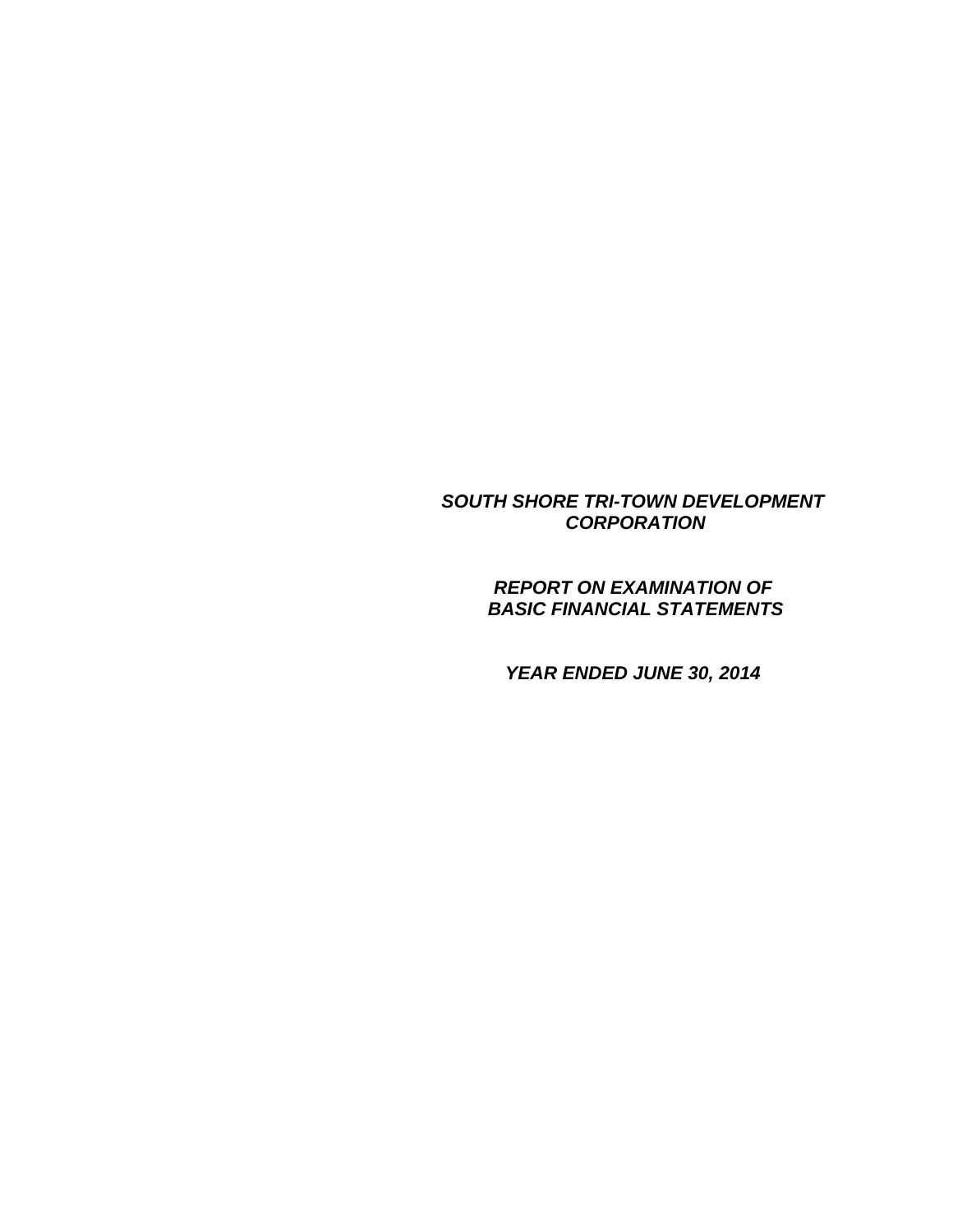### SOUTH SHORE TRI-TOWN DEVELOPMENT CORPORATION

### REPORT ON EXAMINATION OF BASIC FINANCIAL STATEMENTS

### JUNE 30, 2014

### **TABLE OF CONTENTS**

| Statement of Revenues, Expenditures and Changes in Fund Balance - Governmental Funds 39                   |  |
|-----------------------------------------------------------------------------------------------------------|--|
| Reconciliation of the Statement of Revenues, Expenditures and Changes in Fund Balances of Governmental    |  |
|                                                                                                           |  |
| Statement of Revenues, Expenses and Changes in Fund Net Position - Proprietary Fund 42                    |  |
|                                                                                                           |  |
|                                                                                                           |  |
|                                                                                                           |  |
|                                                                                                           |  |
| Schedule of Revenues, Expenditures and Changes in Fund Balance - General Fund - Budget and Actual  66     |  |
| Other Postemployment Benefit Plan Schedule of Funding Progress and Schedule of Employer Contributions  68 |  |
|                                                                                                           |  |
|                                                                                                           |  |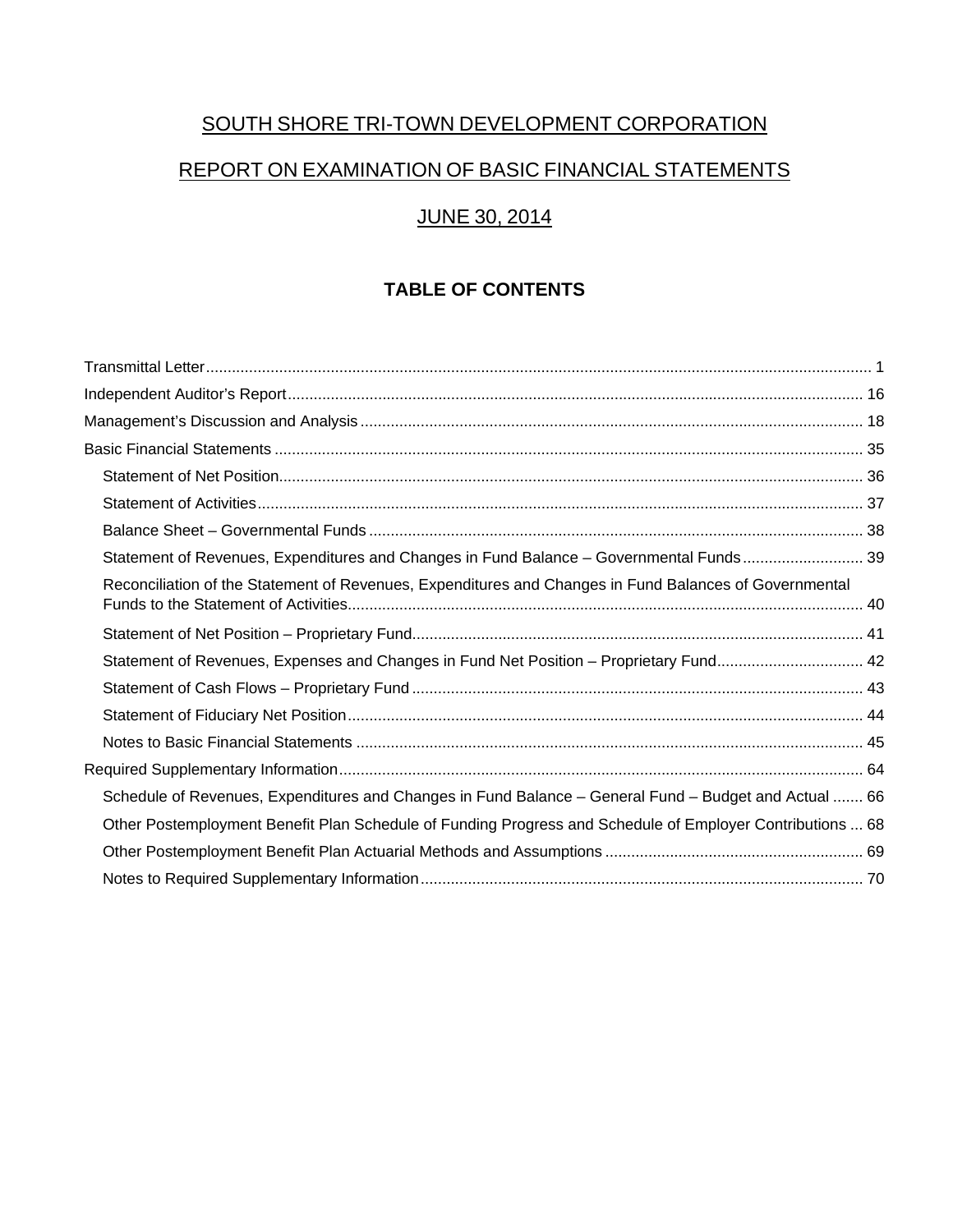

## **South Shore Tri-Town Development Corporation**

*Board of Directors*  Joseph A. Connolly, Chairman, John R. Ward, Vice Chairman Christopher Aiello, Clerk Gerard Eramo, Director Jeffrey D. Wall, Director

> *Chief Executive Officer*  Kevin R. Donovan

> *Chief Financial Officer*  James A. Wilson

### **Transmittal Letter**

August 25, 2014

Board of Directors South Shore Tri-Town Development Corporation 223 Shea Memorial Drive Weymouth, MA 02190

Dear Sirs:

Before proceeding to the details of Fiscal Year 2014, I would like express our sorrow at the passing of James W. Lavin on February 8, 2014. Mr. Lavin had served as the Abington Representative to the Board of Directors since the Board's inception in September, 1998. Prior to that point, he had served on the NASPC, the committee responsible for drafting a plan to transition the Weymouth Naval Air Station to an entity that would benefit the three Towns adjacent to the Naval Air Station. His dedicated service to the Town of Abington and the Board of Directors was exemplary. His position was filled by Christopher Aiello who was elected to fill the position of Clerk on the Board. Mr. Aiello attended his first meeting on March 10, 2014.

With that being stated, I am pleased to transmit to you the South Shore Tri-Town Development Corporation financial report for the fiscal year ended June 30, 2014. This report has been prepared by the Finance Department for the South Shore Tri-Town Development Corporation (SSTTDC) in conformity with accounting principles generally accepted in the United States of America (GAAP) as prescribed by the Government Accounting Standards Board (GASB).

The report consists of management's representations concerning the finances of the SSTTDC. Consequently, management assumes full responsibility for the completeness and reliability of all of the information presented in this report. To provide a reasonable basis for making these representations, management has established a system of internal controls that is designed both to protect the assets of the SSTTDC from loss, theft, or misuse and to compile sufficient reliable information for the preparation of the SSTTDC's financial statements in conformity with GAAP.

Since the cost of internal controls should not outweigh their benefits, the SSTTDC's framework of internal controls has been described to provide reasonable rather than absolute assurance that the financial statements will be free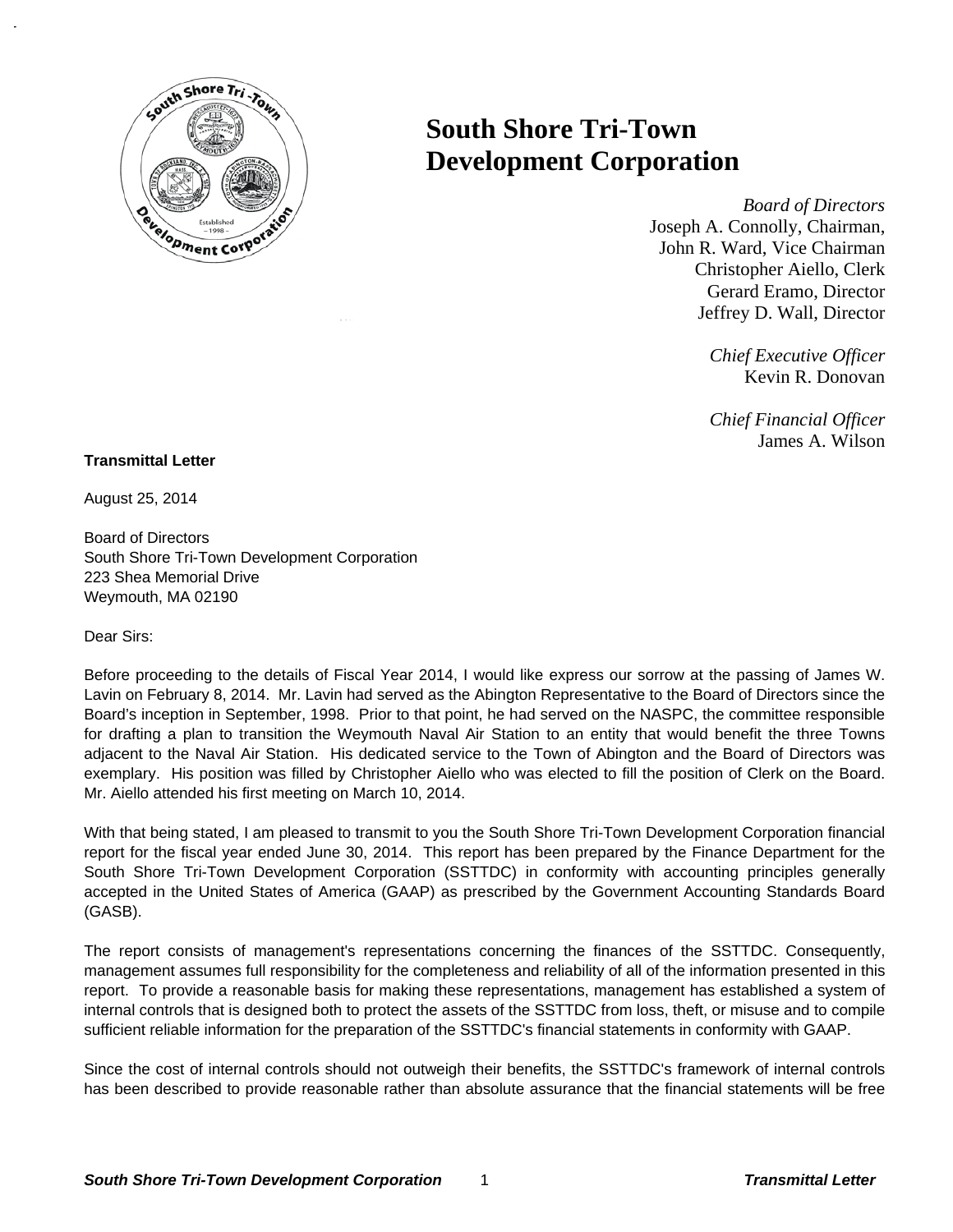from material misstatement. As management, we assert that to the best of our knowledge and belief, this financial report is complete and reliable in all material respects.

The SSTTDC's financial statements have been audited by Powers & Sullivan, LLC, a firm of licensed certified public accountants, who have been hired by and report to the Board of Directors.

The audit was undertaken in accord with the Tax Plan adopted by the SSTTDC and assented to by the Secretary of Administration and Finance in accord with the 2008 Enabling Legislation.

GAAP requires that management provide a narrative introduction, overview, and analysis to accompany the basic financial statements in the form of Management's Discussion and Analysis (MD&A). This letter of transmittal is designed to complement MD&A and should be read in conjunction with it. The SSTTDC's MD&A can be found immediately following the report of the independent auditors.

### **GOVERNMENT STRUCTURE UNCERTAIN**

Fiscal year 2014 was noteworthy in that on October 7, 2013, Mr. Robert Glantz, and Mr. Matthew Barry representatives of Starwood Land Ventures, the sole shareholder of LNR South Shore, LLC (hereinafter "LNR") presented to the Board of Directors at an open meeting their opinion that the SouthField project was not currently a viable project for private investors. LNR listed several problems that had stalled the development including but not limited to regulations that ignored market realities and uncertain financial sources for the creation of water, sewer and other municipal services. It is noted that LNR South Shore, LLC was named the Master Developer for the SSTTDC in 2006.

Mr. Glantz presented solutions that included a LNR/Starwood takeover of water and wastewater responsibilities from SSTTDC, shifting the parkway funding obligations to Federal and State governments, empowering the Host Towns to take local control with the authority to amend zoning use within its borders and SouthField property taxes paid directly to each Town. In return, the Towns would provide municipal services to its portion of the SouthField project at no extra charge. Weymouth would continue to educate all SouthField children. Recreation plans would be modified to respond to actual community needs and affordable/workforce housing would be reduced by fifty percent to ten percent of residential units built at SouthField. LNR would continue to maintain the Host Community Agreements and be the Master Developer. LNR proposed that a two tier tax system be imposed on property located within SouthField (the base tax rate established by the communities plus a SouthField rate for that would be utilized by the SSTTDC for expenses solely related to those matters within the jurisdictional boundaries of the SSTTDC).

Mr. Glanz indicated that these solutions required legislative approval for a rewritten Enabling Act and that the Reuse Plan and Master Plan should be revoked with their core elements retained to reflect current thinking and market conditions. They emphasized that there was an immediate need for a water and wastewater solution and that LNR South Shore, LLC would bring the development to a 'hard stop' if the Legislation was not enacted. They were true to their word. The last development plan submitted to the SSTTDC was in January, 2013.

For nine months during FY2014, LNR focused its time, attention and energy on gathering support for its notice on changes and, as a result, did not proceed with land sales at SouthField. By way of example, on December 20, 2013, LNR informed the SSTTDC that it was considering the sale of two lots of land:

- a. LNR proposed the sale of 22 acres of property for approximately \$4.6 million that consisted of 108 lots of land.
- b. In March, 2014 LNR proposed the sale of land consisting of 14 acres for 200 residential units.

Both proposed sales were stalled as of June 30, 2014.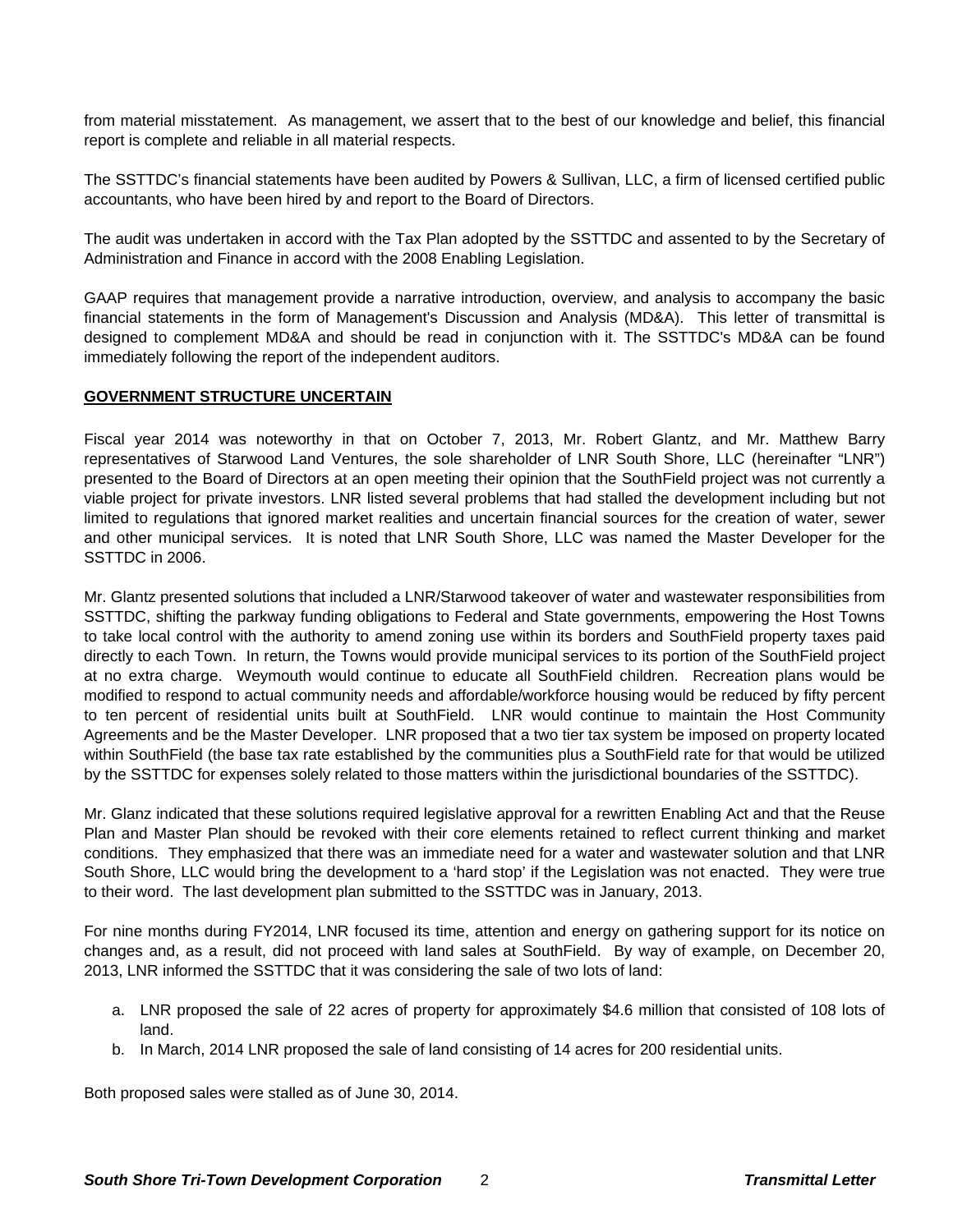LNR submitted its changes to the Enabling Act on July  $9<sup>th</sup>$ , 2014 for consideration during the final weeks of the 2014 Legislative Session.

On August 20, 2014, the Governor signed Chapter 291 of the Acts of 2014 that, in summary form, provides for the following major impacts:

- a. The entity be renamed to Southfield Redevelopment Authority.
- b. A nine member Board of Directors that included two current residents from SouthField, a representative from labor and one from the South Shore Chamber of Commerce along with the existing 5 members from the three towns.
- c. Current board is terminated and can only act on day to day matters until a new Board is named and constituted which can be no later than 60 days after the effective date of the Act. As of this writing, the effective date has not been determined.
- d. Eliminates the Executive Director and Chief Financial Officer's positions whose tenures ended on 8-1 by action of the Board of Directors but who will remain employed for 30 days to insure that any issues involving the FY2014 are resolved. The CFO hours have been reduced to part time status.
- e. Towns begin to collect taxes and provide for typical municipal services as of January 1, 2015 if and only if a new parkway Memorandum of Agreement is executed by October 15, 2014.
- f. The Parkway Clawback remains but the State can agree to defer payments. However, it may do so only after the SSTTDC submits to the Secretary of Administration and Finance a new re-development plan.
- g. The Master Plan and Reuse Plan may remain but can be amended without a vote of the legislative bodies of the three towns who initially enacted each of these governing documents.
- h. Includes the SSTTDC under the GL chapter 30B requirements.
- i. Re-write a new Tax Plan that accommodates the legislative changes.
- j. Re-negotiate the Development and Disposition Agreement with LNR.
- k. LNR becomes responsible to secure water and wastewater facilities for the entire project.
- l. The 2010A Series Bond remains with the new Authority and not the Towns, however, the Towns will be responsible to invoice and transmit collected funds to the SSTTDC to make timely debt service payments
- m. When the new legislation is enacted, the recent vote of the Board of Directors to terminate the Master Developer is void.

### **FINANCIAL CONTROLS**

The finance department focuses on six elements: (1) create a chart of accounts utilizing fund accounting, (2) cash reconciliations, (3) implement a receivables process including reconciliation of same, (4) insure that all expenses tie to approved warrants that were reviewed and authorized by the Chief Executive Officer, a member of the Finance Division and a majority of the Board of Directors, (5) the creation of divisions within Finance with specific personnel to achieve good internal controls, and (6) implement a warrant system to capture not only the employees payroll liabilities but also the SSTTDC's liabilities for payroll taxes and benefit contributions. Each of these was achieved during FY2013 and continued through 2014.

While implementing the above six elements, the organization was mindful of the fact that the finance area is comprised of five unique areas, each having a fiduciary responsibility to the organization. In FY2013, the SSTTDC was able to fully implement an in-house payroll system.

The CFO, per the enabling Legislation, is responsible for the supervision and coordination of the accounting, treasury and collection, procurement, and assessment administration functions as well as control of all funds. Given the foregoing, the finance department should consist of the five divisions namely: Management, Accounting, Treasury and Collection, Assessment and Procurement. By so doing, the department would be responsible for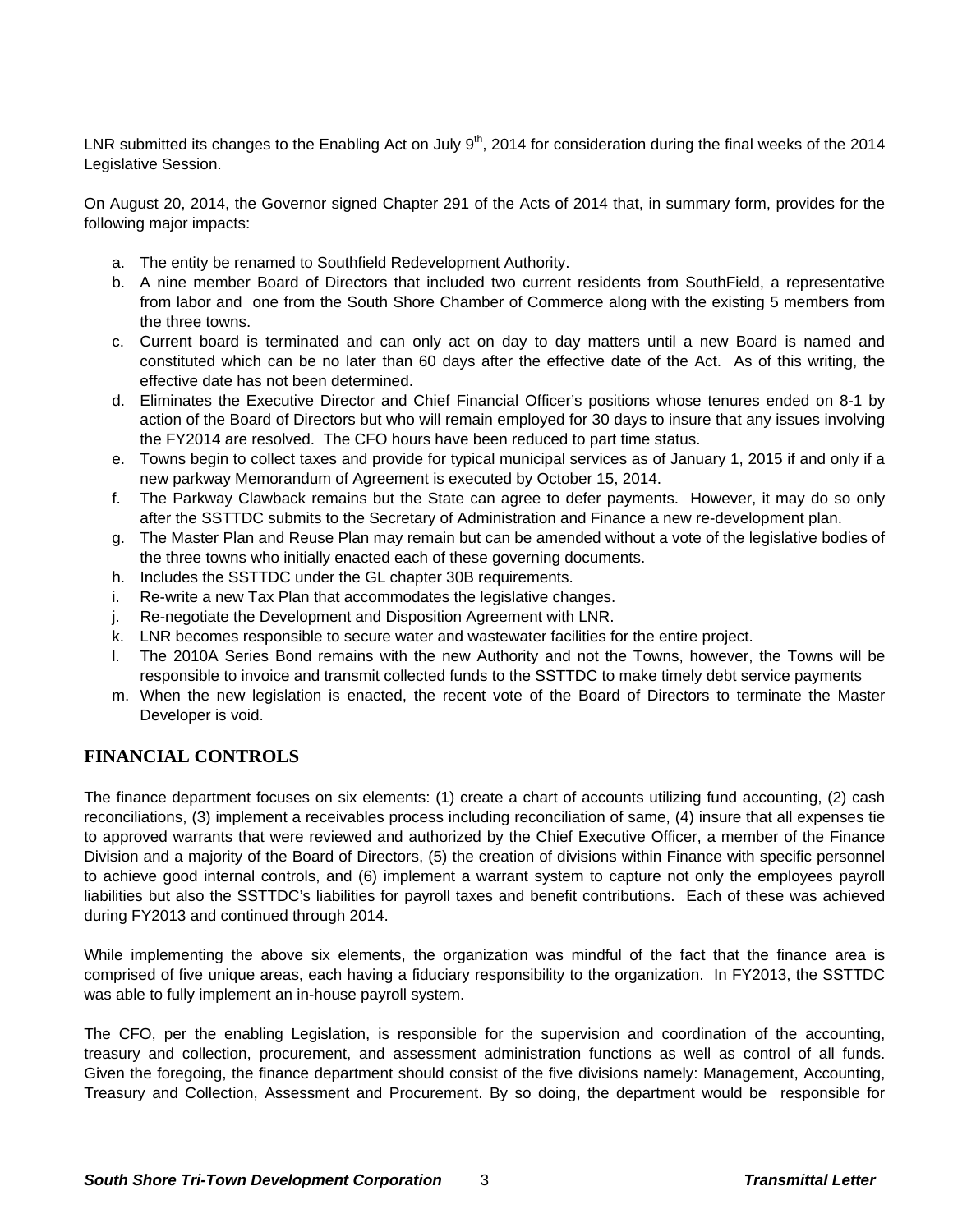administering the SSTTDC's operations including the administration of a comprehensive financial management system, optimizing cost and quality control of centralized procurement, overseeing the collection of revenues, monitoring the SSTTDC's financial position through an accurate accounting program as well as debt management and property appraisal.

The Accounting division is responsible for centralized accounting and reporting. Accounting responsibilities include the maintenance of appropriation and full general ledger and subsidiary accounting records, the administration of payroll and accounts payable activities. The division is also responsible for monthly, quarterly and annual financial reporting and for assisting in the preparation of the annual budget. The Accountant maintains the official books of account for the SSTTDC.

The Treasurer/Collector, under the current Tax Plan, reports separately to the Board of Directors. This division is responsible for centralized treasury management activities and effective cash management in accordance with state and federal law as well as centralizes revenue collection. Responsibilities of the division include the billing and collection of real and personal property taxes and motor vehicle excise taxes. This division oversees the collection of departmental fees, licenses and user charges to insure such revenues are promptly and accurately received and collected.

The Assessment division is responsible for locating and appraising all real and personal property for inclusion on the tax rolls. Included among the services of the division are the maintenance of records on each parcel of land and the related structures, updating maps of each property, and providing assistance to the public in filing for state authorized abatement programs. Finally, the assessor's responsibilities are to frame, compute and submit the annual RECAP forms to MA Department of Revenue in order for the SSTTDC to set its property tax rates.

Procurement: It is noted that the current Enabling Legislation exempts the SSTTDC from procurement laws. The SSTTDC management believes that sound business practices similar to those annunciated in the procurement statutes should be looked to for guidance when significant assets or services are being sought.

During FY2012, a system was devised to begin the process of establishing internal controls and thereby safeguarding the assets of the organization. For example, the practice of having all checks, regardless of the amount, signed by one person from the administration and one person from finance was established. Another example was that the person who writes the checks neither signs the check nor reconciles the account. A third example was the implementation of a cash book system of accounting whereby it was reconciled both to the bank statements and to the general ledger cash balance.

In addition, a chart of accounts and a system of charge codes were established whereby invoices were required to be paid through an accounts payable module thereby recording cash simultaneously in the general ledger and the treasurer's cash book. For all of FY2013 and FY2014, all payments received by the SSTTDC in the form of checks were processed using a 'remote capture' system of banking.

The petty cash system was abolished during FY2012 and a system of debit cards was implemented for minor purchases. Each authorized user was assigned a unique card and identifier and the account is managed and reconciled on a monthly basis. The need for cash in the office was eliminated.

Each division, to be in strict compliance with internal controls, should have personnel assigned to that division alone. During fiscal year 2014 staffing patterns have been developed to insure a reasonable review of the records of the SSTTDC.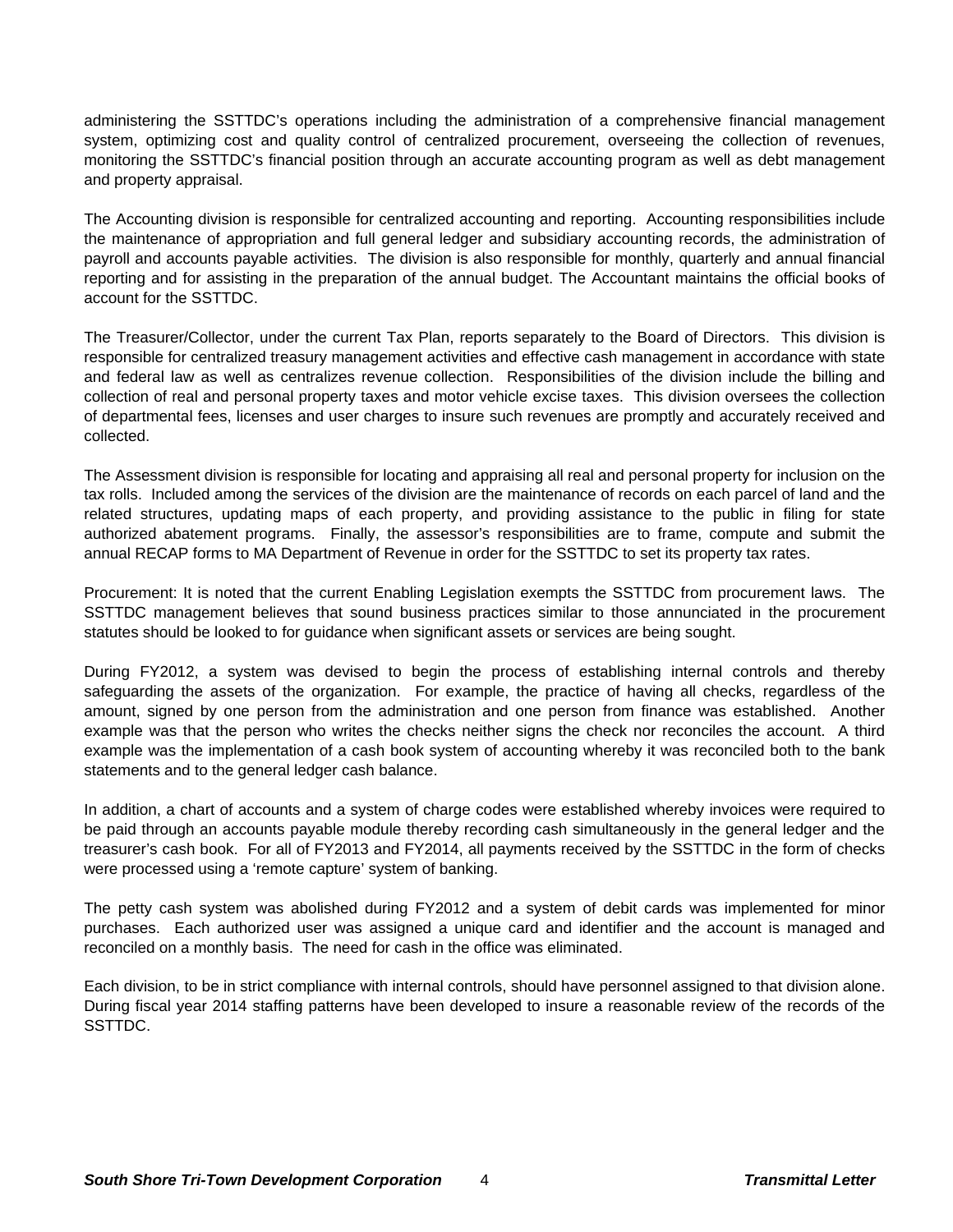### **OVERVIEW**

The SSTTDC was created in 1998. In 1998, the voters of Abington, Rockland and Weymouth adopted a petition (hereinafter the Petition) creating the South Shore Tri-Town Development Corporation to control the land formerly known as the South Weymouth Naval Air Station. In 2008, the MA Legislature, at the request of the Board of Directors, further amended the original petition. The statutory reference is Chapter 303 of the Acts of the MA Legislature in the Year 2008.

SSTTDC initially acted as a Redevelopment Authority and was organized under State law through that Petition submitted by the Towns of Abington, Rockland and Weymouth as a body, corporate and politic, having the authority to oversee and direct the SSTTDC's redevelopment activities. Fiscal year 2012 saw a transition from an entity similar to a redevelopment authority to an entity similar to that of a municipality.

In addition to the Petition and the Reuse Plan, the SSTTDC is also required to comply with many state and local finance laws, ordinances and administrative requirements in accord with a Tax Plan required under the Petition. The Tax Plan was approved in August of 2009 by both the SSTTDC and the Secretary of Administration and Finance.

The Board of Directors is the sole entity responsible for pursuing the acquisition and redevelopment of the former Naval Air Station (NAS). Among the powers granted in the Petition, the SSTTDC Board of Directors is charged with administering licenses, building permits and zoning approvals within its jurisdictional boundaries. The SSTTDC is also charged with collecting tax revenue from development within the Base. They appoint a Chief Executive Officer who then appoints the staff including the Chief Financial Officer and a Collector/Treasurer. The office of the Chief Financial Officer was filled in October of 2010. The office of Treasurer/Collector was filled in June of 2012. Both positions were required under the Tax Plan.

The Petition created the Office of Chief Financial Officer reporting to the Board of Directors and requires a centralized/integrated finance department. The Petition also sets forth requirements on the development and submittal of the annual budget and supplementary budgets and appropriation requests.

Little redevelopment and/or governmental activity could take place until such time as the negotiations for the approximately 1,387 acres of land between the SSTTDC and the Navy were completed and the land transferred.

As of December 15, 2012, the transfers (and land set aside) of land from the Navy to the SSTTDC had occurred as follows:

- a. May 2003: 225 acres set aside for public recreation land under the direction of SSTTDC
- b. May 2003: 324 acres for economic development
- c. September 2008: 100 acres set aside for recreation land to the Department of the Interior
- d. September 2009: 8 acres set aside for recreation land to the Department of the Interior
- e. April 2010: 15 acres set aside for recreation land to the Department of the Interior
- f. December 2011: 558 acres for economic development
- g. Hold back by the Navy: 105 acres for cleanup under the supervision of the Environmental Protection Agency and the MA Department of Environmental Protection; this land will be transferred to the SSTTDC as the property is released by the Regulatory Agencies
- h. Hold back by Navy: 32 acres for future set aside for recreation land to the Department of the Interior
- i. Hold back by Navy: 18 acres for economic development
- j. Conveyance to Rockland: 2 acres to be set aside for recreational use

With the land conveyance in December 2012, the SSTTDC's function as a redevelopment authority has been limited to participation with the environmental regulatory agencies for those parcels of land that were not conveyed but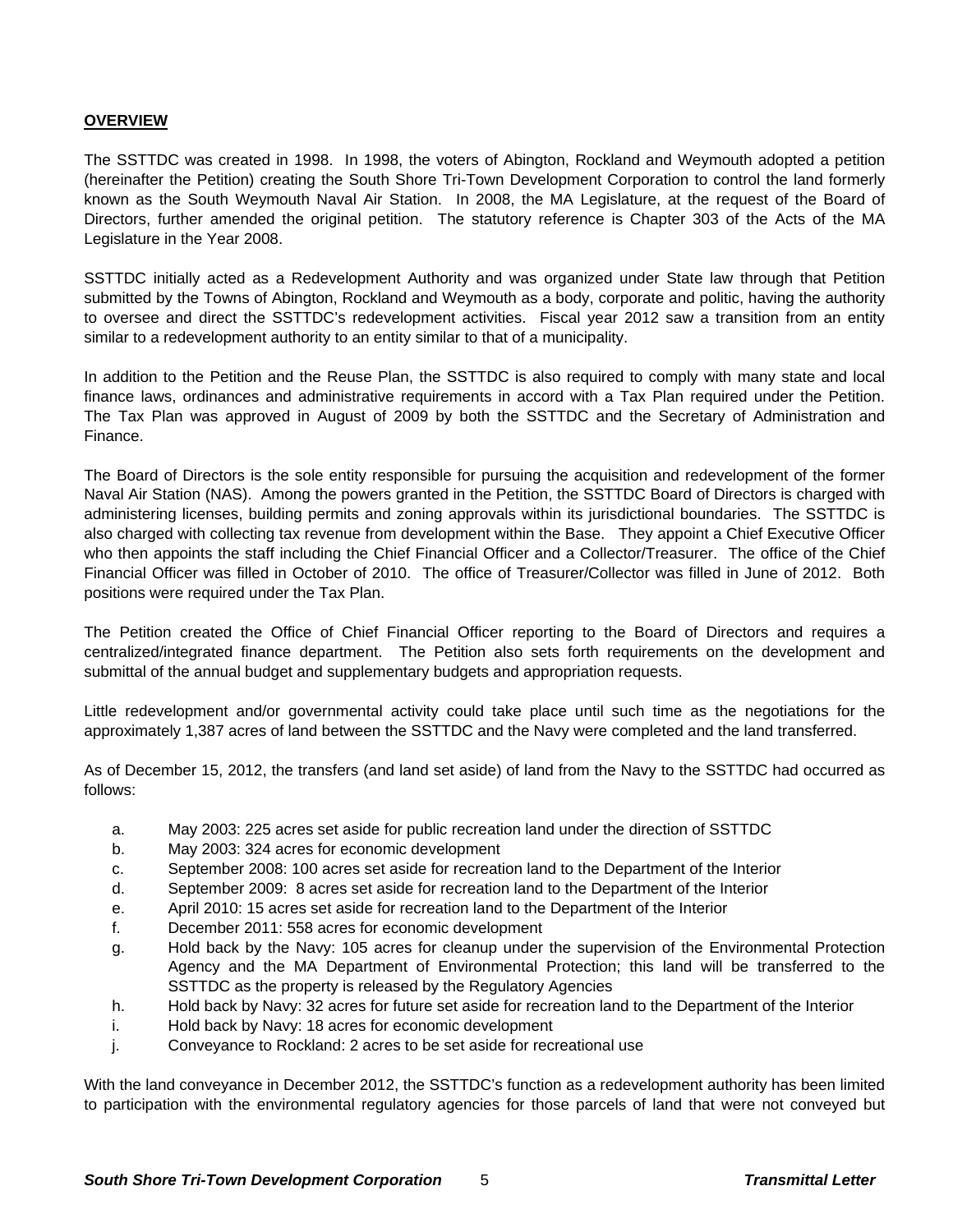required some type of environmental remediation. With the December 2012 transaction, the SSTTDC assumed the role more typical of a municipality.

The SSTTDC is a quasi - municipal entity and as such is required to provide a full range of municipal services including public safety, public roads, sanitation, water, sewer, health and social services, culture, recreation, education, public improvements, planning, zoning and general administrative services. The following services were commenced during FY2013 as there were residents on the site: public safety, public roads, sanitary storm drain management, water, sewer, health and social services, culture, recreation, education, public infrastructure maintenance and improvements. As of June 30, 2014, there were approximately 600 residents with 23 school age children. As a result, the Board of Directors funded these services during FY2014.

### **OTHER MATTERS OF NOTE**

By the end of the 2010, two major projects had applied for and received building permits. The first was for a 216 unit apartment complex that had received a certificate of occupancy at the close of FY2012. The second permit was for an over 55 complex. The lender for this facility required a 75% occupancy commitment prior to receiving the funds to begin construction. Construction work for the second permit began in June, 2014. In addition, 35 residential units (condominium or town houses) had also received certificates of occupancy by the close of fiscal year 2013. As FY2013 closed, the Board of Directors had approved an additional 72 unit apartment complex. Both the 35 units and the 72 units were near completion on June 30, 2014. Occupancy permits for these 72 units were issued on July 14, 2014

The SSTTDC established its first tax rate in FY2009 but was not permitted to collect the tax by the MA Department of Revenue until fiscal year 2010. As a result, Management's historical analysis commences with FY2009.

Health care costs for the SSTTDC remained stable as health insurance premiums were not increased during FY2014.

### **ACCOUNTING SYSTEM**

The SSTTDC's new accounting system was implemented in the last quarter of FY2011 and was organized and operated using funds and account groups. The chart of accounts, accounting, and financial reporting policies of the SSTTDC conform to the Generally Accepted Accounting Principles ("GAAP") and reporting standards promulgated by the Governmental Accounting Standards Board ("GASB") and the Massachusetts Department of Revenue - Bureau of Accounts, as well as the reporting requirements for the Department of Elementary and Secondary Education. Budgetary control is centralized and enforced on a statutory accounting basis. Statutory accounts are maintained on a departmental level and consist of the following categories: salary, overtime, departmental expenses, and capital expenditures. Within each category expenses are accounted for on a line item basis, the Chief Executive Officer is authorized to transfer sums between line items within a category.

Open encumbrances are reported at the end of FY2014 as reservations of fund equity. The total general fund encumbrances as of June 30, 2014 were approximately \$24,500 the vast majority of which was for payments to contract vendors for services rendered during June 2014.

All capital asset expenditures placed in-service or for which the SSTTDC expended funds but were not placed in service during FY2013 were added to those shown in the FY2014 end of year financial statements.

The purpose of a Financial Policies and Procedures Manual is to document sound, easy to understand policies and procedures for the financial functions of budget administration, accounting, procurement, utility billing, assessing, treasury and collection. The final version was implemented in July of 2012. This manual is intended to be a usable, understandable guide to set forth policies and procedures in the context of the annual Massachusetts calendar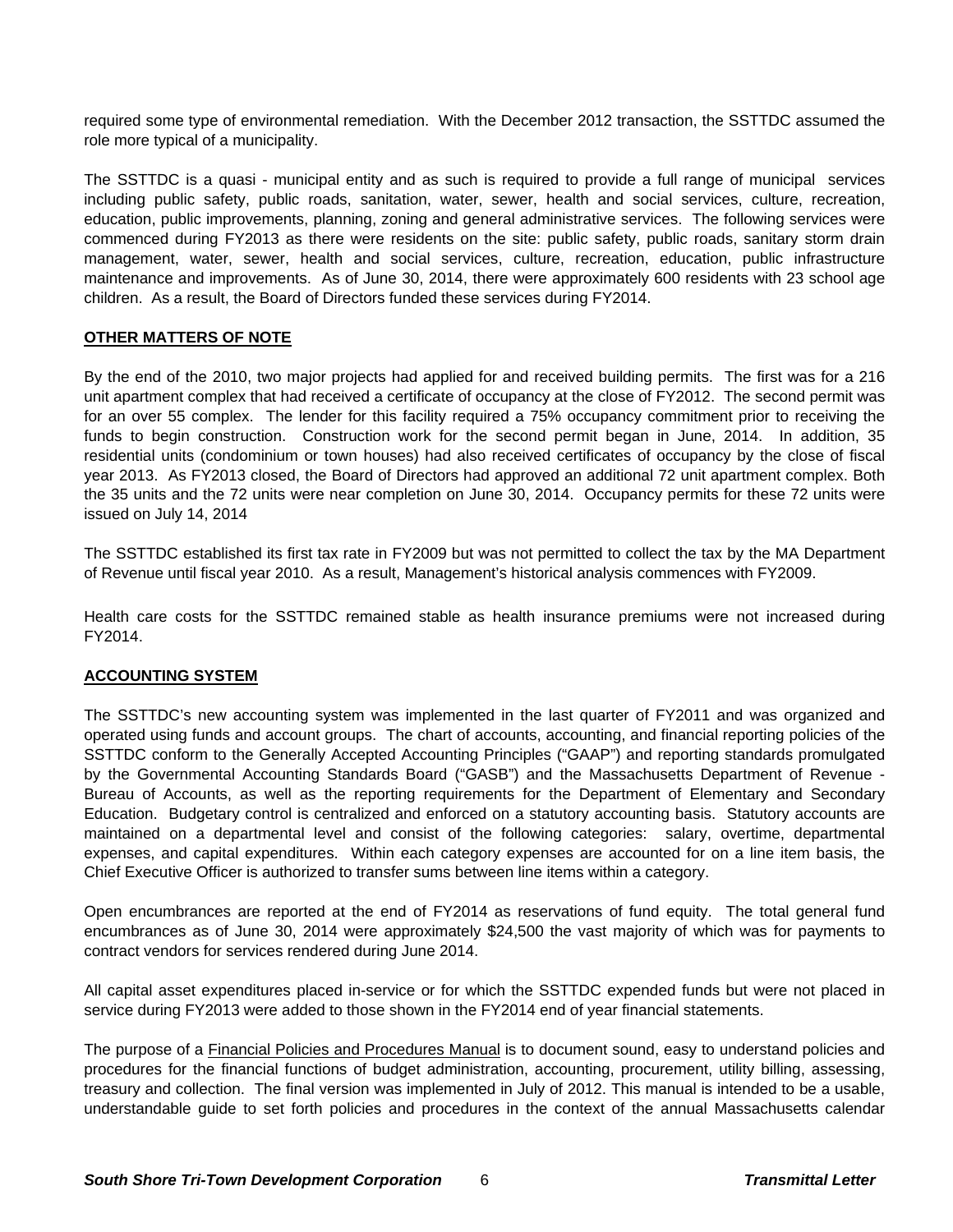cycle. The manual references MUNIS data entry, processing and reporting that are related to effective implementation of a specific policy or procedure. Given the limited staffing patterns, the process is especially important in an attempt to insure a form of internal controls.

### **CASH MANAGEMENT**

Quarterly billing of real estate and personal property taxes coupled with monthly water and sewer utility billing has permitted the SSTTDC to operate on its cash flow.

Investment options are governed by MGL and are limited by liquidity needs. Temporary idle cash was invested in money market accounts and savings accounts. These investments yielded an average rate of return of .75%. All of our institutions with which we do banking have been rated by Veribanc as "green with three stars". These ratings are reviewed by staff on a semi-annually basis. A policy regarding the type of investment and the institutions for those investments was implemented during FY2011.

### **RISK MANAGEMENT AND PRIORITIZATION**

Evaluating the risks relative to the achievement of the SSTTDC's statutory objectives facilitates the allocation of resources as necessary to manage these risks and best achieve the stated objectives. An analysis was requested by the State Auditor's Office during FY2012 and that said analysis is updated when practicable. Some elements of that analysis are included in the following topical discussions. Also included, where appropriate, is a discussion of the new enabling law signed into law by the Governor on August 20, 2014.

### **Insurances**

The SSTTDC purchases general liability coverage through the Hanover Insurance Company. Hanover Insurance Company has an A - A.M. Best Rating. Coverage includes property, general liability, crime, boiler & machinery, automobile and an umbrella liability which insures its property for fire, theft and natural disaster and claims for personal injury. A limit of Liability has been set at \$10,000,000 per occurrence under the umbrella policy. There is no deductible under the general liability policy. The automobile policy contains a \$1000 deductible.

In addition to the foregoing, the SSTTDC has obtained Worker' Compensation coverage with a bodily injury limit of \$500,000. The SSTTDC has earned a merit ratio of .95.

Directors and Officers policy is a claims-made policy with \$1,000,000 limit of liability.

The SSTTDC provides medical insurance coverage to employees and retirees through Mayflower Municipal Health Group who also insures Plymouth County Retirees. The SSTTDC pays 75% of the health insurance premiums and 50% of dental insurance.

The SSTTDC is insured for unemployment compensation through a Massachusetts state agency. The SSTTDC carries a short term and long term disability policy on all of its employees; these policies are in place of a sick leave bank.

The SSTTDC is insured for environmental hazards. Schedule of Insured Properties: FOST 1 and 2, former Naval Air Station South Weymouth, South Weymouth, MA, as delineated by 1) deeds (for FOST 1 and FOST 2, respectively), Department of Navy Contract No. N62472-03-RP-0059, between the United States of America, acting through the Secretary of the Navy and South Shore Tri-Town Development Corporation, dated 5/15/03, and 2) Deeds (for FOST 1 and FOST 2, respectively), between the United States of America, acting by and through the National Park Service and South Shore Tri-Town Development Corporation, dated 5/15/03. Strip of land for construction access road near Blvd. 82, former Naval Air Station, South Weymouth, MA, as identified on Kimberly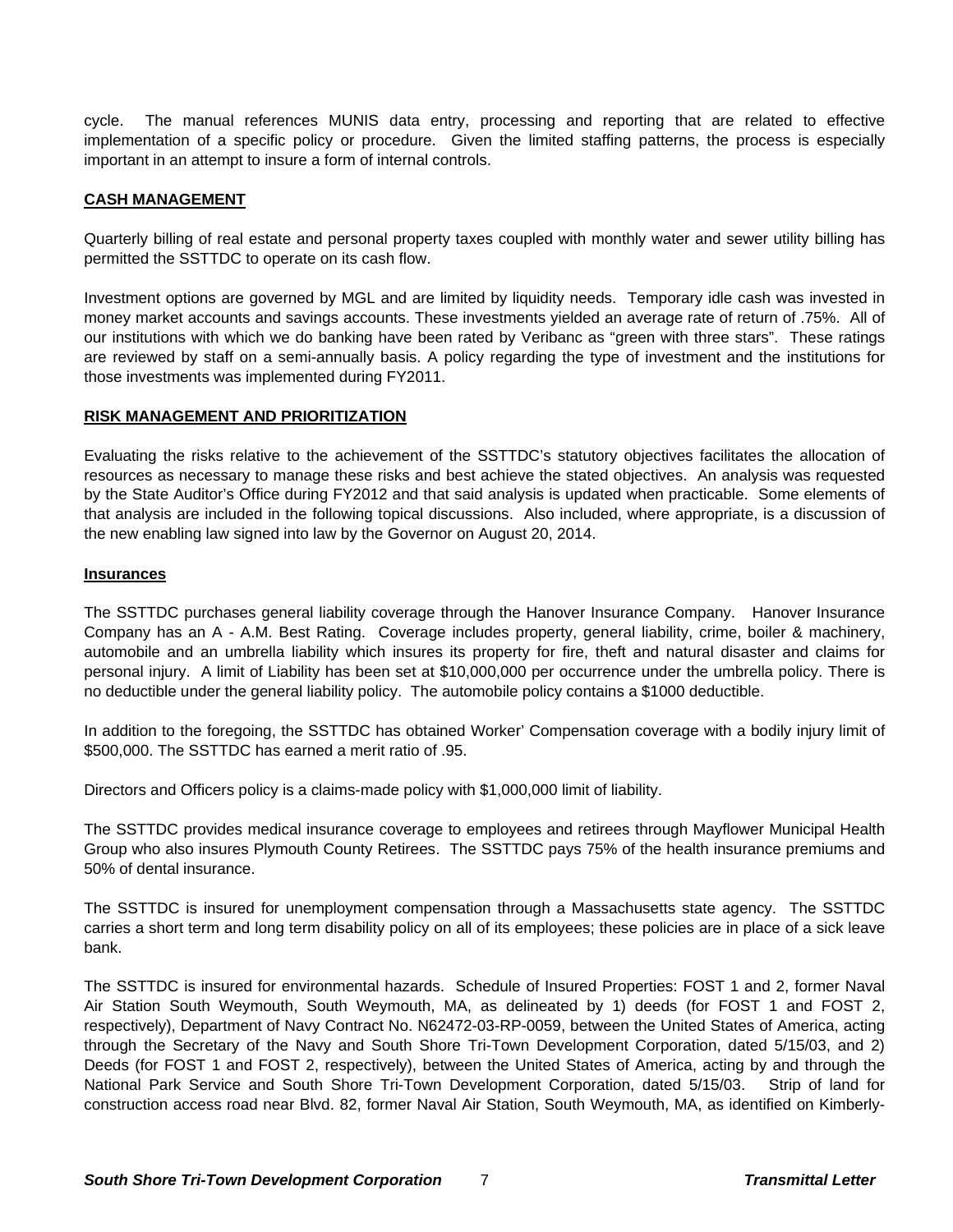Horn and Associates, Inc. definitive subdivision plan dated July 26, 2007. East/West Parkway as shown on East/West Parkway Site Control - Phase I (Site Plan). The coverage extends to \$10 million per occurrence. Defense costs included in the loss and reduce the applicable limits, except for reasonable expenses incurred by Insured at the company's request to assist in the investigation or defense of the claim, including actual loss or earnings up to \$500 a day because of time off from work; not exceeding \$5,000.

In addition, during FY2013 the SSTTDC undertook an analysis of certain factors that might present an obstacle for the project to complete Phase One and commence Phase Two under the Reuse Plan adopted by the three Towns in 2005. What follows is an analysis of the three most troubling obstacles to achieve the objectives found in Phase One of the Reuse Plan.

### **PRIORITIZATION TOP THREE RISKS**

The top three risks identified for this project as High Impact are: Revenue and Budgetary considerations for SSTTDC, Water & Sewer and The East-West Parkway. Revenue has been divided into two sections: Required Uses of Revenue and Other Uses of Revenue.

### **BUDGETARY CONSIDERATIONS**

### **Required Uses of Revenue**

### **Infra-Structure Land Assessment Bond**

South Shore Tri-Town Development Corporation issued the Series 2010A Infrastructure Development Revenue Bonds in the amount of \$12.55 million of a \$15 million bond authorization on August 9, 2010 (the "Bonds"). The Bonds are secured by assessments and pledged revenues levied on each parcel of assessed property. The assessments have been imposed upon the real property within the boundaries of the SSTTDC and are limited to those properties transferred under FOST 1 and FOST 2 (June, 2006 Conveyance). The assessments are equal to the interest and principal on the Bonds and estimated administrative expenses related to the bonds. The assessment roll is updated each tax year. This is the first such bond authorized in the Commonwealth of Massachusetts.

The first payment for which assessments are to be collected under the bond is due on August 1, 2012 (FY2013) as reserves were held by a third party for the semi-annual debt service for FY2011 and FY2012. The SSTTDC has pledged up to 35% of the real property tax revenues generated for those properties located within FOST 1 and 2.

In FY2013, the SSTTDC was required to raise \$486,313 for the purpose of paying the dedicated tax revenue for the Infra-structure Bond -- FY2013 liability to be paid on July 1, 2013 (FY2014). This is in accord with the Municap calculations submitted for approval by the Board on November 9, 2013 and is consistent with the Indenture executed by the Board of Directors in FY2010. It is worthwhile to note that the FY2014 calculation is based upon a 25% 'pledge of RE tax revenues'. In FY2015 the amount may increase to 35% under the terms of that Indenture.

The FY2014 assessment, in accord with the Bond Agreements, was incurred only on those owners of unimproved land as of January 1, 2013. The Total Special Assessment was \$535,000. There was a 100% collection rate during FY2014.

This liability will continue until FY2040. The risk associated with this debt issuance presents two identifiable impacts:

a) Reduces the available tax revenue for future bond issuances and/or operational expenses.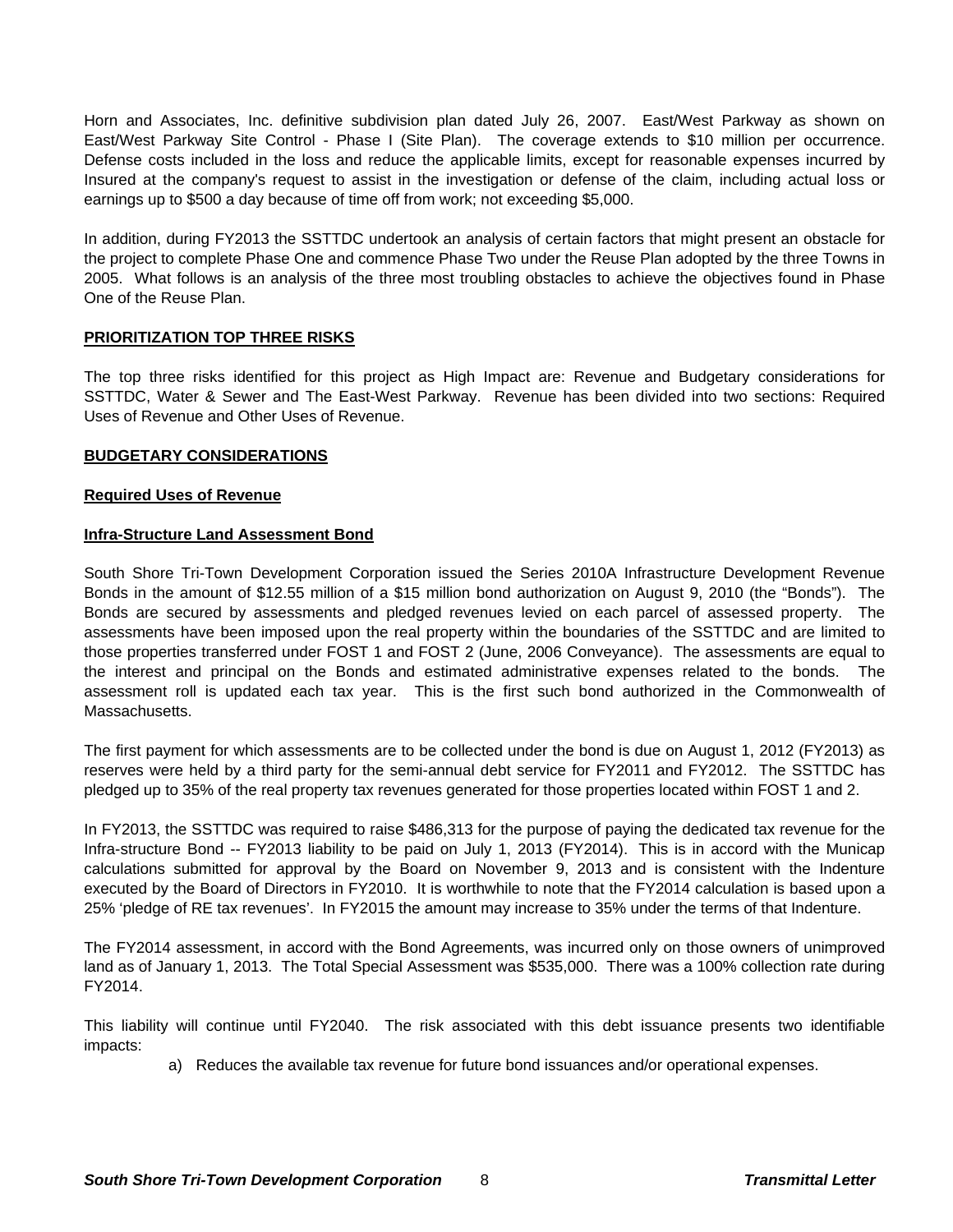b) The required special assessment may elevate real estate taxes to levels greater than those property owners so levied as compared to those taxpayers in surrounding towns who own similar sized parcels of land.

### New Legislation and Impact on Land Assessment Bond (2010A)

The new legislation requires the Towns to collect all tax revenues and the special assessment for the funding of this bond. The starting date is unclear. In addition, within 30 days from the close of each quarter the Towns are required to remit the collected funds to the SSTTDC for payment of this bond. The practical effects of this language are yet to be determined but may pose an issue, over time, with respect to the timely payment of said bond.

#### Parkway Bond

The SSTTDC, utilizing a quasi-grant from the Commonwealth of Massachusetts, began construction on the East West Parkway in 2010. Below is presented a synopsis of the key terms of the Amended and Restated Memorandum of Agreement for the Implementation of Transportation Improvements for the Redevelopment of the South Weymouth Naval Air Station (the "Implementation MOA"), dated March 4, 2010, by and between the Massachusetts Department of Transportation ("MassDOT") and South Shore Tri-Town Development Corporation ("SSTTDC"). In brief, the SSTTDC is required to demonstrate to the Commonwealth that sufficient New State Revenues have been generated on site so as make the Parkway Bond debt service revenue neutral. If a difference exists between the annual debt service payment and the calculation for New State Revenues, the SSTTDC has guaranteed payment of the difference.

#### Detailed Discussion on the East West Parkway:

The Parkway is a vital component to the entire project. It is not only a source of transportation, but also affects the commercial development of the project. Fortunately, the first phase of the Parkway was completed as of August, 2013. However, financing for the final phase has not been identified. If due to the lack of a funding source and the Parkway incurs setbacks, the ripple effect will undoubtedly be detrimental to the project especially for commercial developers.

Currently, there is approximately \$45 million invested in the Parkway with an estimated total cost as high as \$90 million. The \$90 million can be attributed to improvements planned for the area surrounding the existing MBTA station and moving the Coast Guard Buoy Station to another location. Improvements there range from additional parking to the construction of a flyover bridge. It should also be noted moving of the existing buoy station has dramatically increased the cost of this project.

Aside from construction of the Parkway, improvements to Route 18 and existing Town roads are also a requirement to be completed by the end of Phase One under the current Reuse Plan. Route 18 is already identified as a high traffic road due to its hourglass-like layout, but the construction improvements will intensify this. This is a cause for concern mainly to residents of surrounding towns as their everyday commute to and from work may be in jeopardy. Business owners may also struggle with road improvements as they have the potential to inhibit access to their location. In anticipation of this risk certain precautions should be taken.

The commercial aspect of the project is influenced by the Parkway mainly for ease of access. Currently, SSTTDC has one road in and out of the development which is a cause for concern for commercial developers. The entire Parkway, when finished, will help attract commercial interest as workers would have easy access to employment and the developer will have easy access to commercial markets.

Currently, as each Phase contains commercial development and failure to have commercial entities on site will stall developmental phases. In addition, the lack of commercial space will negatively impact SSTTDC's tax revenue as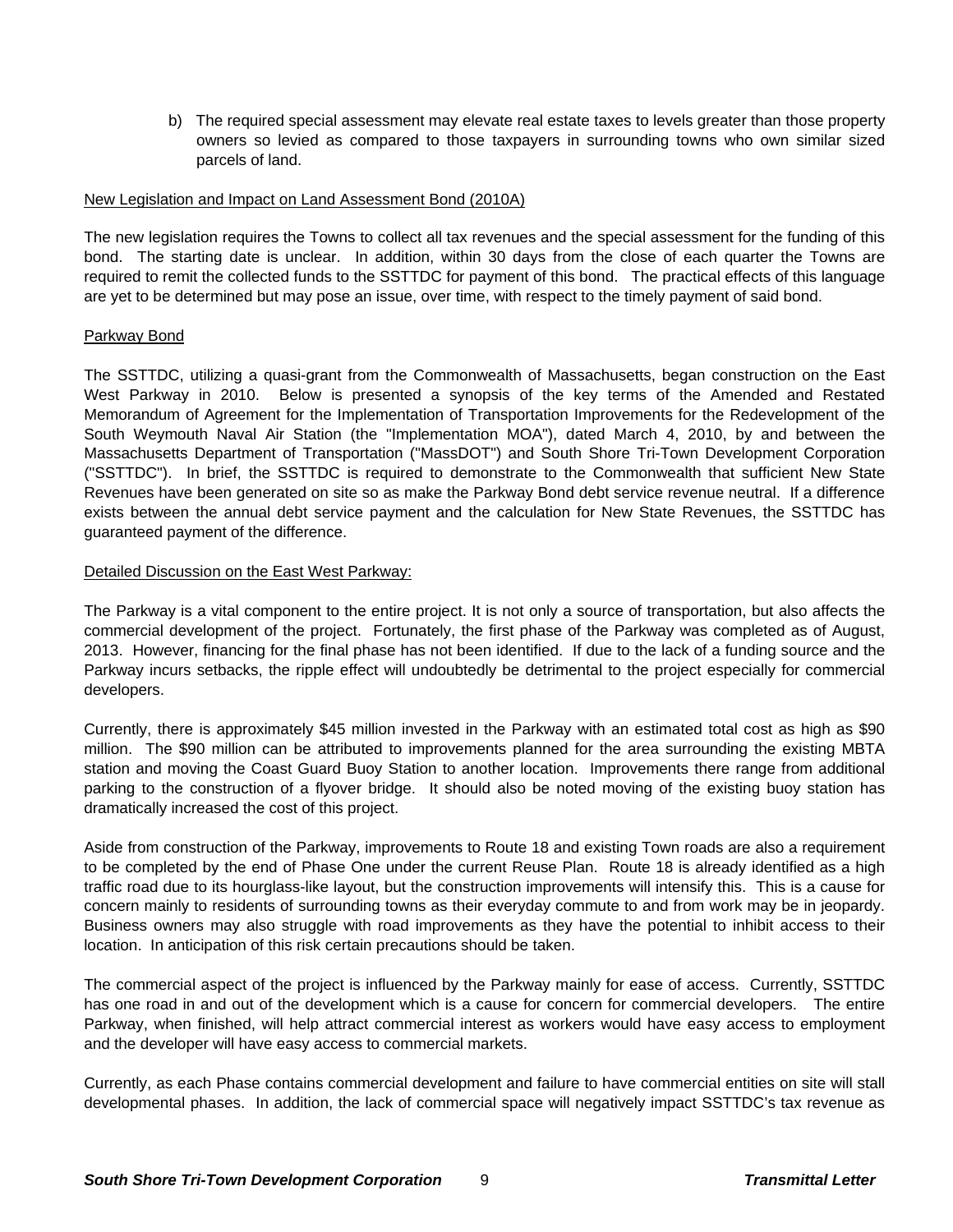commercial tax revenue is anticipated to raise approximately 66% of all tax revenues. As a result, failure to attract commercial developers places the Parkway as having a high impact on the overall success of the project.

It is evident the Parkway poses substantial risks. SSTTDC must focus on acquiring financing for the Parkway and finish what is essentially half completed. With financing, the Parkway can be completed. The SSTTDC must then insure that off-site road improvement can also be achieved. The completion of the Parkway will be a significant factor in determining the future success of SSTTDC.

### **Parkway Summary:**

- Completion is a vital factor in transportation and commercial development.
- Currently: \$45 million invested; renovations still needed to Route 18, MBTA Station, possibly relocation of Buoy Station, and Parkway road completion Trotter Road.
- Effects: Failure to complete Parkway will likely result in slowed, if any, sale of commercial land.

### Parkway Deficiency Payments

Generally, the annual MA General Obligation for the Parkway debt service payment is approximately \$1.9 million. This amount forms the baseline in the calculation for new state revenues. The difference between the debt service payment and the annual calculation for new state revenues generates any parkway deficiency. All parkway deficiencies must be certified by the MA DOR.

The FY2011 deficiency payment certified by the MA DOR in accord with the Agreement was \$756,978 as was based upon FY2010 construction. The SSTTDC, by agreement with the Secretary of Administration and Finance was required to make the deficiency payment by June 30, 2013.

For Fiscal Year 2012, a deficiency was certified by MA DOR. Based upon FY2011 construction values of \$59,254,086, new state revenue yielded \$1,642,530 with a deficiency of \$232,970 to be paid by June 30, 2014.

For Fiscal Year 2013, a deficiency was certified by MA DOR. Based upon FY2012 construction values of \$9,379,636, new state revenue yielded \$497,197 with a deficiency of \$1,375,128 to be paid by June 30, 2015.

As there was little construction at Southfield during FY2014, the same trend for a seven digit deficiency in new state revenues is anticipated for FY2015 and must be paid in FY2016.

However, despite being offered to make payments for each of these deficiencies, the Assistant Secretary of Administration and Finance asked the SSTTDC to 'hold' off sending the checks. As a result, the payments due in FY2013 and FY2014 are being held the SSTTDC.

In addition, the SSTTDC is required to convey to the Commonwealth the total sum of \$500,000 as security for payment. As of the date of this writing, the funds held by the Commonwealth total \$290,093. This reserve is being requested to be applied to the FY2011 deficiency payment (See Below).

### Parkway Reserve

On December 27, 2012, South Shore Tri-Town Development Corporation ("SSTTDC") and LNR South Shore, LLC ("LNR") requested that the Commonwealth consent to the release of the financial security posted by SSTTDC and LNR as a condition of the Commonwealth's issuance of the Parkway Bonds pursuant to the Amended and Restated Memorandum of Agreement on Financing for the South Shore Tri-Town Development Corporation's Parkway dated March 4, 2010, as amended by the First Amendment thereto dated June 15, 2010 (the "First Amendment"). SSTTDC and LNR also requested confirmation that each entity shall have no obligation for any shortfall in annual new state tax revenue required to meet debt service costs for fiscal year 2013 or beyond.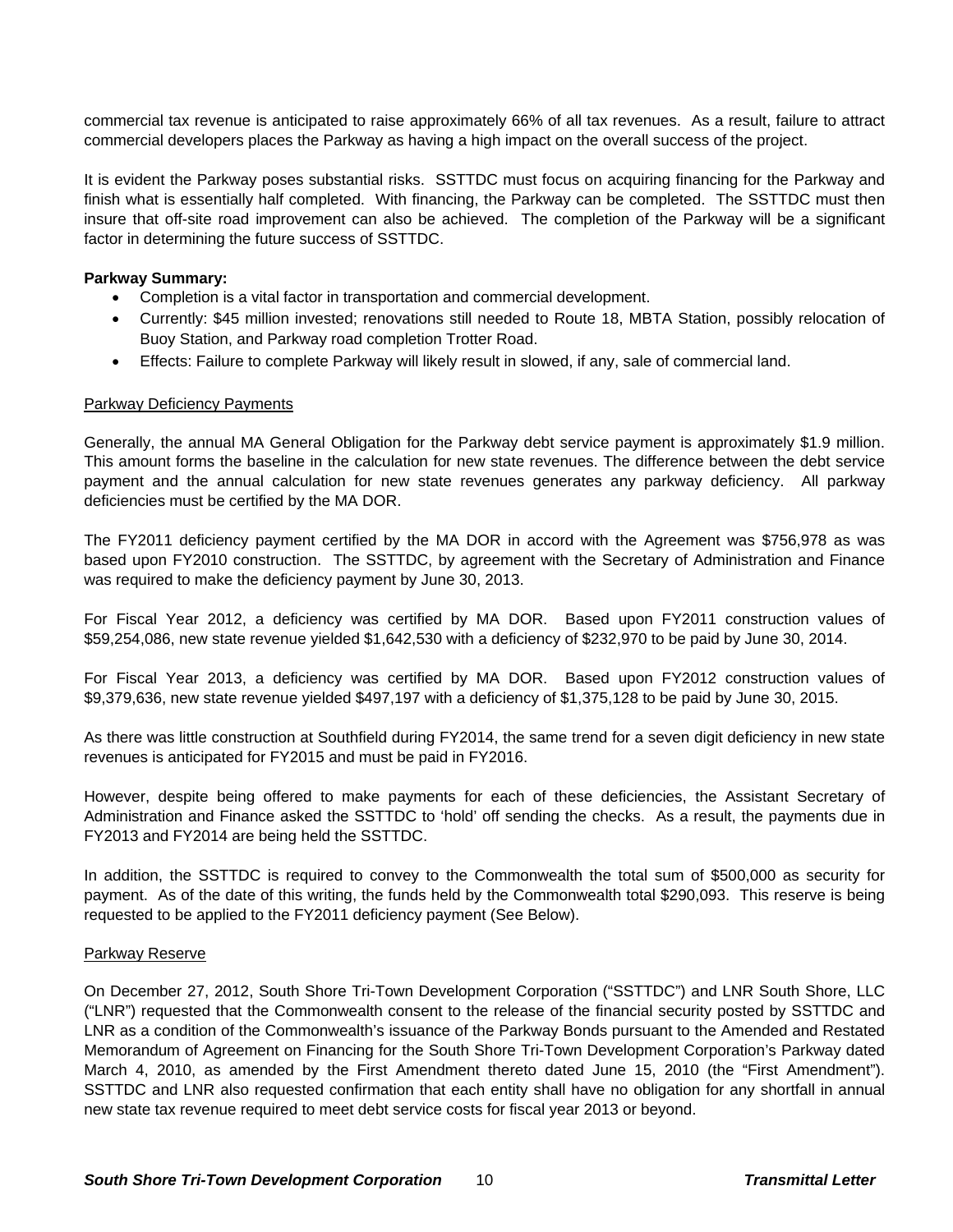As reasons for this request, the SSTTDC cited section 6(c) of the First Amendment of the MOA that states that SSTTDC will have no obligation to maintain a \$500,000 cash reserve (the "Cash Reserve") and LNR will have no obligation to maintain its \$1 million letter of credit (the "Letter of Credit") for purposes of the payment of any actual shortfall in annual new state tax revenue required to meet debt service costs for fiscal year 2013, provided the following conditions are met:

- 1. LNR conveyed land at SouthField to developers obligated to construct no fewer than 100 residential units having a sales value of not less than \$30 million by June 30, 2011; *or*
- 2. LNR conveyed land at SouthField to developers obligated to construct no fewer than 200 residential units having a sales value of not less than \$60 million by June 30, 2012; *and*
- 3. On or before December 31, 2012, the Chief Financial Officer of LNR (or its parent company) delivers to the Commonwealth a certification under penalty of perjury that LNR's parent holding company has a tangible net worth equal to or greater than \$200 million dollars, together with certified copies of the most recently issued financial statements for such entity prepared in accordance with GAAP evidencing such minimum net worth.

Condition #1 was met with the April 28, 2011 sale of 6.07 acres of land at SouthField to John M. Corcoran & Co. LLC for the construction of 226 multi-family apartment units. The collective sales value of these units is well in excess of the required \$30,000,000 (\$132,743.36 per unit). The sales value of these units is [certified construction cost as defined in building permit =  $$27,389,893$  plus the land sale of  $$6,780,000]$  \$34,169,893. Condition #3 was met with the submittal of a certified accounting of the LNR's financial statements.

As SSTTDC and LNR had met the conditions set forth in Section 6(c) of the First Amendment, they requested the Commonwealth to release the Cash Reserve and Letter of Credit and written confirmation that SSTTDC and LNR have no obligation for any shortfall in annual new state tax revenue required to meet debt service costs for fiscal year commencing in FY2013. The SSTTDC amount in controversy is \$290,093.

During a July 10, 2014 conference call with MA Administration and Finance Undersecretary, Scott Jordan, the Undersecretary verbally agreed that the reserves should be released and the amount of \$290,093 should be applied to the FY2011. However, written confirmation of that determination/conversation has not been received by the SSTTDC as of the date of this writing.

### Summary of Parkway Deficiency Payments as a Risk to the SSTTDC Operational Budget

The risk for having to annually accommodate deficiency payments is apparent given the fact that the SSTTDC may not have sufficient revenues to make capital contributions to its infrastructure or to fully fund its operating costs including but not limited to payments to the Towns for the provision of municipal services. The clear language of the Agreement states that "the SSTTDC shall annually ensure that it has sufficient revenues to make any such required Deficiency Payments …. (See section 5(c) of the Agreement).

If construction continues to lag behind the projections articulated in the Parkway Bond issuance, then revenues will be diverted to payment of these obligations rather than investing in constructing roads and water and wastewater systems as required under the Reuse Plan (see section IV Infrastructure Improvements). Failure to achieve the goals of infrastructure improvements in Phase 1 will prohibit transition into Phase 2 of the redevelopment as required under the Reuse Plan and thereby delaying the four year time line for Phase 1 established under the Reuse Plan.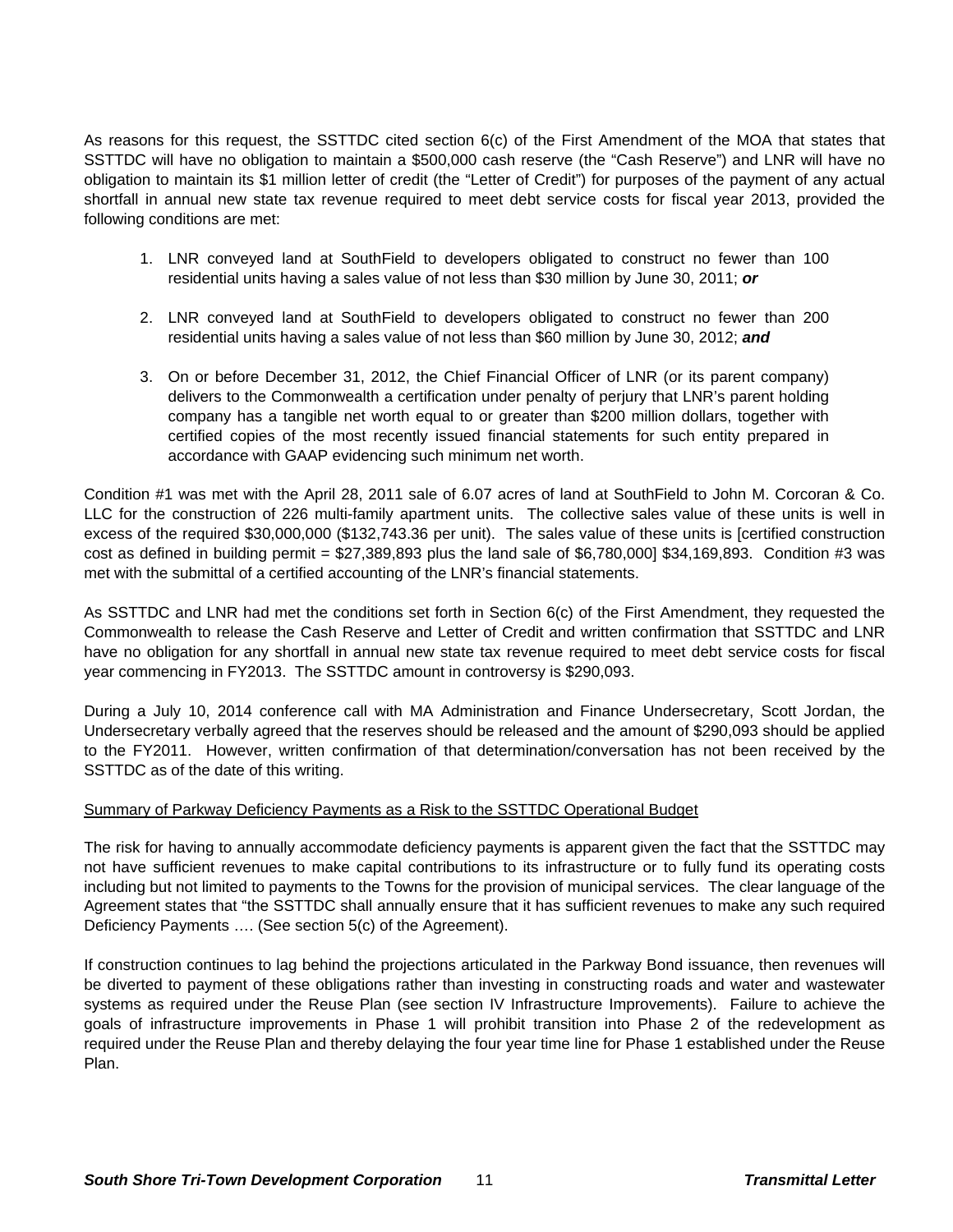### New Legislation and Impact on the Parkway Completion

Included in the new legislation, is a provision contained in Section 34 that the Secretary of Administration and Finance in conjunction with the Secretary of Housing and Economic Development **may** negotiate an amendment to the Parkway Agreement whereby deficiencies for the years 2013 through 2018 may be deferred until the beginning of fiscal year 2019. Deficiencies for those years may be extended to additional fiscal years if it is determined that the deferral is fiscally responsible and serves the public interest. However, each year a Parkway Deficiency must be calculated in accord with the Memorandum of Agreement. The practical effects of this language especially as it relates to tax rate setting are yet to be determined.

### Overall Issues

It is evident the Parkway Agreement poses substantial risks to the financial stability of the SSTTDC as the SSTTDC must focus on acquiring financing for the Parkway and finish what is essentially ¾ completed. With financing, the Parkway can be completed. The SSTTDC must then insure that off-site road improvement can also be achieved. The completion of the Parkway will be a significant factor in determining the future success of SSTTDC.

### **Parkway:**

- Vital factor in transportation and commercial development
- Currently: \$45 million invested; renovations still needed to Route 18, MBTA Station, possibly relocation of Buoy Station, and Parkway road completion Trotter Road
- Effects: Failure to complete Parkway will likely result in slowed, if any, sale of commercial land
- Lack of commercial enterprises at SouthField will result in large deficiency payments to the Commonwealth that will have a negative effect on the operational budget for the SSTTDC.

### Other Sources of Revenue:

SSTTDC needs to be able to generate enough revenue to both remain operational and to finance necessary phasing requirements. As soon as its revenue begins to fall under certain estimates, its ability to continue financing essential capital projects will come into question. Since SSTTDC is a unique entity, its revenue stream centers on three main sources of revenue:

- a. Taxes,
- b. Entitlement fees (to a maximum of \$4M that is due to be reached during FY18),
- c. Building permits.

Through FY2014, building permit fees and real estate taxes comprised the majority of its revenue but this is mainly due to the fact that two large residential projects are in the process of being completed. If construction were to continue to lag behind projections, SSTTDC would be required to rely solely on its tax levy for support of its operations.

SSTTDC's reliance on a few sources of revenue means that each category must remain consistent from year to year. For instance, entitlement fees and building permits will decrease as construction decreases; decreased construction will result in a lower or no 'new growth' tax revenues. Since financing for capital projects plays a large role for infrastructure improvements anything that adversely impacts these sources of revenue is clearly identified as a risk.

The flow of new commercial projects will keep a steady stream of building permit fees and tax revenue to finance the infrastructure needs of the SSTTDC. New residents and commercial vendor's yields increased tax revenue that will allow for increased debt service costs within the operating budget of the SSTTDC. Commercial projects will also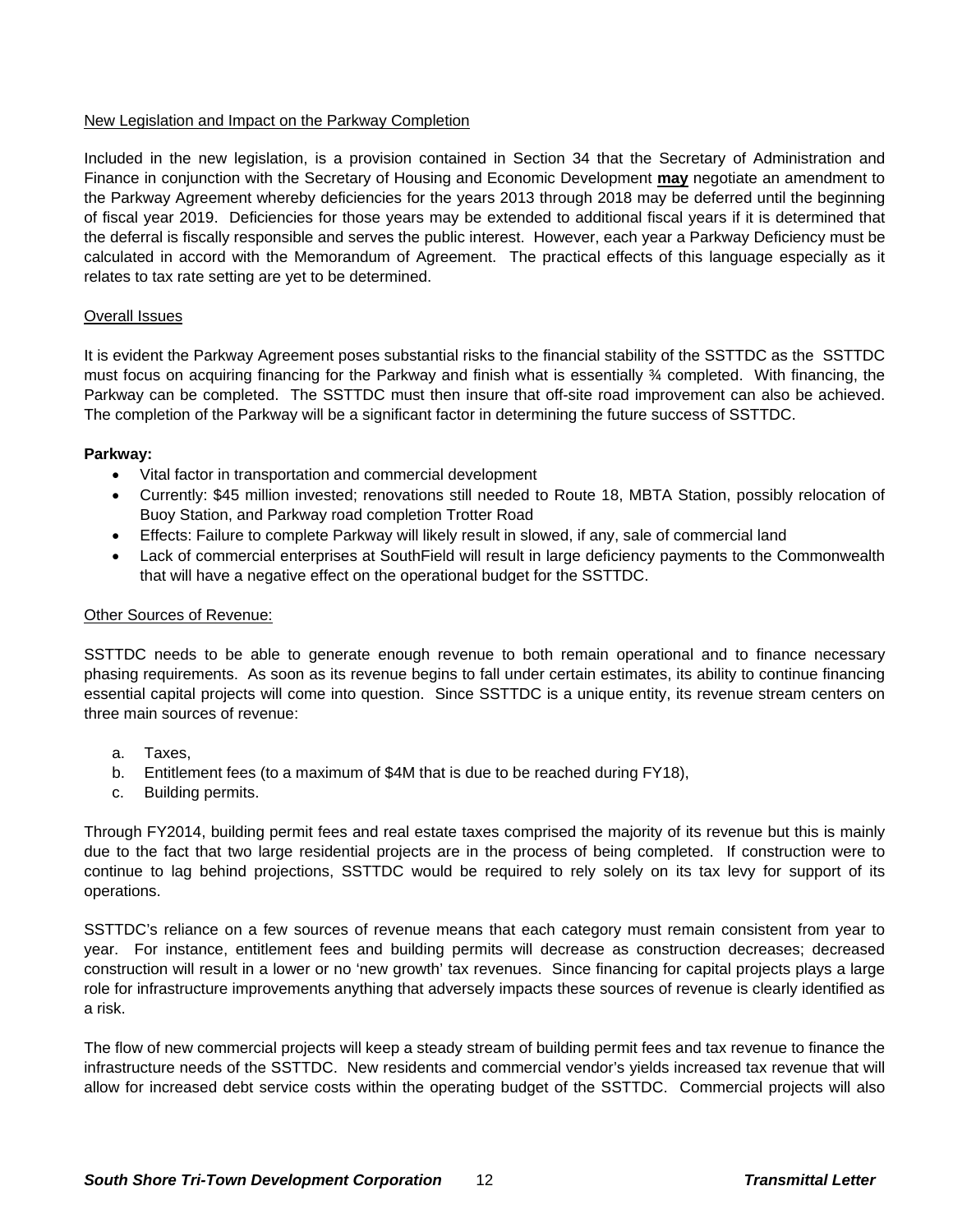minimize, if not eliminate, the need budgeting any parkway deficiency as job creation is the strongest component in the calculation for the Parkway Deficiency.

### New Legislation and Impact on Entitlement Fees

The proposed new legislation requires that the master contract (known as the DDA) between LNR and the SSTTDC be renegotiated. Included as a provision within the DDA, the master developer is required to pay an entitlement fee for each parcel of land sold by LNR up to a total of four million dollars.

Under this contractual agreement with LNR, LNR is required to make certain payments in accord with that agreement and its development schedule. The future of these payments is uncertain given the new legislation.

### New Legislation and Impact on Inspectional Fees and Services

The new legislation requires that each of the three towns assume all typical municipal services as of January 1, 2015. However in another section of the new legislation it states: "each town's inspectional services department will be responsible for issuing and enforcing building permits and certificates of occupancy for construction activities occurring within the respective town's borders". There may be a conflict with respect to these two sections. Regardless, the result will be a smaller revenue budget for the SSTTDC for such services. However, the practical effects of this language are yet to be determined.

### **FY2014 BUDGET**

It is obvious that the SSTTDC needs to reserve any funds available after ordinary and necessary expenses are paid for. Excess revenues are available only after SSTTDC has met its own operational expenses and to reserve for required infra-structure improvements as well as deficiencies calculated for the Parkway Bond.

Education expenses during FY2014 slightly increased over the amount paid in FY2013. This expense includes both tuition (both regular day and special education programs) and transportation for all school-age children. It is directly related to the number of students living on site. Currently, there are approximately 23 school age children attending Weymouth Public Schools. The SSTTDC is obligated to make payments to Weymouth for providing that education. However, for the first time, the SSTTDC became eligible to receive Chapter 70 reimbursement that totaled \$51,000 during FY2014 and offset some of those costs.

Revenue and expenses are an obvious risk for any enterprise. It is a heightened risk for SSTTDC because if entitlement fees and building permits are not collected, taxes become the sole source of revenues. Given that revenues are committed to debt service and the Parkway 'clawback', then operational expenses will be adversely impacted.

Without sufficient revenues, the SSTTDC's ability to borrow funds for required infrastructure improvements is severely hampered. Therefore, construction and project development for both commercial and residential components must continue at the **FY2012** rate to preserve the SSTTDC commitment to meet its defined goals under the Reuse Plan.

### Revenue**:**

- Currently: SSTTDC relies on tax revenues, entitlement fees, and building permits as revenue sources. Taxes constitute roughly 2/3 of its revenue.
- Effects: Lack of the construction effort will result in lack of entitlement fee and building permit revenue. Revenues need to be conserved for contractual obligations for infrastructure needs; distributions to towns as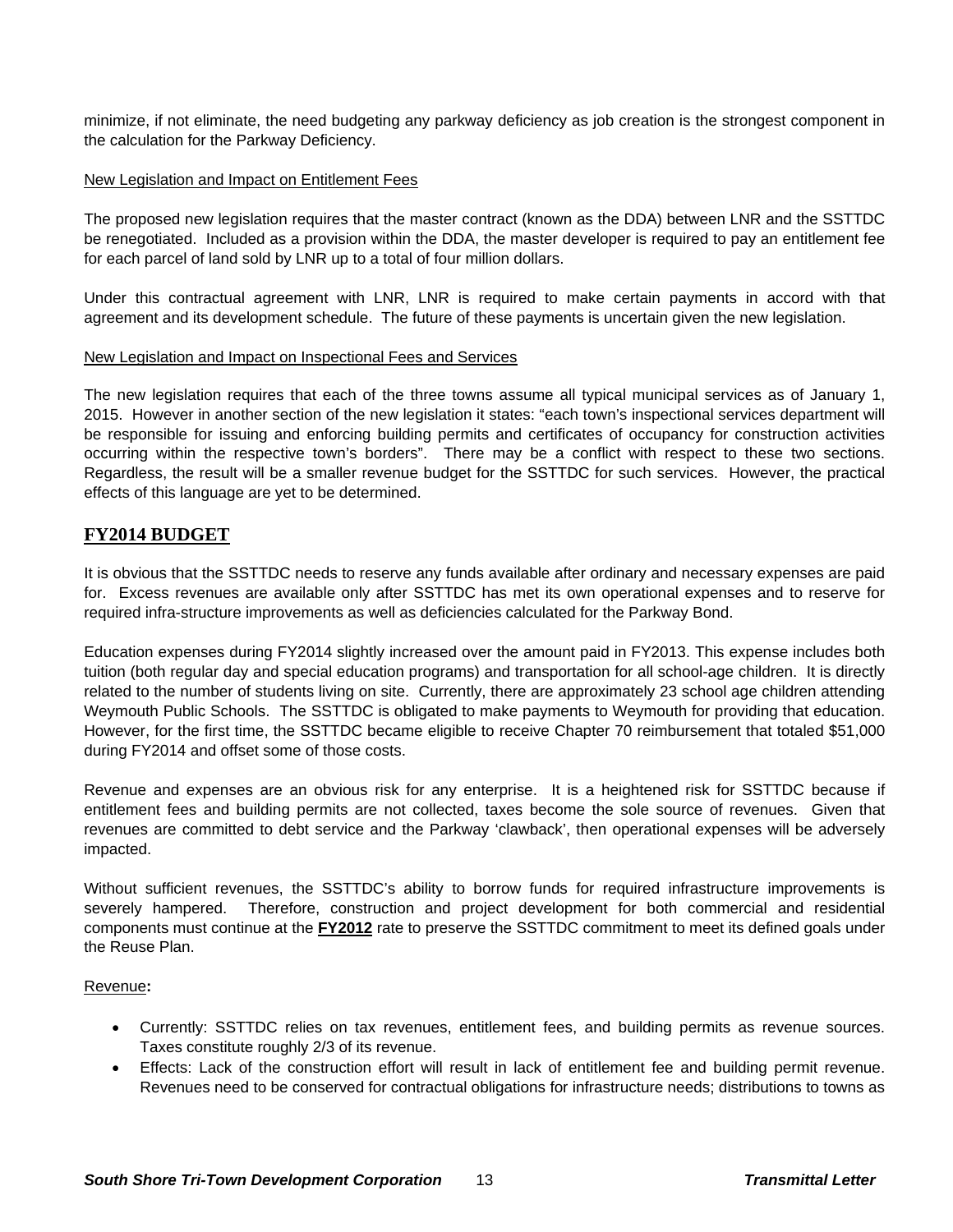stated in Reuse Plan will severely hamper the project. Education is a rising expense that will affect available revenues.

### Water & Sewer:

At the outset of this project, SSTTDC recognized that one of its main areas of concern would be Water and Sewer infra-structure. Water distribution and Sewer collection not only play a large part in the residential aspect of the project, but are also needed to support the overall construction process.

Under both the Reuse Plan and the Final Environmental Impact Report (FEIR), certain Water and Sewer requirements must be met before the project may proceed from Phase One to Phase Two of development. Whether it is an off-site or on-site solution, securing permanent sources for these two utilities would alleviate a major hurdle in the project. These permanent sources must be able to support SSTTDC's estimated 1.3 million gallons per day of flow. Currently, under a temporary water and sewer Agreement with the Town of Weymouth, SSTTDC has secured sufficient resources for Phase 1.

Water and Sewer solutions are a high risk due to the fact that Water and Sewer affects several areas of the project. First, the fact that SSTTDC is currently operating under a temporary agreement may not provide potential commercial developers with the degree of comfort necessary for such a developer to invest in building at Southfield. The dependency on Weymouth not only fails to provide protection from pricing increases, but also if Weymouth's capacity is threatened, the flow to the SSTTDC may suffer in a drought situation. If Weymouth is required to reduce production, then this reduction may place SSTTDC in a position that it is unable to fulfill their obligations to its users. The resolution is to develop a sole source for each of these utilities. However, the cost for the infrastructure is estimated at nearly \$70 million. Most likely, the source of funding such a project would be through the issuance of a bond. However, the SSTTDC must carefully consider the impact a bond of this size would have on its rate structure. A substantial increase in rates will yield a significantly higher rate than in surrounding Towns that may hinder future development from occurring.

When focusing on a wastewater collection system, it is important to note SSTTDC currently makes connection and mitigation payments to Weymouth. If there was a way to develop an on-site Sewer system at the same cost, rates may not be impacted to a significant extent. Fortunately, there is an on-site solution in the form of a septic-tank like structure for each 'neighborhood'. This solution would be able to be constructed in a short period of time thereby permitting achievement of one of its goals in a timely fashion.

### New Legislation and Impact on Water and Sewer

The new legislation requires the DDA with the Master Developer to be renegotiated. Included as a provision within the DDA, the master developer is required to assume the obligation for a permanent water and sewer solution. The practical effects of this language are yet to be determined.

Respectfully submitted,

Kevin R. Donovan Chief Executive Officer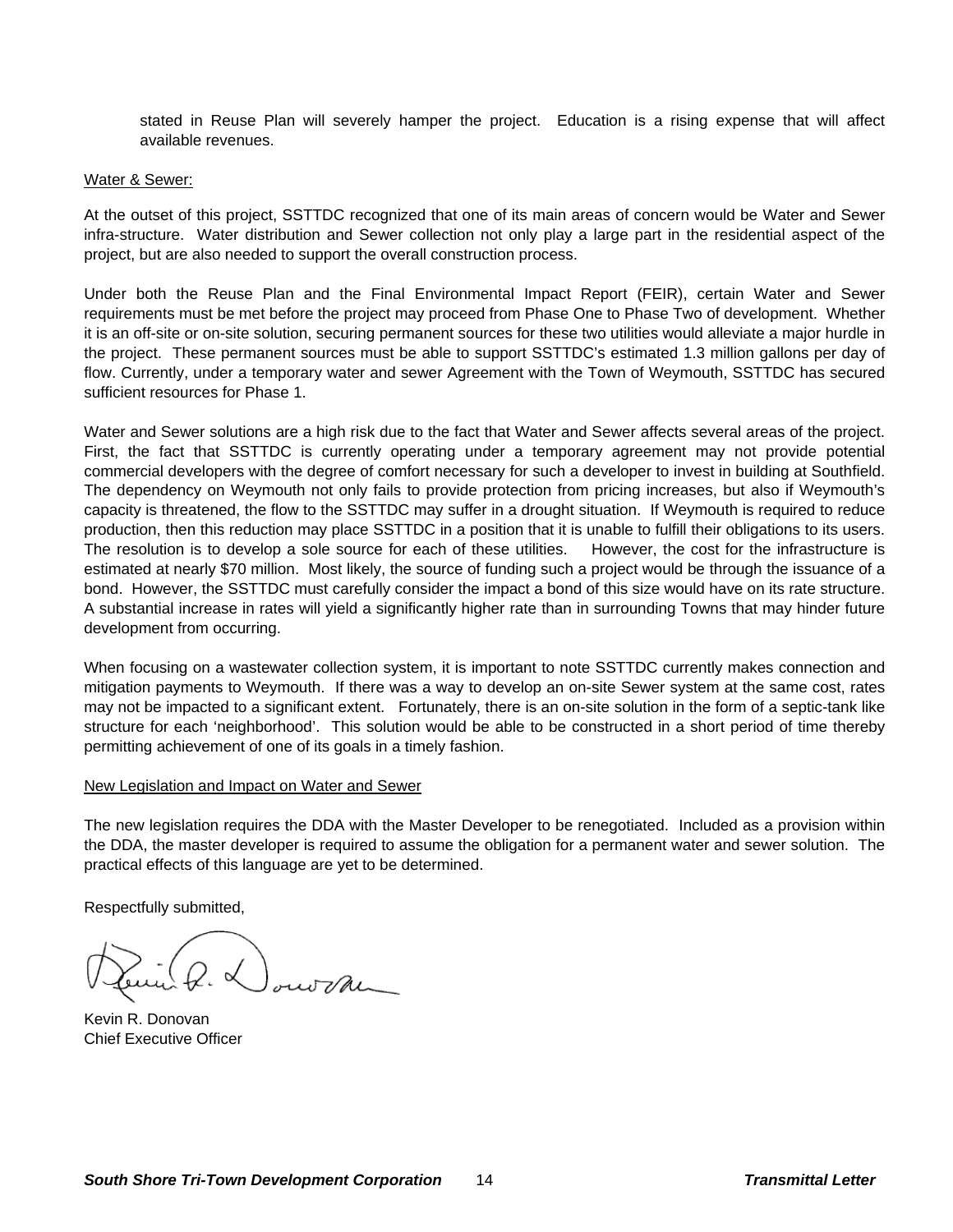## *FINANCIAL SECTION*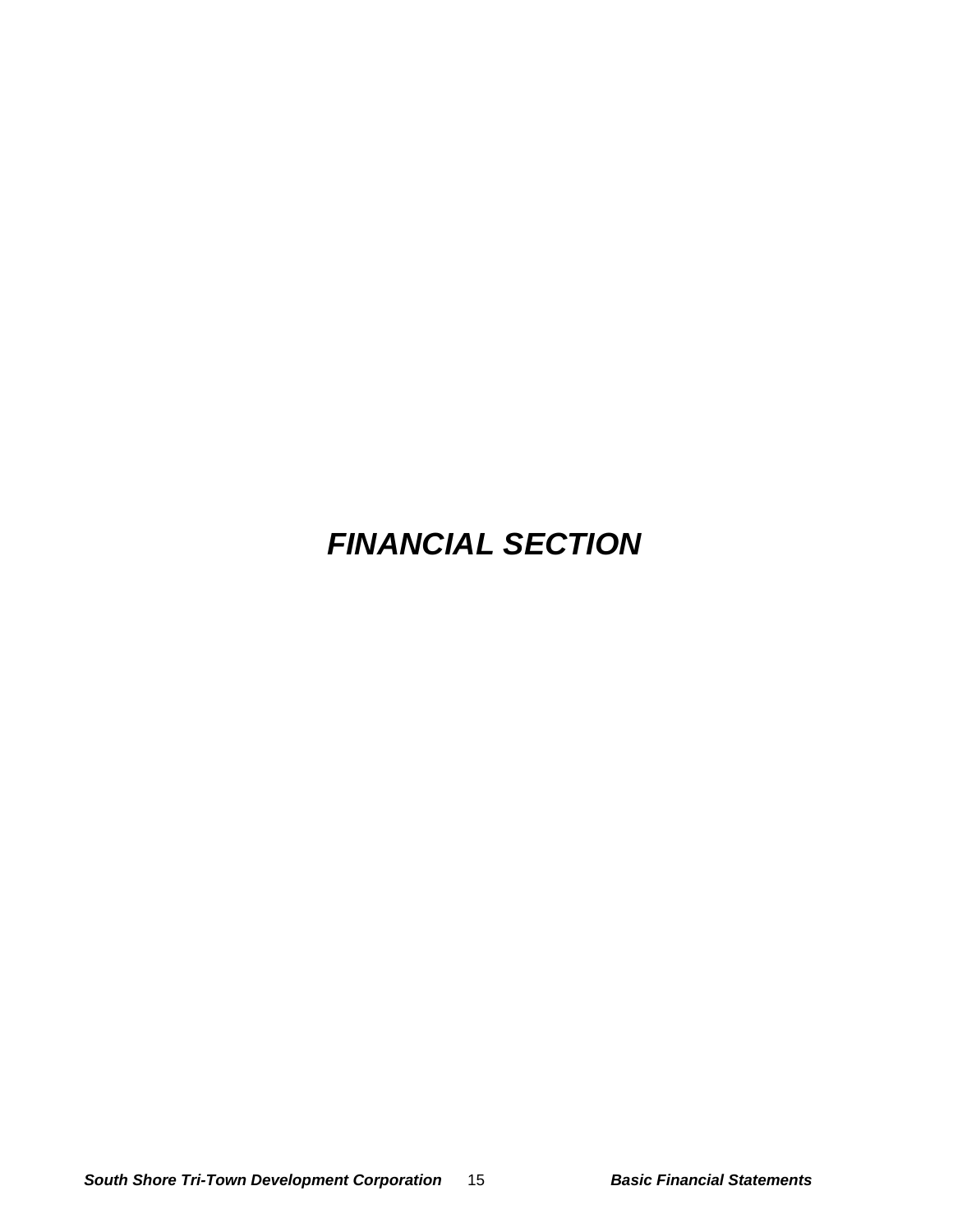## Powers & Sullivan, LLC

Certified Public Accountants



100 Quannapowitt Parkway Suite 101 Wakefield, MA 01880 T. 781-914-1700 F. 781-914-1701 www.powersandsullivan.com

### **Independent Auditor's Report**

To the Board of Directors South Shore Tri-Town Development Corporation South Weymouth, Massachusetts

### **Report on the Financial Statements**

We have audited the accompanying financial statements of the governmental activities, the business-type activities, each major fund, and the aggregate remaining fund information of the South Shore Tri-Town Development Corporation, as of and for the year ended June 30, 2014, and the related notes to the financial statements, which collectively comprise the Corporation's basic financial statements as listed in the table of contents.

### **Management's Responsibility for the Financial Statements**

Management is responsible for the preparation and fair presentation of these financial statements in accordance with accounting principles generally accepted in the United States of America; this includes the design, implementation, and maintenance of internal control relevant to the preparation and fair presentation of financial statements that are free from material misstatement, whether due to fraud or error.

### **Auditor's Responsibility**

Our responsibility is to express opinions on these financial statements based on our audit. We conducted our audit in accordance with auditing standards generally accepted in the United States of America and the standards applicable to financial audits contained in *Government Auditing Standards*, issued by the Comptroller General of the United States. Those standards require that we plan and perform the audit to obtain reasonable assurance about whether the financial statements are free from material misstatement.

An audit involves performing procedures to obtain audit evidence about the amounts and disclosures in the financial statements. The procedures selected depend on the auditor's judgment, including the assessment of the risks of material misstatement of the financial statements, whether due to fraud or error. In making those risk assessments, the auditor considers internal control relevant to the entity's preparation and fair presentation of the financial statements in order to design audit procedures that are appropriate in the circumstances, but not for the purpose of expressing an opinion on the effectiveness of the entity's internal control. Accordingly, we express no such opinion. An audit also includes evaluating the appropriateness of accounting policies used and the reasonableness of significant accounting estimates made by management, as well as evaluating the overall presentation of the financial statements.

We believe that the audit evidence we have obtained is sufficient and appropriate to provide a basis for our audit opinions.

### **Opinions**

In our opinion, the financial statements referred to above present fairly, in all material respects, the respective financial position of the governmental activities, the business-type activities, each major fund, and the aggregate remaining fund information of the South Shore Tri-Town Development Corporation, as of June 30, 2014, and the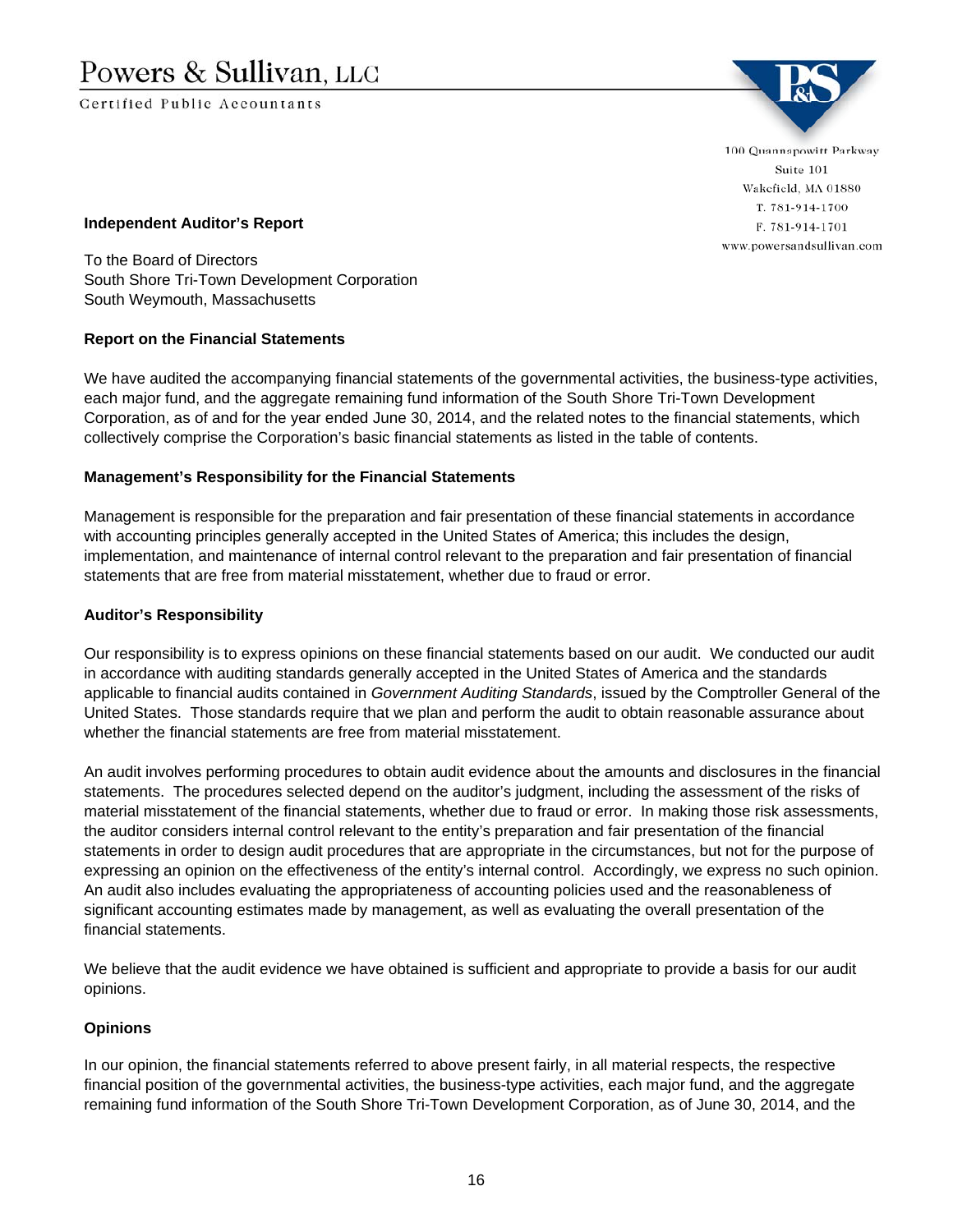respective changes in financial position and, where applicable, cash flows thereof for the year then ended in conformity with accounting principles generally accepted in the United States of America.

### **Other Matters**

### *Required Supplementary Information*

Accounting principles generally accepted in the United States of America require that the management's discussion and analysis and required supplementary information, as listed in the table of contents, be presented to supplement the basic financial statements. Such information, although not a part of the basic financial statements, is required by the Governmental Accounting Standards Board, who considers it to be an essential part of financial reporting for placing the basic financial statements in an appropriate operational, economic, or historical context. We have applied certain limited procedures to the required supplementary information in accordance with auditing standards generally accepted in the United States of America, which consisted of inquiries of management about the methods of preparing the information and comparing the information for consistency with management's responses to our inquiries, the basic financial statements, and other knowledge we obtained during our audit of the basic financial statements. We do not express an opinion or provide any assurance on the information because the limited procedures do not provide us with sufficient evidence to express an opinion or provide any assurance.

The transmittal letter is presented for the purposes of additional analysis and is not a required part of the basic financial statements. Such information has not been subjected to the auditing procedures applied in the audit of the basic financial statements and, accordingly, we do not express an opinion or provide any assurance on it.

### **Other Reporting Required by Government Auditing Standards**

In accordance with *Government Auditing Standards*, we have also issued our report dated August 25, 2014, on our consideration of the Corporations' internal control over financial reporting and on our tests of its compliance with certain provisions of laws, regulations, contracts and grant agreements and other matters**.** The purpose of that report is to describe the scope of our testing of internal control over financial reporting and compliance and the results of that testing, and not to provide an opinion on the internal control over financial reporting or on compliance**.**  That report is an integral part of an audit performed in accordance with *Government Auditing Standards* in considering the Corporations' internal control over financial reporting and compliance.

Powers + Julhami, LLC

August 25, 2014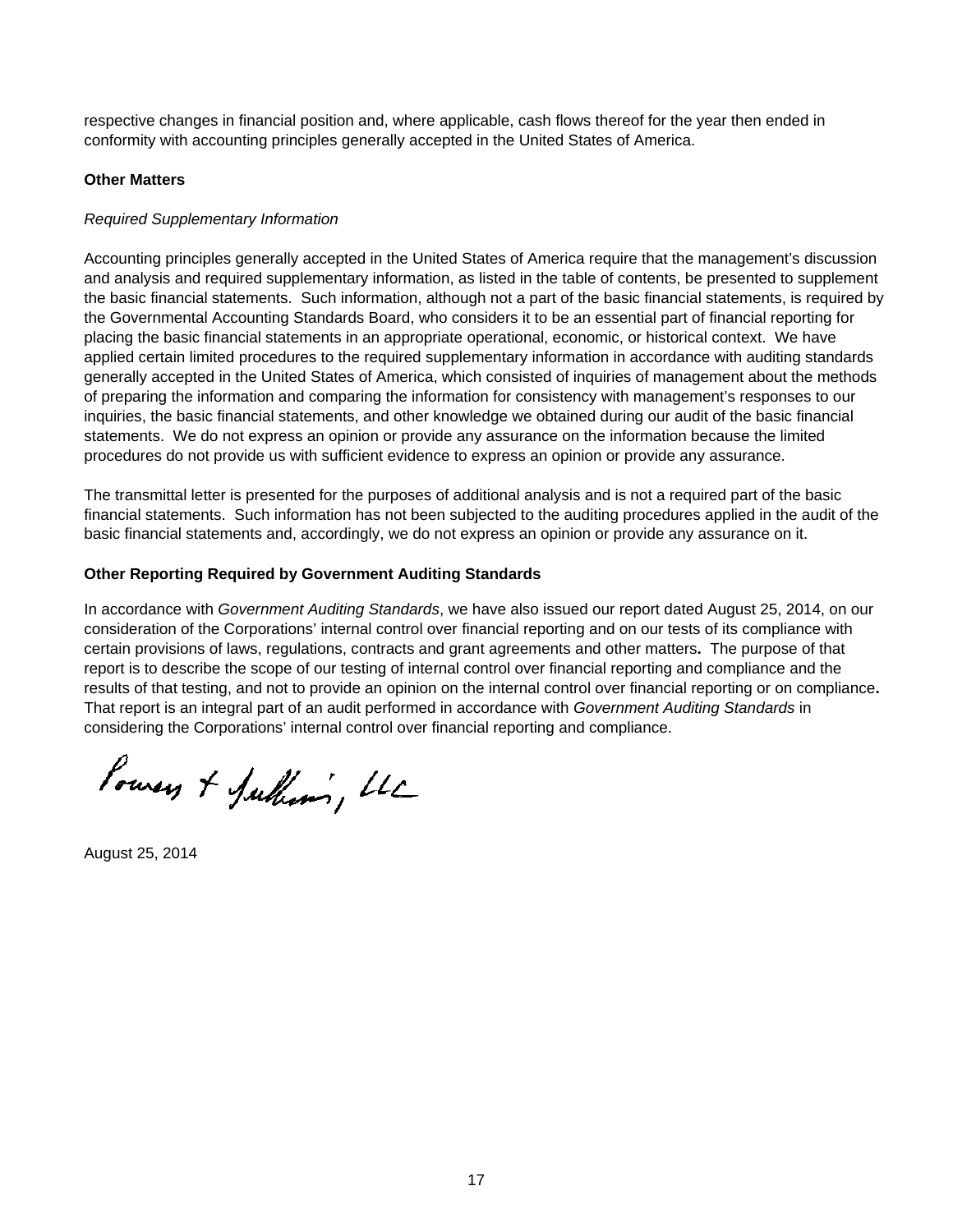# *Management's Discussion and Analysis*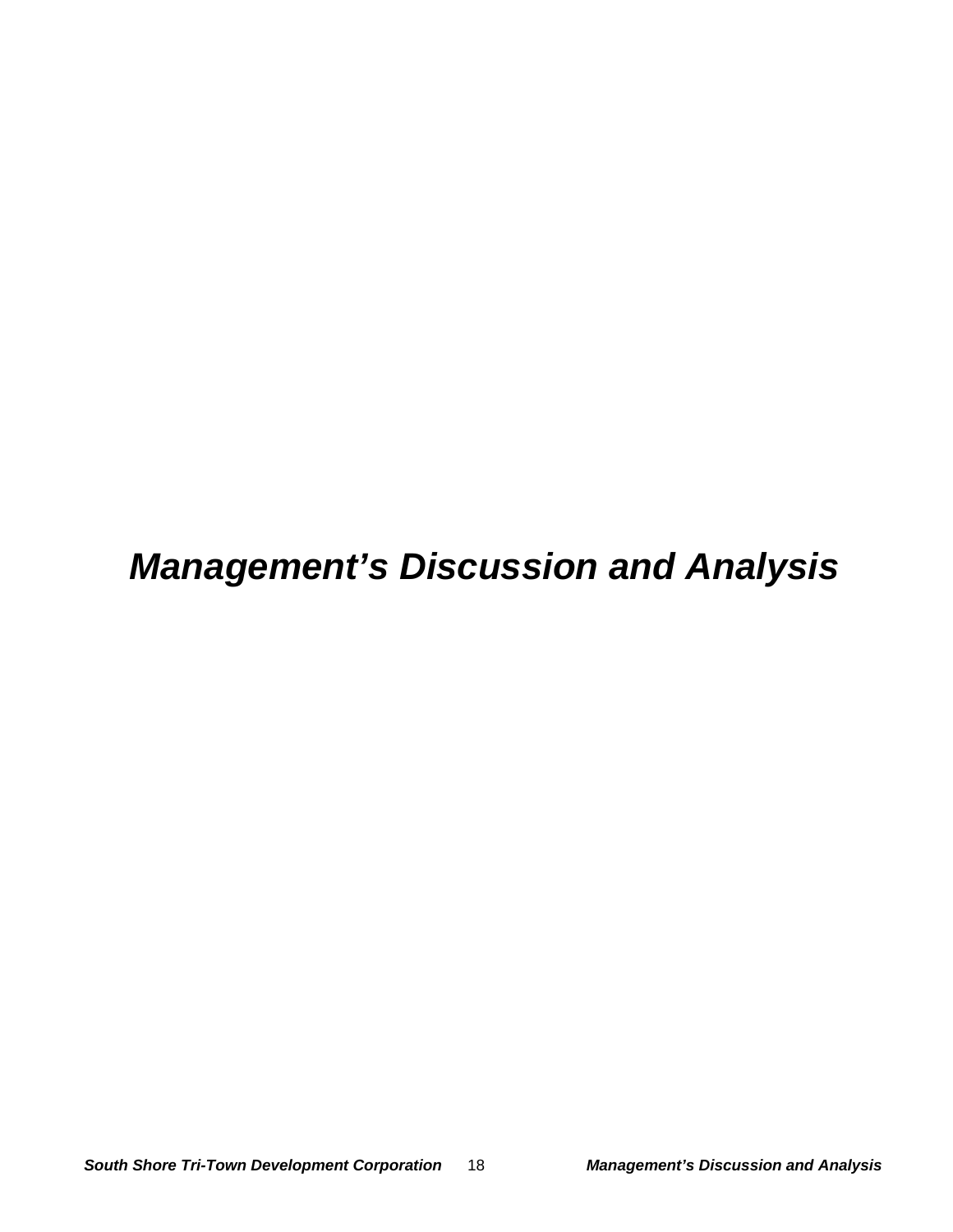### *Management's Discussion and Analysis*

### *Overview of the Financial Statements*

This discussion and analysis is intended to serve as an introduction to the Corporation's basic financial statements. The Corporation's financial statements are comprised of three components: 1) government-wide financial statements, 2) fund financial statements, and 3) notes to financial statements. The government-wide financial statements provide both long-term and short-term information about the Corporation as a whole. The fund financial statements focus on the individual components of the Corporation, reporting its operations in more detail than the government-wide statements. Both presentations (government-wide and fund) allow the user to address relevant questions, broaden the basis of comparison and enhance the Corporation's accountability. An additional part of the basic financial statements are the notes to the financial statements. The report also contains other supplementary information in addition to the basic financial statements themselves.

**Government-Wide Financial Statements:** The government-wide financial statements are designed to provide readers with a broad overview of the Corporation's finances, in a manner similar to a private sector business.

The *statement of net position* presents information on all of the Corporation's assets, liabilities, and deferred inflows/outflows of resources, with the difference between the two reported as net position. Over time, increases or decreases in net position may serve as a useful indicator of whether the financial position of the Corporation is improving or deteriorating.

The *statement of activities* presents information showing how the government's net position changed during the most recent year. All changes in net position are reported as soon as the underlying event giving rise to the change occurs, regardless of the timing of related cash flows. Thus, revenues and expenditures are reported in this statement for some items that will result in cash flows in future periods (e.g., uncollected taxes and earned but unused vacation leave).

The government-wide financial statements distinguish functions of the Corporation that are principally supported by taxes and intergovernmental revenues (governmental activities) from other functions that are intended to recover all or a significant portion of their costs through user fees and charges (business-type activities). The governmental activities of the Corporation include general administrative services, professional services and pre-development site design and review. The Corporation's business-type activities include the water and sewer utility activities.

**Fund financial statements:** A *fund* is a grouping of related accounts that is used to maintain control over resources that have been segregated for specific activities or objectives. The Corporation, like other state and local governments, uses fund accounting to ensure and demonstrate compliance with finance-related legal requirements. All of the funds of the Corporation can be divided into three categories: governmental funds, proprietary funds, and fiduciary funds.

*Governmental funds. Governmental funds* are used to account for essentially the same functions reported as governmental activities in the government-wide financial statements. However, unlike the government-wide financial statements, governmental fund financial statements focus on *near-term inflows and outflows of spendable resources*, as well as on *balances of spendable resources* available at the end of the year. Such information may be useful in evaluating a government's near-term financing requirements.

Because the focus of governmental funds is narrower than that of the government-wide financial statements, it is useful to compare the information presented for governmental funds with similar information presented for governmental activities in the government-wide financial statements. By doing so, readers may better understand the long-term impact of the government's near-term financing decisions. Both the governmental fund balance sheet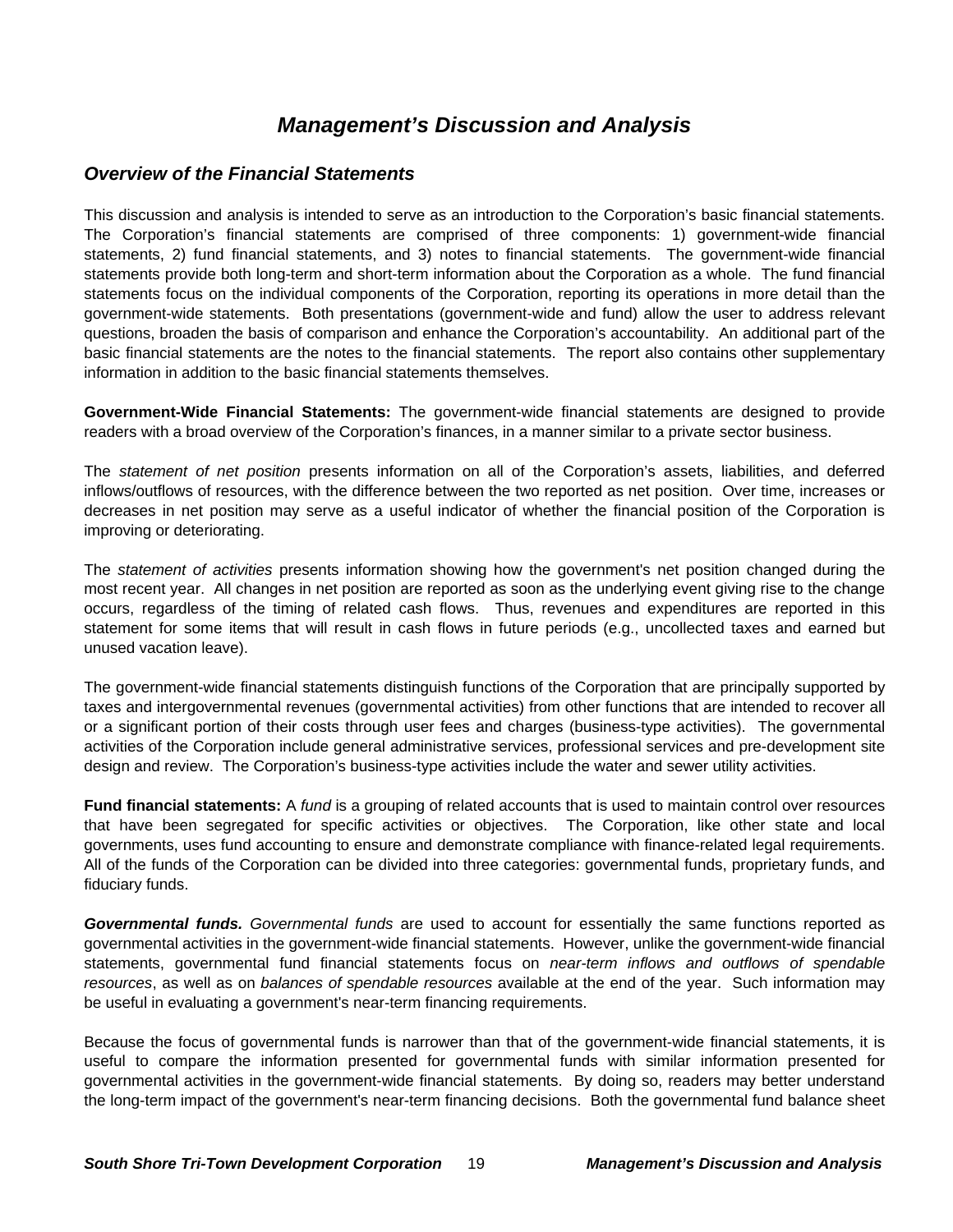and the governmental fund statement of revenues, expenditures, and changes in fund balances provide a reconciliation to facilitate this comparison between governmental funds and governmental activities.

The Corporation maintains several individual governmental funds. Information is presented separately in the governmental fund balance sheet and in the governmental fund statement of revenues, expenditures, and changes in fund balances for the General Fund, Developer Deposit Fund, Multimodal Access Project Fund, Mass Highway Fund, Infrastructure Acquisition Fund, and East/West Parkway Fund, all of which are considered to be major funds. The remaining governmental funds are aggregated and shown as nonmajor governmental funds. Individual fund data for each of these nonmajor governmental funds is available from the Corporation Accountant's office.

The basic governmental fund financial statements can be found in the accompanying pages of this report.

*Proprietary funds.* Enterprise funds are used to report the same functions presented as business-type activities in the government-wide financial statements. The Corporation uses an enterprise fund to account for its water and sewer activities.

Proprietary funds provide the same type of information as the government-wide financial statements, only in more detail. The proprietary fund financial statements provide separate information for the water and sewer operations.

The basic proprietary fund financial statements can be found in the accompanying pages of this report.

*Fiduciary funds. Fiduciary funds* are used to account for resources held for the benefit of parties outside the corporation. Fiduciary funds are not reflected in the government-wide financial statement because the resources of those funds are not available to support the Corporation's programs. The accounting used for fiduciary funds is much like that used for proprietary funds.

**Notes to the financial statements.** The notes provide additional information that is essential to a full understanding of the data provided in the government-wide and fund financial statements. The notes to the financial statements follow the basic financial statements described above.

### **General Government**

The SSTTDC was created in 1998. However, it did not have a basis or authority to collect taxes until 2009 on the original transfer of 324 acres. It is generally accepted that municipalities have real estate taxing authority but in the case of the SSTTDC, it was slowed due to on-going negotiations with the Navy for the transfer of taxable land and the adverse economic conditions suffered by the Commonwealth of Massachusetts commencing in 2007. The Navy transfer of the 558 acres did not take place until December 2011 and was not included as a tax basis until FY2013.

### **Property Values**

Real Estate property values in the SSTTDC are submitted annually by the Board of Assessors to Massachusetts Department of Revenue for certification in accord with MA General Law Chapter 59. Once certified, the Board of Assessors is able to determine the tax rate for the SSTTDC. The chart below reveals that property values increased. This is due to the construction of residential properties within the bounds of the SSTTDC. The transfer of properties known as FOST 3 through 6 occurred in December 2011 but was first included in the valuation for fiscal year 2013. A substantial increase in residential real estate valuation is seen in the chart below for FY2014 as a result of completion of construction for more than 200 residential units. A decrease in commercial property valuation was seen as a result of the reclassification of the "Eventide" over 55 communities from the Commercial Property section to the Residential Property classification. Personal Property taxes substantially increased as a direct result of the inclusion, for the first time, of DOR certified values for telecommunication equipment located with the SSTTDC jurisdiction.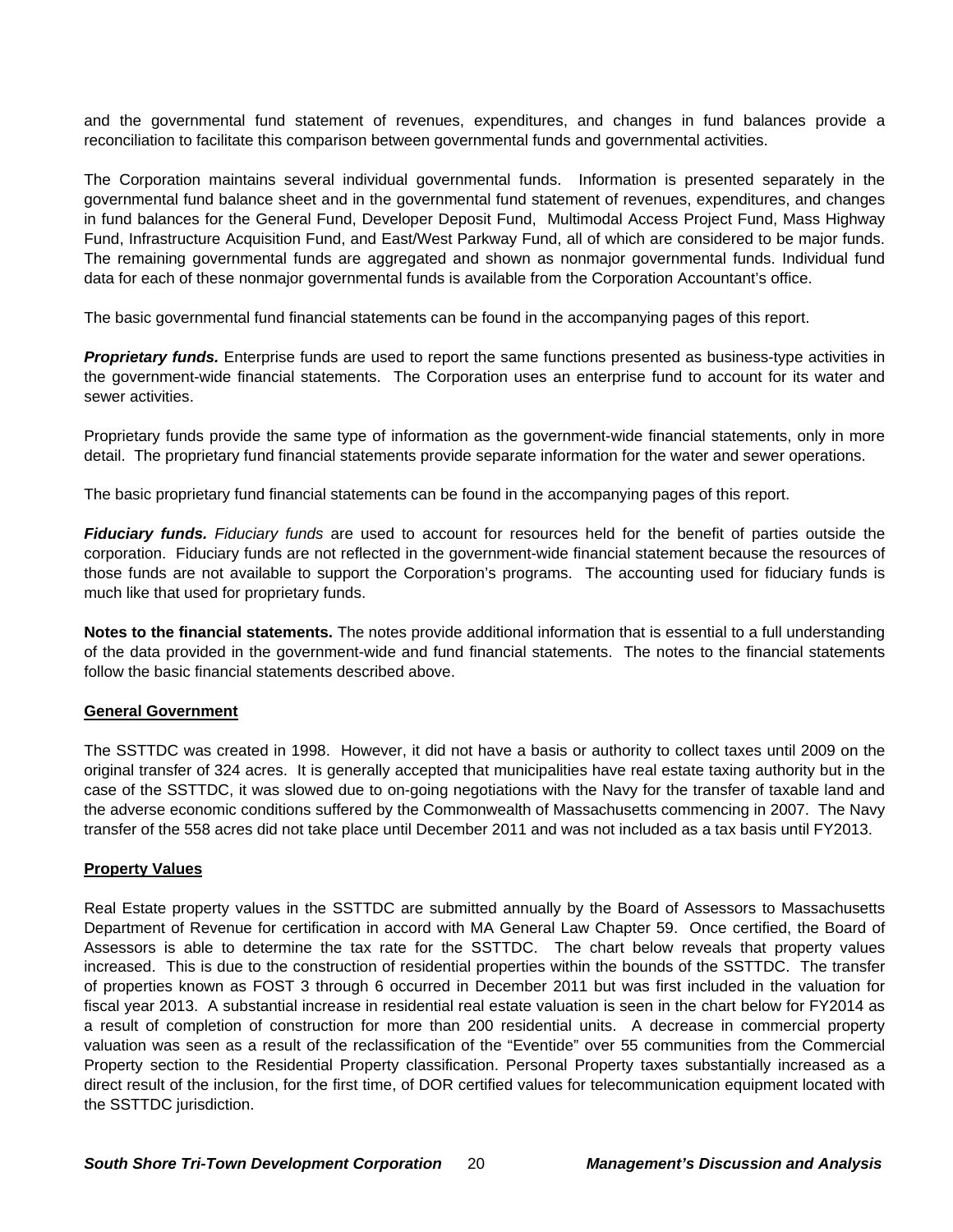The first year for property valuation was during fiscal year 2009, the first year the Massachusetts Department of Revenue approved the SSTTDC valuation methodology.

|                    | <b>Valuation by Taxable Property Class</b> |  |             |   |             |    |               |  |             |     |             |  |
|--------------------|--------------------------------------------|--|-------------|---|-------------|----|---------------|--|-------------|-----|-------------|--|
| <b>Class</b>       | <b>FY09</b>                                |  | <b>FY10</b> |   | <b>FY11</b> |    | <b>FY12</b>   |  | <b>FY13</b> |     | <b>FY14</b> |  |
| Residential \$     | 12,642,800                                 |  | 12.642.800  | S | 13,131,835  | S  | 20,330,300 \$ |  | 47,720,900  | \$. | 64,167,400  |  |
| Open Space         | 1,809,800                                  |  | 1,809,800   |   | 1,809,800   |    | 500.800       |  | 2,542,500   |     | 2,542,500   |  |
| Commercial         | 35,106,400                                 |  | 35,106,400  |   | 35,938,865  |    | 35,467,300    |  | 60,268,800  |     | 57,923,700  |  |
| Personal Property  | 19,000                                     |  | 19,000      |   | 19,000      |    | 53,000        |  | 3,363       |     | 1,776,905   |  |
| Total Valuation \$ | 49,578,000                                 |  | 49,578,000  |   | 50,899,500  | S. | 56,351,400    |  | 110,535,563 |     | 126,410,505 |  |

#### **Tax Rate**

Tax rates are set for the SSTTDC in a manner consistent with all other cities and towns within the Commonwealth of Massachusetts. Tax rates for the SSTTDC, like all municipalities, are approved by the Massachusetts Department of Revenue based upon all revenues including tax receivables. The Board of Assessors is required to calculate on the Commonwealth's tax recapitulation (RECAP) form all income and all authorized expenditures for a given year. This calculation yields a tax rate. The tax rates for the SSTTDC are listed below:

|                   | As approved by the Massachusetts Department of Revenue |  |             |  |             |   |             |  |             |      |             |  |  |  |
|-------------------|--------------------------------------------------------|--|-------------|--|-------------|---|-------------|--|-------------|------|-------------|--|--|--|
| Tax Rates         | <b>FY09</b>                                            |  | <b>FY10</b> |  | <b>FY11</b> |   | <b>FY12</b> |  | <b>FY13</b> |      | <b>FY14</b> |  |  |  |
| Residential \$    | $20.06$ \$                                             |  | $11.78$ \$  |  | 11.90       | S | 12.89       |  | 13.26       | - \$ | 13.47       |  |  |  |
| Open Space        | 20.06                                                  |  | 11.78       |  | 11.90       |   | 12.89       |  | 13.26       |      | 13.47       |  |  |  |
| Commercial        | 20.06                                                  |  | 17.47       |  | 17.70       |   | 23.89       |  | 26.35       |      | 30.73       |  |  |  |
| Personal Property | 20.06                                                  |  | 17.47       |  | 17.70       |   | 23.89       |  | 26.35       |      | 30.37       |  |  |  |

For year 2010, the Board of Assessors recommended and the Board of Directors approved a tax shift whereby the commercial taxpayers bear more of property tax burden than does the residential taxpayer. By so doing, the tax rate for the SSTTDC is more in line with that of the Town of Weymouth. It was determined that since the property being sold was located in Weymouth that this approach to the tax shift was reasonable. This practice continues. The SSTTDC did maximize its FY2014 levy limit under Proposition 2 ½.

By way of comparison, the following is a listing of the FY2014 tax rates for the surrounding Towns:

| a. | Abington: | Residential and Commercial rate: \$17.19 |
|----|-----------|------------------------------------------|
|----|-----------|------------------------------------------|

- b. Hingham: Residential and Commercial rate: \$12.56
- c. Rockland: Residential and Commercial rate: \$18.34
- d. Quincy: Residential Rate: \$14.86
	- Commercial Rate: \$31.23
- e. Weymouth: Residential Rate: \$13.30
	- Commercial Rate: \$21.70

#### New Legislation and Impact on Tax Rates

Included in the new legislation (Senate Bill 2347, is a provision contained in one section of the Bill that introduces the concept of a "Southfield tax rate" that is added onto the real estate tax rate for the town in which the property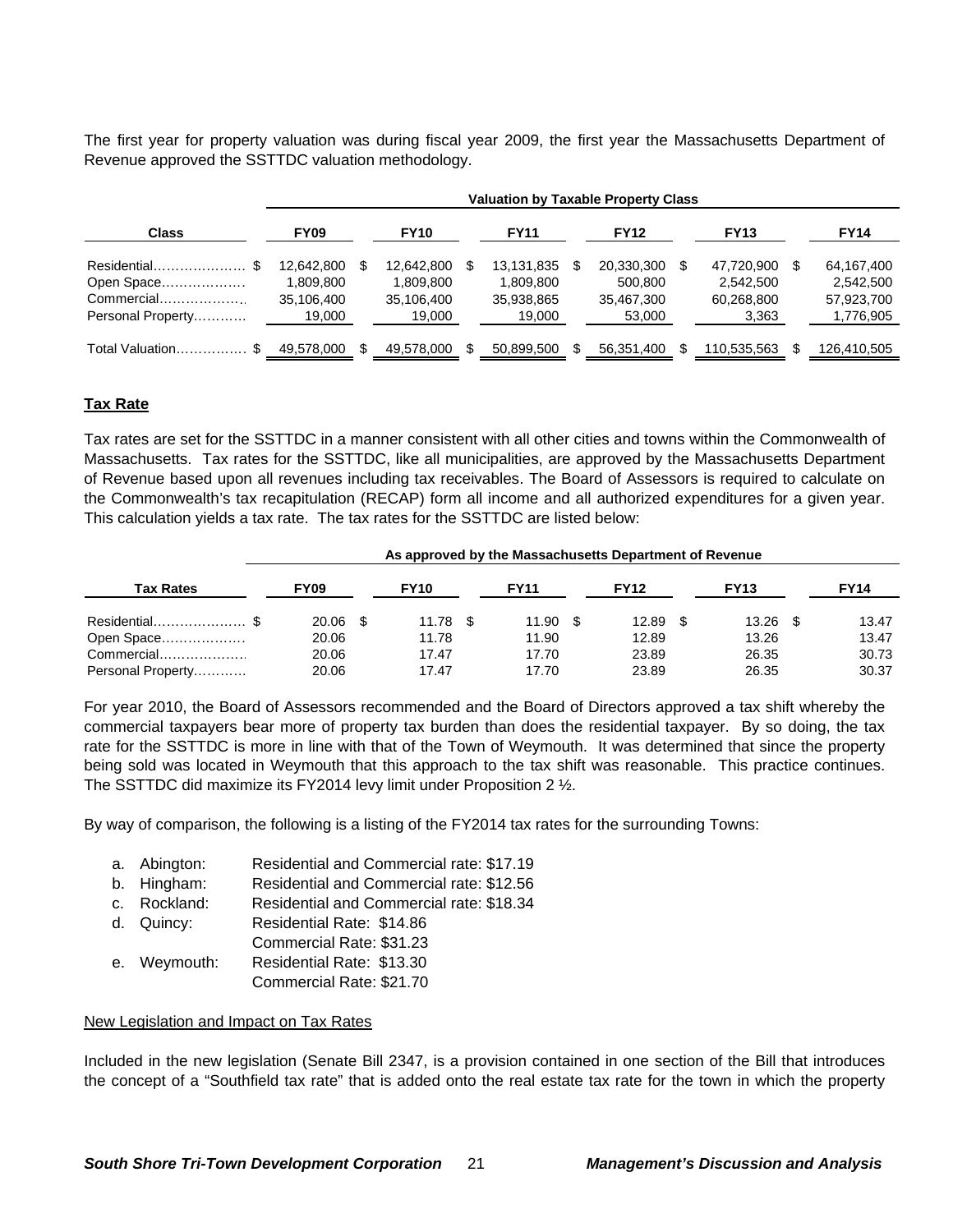lies. In addition, the current tax plan is voided and a new tax plan must be negotiated with the State prior to the setting of an FY2015 real estate tax rate. The practical effects of this language are yet to be determined.

### **Tax Receivables**

Once the Assessors receive approval for both values and a tax rate they calculate the tax bills for each taxable parcel. They then commit for collection those receivables. The table below presents the total committed receivables by year and by property class.

It is noted that the SSTTDC was not authorized by the Massachusetts Department of Revenue to collect taxes on the properties until fiscal year 2010. As a result, both the FY2009 and the FY2010 tax receivables were collected in FY2010. The SSTTDC collected 100% of all real and personal property taxes through fiscal year 2014.

The increase in personal property taxes is due solely to the fact that for the first time, telecommunications equipment was valued and authorized to be taxed by the MA Department of Revenue.

| Total amounts committed to the Tax Collector for Billing and Collections |             |  |             |  |             |  |             |  |             |  |             |  |
|--------------------------------------------------------------------------|-------------|--|-------------|--|-------------|--|-------------|--|-------------|--|-------------|--|
| <b>Tax Billings</b>                                                      | <b>FY09</b> |  | <b>FY10</b> |  | <b>FY11</b> |  | <b>FY12</b> |  | <b>FY13</b> |  | <b>FY14</b> |  |
| Residential \$                                                           | 253.614     |  | 148.932     |  | 156.289     |  | 262.058 \$  |  | 632.779     |  | 864,335     |  |
| Open Space                                                               | 36.305      |  | 21.319      |  | 21.537      |  | 6.455       |  | 33.714      |  | 34.247      |  |
| Commercial                                                               | 704.234     |  | 613.309     |  | 636.118     |  | 847.314     |  | 1.588.083   |  | 1,779,995   |  |
| Personal Property                                                        | 381         |  | 332         |  | 336         |  | 1.266       |  | 89          |  | 54.604      |  |

### New Legislation and Impact on Tax Receivables

Included in the new legislation (Senate Bill 2347), is a provision contained in one section that introduces the concept that the Towns will be responsible for collecting and then transmitting a portion of the collected back to the SSTTDC. In addition, the legislation calls for the SSTTDC to remit to the Towns certain real estate taxes "collected but unexpended". The practical effects of this language are yet to be determined.

### **Abatements**

Every taxpayer has the right to contest the certified values of his/her property. The taxpayer is required to file for abatement no later than January 31st of each year.

During FY2013, abatements were filed with the Board of Assessors by two entities: (1) LNR South Shore, LLC for approximately 70% of all property within the jurisdictional boundaries of the SSTTDC and (2) Rice Southfield, LLC who owns the land for the planned Life Care facility. As both owners own land with no buildings thereon, it is assumed that the issue will center on land valuation. There is \$200,264 in the FY2013 Overlay for Abatements.

During FY2014, abatements were filed with the Board of Assessors by two entities: (1) LNR South Shore, LLC for approximately 70% of all property within the jurisdictional boundaries of the SSTTDC and (2) Rice Southfield, LLC who owns the land for the planned Life Care facility. As both owners own land with no buildings thereon, it is assumed that the issue will center on land valuation. There is \$200,265 in the FY2014 Overlay for Abatements.

Both years are awaiting trial dates at the Appellate Tax Board.

### **Outstanding Tax Receivables**

There were no Real Estate and Personal Property tax receivables outstanding at the end of FY2014.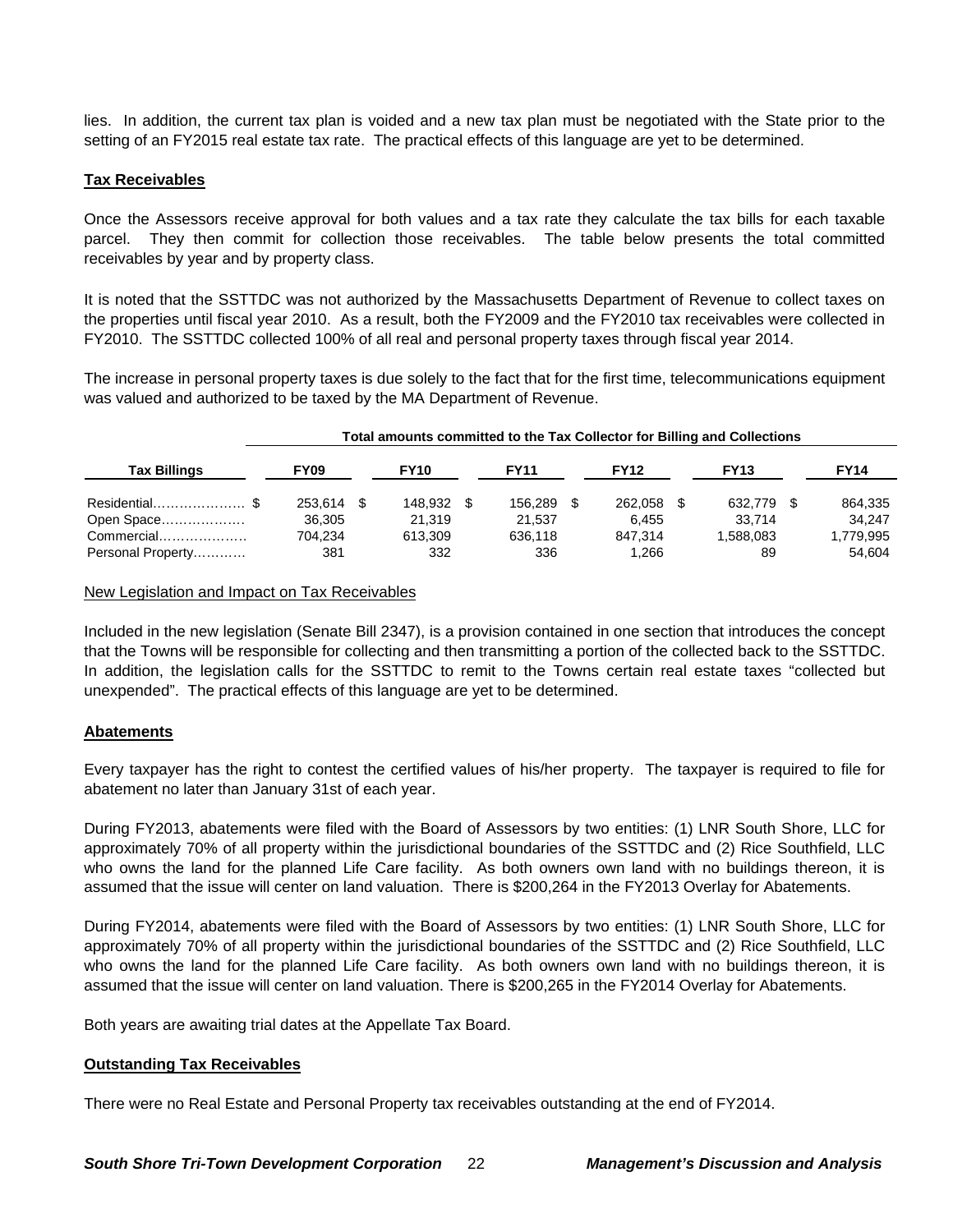### **GOVERNMENTAL ACTIVITIES**

### **Highlights**

During FY2014, approximately \$1.4 million dollars were expended on capital items relating to the Multimodal Access Project, East West Parkway, minor infrastructure maintenance and equipment.

### *Governmental Activities*

|                    | 2014       |     | 2013       |     | 2012       |    | 2011       |   | 2010         |  | 2009      |
|--------------------|------------|-----|------------|-----|------------|----|------------|---|--------------|--|-----------|
| Assets:            |            |     |            |     |            |    |            |   |              |  |           |
|                    | 6,545,884  | \$. | 6.856.969  | \$. | 8.100.361  | S. | 4,673,767  | S | 1,409,310 \$ |  | 883,653   |
|                    | 47,599,685 |     | 27,398,140 |     | 23,835,156 |    | 18,585,497 |   | 7,463,770    |  | 7,804,950 |
|                    | 54.145.569 |     | 34,255,109 |     | 31,935,517 |    | 23.259.264 |   | 8.873.080    |  | 8,688,603 |
| Liabilities:       |            |     |            |     |            |    |            |   |              |  |           |
|                    | 3.532.023  |     | 2,872,200  |     | 3,305,995  |    | 1.186.502  |   | 771.053      |  | 790.668   |
|                    | 271.375    |     | 5.513      |     | 5.175      |    |            |   |              |  |           |
|                    | 12,550,000 |     | 12,550,000 |     | 12,550,000 |    | 12,550,000 |   |              |  |           |
|                    | 16,353,398 |     | 15,427,713 |     | 15,861,170 |    | 13,736,502 |   | 771.053      |  | 790,668   |
| <b>Net Assets:</b> |            |     |            |     |            |    |            |   |              |  |           |
|                    | 35.049.685 |     | 14.848.140 |     | 11.285.156 |    | 6.035.497  |   | 7.463.770    |  | 7,804,950 |
| Restricted         | 454.502    |     | 457.974    |     | 816.464    |    | 1,922,371  |   |              |  |           |
|                    | 2.287.984  |     | 3.521.282  |     | 3,972,727  |    | 1.564.894  |   | 638.257      |  | 92,985    |
|                    | 37,792,171 |     | 18,827,396 |     | 16,074,347 |    | 9,522,762  |   | 8,102,027    |  | 7,897,935 |

Noncurrent liabilities include a liability for Other Postemployment Benefits for the first time beginning in 2014.

### **Net Position**

By far the largest portion of the SSTTDC's net position reflects its investment in capital assets (e.g., land, infrastructure improvements, furniture, and equipment) less any related debt used to acquire those assets that are still outstanding. Although the SSTTDC's investment in its capital assets is reported net of related debt, it should be noted that the resources needed to repay this debt must be provided from other sources, since the capital assets themselves cannot be used to liquidate these liabilities.

Total Net Position reveals a \$19.2 million increase. The increase is based upon the GASB-34 requirement to report new assets placed in service, including the East West Parkway – Rockland to Trotter Road which was contributed to the Corporation in August of 2013 in the amount of \$20.5 million, along with the related depreciation expense. New asset groups included the acquisition and acceptance of public roads for a full year within the jurisdictional boundaries of the SSTTDC during the year.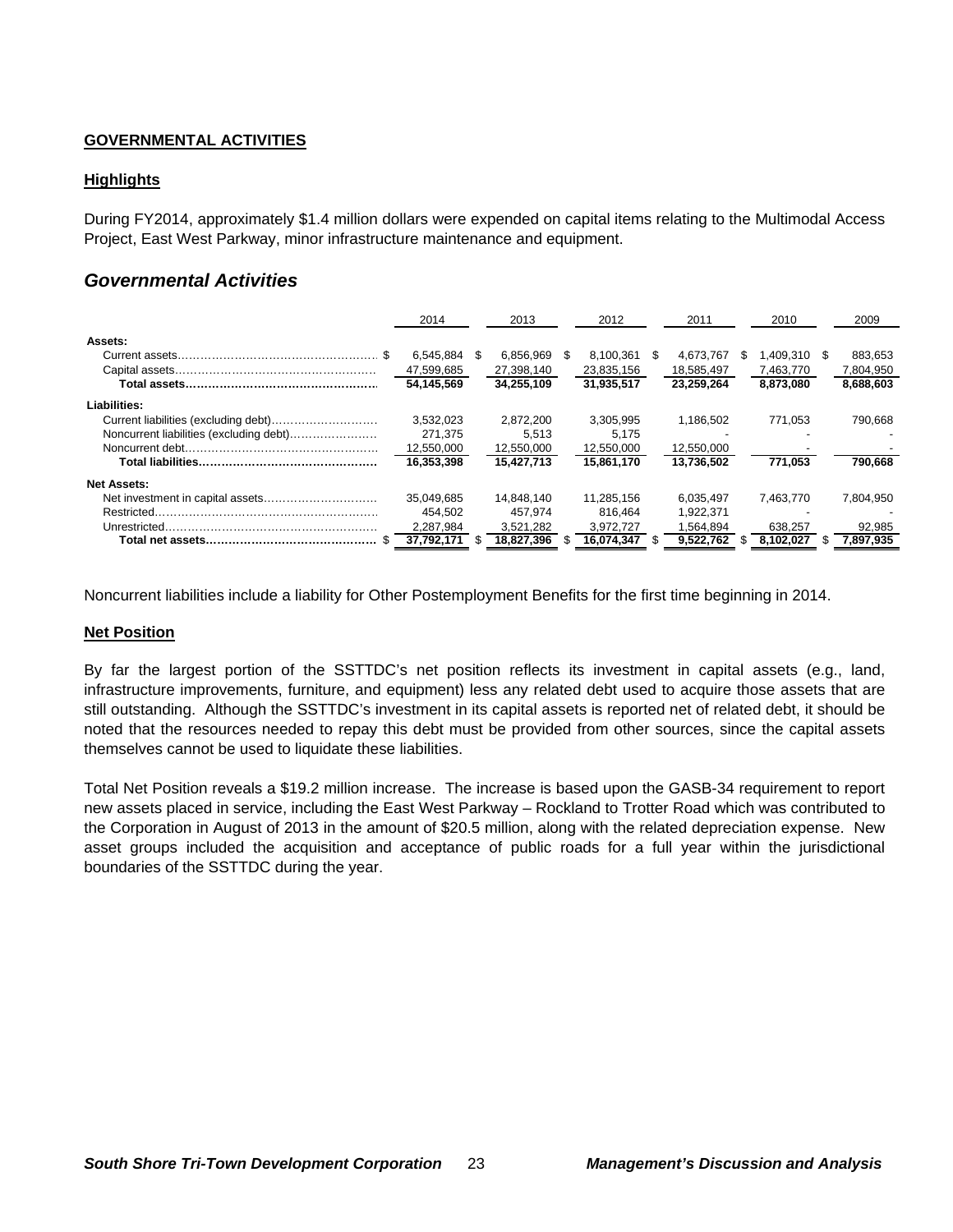### **Revenues and Expenses**

|                                                 | 2014          | 2013          | 2012               | 2011 |            | 2010               | 2009      |
|-------------------------------------------------|---------------|---------------|--------------------|------|------------|--------------------|-----------|
| Program revenues:                               |               |               |                    |      |            |                    |           |
|                                                 | 256,301       | \$<br>734,567 | \$<br>1,254,633    | \$   | 748,829 \$ |                    | \$        |
|                                                 | 1,000         | 13,230        | 1,500              |      | 690,250    |                    |           |
|                                                 | 22,521,253    | 3,009,747     | 8,078,491          |      | 1,319,563  | 53,578             | 100,016   |
| <b>General Revenues:</b>                        |               |               |                    |      |            |                    |           |
| Real estate and personal property taxes         | 2,779,564     | 2,256,469     | 1,284,632          |      | 813,910    | 1,778,440          |           |
|                                                 | 225,036       | 111,800       | 637,260            |      | 556,093    | 700,276            | 2,426,611 |
|                                                 | 532,231       | 626,587       | 230,537            |      |            |                    |           |
|                                                 | 60,880        | 315,926       | 38,329             |      | 72,966     | 23,803             | 117,547   |
|                                                 | 27,588        | 27,359        | 26,450             |      | 12,497     | 2,174              | 3,462     |
|                                                 |               |               | 44,618             |      |            |                    |           |
|                                                 | 26,403,853    | 7,095,685     | 11,596,450         |      | 4,214,108  | 2,558,271          | 2,647,636 |
| Expenses:                                       |               |               |                    |      |            |                    |           |
|                                                 | 72,021        | 62,677        | 58,477             |      | 48,457     |                    |           |
|                                                 | 507,464       | 431,325       | 439,959            |      | 458,941    | 26,467             | 36,007    |
|                                                 | 400,814       | 377,374       | 379,280            |      | 151,176    |                    |           |
|                                                 |               |               |                    |      |            | 429,216            | 373,894   |
|                                                 | 162,285       | 102,333       | 515,364            |      | 143,823    | 50,143             | 170,770   |
|                                                 | 12,499        | 11,055        | 20,116             |      | 47,540     |                    |           |
|                                                 | 180,613       | 185,364       | 172,208            |      | 351,456    |                    |           |
|                                                 |               |               |                    |      |            |                    |           |
|                                                 | 201,018       | 191,965       | 212,274            |      | 99,611     | 91,087             | 77,148    |
|                                                 | 330,215       | 306,338       |                    |      |            |                    |           |
|                                                 | 71,150        | 23,945        | 82,336             |      | 67,132     |                    |           |
|                                                 | 319,607       | 250,492       | 75,707             |      | 16,229     |                    |           |
|                                                 | 42,285        | 22,658        | 36,797             |      |            |                    |           |
|                                                 | 252,067       | 223,819       | 135,929            |      | 124,805    |                    |           |
|                                                 | 1,375,325     | 260,897       | 729,093            |      |            |                    |           |
|                                                 |               | 382           | 91                 |      | 342        |                    |           |
|                                                 | 62            | 5,000         |                    |      |            |                    |           |
|                                                 | 626,553       | 585,089       | 1,051,436          |      |            |                    |           |
|                                                 |               |               |                    |      | 264,947    |                    |           |
|                                                 | 972,625       | 949,094       | 692,167            |      | 609,721    |                    |           |
|                                                 | 1,692,931     | 352,829       | 348,130            |      | 425,370    | 60,173             | 59,072    |
|                                                 |               |               |                    |      |            | 30,250             |           |
|                                                 |               |               |                    |      |            | 315,878            | 1,415,233 |
|                                                 | 7,219,534     | 4,342,636     | 4,949,364          |      | 2,809,550  | 1,003,214          | 2,132,124 |
| <b>Excess before extraordinary</b>              |               |               |                    |      |            |                    |           |
|                                                 | 19,184,319    | 2,753,049     | 6,647,086          |      | 1,404,558  | 1,555,057          | 515,512   |
| Extraordinary item - credit issued to developer |               |               |                    |      |            | (502, 434)         |           |
|                                                 | 11,528        |               | (63,000)           |      | 16,177     | 45,639             | 151,662   |
|                                                 | 19,195,847 \$ | 2,753,049     | \$<br>6,584,086 \$ |      | 1,420,735  | \$<br>1,098,262 \$ | 667,174   |

### **Revenues**

Collected tax revenues for Governmental Activities for FY2014 increased by approximately \$523,000 from the FY2013 level of \$2.3 million. The increase is due to the fact that construction had commenced in prior years and certificates of occupancy had been issued during 2013, therefore these properties had been added to the tax base calculation. The collection rate for all five years (FY09 through FY2014) was at or near 100%.

A parkway deficiency assessment was also charged to LNR, the Master Developer, in the amount of \$375,686 under the terms of the Parkway Agreement (see below) for which LNR was a signatory. Under the terms of the agreement and as a result of a FY2013 deficiency in 'new state revenues' calculation, the SSTTDC was able to recover some of that deficiency through the means of an assessment that is based upon the value of commercial property. As LNR was the sole owner of commercial property during FY2013, it was the sole owner upon whom an assessment was made during FY2014. LNR had failed to make that payment.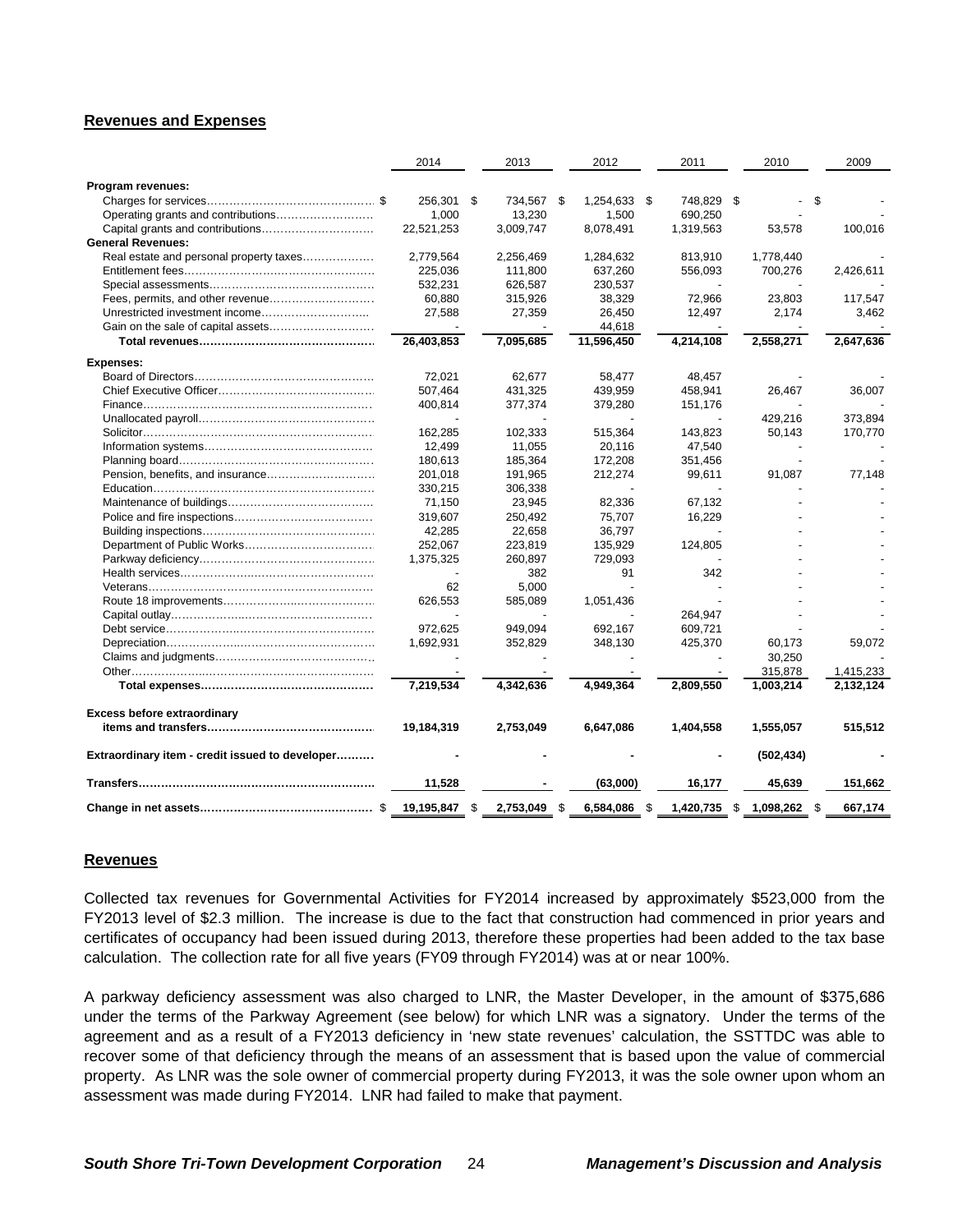In addition, under the terms of the 2010A Bond issued by the SSTTDC, certain lands in FOST 1 and FOST 2 are assessed to help pay the debt service. The total of the FY2014 assessment to land owners was \$532,000 and was 100% collected as reflected in the Special Assessment revenue line item, certain refunds were made for overpayment in FY2013 thereby yielding the sum recorded in this line. This is a declining assessment over time.

Under its contractual agreement with LNR, LNR is required to make certain payments in accord with that agreement and its development schedule. Under the terms of the Agreement, the SSTTDC will receive fewer such annual payments over the life of the agreement. The payments from LNR are capped at four million dollars and are projected to run through FY2020. These fees continued as a result of the sale of land to the Corcoran Corporation for the construction of 72 housing units. However, under the terms of the new enabling legislation, the terms of this agreement are required to be renegotiated. The future of these payments is uncertain given the new enabling legislation.

Despite the foregoing, Fiscal Year 2014 revenues were sufficient to cover operating expenses.

### **Expenses**

Operating expenses include depreciation, maintenance and repairs to capital assets and operating expenses associated with operations. The FY2014 approved budget was set at \$6,574,276. Of that amount, \$200,265 was approved for the FY2014 overlay for abatements account required under GL c. 59. In addition to the FY2014 approved budget, \$129,000 was included as a carryover for FY2013 general fund encumbrances.

Snow removal required an additional appropriation of \$65,100 due to extreme weather conditions during the winter of 2013-2014.

Personnel costs were approximately fifteen percent of the operating budget. More significant however was the dramatic decrease in the cost of governmental services provided by the SSTTDC. The increase in these expenses was due to the fact that the SSTTDC is now required to pay for typical governmental services to its residents such as: education, police, fire and public works. The SSTTDC renders these services via contract with the Towns of Abington, Rockland and Weymouth. The SSTTDC reimburses 100% of the costs associated with those services to the Towns.

### **Depreciation**

Depreciation is calculated on a straight-line basis over the estimated useful lives of the assets in accordance with guidelines established by the Commonwealth. Depreciation expense increased compared to Fiscal Year 2013 due to certain depreciable assets being moved from 'in progress' to 'in service' during FY2014 and for depreciation taken on the portion of the East West Parkway – Rockland to Trotter Road that was contributed to the Corporation during the year. All of the assets were as a result of roadway improvements both on and off-site. In addition, these assets reflect the purchase in August of 2010 certain infrastructure improvements from LNR, the master Developer.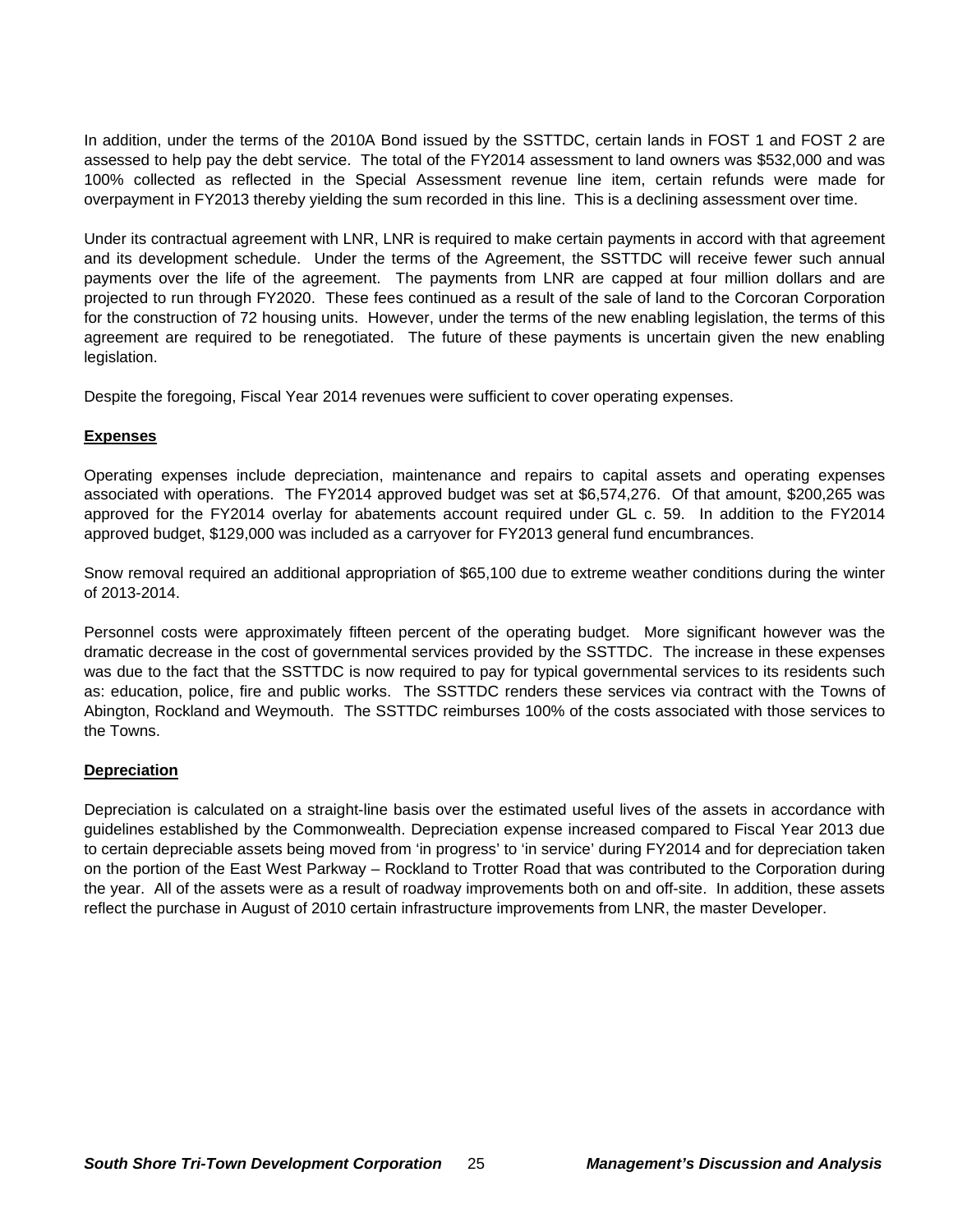### **General Fund Budgetary Comparison**

The Board of Directors established a program based budget.

| <b>REVENUES</b>                         | Original<br><b>Budget</b> |     | <b>Final</b><br><b>Budget</b> |     | <b>Actual</b> |      | Over/(Under) |
|-----------------------------------------|---------------------------|-----|-------------------------------|-----|---------------|------|--------------|
|                                         |                           |     |                               |     |               |      |              |
|                                         | \$<br>495,000             | S   | 263,000                       | \$. | 393.105       | - \$ | 130,105      |
|                                         |                           |     |                               |     | 51.667        |      | 51,667       |
|                                         | 90,000                    |     | 175.843                       |     | 225,036       |      | 49,193       |
|                                         | 15.000                    |     | 15.000                        |     | 21.901        |      | 6.901        |
| Real estate and personal property taxes | 2.395.100                 |     | 2.734.181                     |     | 2,796,928     |      | 62.747       |
|                                         |                           |     |                               |     | 4.450         |      | 4,450        |
|                                         | 500,000                   |     | 920,000                       |     | 532.231       |      | (387,769)    |
|                                         | 10,000                    |     | 10,000                        |     | 9,213         |      | (787)        |
|                                         | 3.505.100                 | \$. | 4.118.024                     |     | 4.034.531     |      | (83, 493)    |

### **Budgetary Revenues**

Under the license, permit & fee line item, revenues were higher than those projected due to the fact that there was one major construction project permitted. The same is true for entitlement fees. Included in assessments are the special assessment for payment of the 2010A debt service and the so-called parkway deficiency payment. While all the revenues were collected for the debt service, LNR failed to pay its parkway deficiency assessment. This resulted in unanticipated drop in the collection of assessments. Tax revenues were higher as a result of the increase in the tax base and miscellaneous revenues.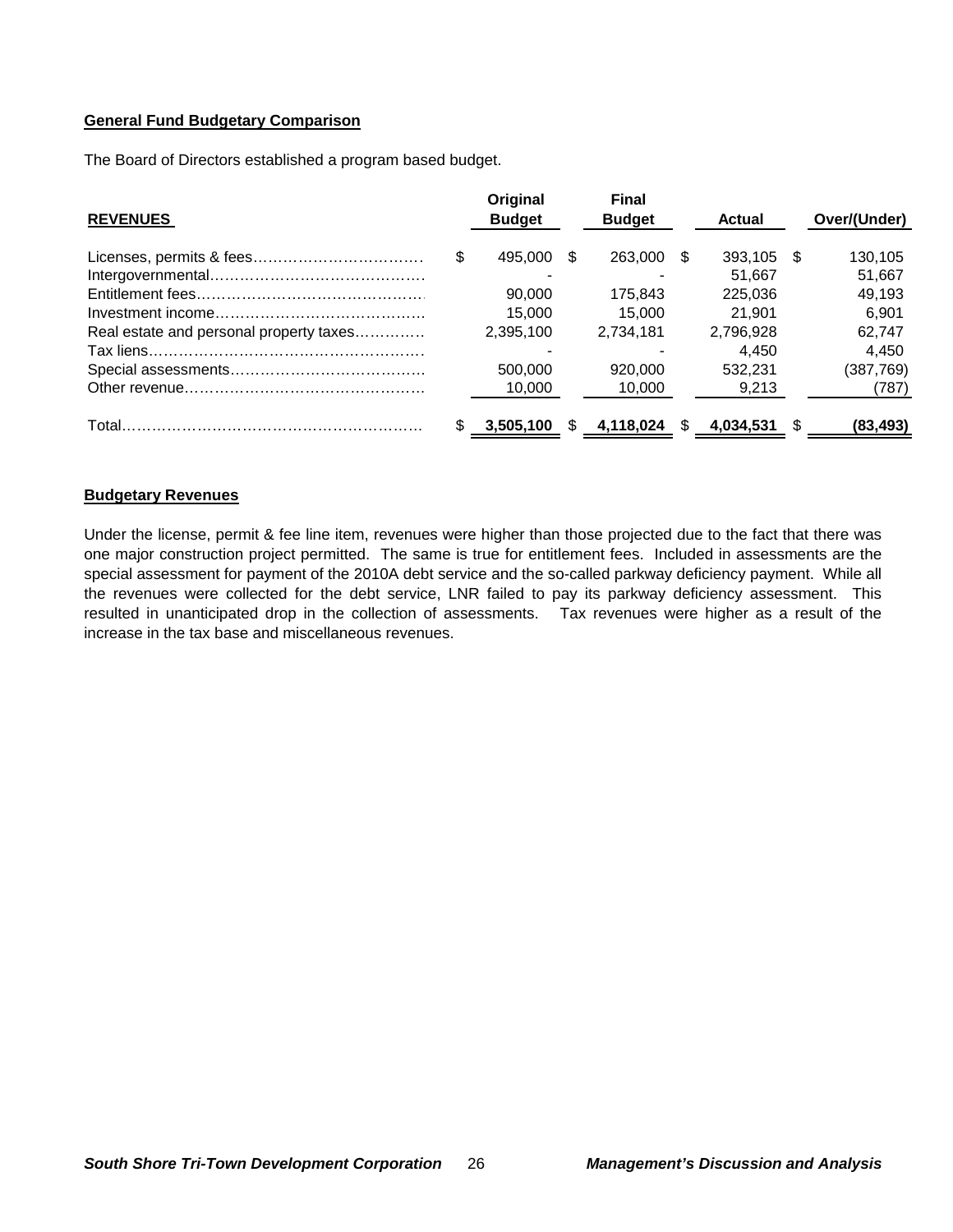|                                             | Original                                | <b>Final</b>  |                 |              |
|---------------------------------------------|-----------------------------------------|---------------|-----------------|--------------|
| <b>EXPENDITURES AND TRANSFERS</b>           | <b>Budget</b>                           | <b>Budget</b> | <b>Actual</b>   | (Over)/Under |
|                                             | \$<br>62,016                            | \$<br>77,016  | \$<br>72,021    | \$<br>4,995  |
|                                             | 410,310                                 | 486,699       | 471,572         | 15,127       |
|                                             | 49,768                                  | 2,940         |                 | 2,940        |
|                                             | 374,590                                 | 472,721       | 410,067         | 62,654       |
|                                             | 84,171                                  | 179,171       | 164,501         | 14,670       |
|                                             | 17,000                                  | 17,447        | 12,499          | 4,948        |
|                                             | 162,704                                 | 199,057       | 197,771         | 1,286        |
| Pension, benefits and insurance             | 205,000                                 | 206,425       | 200,596         | 5,829        |
|                                             | 93,925                                  | 137,226       | 71,150          | 66,076       |
|                                             | 500,000                                 | 400,000       | 330,215         | 69,785       |
|                                             | 300,000                                 | 452,018       | 319,607         | 132,411      |
|                                             | 65,000                                  | 65,000        | 42,285          | 22,715       |
|                                             | 226,693                                 | 302,590       | 248,259         | 54,331       |
|                                             | 1,000,000                               | 2,365,335     | 1,375,325       | 990,010      |
|                                             | 1,000                                   | 1,000         |                 | 1,000        |
|                                             | 5,000                                   | 5,542         | 62              | 5,480        |
|                                             | 31,200                                  | 31,200        |                 | 31,200       |
|                                             | 972,625                                 | 972,625       | 972,625         |              |
|                                             | 4,561,002                               | 6,374,012     | 4,888,555       | 1,485,457    |
| Revenues over (under) expenditures          | (1,055,902)                             | (2, 255, 988) | (854, 024)      | 1,401,964    |
|                                             |                                         |               | 481,146         | (481, 146)   |
|                                             | (150, 264)                              | (37, 562)     | (37, 562)       |              |
| Revenues and Other Financing Sources/(Uses) |                                         |               |                 |              |
| Over (Under) Expenditures                   | $$$ $(1,206,166)$ $$$ $(2,293,550)$ $$$ |               | $(410, 440)$ \$ | 920,818      |

### **Budgetary Expenditures**

The chart above reveals a final budget of \$6.6 million that includes transfers and FY2013 encumbrances rolled into FY2014. Several departments required additional funding during the course of the year, notably the public safety and public works portion of the budget as a result of increases in population and the resulting municipal services during the fiscal year. Finance required additional appropriations as a direct result of single audits required by the MBTA, the hiring of one part-time data entry staff member and expenditures related to FY2013 unpaid bills of \$43,676. All expenditures, including encumbrances, came in under budget.

Overall, the expenditures for fiscal year 2014 were directly related to general government administrative activities. Included in this budget for the second year was an appropriation for inspectional services, public school and public safety.

Debt service was paid for by a special assessment on FOST 1 and 2 in accord with the 2010A Bond Issuance authorized as approved by the Board of Directors and pledged tax revenues (25% of the tax revenue generated from FOST 1 and 2).

For FY2014, the parkway deficiency line item has been included in this budget and represents approximately 20% of the budget. For FY2014, the deficiency was in the amount of \$1,375,325 and was certified by the Massachusetts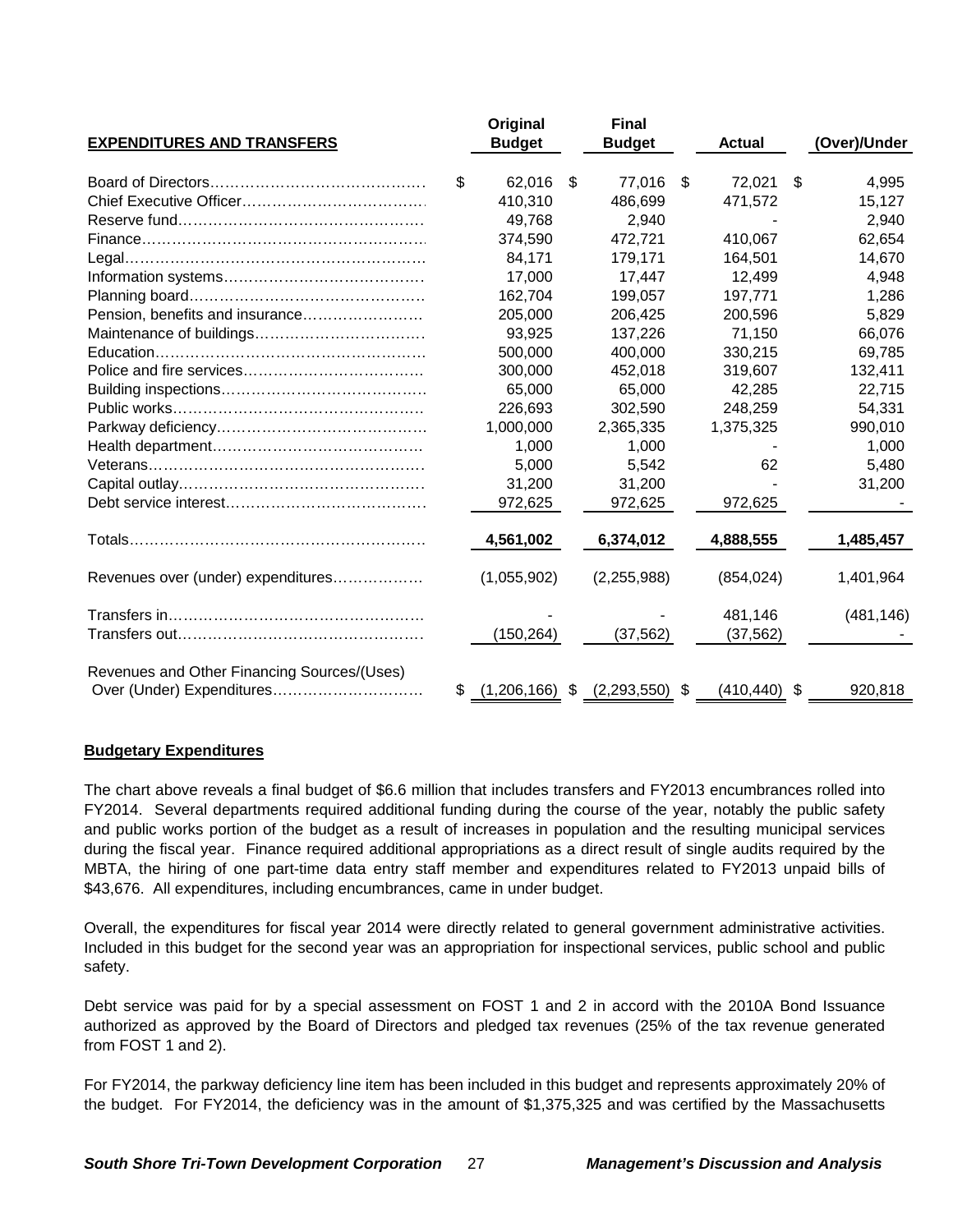DOR in accord with an MOA between the SSTTDC and the Mass Department of Transportation. The MA Department of Revenue required the SSTTDC to appropriate from this deficiency in order to obtain a FY2014 certified tax rate.

The difference between the original expenditure budget of \$4.7 million and the final expenditure budget of \$6.6 million was a result of increases in public safety, public works and reserves for the parkway deficiency.

### **General Fund Free Cash and Water/Sewer Retained Earnings**

Free Cash is similar to the unassigned fund balance at the end of each year and represents those funds which were not expended by the SSTTDC. The SSTTDC annually petitions the Massachusetts Department of Revenue to certify that the SSTTDC has achieved a surplus and for permission to expend those funds during the succeeding year.

|                             |                 | <b>FREE CASH &amp; RETAINED EARNINGS</b> |              |             |
|-----------------------------|-----------------|------------------------------------------|--------------|-------------|
| <b>Fund</b>                 | <b>FY10</b>     | <b>FY11</b>                              | <b>FY12</b>  | <b>FY13</b> |
|                             |                 | 380.135 \$ 1.010.951 \$                  | 1.654.836 \$ | 494.786     |
| Water/Sewer Enterprise Fund | $\qquad \qquad$ | 181.280                                  | 14.433       | 126.843     |

During FY2014, no expenditures from Water and Sewer Retained Earnings were authorized. No expenditures from the General Fund Free Cash were authorized. FY2013 was the first year the SSTTDC combined the water and sewer enterprise funds. This action was taken as a result of a recommendation from the Director of Accounts at the Massachusetts Department of Revenue. As a result, the retained earnings for the combined water and sewer enterprise fund are shown in the table above for the first time. As of the time of this writing, the FY2014 free cash and retained earnings calculations had not been certified by MA DOR.

### **STABILIZATION ACCOUNT**

Two Stabilization Accounts have been established by the Board of Directors. Both were created in accord with General Laws chapter 40 section 5B. The total of these two accounts at the close of the fiscal year was \$614,807. These two accounts were created for two different purposes. What follows is management's discussion of each account.

### General Stabilization Account

As of the close of fiscal year 2014 there was a balance of \$324,154 in that fund. Accrued interest was added to the fund. The Stabilization Account is held in a separate fund in accord with the statutes. Of the total balance starting the year, the Board of Directors reserved \$447,118 for FY2014 operational expenses and more specifically to fund the FY2014 payment for the FY2013 2010A Bond Payment due on August 1, 2013. In addition, an expenditure of \$22,500 was made during FY2014 to fund the repair of an on-site river weir.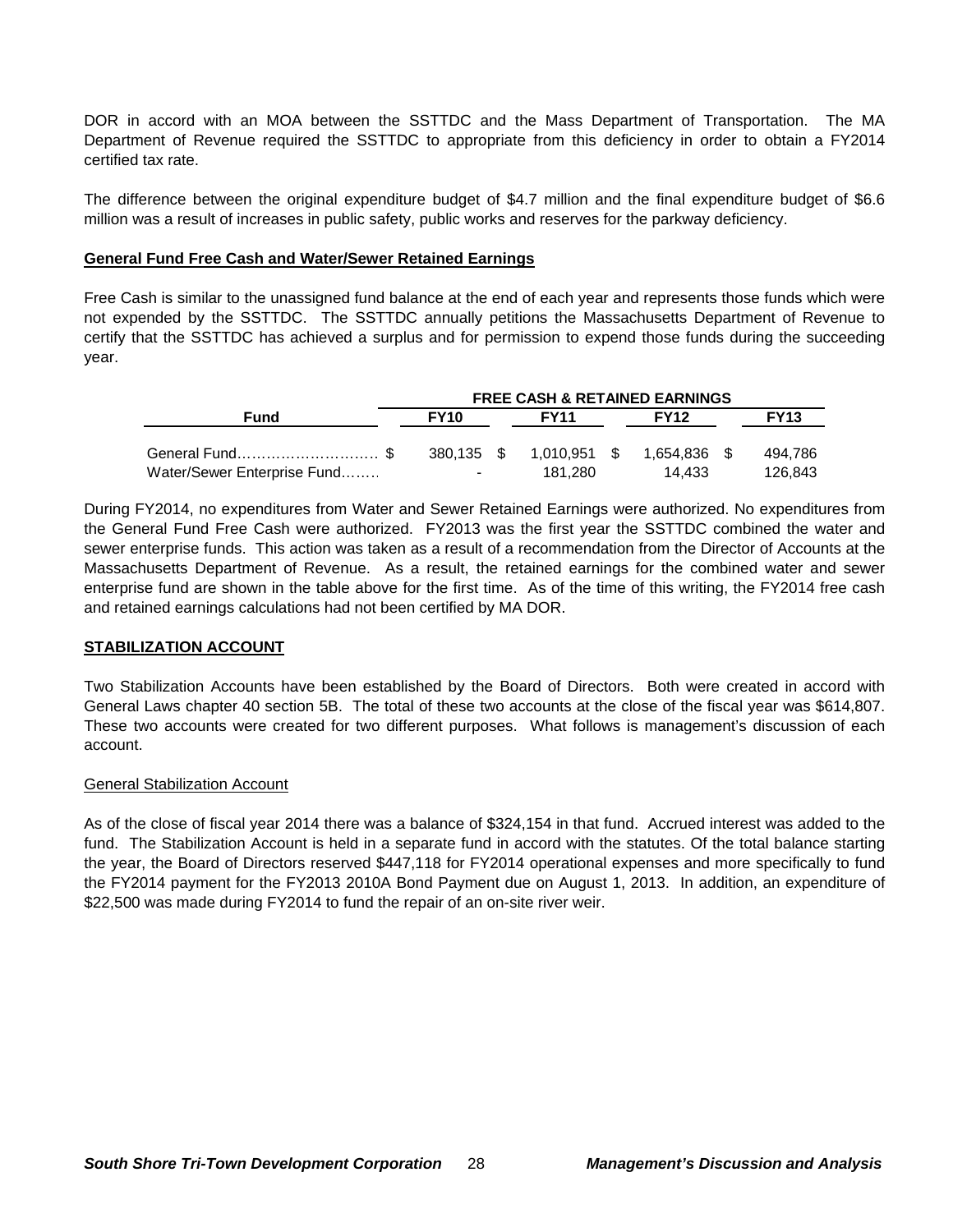|                                                  | <b>General Stabilization Account</b> |  |             |      |                |      |                                |     |                     |  |  |
|--------------------------------------------------|--------------------------------------|--|-------------|------|----------------|------|--------------------------------|-----|---------------------|--|--|
|                                                  | <b>FY10</b>                          |  | <b>FY11</b> |      | <b>FY12</b>    |      | <b>FY13</b>                    |     | <b>FY14</b>         |  |  |
| Balance forward\$                                | - \$                                 |  | 78,021      | - \$ | 78,385         | - \$ | 550,810                        |     | 790,030             |  |  |
| Transfers In<br>Transfers Out<br>Interest Income | 177,842<br>(100,000)<br>179          |  | 364         |      | 472,000<br>425 |      | 486,313<br>(251, 165)<br>4,072 |     | (469, 618)<br>3,742 |  |  |
| EOY Balance\$                                    | 78,021 \$                            |  | 78,385      | - \$ | 550,810        | S.   | 790,030                        | \$. | 324,154             |  |  |

### Other Postemployment Benefits (OPEB**)**

GASB Statement 45 requires state and local governments to begin reporting OPEB costs and obligations. This statement requires that the annual cost and liability associated with OPEB be computed and brought onto the governmental entity's books and records. The Board of Directors understood its responsibility with respect this pronouncement.

During fiscal year 2014, the SSTTDC undertook a study that complies with this reporting requirement. As the SSTTDC has fewer than 100 participants covered under the plan, it is eligible for the alternative measurement method of reporting.

The report includes the calculation for the Actuarial Accrued Liability (AAL) which is defined as the total projected liability for OPEB covered under the plan. The AAL calculation uses the data on active employees, employees who have left employment but who are eligible for retiree healthcare, current retirees and their beneficiaries and spouses who are eligible for the retiree healthcare benefit provided by SSTTDC.

Utilizing this approved methodology and an independent firm to perform the calculations, it was determined that the liability as of June 30, 2014 was \$288,727. The SSTTDC Board of Directors established a separate stabilization fund (8373) in 2013 for the specific purpose of holding such funds. The Board of Directors deposited \$37,562 into this fund during FY2014. The fund has a balance of \$290,654 as of June 30, 2014.

|                                 | <b>OPEB Stabilization</b> | <b>Account</b> |                 |
|---------------------------------|---------------------------|----------------|-----------------|
|                                 | <b>FY13</b>               |                | <b>FY14</b>     |
| Balance forward\$               |                           | - \$           | 251,175         |
| Transfers In<br>Interest Income | 251,165<br>10             |                | 37,562<br>1,917 |
| EOY Balance\$                   | 251,175 \$                |                | 290,654         |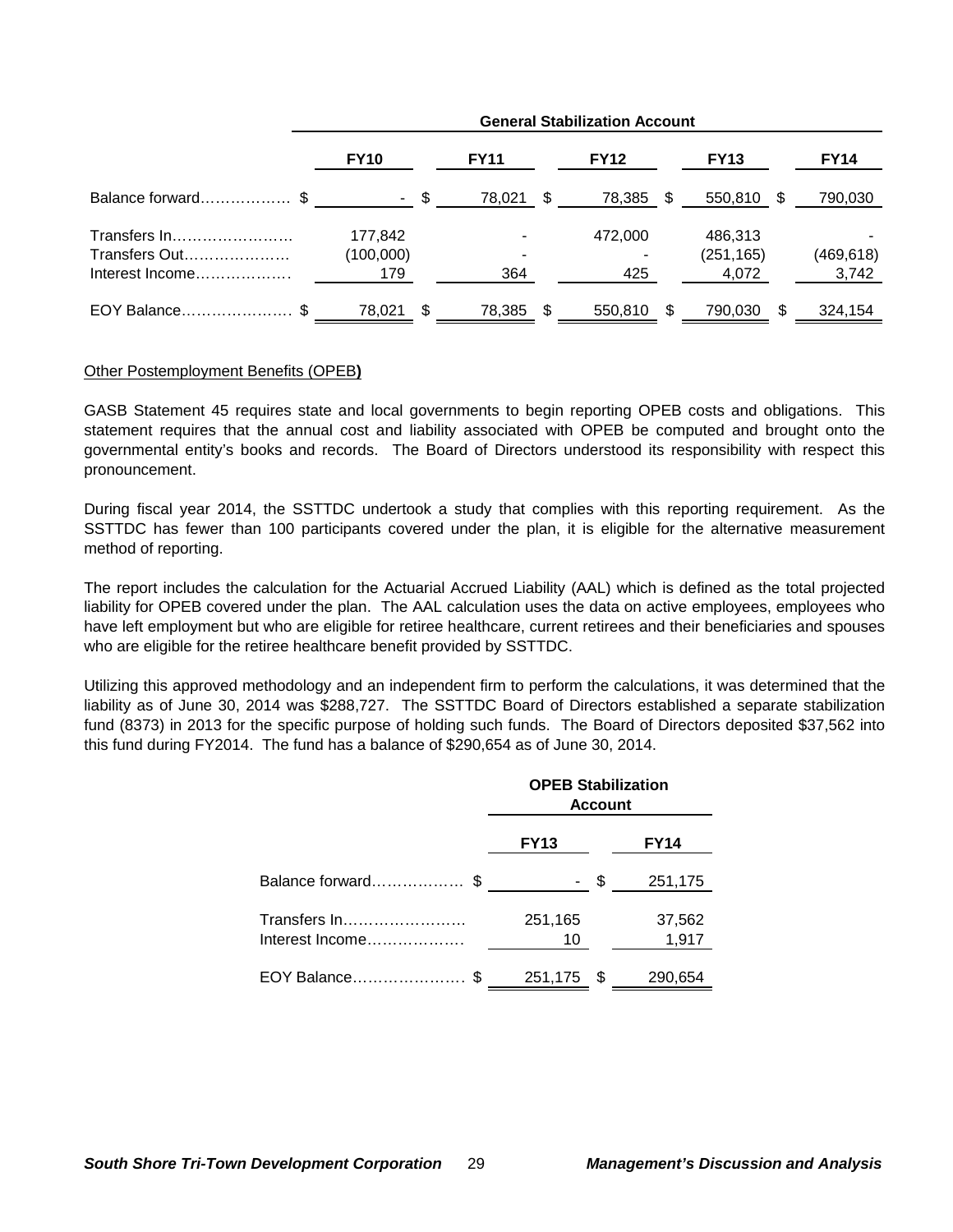### **BUSINESS-TYPE ACTIVITIES - ENTERPRISE FUNDS**

#### Enterprise Fund: Water & Sewer

At the outset of this project, SSTTDC recognized that one of its main areas of concern is Water and Sewer infrastructure. Water distribution and sewer collection not only play a large part in the residential aspect of the project, but are also needed to support any commercial development at SSTTDC.

### Water and Sewer Enterprise Fund Budgetary Overview

The SSTTDC supplies its customers with water and sewer disposal through the Town of Weymouth. In March, 2008, the SSTTDC through its Board of Directors entered in a Temporary Agreement with the Town of Weymouth that secures water and sewer through Phase One of the re-development of the former Naval Air Station as projected under the current Reuse Plan. In accord with that Agreement, the SSTTDC was required to pay certain conservation and mitigation payments to the Town of Weymouth. The Phase 1A payments were paid by LNR in May of 2012 at the time the Corcoran Project was beginning its permitting requirements under the approved Development Plan. This agreement however was only for Phase 1 construction.

The amount of the Phase1A mitigation payments are determined by the actual connections as evidenced by building permits. The first building permit application triggered the requirement that conservation fees be paid. With the granting of each building permit, the SSTTDC is required to make a sewer connection fee. The sewer connection fee is included in the calculation for building permit fee. The connection fees for FY2012 and FY2013 were paid in FY2014 and totaled \$394,029.

The SSTTDC had adopted MGL c.44 section 53F 1/<sub>2</sub> for water and sewer activities. Revenues produced by each activity are dedicated solely to offset operating expenditures. Accordingly, any excess balances at year-end must remain within the respective funds.

By the end of FY2012, the SSTTDC had authorized the use of a single fund for the water and sewer enterprise systems. The use of a single fund commenced in July, 2012 (FY2013). This change was prompted by the Bureau of Accounts making the suggestion in January, 2012.

The FY2014 budget did include allocated costs for salaries and other expenses. Over time, additional allocated costs will be assumed by the Enterprise Fund.

### **Capital Assets**

.

The Water and Sewer Enterprise fund did not capitalize any new assets in FY2014 and recorded \$986 of depreciation expense.

### **Water and Sewer Rate Structure**

During FY2014, the Board of Directors affirmed a rate system based upon the rates charged the SSTTDC by the Town of Weymouth. This rate structure passed the costs of water and sewer charges from Weymouth to the rate payer and accommodated a reserve line item and line items for allocated costs. The Board established a FY2014 rate structure for the enterprise fund that allows for administrative fees to be included in the charges and passed onto the rate payers.

The SSTTDC is viewed as a single rate payer and, as a result, is charged by the Town of Weymouth the so-called Second step rates (higher user). In addition to the Second Step rates, the SSTTDC pays a premium of five percent.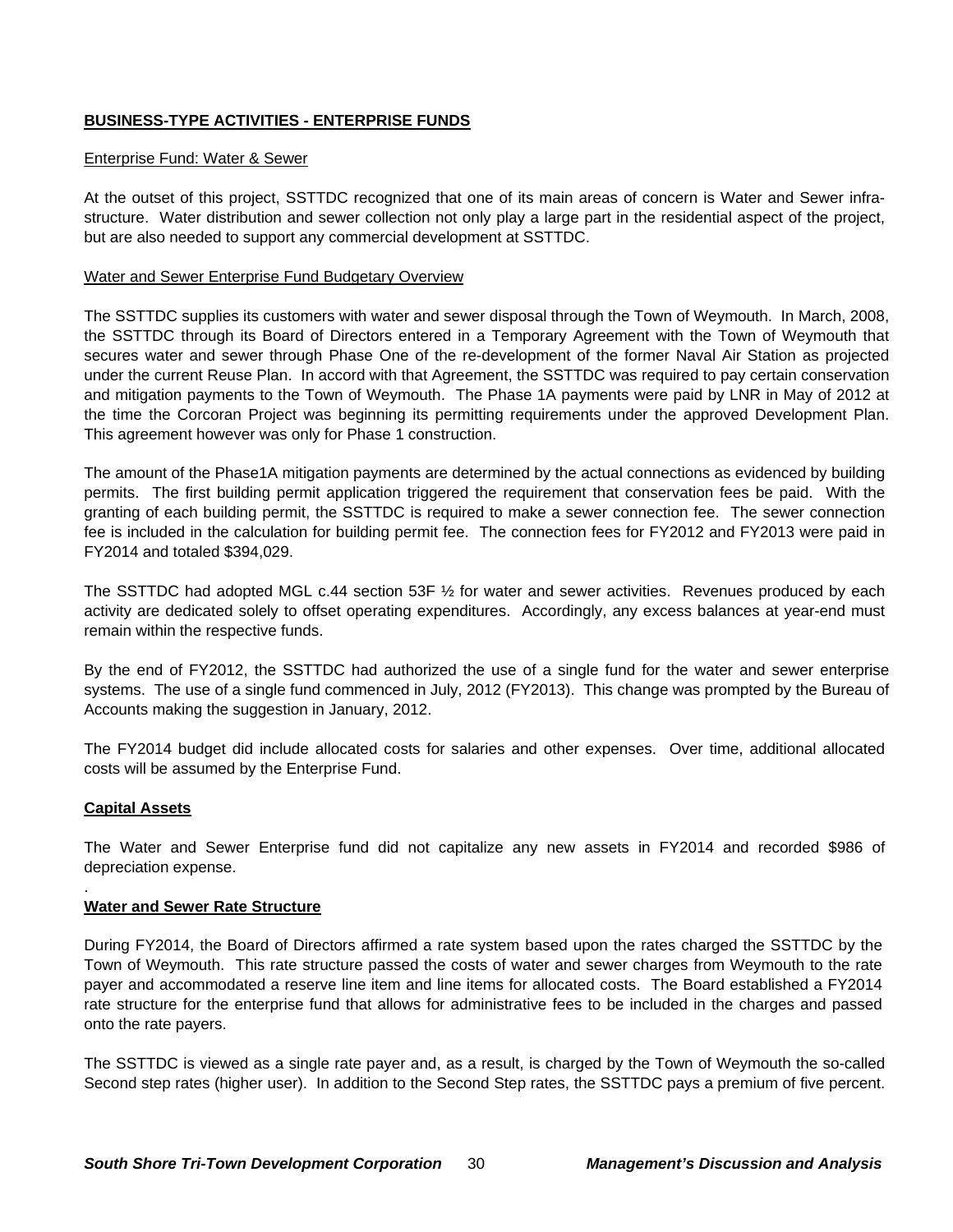There are quarterly credits applied retrospectively to the Weymouth's bills to reflect those credits provided to condominiums owners in the Town of Weymouth.

### *Business-Type Activities*

|                                         | 2014       | 2013       |     | 2012     |     | 2011      |      | 2010       |     | 2009       |
|-----------------------------------------|------------|------------|-----|----------|-----|-----------|------|------------|-----|------------|
| Assets:                                 |            |            |     |          |     |           |      |            |     |            |
|                                         | 425,160 \$ | 640.167    | -\$ | 432,727  | \$  | 202,863   | - \$ | 81,335 \$  |     | 7,820      |
|                                         | 27,284     | 28,270     |     | 9,806    |     |           |      |            |     |            |
|                                         | 452,444    | 668,437    |     | 442,533  |     | 202,863   |      | 81,335     |     | 7,820      |
| Liabilities:                            |            |            |     |          |     |           |      |            |     |            |
| Current liabilities (excluding debt)    | 78.655     | 446,911    |     | 382,019  |     | 202,863   |      | 81,335     |     | 7,820      |
| Noncurrent liabilities (excluding debt) | 23,098     |            |     |          |     |           |      |            |     |            |
|                                         | 101,753    | 446.911    |     | 382,019  |     | 202,863   |      | 81,335     |     | 7,820      |
| <b>Net Assets:</b>                      |            |            |     |          |     |           |      |            |     |            |
|                                         | 27,284     | 28,270     |     | 9,806    |     |           |      |            |     |            |
|                                         | 323,407    | 193,256    |     | 50,708   |     |           |      |            |     |            |
|                                         | 350,691 \$ | 221.526    | \$  | 60,514   | \$  |           | \$   |            | \$. |            |
| Program revenues:                       |            |            |     |          |     |           |      |            |     |            |
|                                         | 705.134 \$ | 448.015    | \$  | 139,226  | \$. | 414,257   | \$   | 242,731 \$ |     | 176,460    |
|                                         | 78,023     | 52,009     |     | 189,405  |     |           |      |            |     |            |
| <b>General Revenues:</b>                |            |            |     |          |     |           |      |            |     |            |
|                                         | 2,060      | 3,227      |     |          |     |           |      |            |     |            |
|                                         | 785,217    | 503,251    |     | 328.631  |     | 414,257   |      | 242,731    |     | 176,460    |
| <b>Expenses:</b>                        |            |            |     |          |     |           |      |            |     |            |
|                                         |            |            |     | 72,501   |     | 88,436    |      | 10,575     |     |            |
|                                         |            |            |     | 258,616  |     | 292,857   |      | 15,262     |     |            |
|                                         | 624,431    | 342,239    |     |          |     |           |      |            |     |            |
|                                         |            |            |     |          |     | 16,787    |      | 171,255    |     | 24,798     |
|                                         | 624.431    | 342,239    |     | 331,117  |     | 398,080   |      | 197,092    |     | 24,798     |
| Excess (Deficiency) before transfers    | 160,786    | 161,012    |     | (2, 486) |     | 16,177    |      | 45,639     |     | 151,662    |
|                                         | (11, 528)  |            |     | 63,000   |     | (16, 177) |      | (45, 639)  |     | (151, 662) |
|                                         | 149,258 \$ | 161,012 \$ |     | 60,514   | \$  |           |      |            | \$  |            |

### **Revenue and Expenses**

There was a significant increase in residents with the jurisdictional boundaries during FY2014, as a result, most of the water and sewer usage was due to the needs of those residents.

The Water and Sewer Enterprise Fund is charged with the responsibility of maintaining and improving the SSTTDC's water distribution and sewer collection system which terminates at the MRWA facilities in Deer Island. The charges levied by the Town of Weymouth for providing water and sewer services during FY2014 were \$489,959, a 48% increase over the prior year.

By the end of the year, the Enterprise Fund had an unexpended balance of \$323,407 in its Unrestricted Net Position. There is an obligation to pay the Town of Weymouth for FY2014 connection fees to be paid in FY2015 of \$78,023 in sewer connection fees. The sewer connection fees are mandated in the March 2008 agreement with the Town of Weymouth.

A transfer out of \$11,528 was authorized for the payment of FY2013 unpaid bills.

FY2014 encumbrances carried into FY2015 were \$633 for professional services.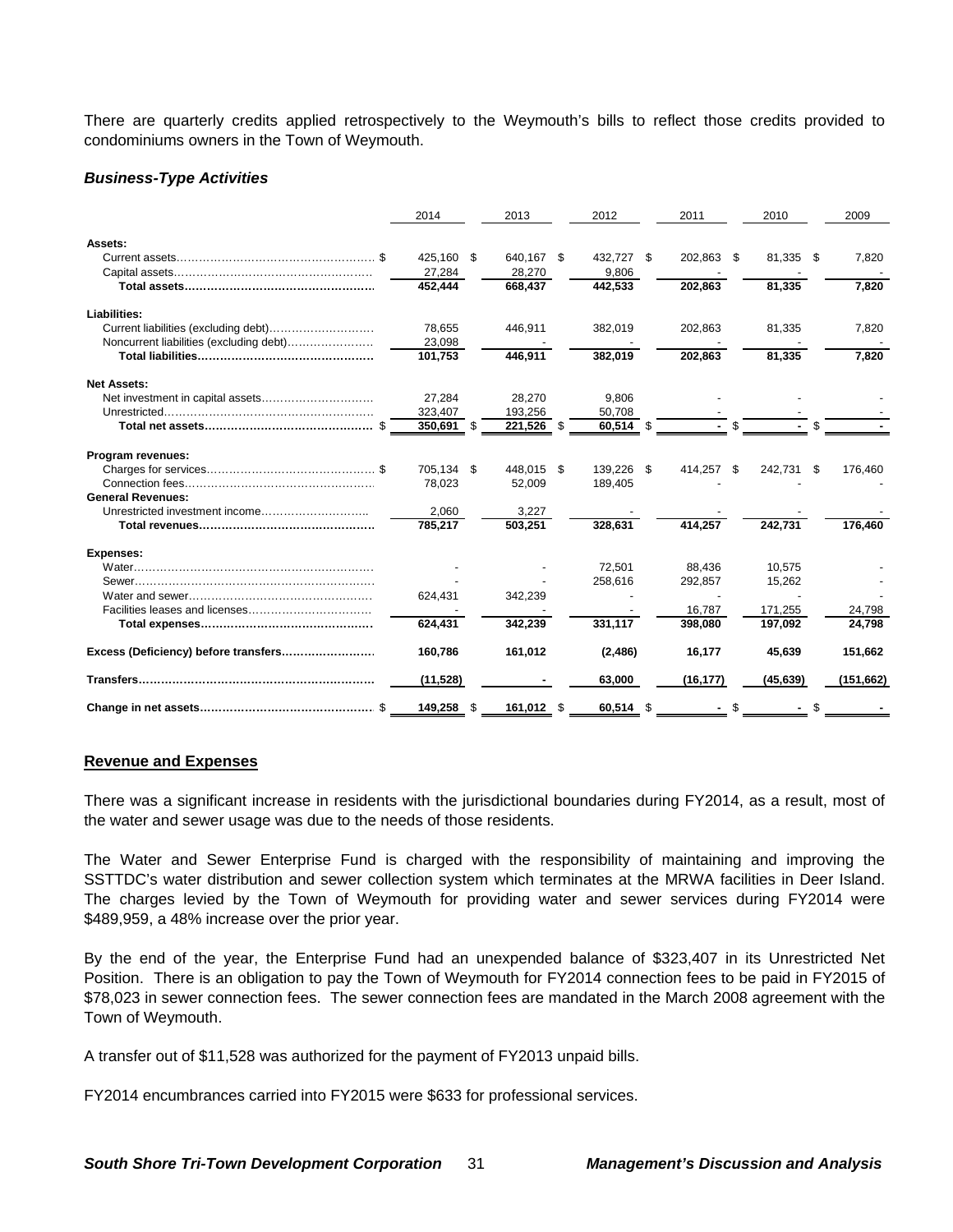### **DEBT**

### Debt Administration

The SSTTDC authorized \$15.275 million in bonds during the closing months of year 2010. Of that amount, \$12.55 million was issued during FY2011. Proceeds from the bonds were utilized for expenditures related to the purchase of various infrastructure improvements from LNR (see below). In addition, the SSTTDC authorized a note in the amount of \$10 million (assigned to LNR) for the purpose of purchasing the remaining Navy Land. This note is secured by a letter of credit offered by LNR. Under a contractual agreement with LNR, the Master Developer, LNR assumed the debt obligation. The SSTTDC is secured by a 6 acre portion of land that abuts the parkway. Together, the Letter of Credit plus the value of the mortgaged property, exceeds the outstanding obligation.

### Bond Rating

None.

### **INFRASTRUCTURE BOND**

South Shore Tri-Town Development Corporation issued the Series 2010A Infrastructure Development Revenue Bonds in the amount of \$12,550,000 on August 9, 2010 (the "Bonds"). The Bonds are secured by Assessments and Pledged Revenues levied on each Parcel of Assessed Property. The Assessments have been imposed upon the real property within the boundaries of the SSTTDC and are limited to those properties transferred under FOST 1 and 2 (June, 2006). The Assessments are equal to the interest and principal on the Bonds and bonds expected to be issued in the future and estimated administrative expenses related to the bonds. The Assessment Roll is updated each Tax Year. There was no Assessment for FY2011. This is the first such bond authorized in the Commonwealth of Massachusetts.

The first payment for which assessments are to be collected under the bond was due and paid on 8-1-12 (FY2013) as reserves were held by a third party for the semi-annual debt service for FY2011 and for FY2012. The SSTTDC has pledged up to 35% of its FY2013 tax revenues for properties included in FOST 1 and 2 for this debt service. The first special assessment was raised on property owners within FOST 1 and FOST 2 in FY2013. Furthermore, the assessment, in accord with the Bond Agreements, was assessed on only those owners of unimproved land as of January 1, 2012. The Total Special Assessment was \$535,000. There was a 100% collection rate during FY2014.

### **CONTINGENT LIABILITY**

### **Parkway Bond**

The SSTTDC, utilizing a quasi-grant from the Commonwealth of Massachusetts, began construction on the East\West Parkway. The following is a brief synopsis of the key terms of the Amended and Restated Memorandum of Agreement for the Implementation of Transportation Improvements for the Redevelopment of the South Weymouth Naval Air Station (the "Implementation MOA"), dated as of March 4, 2010, by and between the Massachusetts Department of Transportation ("MassDOT") and SSTTDC.

This summary is not intended to be a complete description of all the terms and conditions of the Implementation MOA, and the terms and conditions of the Implementation MOA shall be controlling in the event of any legal issue arising under the Implementation MOA.

1. The Implementation MOA addresses the procurement, permitting, design, right of way acquisition, construction and operation of the Parkway and the East Side Connectivity Improvements.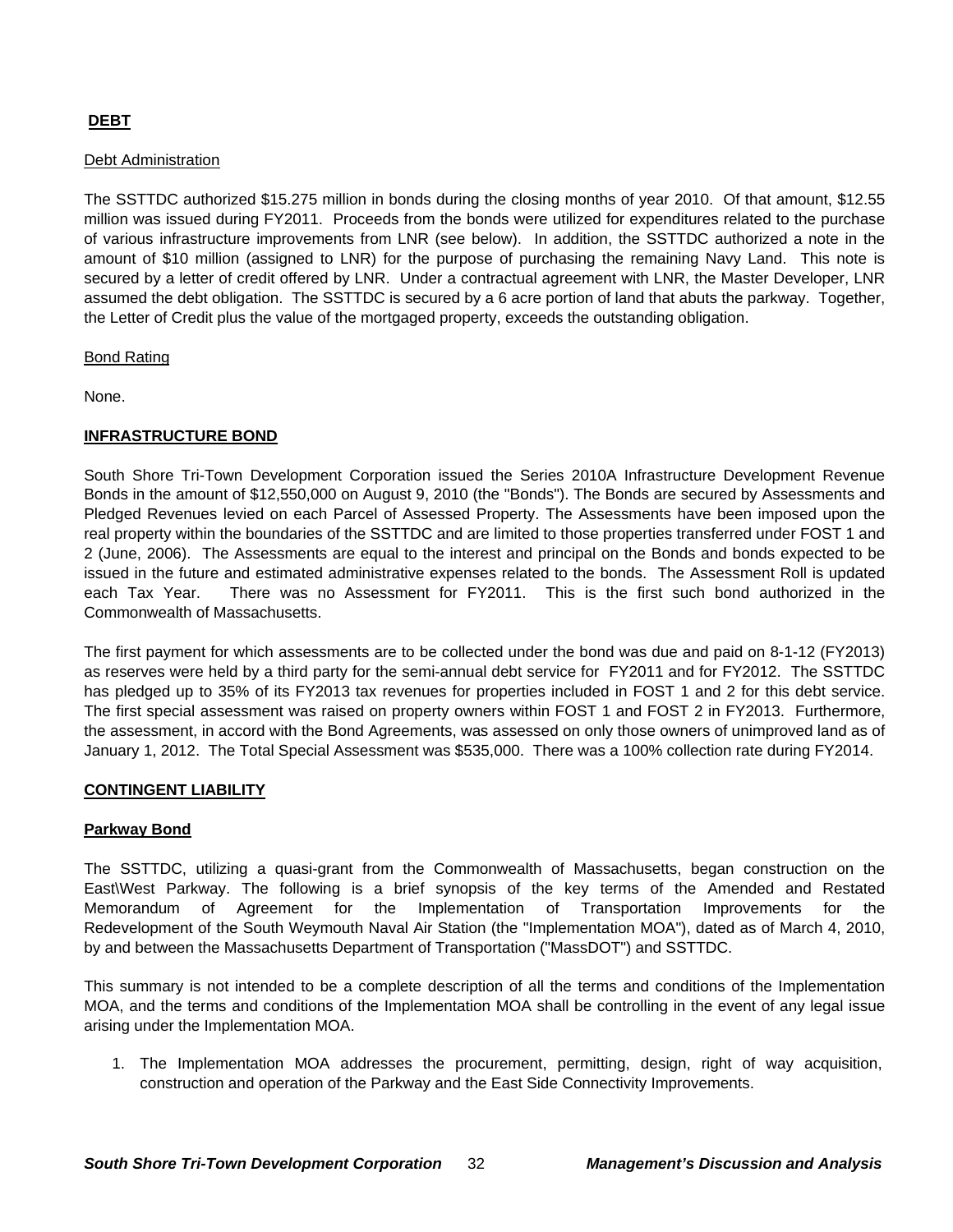- 2. Once completed, the portion of the Parkway within the Base will be owned and maintained by SSTTDC and the portions of the Parkway outside the Base will be owned and maintained by the respective Towns. The portion of Route 18 to be widened between Route 3 in Weymouth and Route 139 in Abington will continue to be owned and maintained by the Commonwealth.
- 3. MassDOT will be primarily responsible for the Route 18 Widening Project and will use best efforts so that the Route 18 Widening Project will be completed and open to traffic no later than June 30, 2015.
- 4. The Parkway Project will be delivered in at least 2 phases. SSTTDC is primarily responsible for Phase 1 and has used its best efforts so that Phase 1 was declared substantially complete as of August, 2013. MassDOT will assist SSTTDC by providing over-the-shoulder design, right of way acquisition and procurement review for Phase 1. SSTTDC will also be primarily responsible for Phase 2 and the East Side Connectivity Improvements. MassDOT will assist SSTTDC by providing over-the-shoulder design review and right of way acquisition for Phase 2 and the East Side Connectivity Improvements.
- 5. MassDOT will spend up to \$15 million for the procurement. If the costs for such portion of Phase 1 were to exceed \$15 million, *SSTTDC* would be responsible for any excess costs, unless caused solely by acts or omissions of MassDOT or its contractor. Costs to date have not exceeded the \$15 million.
- 6. MassDOT will undertake the abatement, removal and disposal of asbestos-containing materials (ACM) in Hangar 1 as part of its portion of Phase 1. In other respects, *SSTTDC* indemnifies MassDOT regarding ACM and other hazardous materials and agrees to name MassDOT as an additional insured on environmental insurance policies related to the Parkway Project.
- 7. The MOA addresses efforts to coordinate work between the portion of Phase 1 to be constructed by SSTTDC and the portion to be constructed by MassDOT.
- 8. The MOA addresses the use of Federal Funds for portions of the Parkway Project. The Delahunt Earmark will be used for the Route 18 Widening Project and the Kennedy Earmark will be used for the South Weymouth Multimodal Center and, if available, for SSTTDC's Phase 1 Parkway Project. The parties shall enter into a separate agreement regarding the design and reconstruction of the South Weymouth Multimodal Center. Federal funds are being directed and spent by MassDOT and do not flow directly through SSTTDC.
- 9. The MOA requires that the redevelopment of the NAS will generate annual New State Tax Revenues (by definition calculated as total sales taxes, personal income tax and hotel tax revenues generated by development at SSTTDC) will be at least 1.5 times greater than the annual Debt Service Costs of the Parkway Bonds.
- 10. If the cumulative amount of New State Tax Revenues received in any fiscal year is less than the debt service for the Parkway Bond, the SSTTDC is required to make a Deficiency Payment to the Commonwealth of MA in order to reimburse the Commonwealth for the portion of the Debt Service Costs not covered by the New State Tax Revenues. This contingent liability will exist annually for the life of the issued bond.

The debt service payment for FY2014 was just less than \$1.9 million. The Massachusetts DOR (DOR) has certified a deficiency for fiscal year 2013 in the amount of \$1,375,128. The DOR has required that said amount be provided for during FY2014 despite the fact that the SSTTDC has filed for an appeal in accord with the MOA and the agreement itself states that the payment is due in 2015.

In addition, the SSTTDC is required to convey to the Commonwealth the total sum of \$500,000 as security for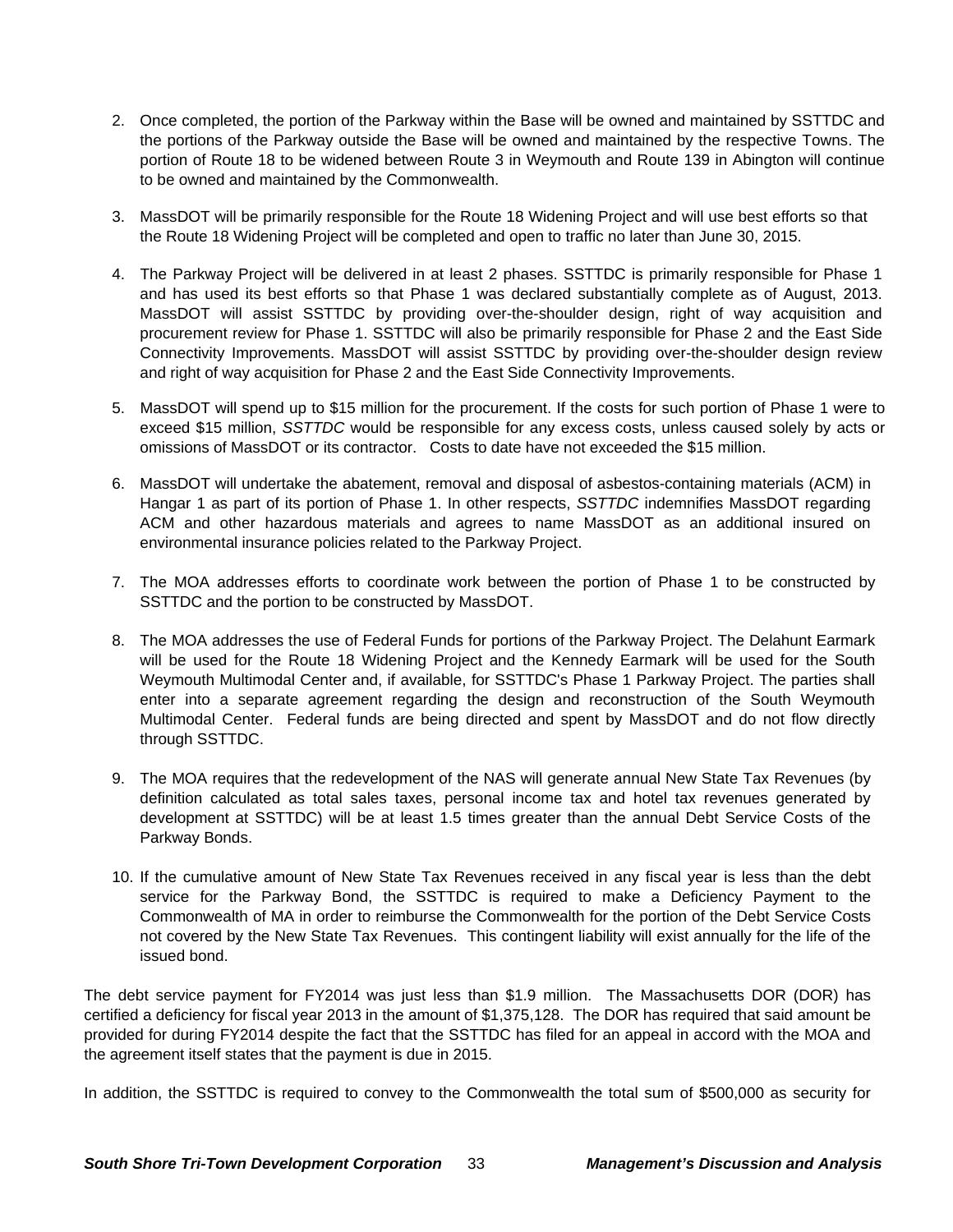payment. As of the date of this writing, the funds held by the Commonwealth total \$290,093. Under the various agreements, upon the transfer of FOST 2-5, the SSTTDC is required to immediately assess the taxes on those properties transferred to LNR. The assessed taxes once paid are to be turned over to the Commonwealth in such amounts as to meet the \$500,000 obligation to the Commonwealth. This reserve is being requested to be applied to the FY2011 deficiency payment.

Notwithstanding the foregoing, the following checks were written but not turned over, at the request of the Undersecretary of Administration and Finance to the Commonwealth to cover all Parkway Deficiency contingences during FY2014. On a cash basis, they have been recorded as outstanding checks. In this financial statement they have been added back into cash and are shown as a liability:

- a. \$290,093 in the event the Secretary of Administration and Finance requires payment of additional sums for the reserve
- b. \$1,375,128 for the FY2013 parkway deficiency payment
- **c.** \$232,970 for the FY2012 parkway deficiency payment. It should be noted that in the event that this payment is not required by the Secretary of Administration and Finance, the total amount is to be refunded to LNR in accord with a written agreement with the SSTTDC dated April 26, 2013 as ALL of these funds were paid by LNR for the sole purpose of paying their liability under the Parkway Agreement.

### **Retirement Board**

The SSTTDC is a member of Plymouth County Retirement Association that is comprised of a five member Board of Directors who manages the pension trust fund. The Association has the fiduciary responsibility for fund assets. Membership in this system is mandatory for all employees whose workweek consists of 20 or more hours for the SSTTDC. The fund is accounted for on a calendar-year basis.

The Retirement Board takes an active role in the management of the vast majority of its funds. As of December 31, 2013, the retirement board issued an annual statement. The plan assets of the retirement board had a market value of \$811 million. The Board of Directors estimated that as of January 1, 2013 it had an unfunded actuarial accrued liability of \$653 million. As of June 30, 2014, the Plymouth County Retirement Board utilized a 2029 funding schedule.

### **Claims**

As stated above, LNR is required to make certain payments to the SSTTDC for its share of any parkway deficiency. This is a required payment under the Amended and Restated Memorandum of Agreement on Financing for the SSTTDC Parkway dated March 2010. LNR failed to make its FY2014 payment (as disclosed above). Based upon this fact, the SSTTDC voted to terminate LNR as the Master Developer. LNR has responded that it did not accept that there were grounds for termination under Development and Disposition Agreement executed by LNR and the SSTTDC. LNR requested that the SSTTDC rescind its termination. No further action has been taken by either party.

LNR has also failed to make certain water and sewer payments for usage. The SSTTDC has informed LNR of its intent to lien all property. The total outstanding amount for these invoices as of June 30, 2014 is approximately \$133,000 with interest added and represents approximately 14% of the Water and Sewer Enterprise Fund budget.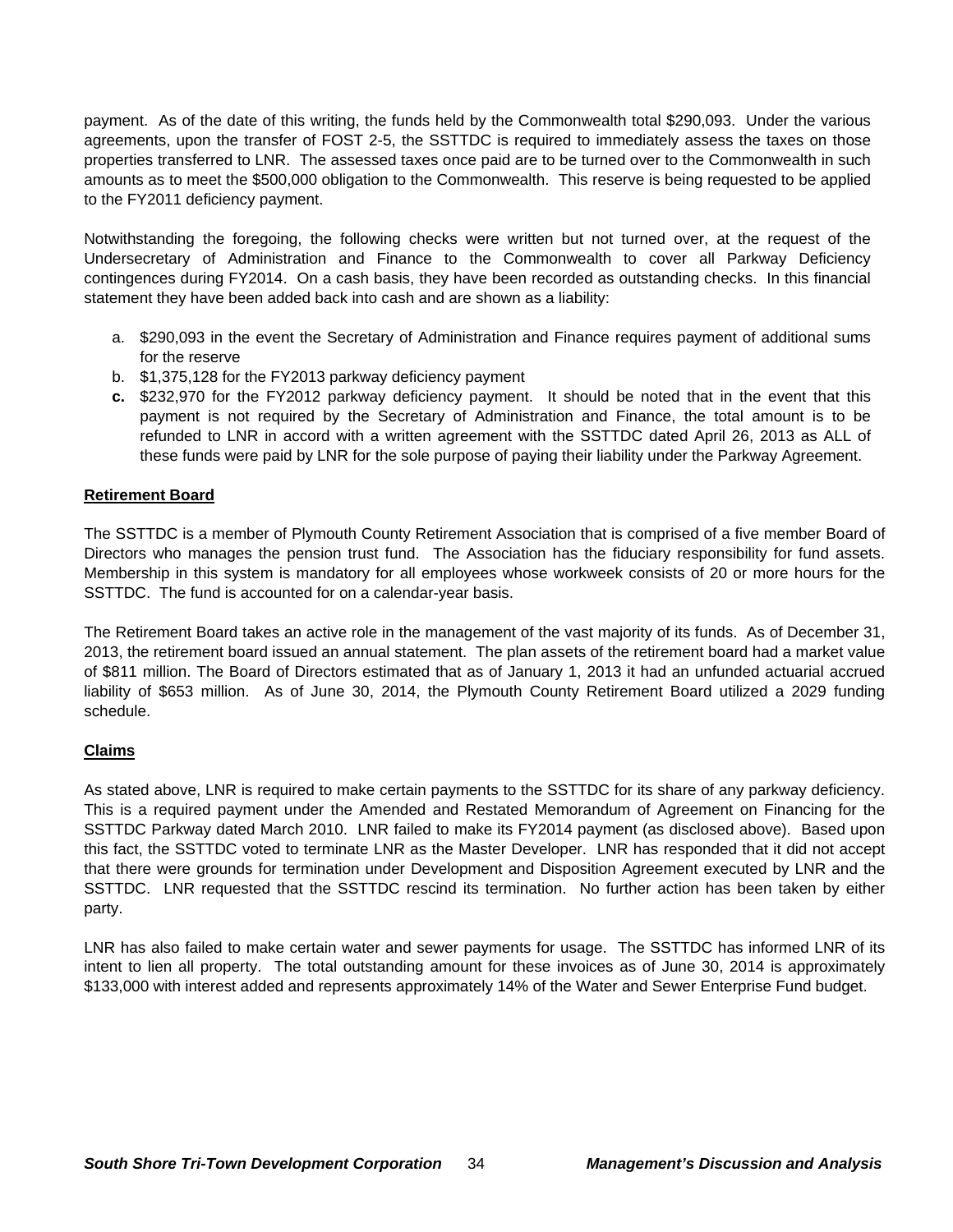# *BASIC FINANCIAL STATEMENTS*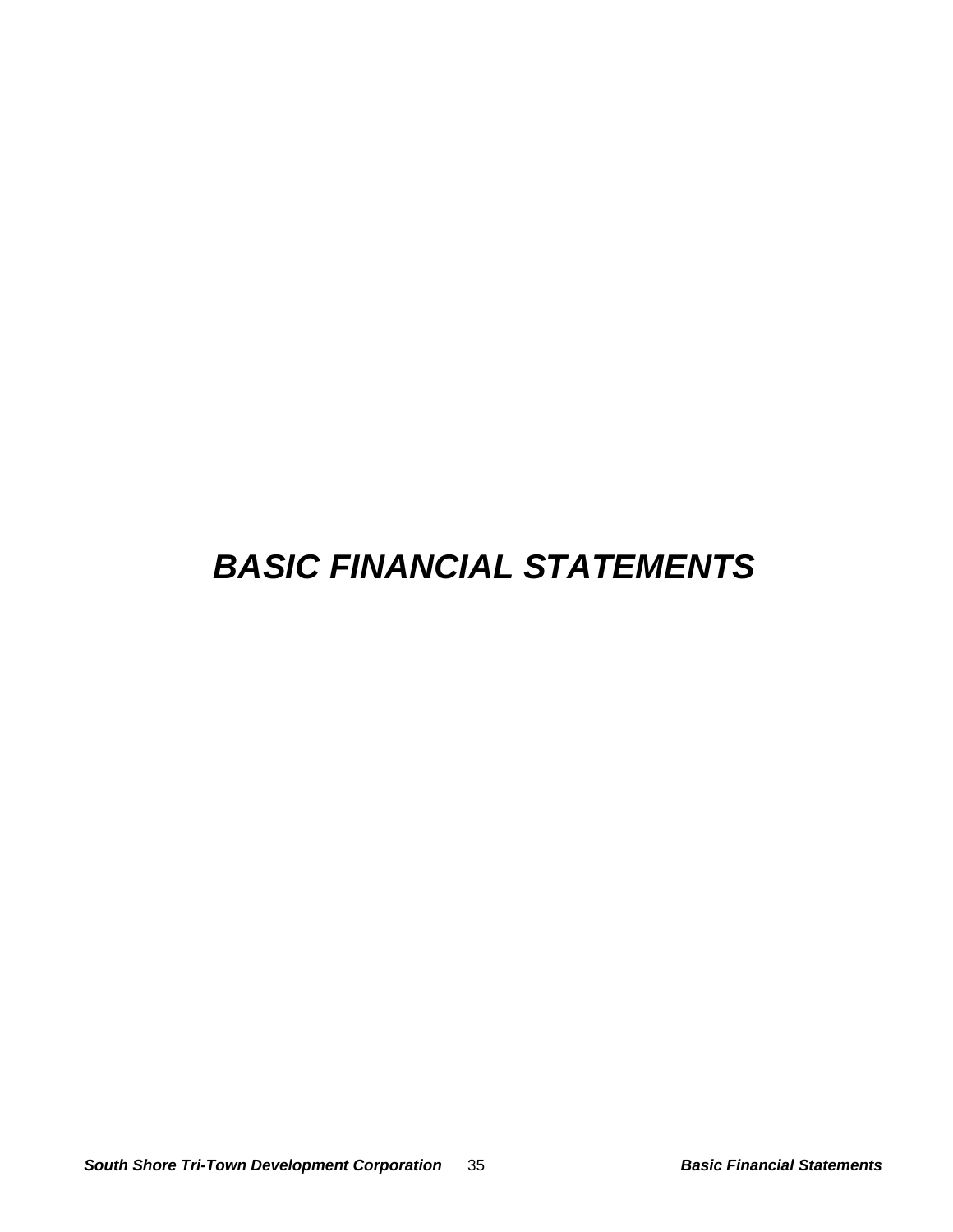## **Statement of Net Position**

## June 30, 2014

|                                             | Governmental<br>Activities | <b>Business-Type</b><br>Activities | Total           |
|---------------------------------------------|----------------------------|------------------------------------|-----------------|
| <b>ASSETS</b>                               |                            |                                    |                 |
| <b>Current:</b>                             |                            |                                    |                 |
|                                             | 4,952,249<br>\$            | \$<br>299,042                      | \$<br>5,251,291 |
| Accounts receivable, net of uncollectibles: |                            |                                    |                 |
|                                             |                            | 126,118                            | 126,118         |
|                                             | 631,142                    |                                    | 631,142         |
|                                             | 375,686                    |                                    | 375,686         |
|                                             | 2,065                      |                                    | 2,065           |
| <b>Restricted Asset:</b>                    |                            |                                    |                 |
|                                             | 584,742                    |                                    | 584,742         |
|                                             |                            | 425,160                            | 6,971,044       |
|                                             | 6,545,884                  |                                    |                 |
| <b>Noncurrent:</b>                          |                            |                                    |                 |
| Capital assets, net of                      |                            |                                    |                 |
| accumulated depreciation                    | 47,599,685                 | 27,284                             | 47,626,969      |
|                                             | 54,145,569                 | 452,444                            | 54,598,013      |
| <b>LIABILITIES</b>                          |                            |                                    |                 |
| <b>Current:</b>                             |                            |                                    |                 |
|                                             | 861,302                    | 78,655                             | 939,957         |
| Due to Commonwealth of Massachusetts        | 1,608,295                  |                                    | 1,608,295       |
|                                             | 23,537                     |                                    | 23,537          |
| Accrued salaries and benefits               | 16,811                     |                                    | 16,811          |
| Accrued interest expense                    | 405,260                    |                                    | 405,260         |
|                                             | 32,076                     |                                    | 32,076          |
|                                             | 584,742                    |                                    | 584,742         |
| Total Current Liabilities                   | 3,532,023                  | 78,655                             | 3,610,678       |
| <b>Noncurrent:</b>                          |                            |                                    |                 |
|                                             | 5,746                      |                                    | 5,746           |
|                                             | 12,550,000                 |                                    | 12,550,000      |
| Other postemployment benefits               | 265,629                    | 23,098                             | 288,727         |
|                                             |                            |                                    |                 |
| Total Noncurrent Liabilities                | 12,821,375                 | 23,098                             | 12,844,473      |
|                                             | 16,353,398                 | 101,753                            | 16,455,151      |
| <b>NET POSITION</b>                         |                            |                                    |                 |
| Net investment in capital assets            | 35,049,685                 | 27,284                             | 35,076,969      |
|                                             | 454,502                    |                                    | 454,502         |
|                                             | 2,287,984                  | 323,407                            | 2,611,391       |
|                                             | \$37,792,171               | \$<br>350,691                      | \$38,142,862    |

See notes to basic financial statements.

 $\overline{\phantom{0}}$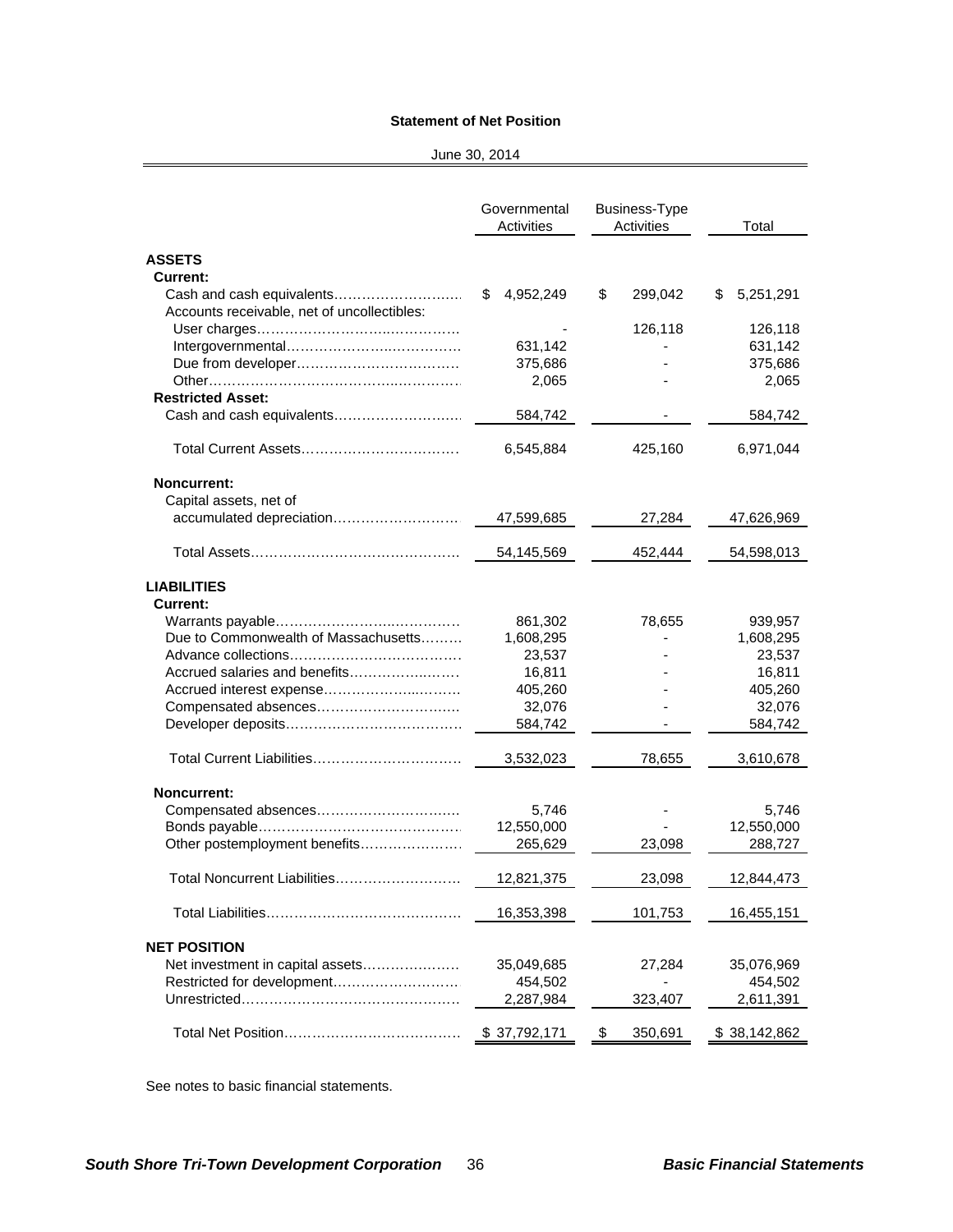| <b>Statement of Activities</b> |
|--------------------------------|
|                                |

Year Ended June 30, 2014

| Program Revenues                                |             |                          |                                         | Net (Expenses) Revenues and<br>Changes in Net Position |                 |                      |               |
|-------------------------------------------------|-------------|--------------------------|-----------------------------------------|--------------------------------------------------------|-----------------|----------------------|---------------|
|                                                 |             | Charges for              | Operating<br>Grants and                 | Capital<br>Grants and                                  | Governmental    | <b>Business-Type</b> |               |
| <b>Functions/Programs</b>                       | Expenses    | Services                 | Contributions                           | Contributions                                          | Activities      | Activities           | Total         |
| Governmental Activities:                        |             |                          |                                         |                                                        |                 |                      |               |
| <b>Board of Directors:</b>                      |             |                          |                                         |                                                        |                 |                      | \$            |
|                                                 | 30,866<br>S | \$                       | \$                                      | \$                                                     | \$<br>(30, 866) | \$                   | (30, 866)     |
|                                                 | 41,155      |                          |                                         |                                                        | (41, 155)       |                      | (41, 155)     |
| Chief Executive Officer:                        |             |                          |                                         |                                                        |                 |                      |               |
|                                                 | 205,386     |                          |                                         |                                                        | (205, 386)      |                      | (205, 386)    |
|                                                 | 250,696     |                          | 1,000                                   |                                                        | (249, 696)      |                      | (249, 696)    |
|                                                 | 51,382      |                          |                                         |                                                        | (51, 382)       |                      | (51, 382)     |
| Finance:                                        |             |                          |                                         |                                                        |                 |                      |               |
|                                                 | 277,629     |                          |                                         |                                                        | (277, 629)      |                      | (277, 629)    |
|                                                 | 123,185     |                          |                                         |                                                        | (123, 185)      |                      | (123, 185)    |
|                                                 | 162,285     |                          |                                         |                                                        | (162, 285)      |                      | (162, 285)    |
| Information systems expenses<br>Planning Board: | 12,499      |                          |                                         |                                                        | (12, 499)       | ٠                    | (12, 499)     |
|                                                 | 82,721      |                          |                                         |                                                        | (82, 721)       |                      | (82, 721)     |
|                                                 | 97,892      | 5,537                    |                                         |                                                        | (92, 355)       |                      | (92, 355)     |
| Pension, benefits, and insurance                | 201,018     |                          |                                         |                                                        | (201, 018)      |                      | (201, 018)    |
|                                                 | 330,215     |                          |                                         |                                                        | (330, 215)      |                      | (330, 215)    |
|                                                 | 71,150      |                          |                                         |                                                        | (71, 150)       |                      | (71, 150)     |
|                                                 | 319,607     |                          |                                         |                                                        | (319, 607)      |                      | (319, 607)    |
| Building inspections:                           |             |                          |                                         |                                                        |                 |                      |               |
|                                                 | 42,040      | 250,764                  |                                         |                                                        | 208,724         |                      | 208,724       |
|                                                 | 245         |                          |                                         |                                                        | (245)           |                      | (245)         |
| Department of Public Works:                     |             |                          |                                         |                                                        |                 |                      |               |
|                                                 | 61,179      |                          |                                         |                                                        | (61, 179)       |                      | (61, 179)     |
|                                                 | 190,194     |                          |                                         |                                                        | (190, 194)      |                      | (190, 194)    |
|                                                 | 694         |                          |                                         |                                                        | (694)           |                      | (694)         |
|                                                 | 1,375,325   |                          |                                         |                                                        | (1,375,325)     |                      | (1, 375, 325) |
| East West Parkway - Rockland to Trotter Road    |             |                          |                                         | 20,460,548                                             | 20,460,548      |                      | 20,460,548    |
|                                                 | 62          |                          |                                         |                                                        | (62)            |                      | (62)          |
|                                                 | 626,553     |                          |                                         | 626,553                                                |                 |                      |               |
|                                                 |             |                          |                                         | 1,434,152                                              | 1,434,152       |                      | 1,434,152     |
|                                                 | 972,625     |                          |                                         |                                                        | (972, 625)      |                      | (972, 625)    |
|                                                 | 1,692,931   |                          |                                         |                                                        | (1,692,931)     |                      | (1,692,931)   |
| Total Governmental Activities                   | 7,219,534   | 256,301                  | 1,000                                   | 22,521,253                                             | 15,559,020      |                      | 15,559,020    |
|                                                 |             |                          |                                         |                                                        |                 |                      |               |
| <b>Business-Type Activities:</b>                |             |                          |                                         |                                                        |                 |                      |               |
|                                                 | 624,431     | 785,217                  |                                         |                                                        |                 | 160,786              | 160,786       |
|                                                 | 624,431     | 785,217                  |                                         |                                                        |                 | 160,786              | 160,786       |
|                                                 | \$7,843,965 | \$1,041,518              | \$<br>1,000                             | \$22,521,253                                           | 15,559,020      | 160,786              | 15,719,806    |
|                                                 |             | <b>General Revenues:</b> |                                         |                                                        |                 |                      |               |
|                                                 |             |                          | Real estate and personal property taxes |                                                        | 2,775,114       |                      | 2,775,114     |
|                                                 |             |                          |                                         |                                                        | 4,450           |                      | 4,450         |
|                                                 |             |                          |                                         |                                                        | 225,036         |                      | 225,036       |
|                                                 |             |                          |                                         |                                                        | 532,231         |                      | 532,231       |
|                                                 |             |                          |                                         |                                                        | 27,588          |                      | 27,588        |
|                                                 |             |                          |                                         |                                                        | 60,880          |                      | 60,880        |
|                                                 |             |                          |                                         |                                                        | 11,528          | (11, 528)            |               |

Net Position:

Total General Revenues and Transfers……………………… 3,636,827 (11,528) 3,625,299 Change in net position……………………………………… 19,195,847 149,258 19,345,105

Beginning of the year, as restated……………………… 18,596,324 201,433 18,797,757 End of the year……………………………………………… 37,792,171 \$ 350,691 \$ 38,142,862 \$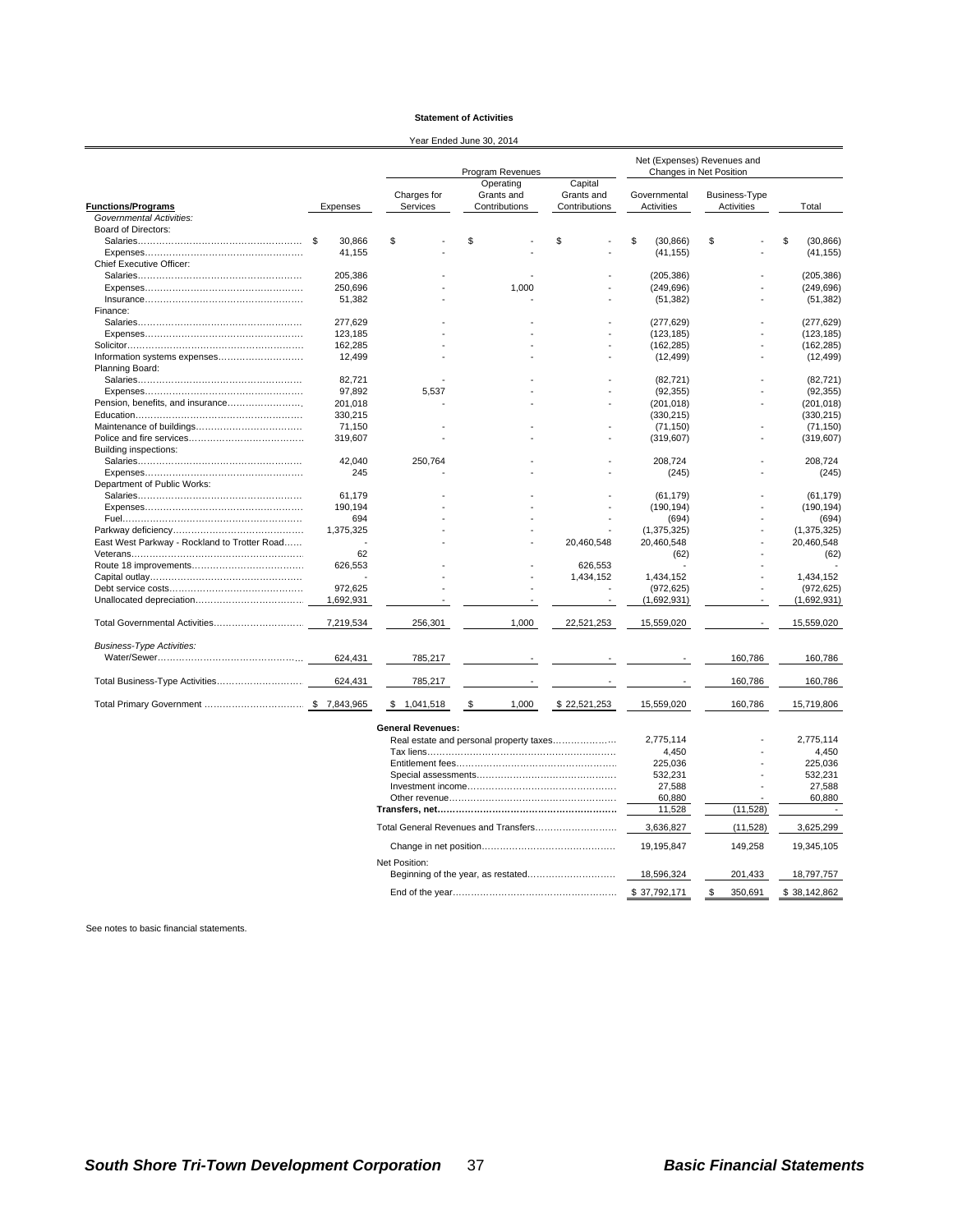# **Balance Sheet** Governmental Funds

June 30, 2014

|                                                                                | General<br>Fund                              | Developer<br>Deposit<br>Fund | Multimodal<br>Fund | Access Project Mass Highway<br>Fund | Infrastructure<br>Acquisition<br>Fund | East/West<br>Parkway<br>Fund | Nonmajor<br>Governmental<br>Funds | Total<br>Governmental<br><b>Funds</b>         |
|--------------------------------------------------------------------------------|----------------------------------------------|------------------------------|--------------------|-------------------------------------|---------------------------------------|------------------------------|-----------------------------------|-----------------------------------------------|
| <b>ASSETS</b>                                                                  | \$4,230,357                                  | \$<br>584,742                | £.                 | \$                                  | \$ 630,237                            | \$                           | 91,655<br>S                       | S<br>4,952,249<br>584,742                     |
| Accounts receivable:                                                           | ÷<br>375,686                                 |                              | 341.550            | 83,207                              |                                       | 206.385                      | 2,065                             | 631.142<br>375,686<br>2,065                   |
|                                                                                | \$4,606,043                                  | \$584,742                    | -S<br>341,550      | 83,207<br>S                         | \$ 630,237                            | S<br>206,385                 | \$<br>93,720                      | 6,545,884<br>S.                               |
| <b>LIABILITIES</b>                                                             | 54,425<br>S<br>1.608.295<br>16,811<br>23,537 | \$                           | 341.550            | 83.207<br>\$                        | \$175.735                             | S<br>206.385                 | £.                                | 861,302<br>۹<br>1,608,295<br>16,811<br>23,537 |
|                                                                                |                                              | 584,742                      |                    |                                     |                                       |                              |                                   | 584.742                                       |
|                                                                                | 1.703.068                                    | 584,742                      | 341,550            | 83.207                              | 175,735                               | 206,385                      |                                   | 3,094,687                                     |
| DEFERRED INFLOWS OF RESOURCES                                                  | 375.686                                      |                              |                    |                                     |                                       |                              |                                   | 375,686                                       |
| <b>FUND BALANCES</b>                                                           | 24,542<br>2,502,747                          |                              |                    |                                     | 454,502                               |                              | 93,720                            | 548,222<br>24,542<br>2,502,747                |
|                                                                                | 2,527,289                                    |                              |                    |                                     | 454,502                               |                              | 93,720                            | 3,075,511                                     |
| Total liabilities, deferred inflows of resources and fund balances \$4,606,043 |                                              | \$584,742                    | \$<br>341,550      | 83,207<br>S                         | \$ 630,237                            | \$ 206,385                   | 93,720                            | S<br>6,545,884                                |
|                                                                                |                                              |                              |                    |                                     |                                       |                              |                                   | S<br>3.075.511                                |
|                                                                                |                                              |                              |                    |                                     |                                       |                              |                                   | 47,599,685                                    |
|                                                                                |                                              |                              |                    |                                     |                                       |                              |                                   | 375,686                                       |
|                                                                                |                                              |                              |                    |                                     |                                       |                              |                                   | (12,550,000)                                  |
|                                                                                |                                              |                              |                    |                                     |                                       |                              |                                   | (405, 260)                                    |
|                                                                                |                                              |                              |                    |                                     |                                       |                              |                                   | (265, 629)                                    |
|                                                                                |                                              |                              |                    |                                     |                                       |                              |                                   | (37, 822)                                     |
|                                                                                |                                              |                              |                    |                                     |                                       |                              |                                   | \$ 37,792,171                                 |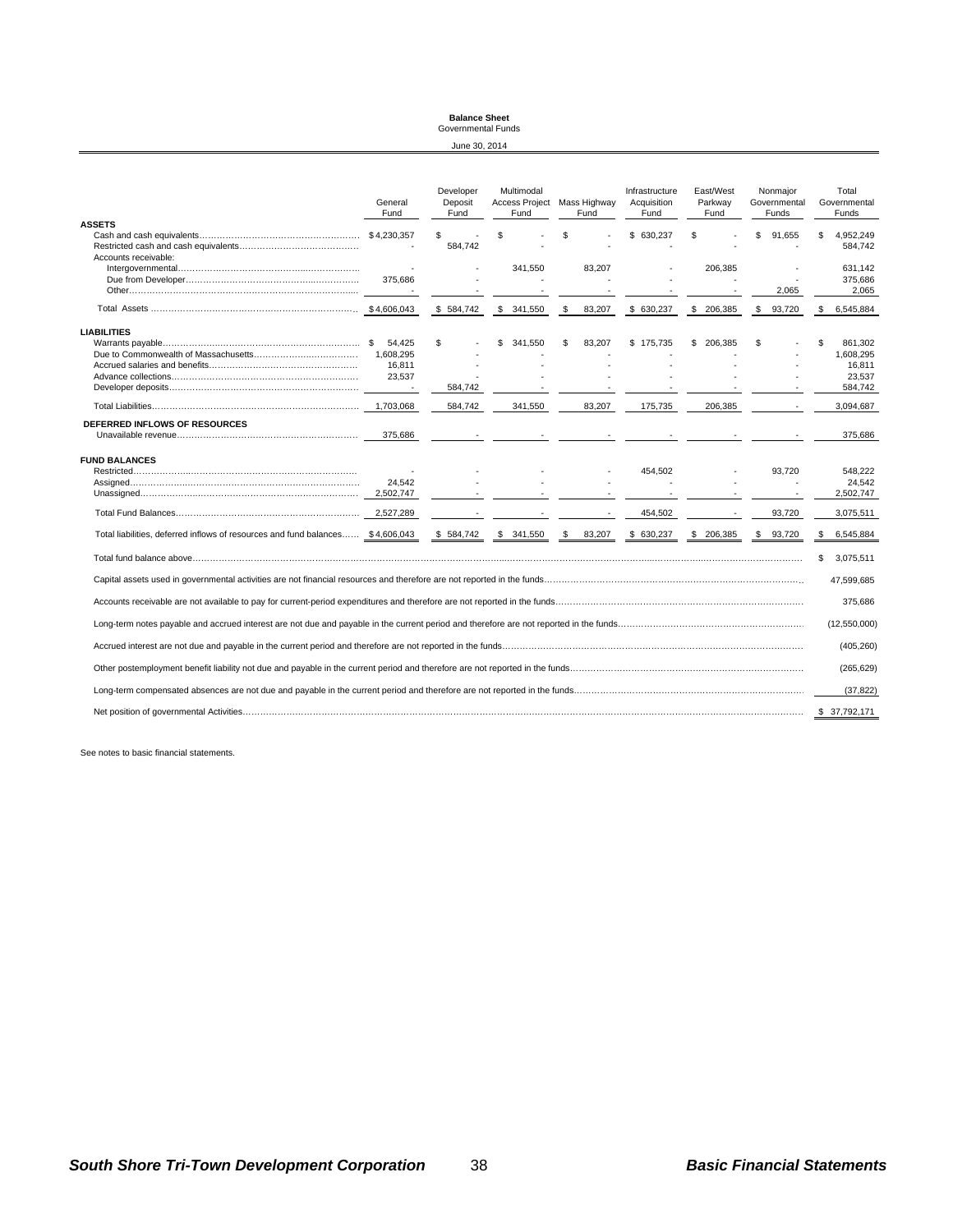Governmental Funds

Year Ended June 30, 2014

|                                                           | General<br>Fund | Multimodal<br>Access Project Mass Highway<br>Fund | Fund    | Infrastructure<br>Acquisition<br>Fund | East/West<br>Parkway<br>Fund | Nonmajor<br>Governmental<br>Funds | Total<br>Governmental<br>Funds |
|-----------------------------------------------------------|-----------------|---------------------------------------------------|---------|---------------------------------------|------------------------------|-----------------------------------|--------------------------------|
| <b>REVENUES</b>                                           |                 |                                                   |         |                                       |                              |                                   |                                |
|                                                           | \$2,775,114     | \$                                                | \$.     | \$                                    | S                            | \$                                | \$<br>2,775,114                |
|                                                           | 4,450           |                                                   |         |                                       |                              |                                   | 4,450                          |
|                                                           | 51,667          | 779,870                                           | 626,553 |                                       | 654,058                      | 224                               | 2,112,372                      |
|                                                           | 225,036         |                                                   |         |                                       |                              |                                   | 225,036                        |
|                                                           | 393,105         |                                                   |         |                                       |                              | 5,537                             | 398,642                        |
|                                                           | 532,231         |                                                   |         |                                       |                              |                                   | 532,231                        |
|                                                           | 9,213           |                                                   |         |                                       |                              | 3,065                             | 12,278                         |
|                                                           | 27,560          |                                                   |         | 28                                    |                              |                                   | 27,588                         |
|                                                           | 4,018,376       | 779,870                                           | 626,553 | 28                                    | 654,058                      | 8,826                             | 6,087,711                      |
| <b>EXPENDITURES</b>                                       |                 |                                                   |         |                                       |                              |                                   |                                |
| Board of Directors:                                       |                 |                                                   |         |                                       |                              |                                   |                                |
|                                                           | 30.866          |                                                   |         |                                       |                              |                                   | 30.866                         |
|                                                           | 41,155          |                                                   |         |                                       |                              |                                   | 41,155                         |
| <b>Chief Executive Officer:</b>                           |                 |                                                   |         |                                       |                              |                                   |                                |
|                                                           | 205,386         |                                                   |         |                                       |                              |                                   | 205,386                        |
|                                                           | 210,624         |                                                   |         |                                       |                              | 5,515                             | 216,139                        |
|                                                           | 51,382          |                                                   |         |                                       |                              |                                   | 51,382                         |
| Finance:                                                  |                 |                                                   |         |                                       |                              |                                   |                                |
|                                                           | 272,888         |                                                   |         |                                       |                              |                                   | 272,888                        |
|                                                           | 123,185         |                                                   |         |                                       |                              |                                   | 123,185                        |
|                                                           | 161,374         |                                                   |         |                                       |                              | 911                               | 162,285                        |
|                                                           | 12,499          |                                                   |         |                                       |                              |                                   | 12,499                         |
| Planning Board:                                           |                 |                                                   |         |                                       |                              |                                   |                                |
|                                                           | 82,721          |                                                   |         |                                       |                              |                                   | 82,721                         |
|                                                           | 94,999          |                                                   |         |                                       |                              | 2,893                             | 97,892                         |
|                                                           | 201,018         |                                                   |         |                                       |                              |                                   | 201,018                        |
|                                                           | 330,215         |                                                   |         |                                       |                              |                                   | 330,215                        |
|                                                           | 71,150          |                                                   |         |                                       |                              |                                   | 71,150                         |
|                                                           | 319,607         |                                                   |         |                                       |                              |                                   | 319,607                        |
| Building inspections:                                     |                 |                                                   |         |                                       |                              |                                   |                                |
|                                                           | 42,040          |                                                   |         |                                       |                              |                                   | 42,040                         |
|                                                           | 245             |                                                   |         |                                       |                              |                                   | 245                            |
| Department of Public Works:                               |                 |                                                   |         |                                       |                              |                                   |                                |
|                                                           | 61,179          |                                                   |         |                                       |                              |                                   | 61,179                         |
|                                                           | 186,694         |                                                   |         | 3,500                                 |                              |                                   | 190,194                        |
|                                                           | 694             |                                                   |         |                                       |                              |                                   | 694                            |
|                                                           | 1,375,325       |                                                   |         |                                       |                              |                                   | 1,375,325                      |
|                                                           | 62              |                                                   |         |                                       |                              |                                   | 62                             |
|                                                           |                 |                                                   | 626,553 |                                       |                              |                                   | 626,553                        |
|                                                           |                 | 779,870                                           |         |                                       | 654,058                      |                                   | 1,433,928                      |
|                                                           | 972,625         |                                                   |         |                                       |                              |                                   | 972,625                        |
|                                                           | 4,847,933       | 779,870                                           | 626,553 | 3,500                                 | 654,058                      | 9,319                             | 6,921,233                      |
| Excess/(deficiency) of revenues over/(under) expenditures | (829, 557)      |                                                   |         | (3, 472)                              |                              | (493)                             | (833, 522)                     |
| Other Financing Sources:                                  |                 |                                                   |         |                                       |                              |                                   |                                |
|                                                           | 11,528          |                                                   |         |                                       |                              |                                   | 11,528                         |
|                                                           | (818, 029)      |                                                   |         | (3, 472)                              |                              | (493)                             | (821, 994)                     |
|                                                           | 3,345,318       |                                                   |         | 457,974                               |                              | 94,213                            | 3,897,505                      |
|                                                           | \$2,527,289     | \$                                                | \$      | \$<br>454,502                         | \$                           | \$<br>93,720                      | 3,075,511                      |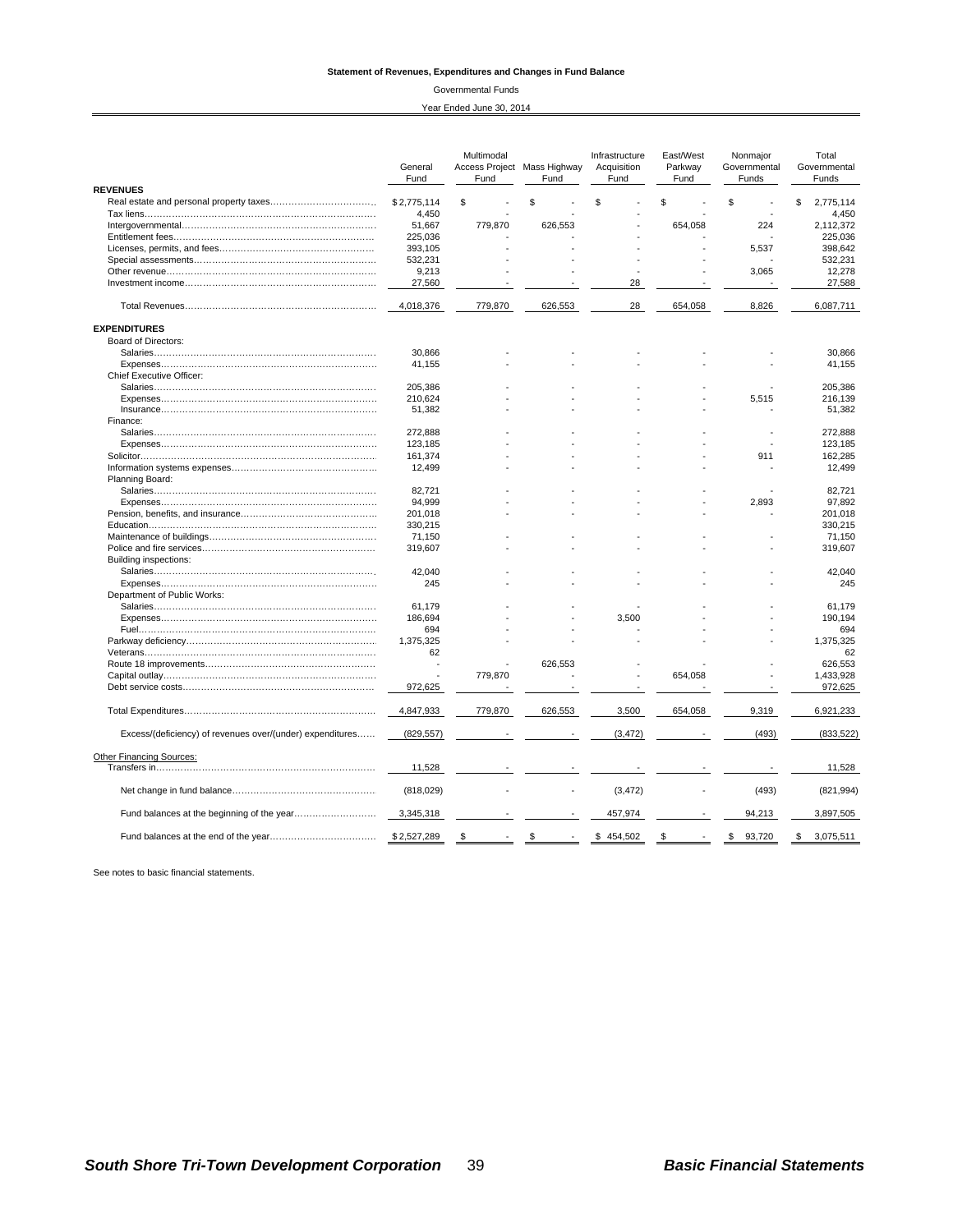#### **RECONCILIATION OF THE STATEMENT OF REVENUES, EXPENDITURES, AND CHANGES IN FUND BALANCES OF GOVERNMENTAL FUNDS TO THE STATEMENT OF ACTIVITIES**

#### YEAR ENDED JUNE 30, 2014

|                                                                                                                                                                                                                                                                                                                                                                                                                |                                        | \$<br>(821, 994) |
|----------------------------------------------------------------------------------------------------------------------------------------------------------------------------------------------------------------------------------------------------------------------------------------------------------------------------------------------------------------------------------------------------------------|----------------------------------------|------------------|
| Governmental funds report capital outlays as expenditures. However, in the<br>Statement of Activities the cost of those assets is allocated over their<br>estimated useful lives and reported as depreciation expense.                                                                                                                                                                                         |                                        |                  |
| Contributed infrastructure - East West Parkway Rockland to Trotter Road                                                                                                                                                                                                                                                                                                                                        | 1,433,928<br>20,460,548<br>(1,692,931) |                  |
|                                                                                                                                                                                                                                                                                                                                                                                                                |                                        | 20,201,545       |
| Revenues in the Statement of Activities that do not provide current financial<br>resources are fully deferred in the Statement of Revenues, Expenditures and<br>Changes in Fund Balances. Therefore, the recognition of revenue for various<br>types of accounts receivable (i.e., real estate and personal property, motor<br>vehicle excise, etc.) differ between the two statements. This amount represents |                                        | (144, 406)       |
| Some expenses reported in the Statement of Activities do not require the use of<br>current financial resources and, therefore, are not reported as expenditures<br>in the governmental funds.                                                                                                                                                                                                                  |                                        |                  |
|                                                                                                                                                                                                                                                                                                                                                                                                                | (4,741)<br>(34, 557)                   |                  |
|                                                                                                                                                                                                                                                                                                                                                                                                                |                                        | (39, 298)        |
|                                                                                                                                                                                                                                                                                                                                                                                                                |                                        | 19,195,847       |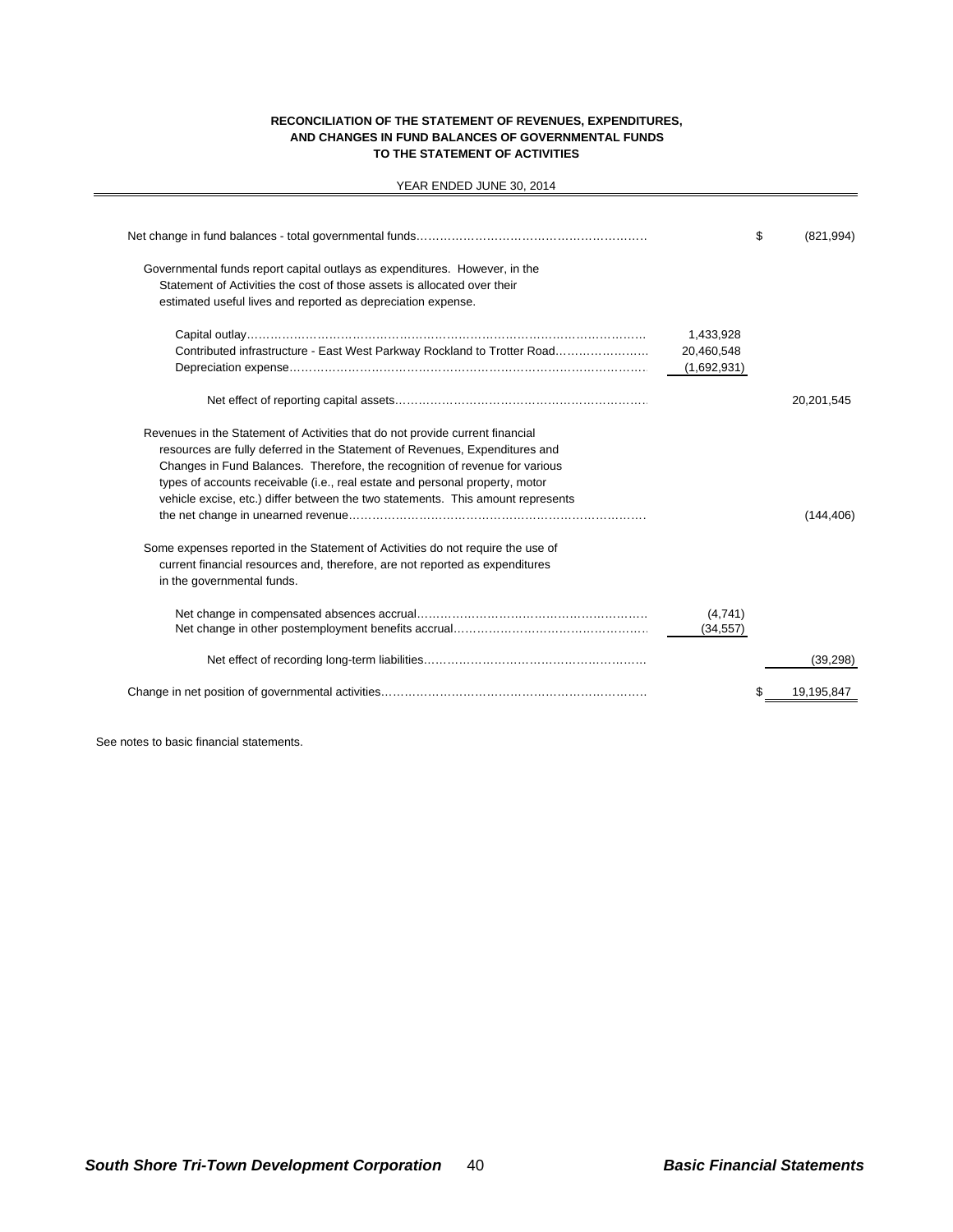## **Statement of Net Position**

Proprietary Funds

## June 30, 2014

|                                                 |      | <b>Business-type Activities</b><br><b>Enterprise Funds</b> |
|-------------------------------------------------|------|------------------------------------------------------------|
|                                                 |      | Water/Sewer<br>Fund                                        |
| <b>ASSETS</b><br><b>Current:</b>                |      |                                                            |
|                                                 | \$   | 299,042<br>126,118                                         |
|                                                 |      | 425,160                                                    |
| <b>Noncurrent:</b>                              |      |                                                            |
| Capital assets, net of accumulated depreciation |      | 27,284                                                     |
|                                                 | - \$ | 452,444                                                    |
| <b>LIABILITIES</b>                              |      |                                                            |
| <b>Current:</b>                                 | \$   | 78,655                                                     |
| <b>Noncurrent:</b>                              |      |                                                            |
|                                                 |      | 23,098                                                     |
|                                                 |      | 101,753                                                    |
| <b>NET POSITION</b>                             |      |                                                            |
|                                                 |      | 27,284                                                     |
|                                                 |      | 323,407                                                    |
|                                                 |      | 350,691                                                    |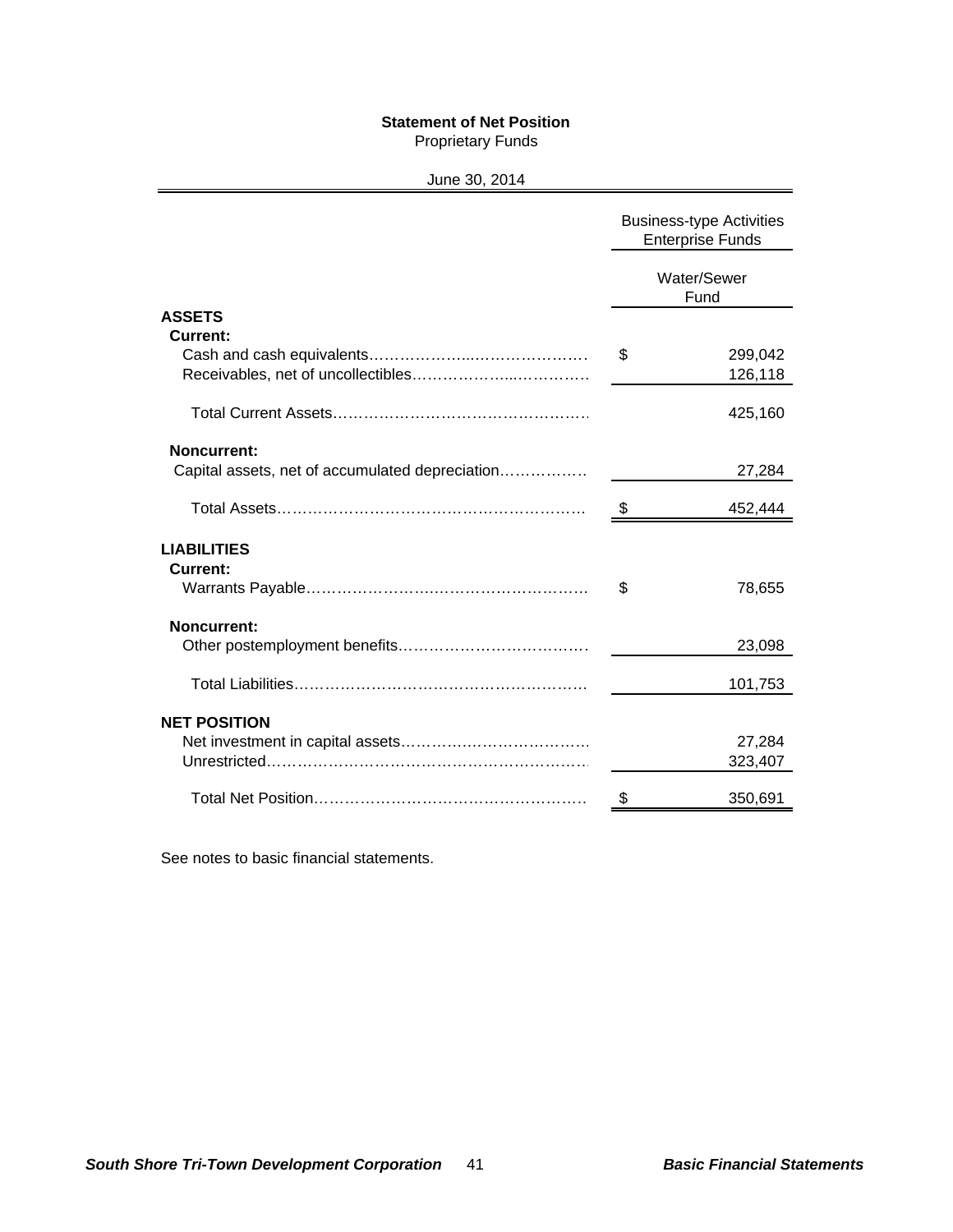# **Statement of Revenues, Expenses and Changes in Fund Net Position**

Proprietary Funds

|                                                |                           | <b>Business-type Activities -</b><br><b>Enterprise Funds</b> |
|------------------------------------------------|---------------------------|--------------------------------------------------------------|
|                                                |                           | Water/Sewer<br>Fund                                          |
| <b>OPERATING REVENUES:</b>                     | \$                        | 705,134<br>78,023                                            |
|                                                |                           | 783,157                                                      |
| <b>OPERATING EXPENSES:</b>                     |                           | 623,445<br>986                                               |
|                                                |                           | 624,431                                                      |
|                                                |                           | 158,726                                                      |
| NONOPERATING REVNUES (EXPENSES):               |                           | 2,060                                                        |
| TRANSFERS:                                     |                           | (11,528)                                                     |
|                                                |                           | 149,258                                                      |
| NET POSITION AT BEGINNING OF YEAR, AS RESTATED |                           | 201,433                                                      |
|                                                | $\boldsymbol{\mathsf{S}}$ | 350,691                                                      |

## Year Ended June 30, 2014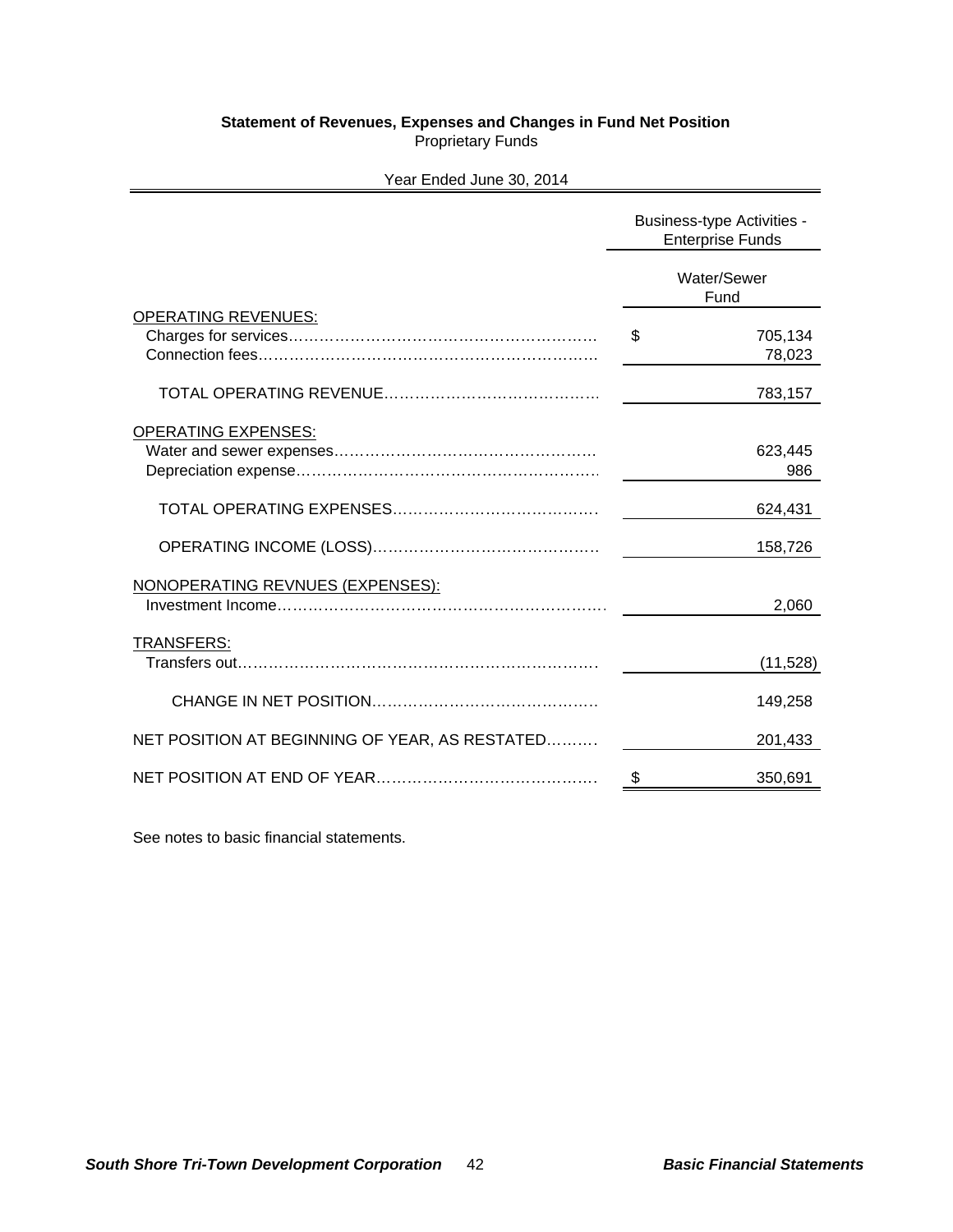## **Statement of Cash Flows**

Proprietary Funds

## June 30, 2014

|                                                                                                                                                                                                   | <b>Business-type Activities</b><br><b>Enterprise Funds</b> |                                    |
|---------------------------------------------------------------------------------------------------------------------------------------------------------------------------------------------------|------------------------------------------------------------|------------------------------------|
|                                                                                                                                                                                                   |                                                            | Water/Sewer<br>Fund                |
| CASH FLOWS FROM OPERATING ACTIVITIES:                                                                                                                                                             | \$                                                         | 354,115<br>(575, 132)<br>(48, 313) |
|                                                                                                                                                                                                   |                                                            | (269, 330)                         |
| CASH FLOWS FROM NONCAPITAL FINANCING ACTIVITIES:                                                                                                                                                  |                                                            | (11,528)                           |
| CASH FLOWS FROM INVESTING ACTIVITIES                                                                                                                                                              |                                                            | 2,060                              |
| NET        CHANGE IN CASH AND CASH        EQUIVALENTS                                                                                                                                             |                                                            | (278, 798)                         |
| CASH AND CASH EQUIVALENTS AT BEGINNING OF YEAR                                                                                                                                                    |                                                            | 577,840                            |
| CASH AND CASH EQUIVALENTS AT END OF YEAR                                                                                                                                                          | \$                                                         | 299,042                            |
| RECONCILIATION OF OPERATING INCOME TO<br>NET CASH FROM OPERATING ACTIVITIES:                                                                                                                      |                                                            |                                    |
|                                                                                                                                                                                                   | - \$                                                       | 158,726                            |
| Adjustments to reconcile operating income (loss) to net<br>cash from operating activities:<br>Depreciation<br>Adjustments to reconcile operating income to<br>net cash from operating activities: |                                                            | 986                                |
|                                                                                                                                                                                                   |                                                            | (63, 791)<br>(368, 256)<br>3,005   |
|                                                                                                                                                                                                   |                                                            | (428, 056)                         |
|                                                                                                                                                                                                   | \$                                                         | (269, 330)                         |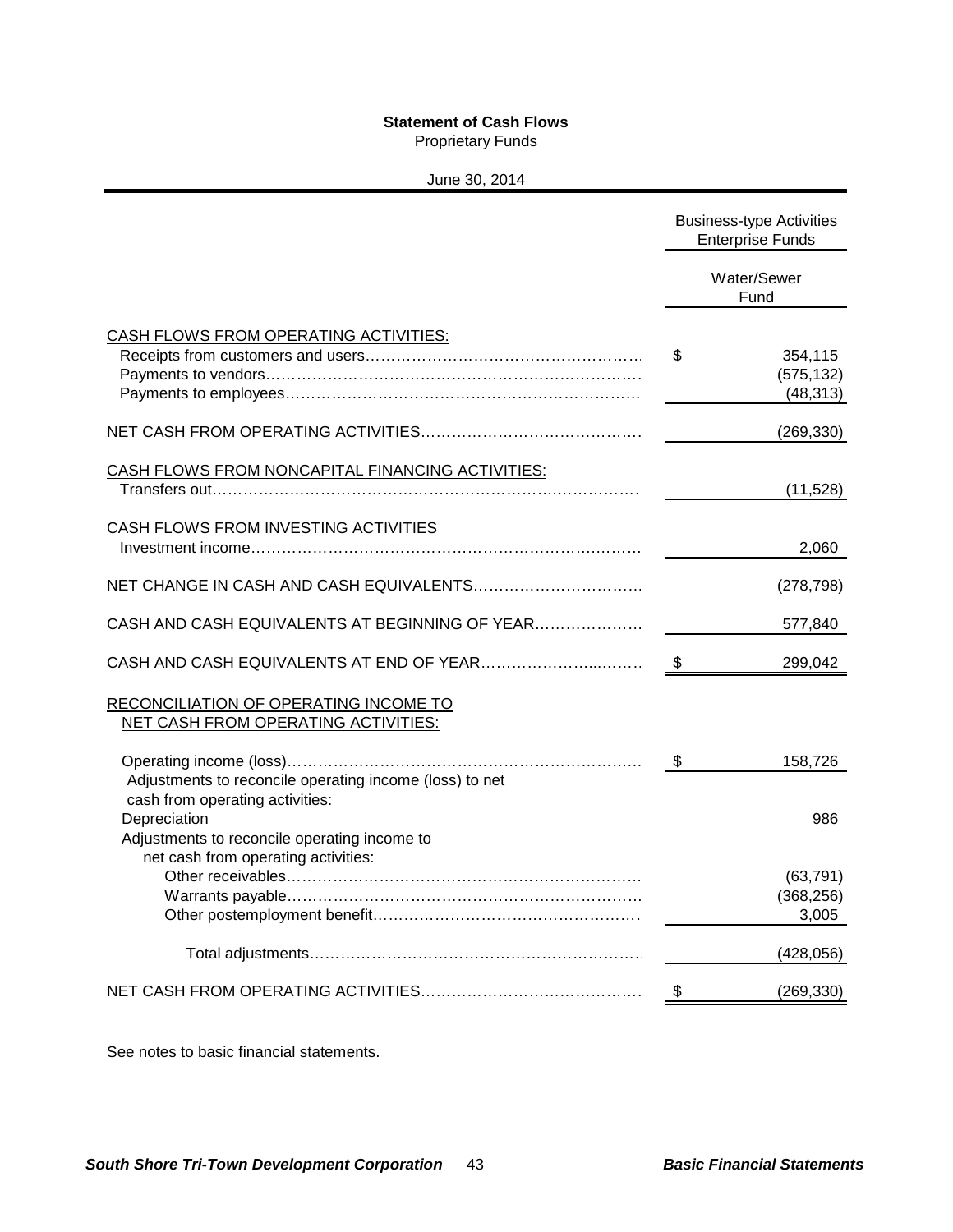# **Fiduciary Funds**

Statement of Fiduciary Net Position

| <b>ASSETS</b>      | Agency<br><b>Funds</b> |
|--------------------|------------------------|
| <b>CURRENT:</b>    |                        |
|                    | \$<br>34,108           |
|                    | 24,447                 |
|                    | 58,555                 |
| <b>LIABILITIES</b> | 58.555                 |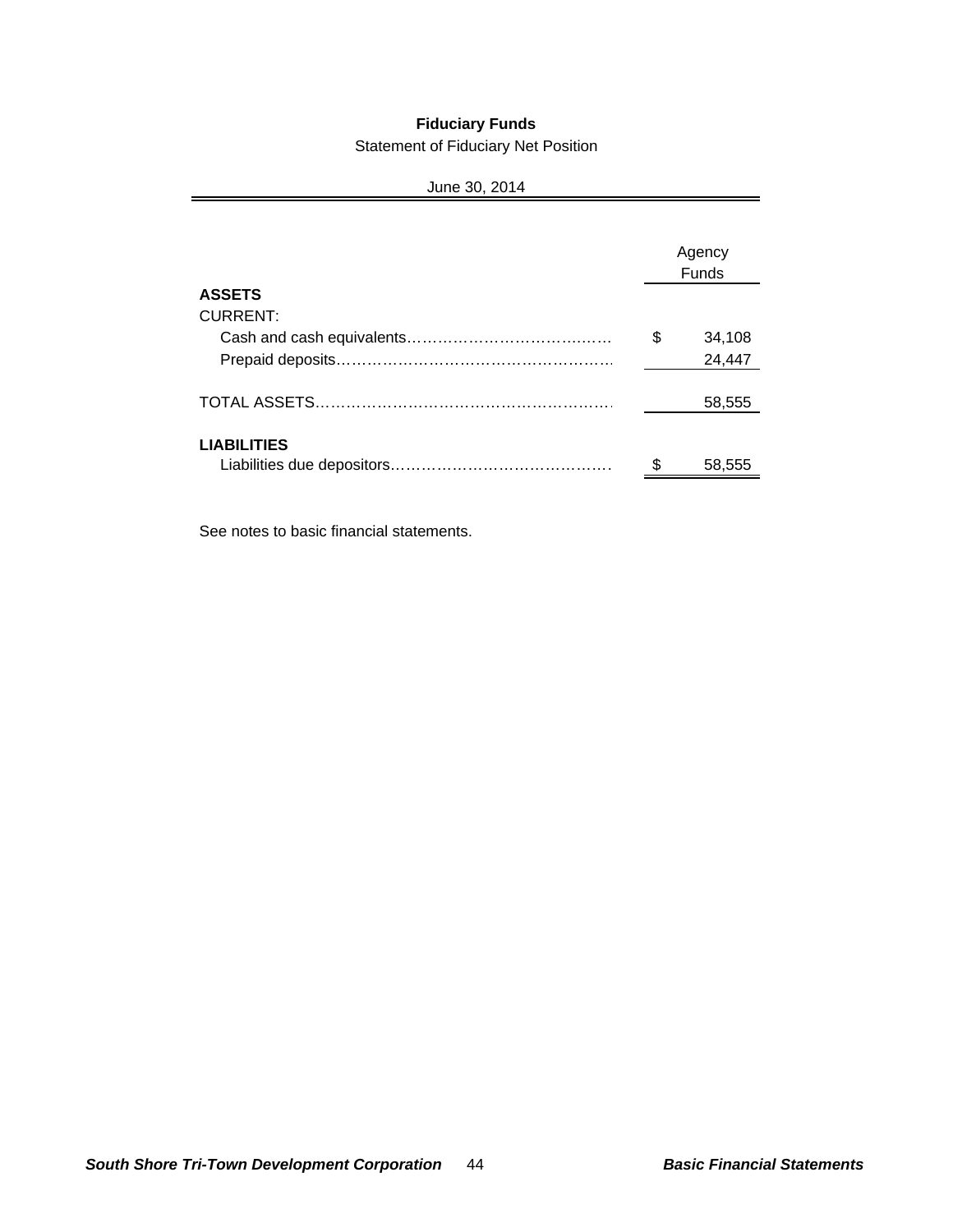## **NOTE 1 -SUMMARY OF SIGNIFICANT ACCOUNTING POLICIES**

Accounting policies and financial reporting practices for the South Shore Tri-Town Development Corporation (SSTTDC) are prescribed by the Office of the State Auditor in accordance with the Corporation's enabling legislation, Chapter 301 of the Acts of 1998, as amended in August 2008. The significant accounting policies are described herein.

## **Reporting Entity**

The Corporation was established on August 14, 1998 through its enabling legislation Chapter 301 of the Acts of 1998, as amended in August of 2008 in Chapter 303, Section 36. The purpose of the legislation is to promote the expeditious and orderly conversion and redevelopment of the closed Naval Air Station, located on approximately 1,450 acres in the Towns of Abington, Rockland and Weymouth, for nonmilitary purposes, including but not limited to, commercial, housing, industrial, institutional, educational, governmental, recreational, conservation or manufacturing uses. In order to achieve these objectives the Corporation was given full powers and authority to carry out the purposes of this Act. The former Naval Air Station is being developed into a community to be named *"SouthField''.*

The Corporation operates under the direction of the Board of Directors. Policy-making and legislative authority are vested in the Board of Directors. The Board of Directors is responsible, among other things, for adopting the budget and hiring staff. The Board of Directors hired a Chief Executive Officer who is responsible for carrying out the policies of the Board of Directors and for overseeing the day-to-day operation of the Corporation. The Board of Directors are appointed for a 5 year term (staggered at initial appointment) by the towns of Abington, Rockland and Weymouth.

The Corporation is not a City or a Town and its existence is limited by Statute. The Corporation is a special purpose government that will cease to exist upon completion of the development, or upon repayment or transfer of any outstanding indebtedness, but in no case will the Corporation exist under current legislation beyond December 31, 2053, unless an extension is provided. During the period of existence, it has the ability to exercise most powers of a municipality on behalf of the three local Towns. After the termination of the Corporation, the powers and duties assigned to the Corporation will revert back to each of the three Towns.

The Corporation is required to distribute all remaining tax revenues (excess revenues) to the Towns according to the formula set forth the in the Enabling Legislation after payment of all of its operating, investments and financing obligations, including debt service, reserves and other such payments as may be required by the applicable documentation for the Corporation's bonds or other borrowings.

Based on the requirements of GASB Statement No. 39, there are no component units for the Corporation to report.

## **Basis of Presentation**

The accompanying financial statements include all the financial transactions of the Corporation for the year ended June 30, 2014 and are presented in accordance with Statement No. 34 of the Governmental Accounting Standards Board; *Basic Financial Statements- and Management's Discussion and Analysis- for State and Local Governments.*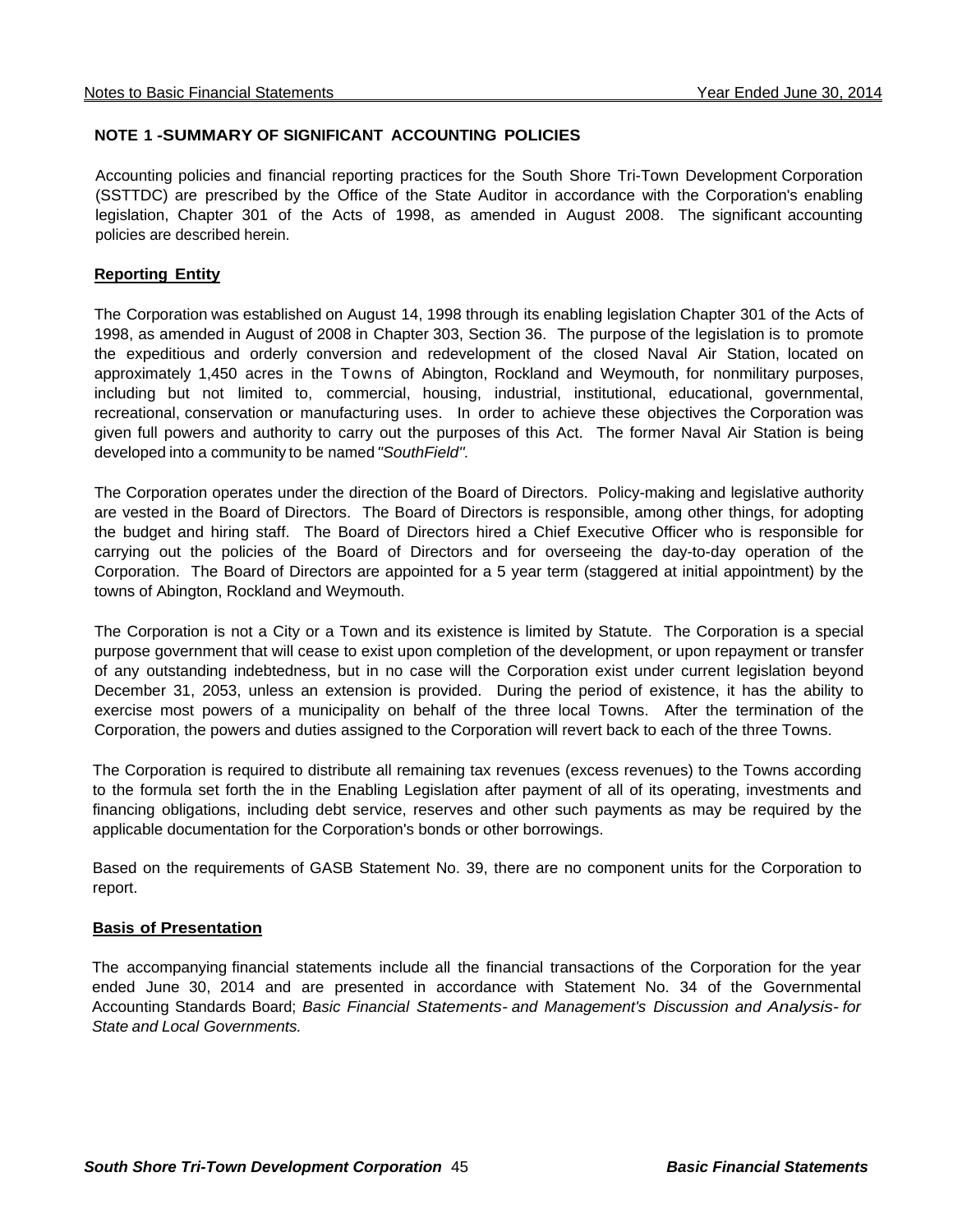#### **Government-Wide Statements**

Included in the basic financial statements are two government-wide statements. Neither fiduciary funds nor component units that are fiduciary in nature are included.

- **1. Statement of Net Position**: The basic government-wide statement of position is the statement of net position. The statement uses a net position format (i.e., assets + deferred outflows – liabilities – deferred inflows = net position). The statement reports all assets and liabilities related to governmental activities.
- **2. Statement of Activities:** The other governmental-wide financial statement is the statement of activities. This is the operating statement. The statement uses a net cost format. The statement first reports the total costs of a government's various functions or programs from all funding sources. The statement then shows how a portion of the cost is financed by charges for services or by related grants and contributions. The difference between these two elements is then reported as the net cost that must be financed through the Corporation's own resources (e.g., interest income and nonprogram-related revenue).

#### **Measurement Focus and Basis of Accounting of the Government-Wide Financial Statements**

The statement of net position and the statement of activities are prepared using the economic resources measurement focus and the accrual basis of accounting. Revenues, expenses, gains, losses, assets, and liabilities resulting from exchange and exchange-like transactions are recognized when the exchange takes place and are recognized in accordance with the requirements of GASB Statement No. 33, Accounting and Financial Reporting for Nonexchange Transactions.

#### **Fund Financial Statements**

In addition to the government-wide statements, financial transactions of the Corporation are recorded on a fund perspective in the following funds. The financial transactions of the Corporation are reported in individual funds in the fund financial statements. Each fund is accounted for by providing a separate set of self-balancing accounts that comprises its assets, liabilities, reserves, fund balances, revenues and expenditures/expenses. The various funds are reported by generic classification within the financial statements.

The Corporation uses the following fund types:

## *Major Funds*

- General Fund reflects the financial transactions related to general governmental activities, which are not otherwise accounted for in another fund. Included in the General Fund is the unassigned fund balance, the amount by which unrestricted cash, accounts receivable, and other assets exceed liabilities and reserves.
- Developer Deposit Fund is a special revenue fund that is used to account for the deposits held by the Corporation for entitlement fees paid in advance.
- Multimodal Access Project Fund is a special revenue fund that is used to design and construct access improvements and intermodal facilities at the former South Weymouth Naval Air Station.
- Mass Highway Fund is a special revenue fund that is used to account for the grants received for the improvements made to Route 18.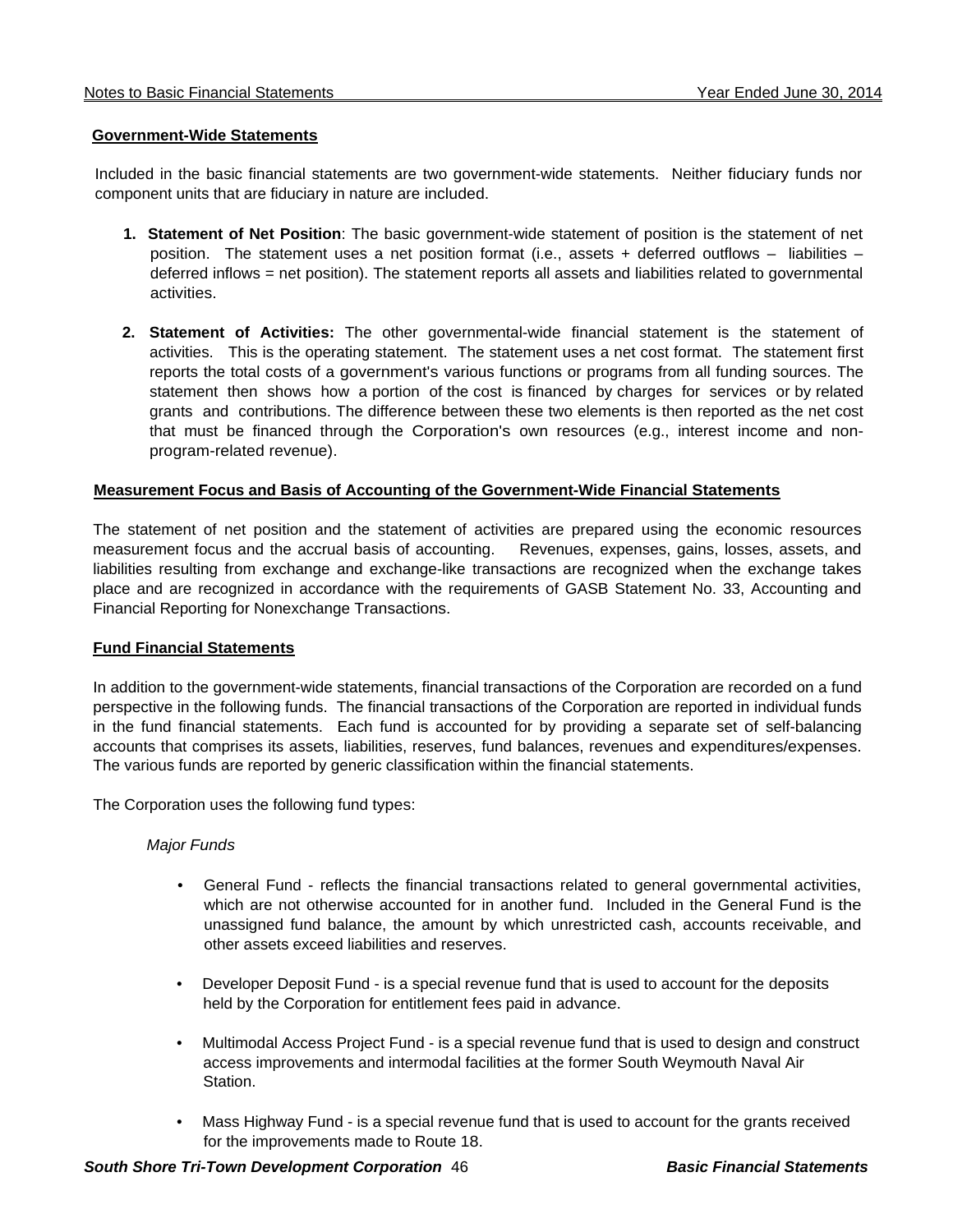- Infrastructure Acquisition Fund is a capital project fund that is used to account for the purchase of the infrastructure from the Master Developer.
- East/West Parkway Fund is a capital project fund that is used to account for the construction of the East/West Parkway.

## *Nonmajor Funds*

- Special revenue funds are used to account for the proceeds of specific revenue sources that are restricted or committed to expenditures for specified purposes other than debt service and capital projects.
- Capital projects funds are used to account for all financial resources that are restricted, committed, or assigned to expenditure for capital outlays.

## Proprietary Fund Category

Proprietary funds are those that are accounted for on the flow of economic resources measurement focus and use the accrual basis of accounting. Under this method, revenues are recorded when earned and expenses are recorded at the time liabilities are incurred.

## *Enterprise Funds*

Enterprise funds are used to account for those operations that are financed and operated in a manner similar to private business or where the Corporation has decided that the determination of revenues earned, costs incurred and/or net income is necessary for management accountability. The Corporation has one Enterprise Fund that is used to account for the Corporation's water and sewer activities.

## *Internal Service Funds*

Internal service funds are used to account for the financing of goods or services provided by an activity to other departments, funds or component units of the Corporation on a cost- reimbursement basis. Currently, the Corporation does not utilize internal service funds.

#### Fiduciary Funds

Fiduciary fund financial statements are reported using the flow of economic resources measurement focus and use the accrual basis of accounting. Fiduciary funds are used to account for assets held in a trustee capacity for others that cannot be used to support the governmental programs.

The agency fund is used to account for assets held in a purely custodial capacity and apply the accrual basis of accounting but do not have a measurement focus.

The emphasis in fund financial statements is on the major funds in either the governmental or businesstype activities categories. Nonmajor funds by category are summarized into a single column. GASB No. 34 sets forth minimum criteria (percentage of the assets, liabilities, revenues or expenditures/expenses of either fund category or the governmental and enterprise combined) for the determination of major funds. The Corporation may electively add funds, as major funds, which have specific community focus. The nonmajor funds are combined in a column in the fund financial statements.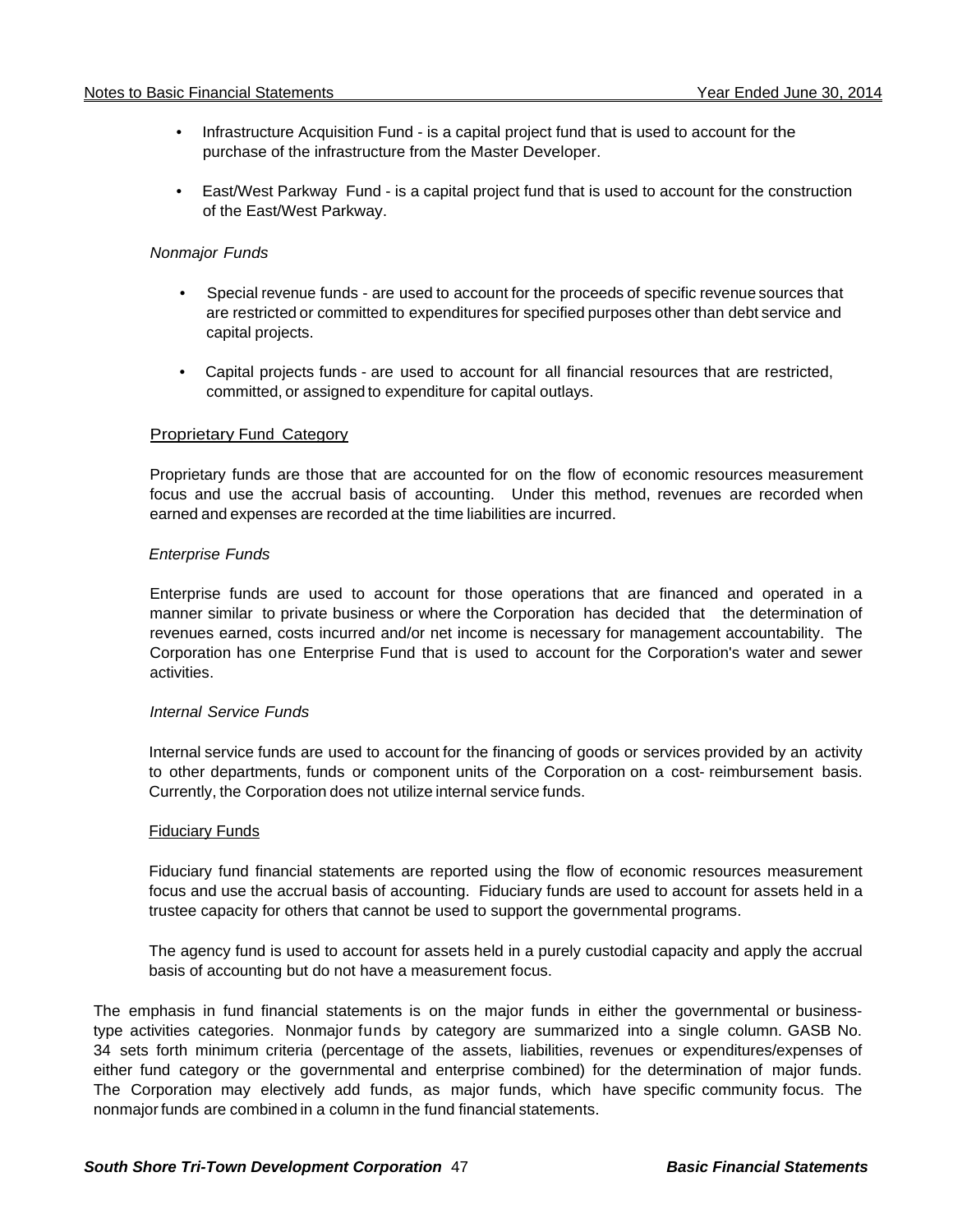#### **Accounting for Revenues**

The accounts of the Governmental Fund Category are reported on the modified accrual basis of accounting. Under the modified accrual basis of accounting, revenues are recognized in the accounting period in which they become available and measurable. All revenues are accounted for on the accrual basis within the Government-wide financial statements and Proprietary Fund financial statements. Property taxes are recognized as revenues in the year for which they are levied. Grants and similar items are recognized as revenue as soon as all eligibility requirements imposed by the provider have been met.

Real estate and property tax revenues are considered available if they are collected within 60 days after year end. Investment income is susceptible to accrual. Other receipts and tax revenues become measurable and available when the cash is received and are recognized as revenue at that time.

#### **Accounting for Expenditures/Expenses**

The expenditure accounts of the General, Major and Nonmajor Funds are reported on the modified accrual basis of accounting and are recognized in the accounting period in which a fund liability is incurred, except for unmatured interest on long-term debt which is recognized when due, and certain compensated absences and claims and judgments which are recognized when the obligations are expected to be liquidated with current available resources. Disbursements for material and supply inventories are considered expenditures rather than assets at the time of purchase since they are not material. All expenses are accounted for on the accrual basis within the Government-wide financial statements and Proprietary Fund financial statements.

## **Cash and Cash Equivalents**

Cash and cash equivalents are considered to be cash on hand, demand deposits and short-term investments with an original maturity of three months or less from the date of acquisition.

Investments are carried at fair value. Fair value is based on quoted market price. All of the Corporation's investments are currently in government money market accounts. Therefore, the investments of the Corporation have been reported as cash and cash equivalents. Additional cash and investment disclosures are presented in these Notes.

## **Internal Activity Elimination**

During the course of operations, numerous transactions occur between individual funds that may result in amounts owed between funds. Those related to goods and services type transactions are classified as "due to and from other funds." Short-term interfund loans are reported as "interfund receivables and payables." Long-term interfund loans (noncurrent portion) are reported as "advances from and to other funds." Interfund receivables and payables between funds within governmental activities are eliminated in the Statement of Net Position.

## **Receivables**

Receivables consist of all revenues earned at year-end and not yet received, net of an allowance for uncollectible amounts. Allowances for uncollectible accounts receivable are based upon historical trends and the periodic aging of accounts receivable. The Corporation classifies outstanding personal property taxes three years or more as uncollectible for financial reporting purposes. Outstanding real estate taxes are secured by tax liens, and therefore considered to be fully collectible.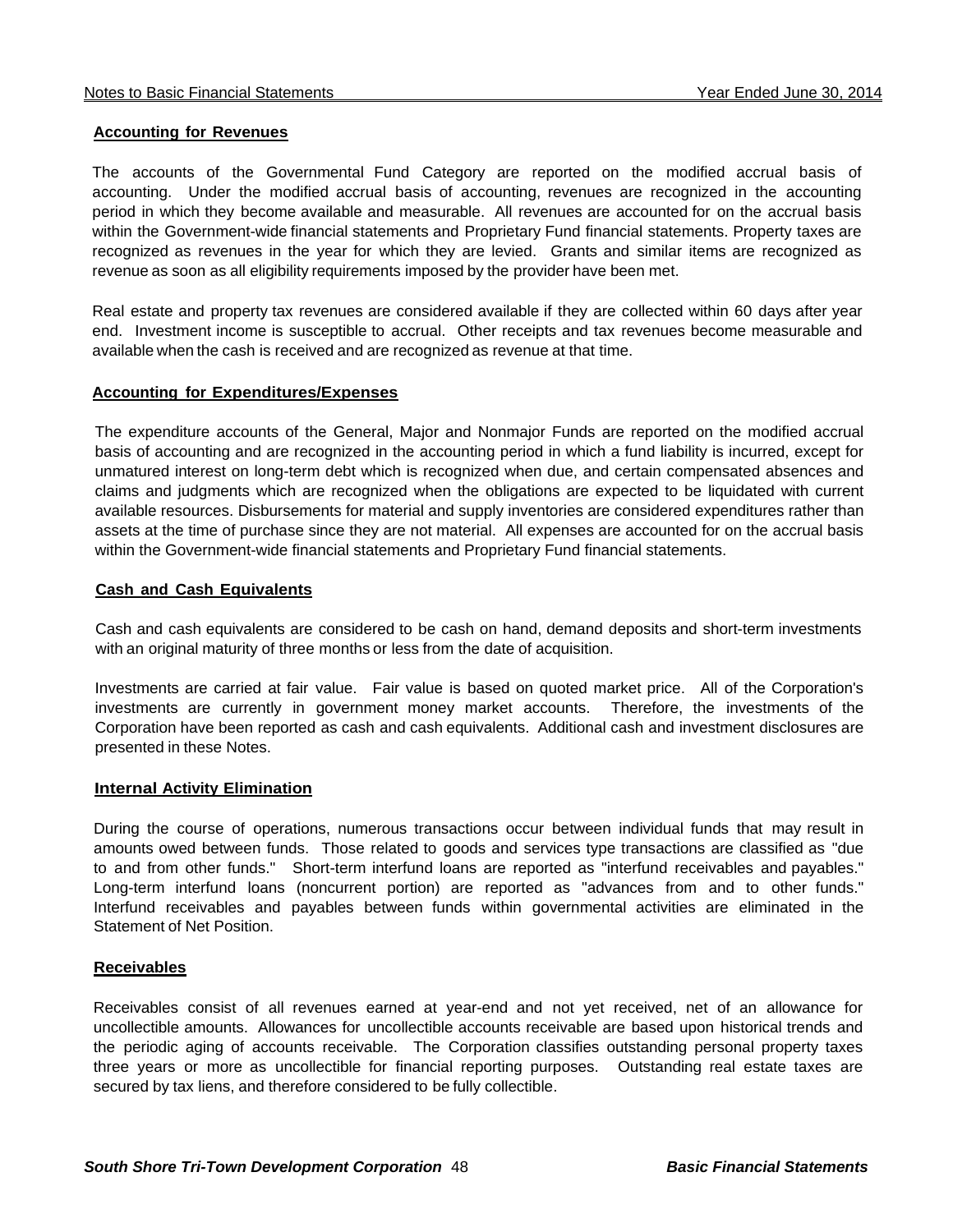## **Accounting for Capital Assets**

The Corporation's policy is to capitalize and depreciate fixed assets over the following estimated service lives on a straight-line basis for any asset with a cost greater than \$1,000 and a useful life greater than oneyear.

|                         | Estimated<br>Useful<br>Life |
|-------------------------|-----------------------------|
| Capital Asset Type      | (in years)                  |
|                         |                             |
| Leasehold Improvements  |                             |
|                         | $3 - 7$                     |
| Machinery and Equipment | $3 - 7$                     |
|                         | 30                          |
|                         |                             |

Infrastructure and other capital assets reporting policies will be developed as each type of asset is acquired. The Corporation records capital assets at cost or estimates current market value for donated assets. The Corporation's policy is to record no depreciation expense for assets transferred to the Developer in the year of transfer. In the fund financial statements, capital assets used in governmental fund operations are accounted for as capital outlay expenditures of the governmental fund upon acquisition.

## **Deferred Outflows/Inflows of Resources**

## *Government-Wide Financial Statements (Net Position)*

In addition to assets, the statement of financial position will sometimes report a separate section for deferred outflows of resources. This separate financial statement element, *deferred outflows of resources*, represents a consumption of net position that applies to a future period(s) and so will *not* be recognized as an outflow of resources (expense/expenditure) until then. The Corporation did not have any items that qualify for reporting in this category.

In addition to liabilities, the statement of financial position will sometimes report a separate section for deferred inflows of resources. This separate financial statement element, *deferred inflows of resources,* represent an acquisition of net position that applies to a future period(s) and so will not be recognized as an inflow of resources (revenue) until that time. The Corporation has only one type of item, which arises only under a modified accrual basis of accounting that qualifies for reporting in the category. Accordingly, the item, *unavailable revenue*, is reported only in the governmental funds balance sheet. The governmental funds report unavailable revenues from two sources: property taxes and special assessments. These amounts are deferred and recognized as an inflow of resources in the period that the amounts become available.

## **Long-term Obligations**

The accounting treatment of long-term obligations depends on whether the assets are used in governmental fund operations or proprietary fund operations and whether they are reported in the government-wide or fund financial statements.

All long-term obligations to be repaid from governmental and business-type resources are reported as liabilities in the government-wide statements. Long-term obligations consist of bonds payable, accrued compensated absences and other postemployment benefits.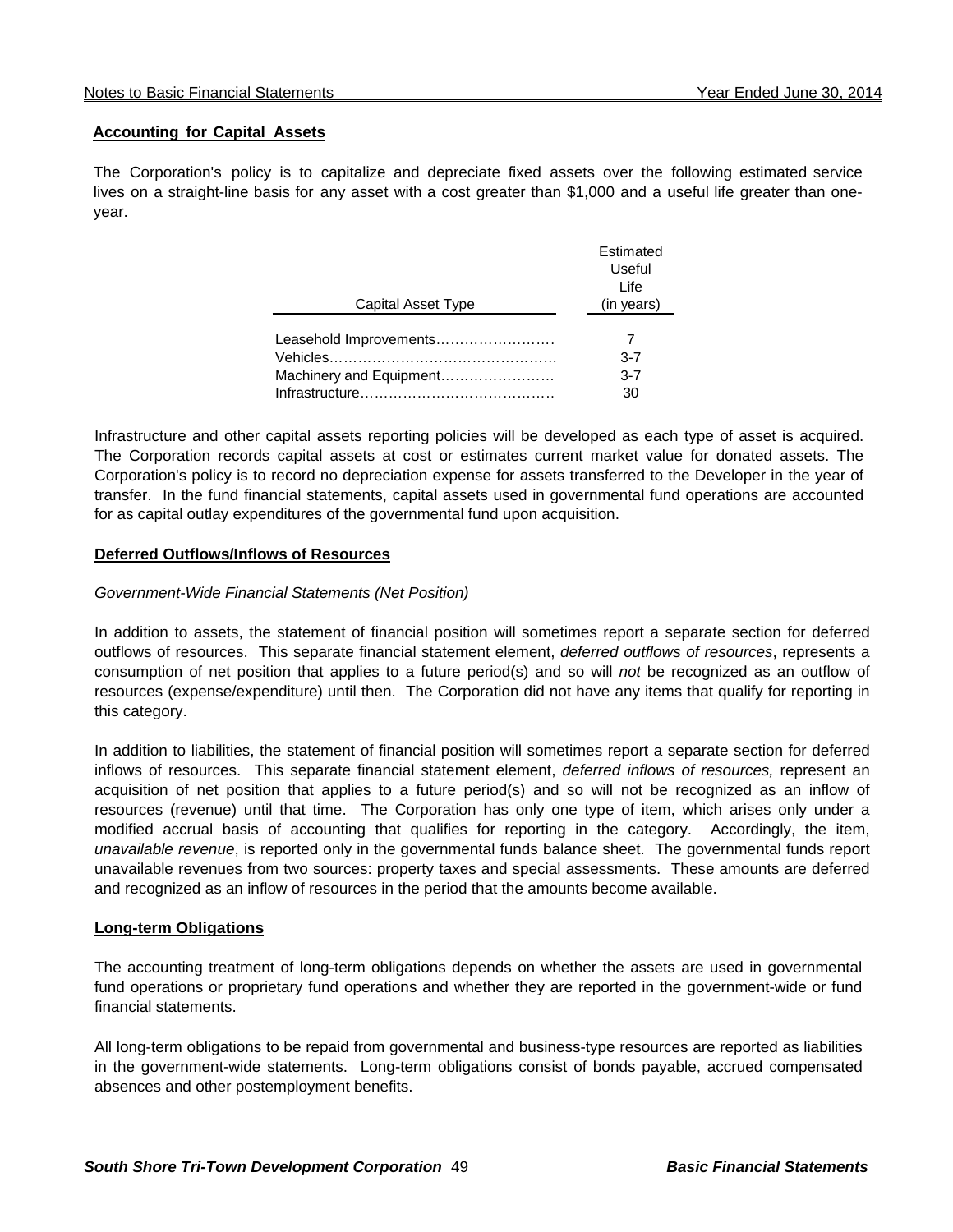#### Notes to Basic Financial Statements **Year Ended June 30, 2014** Notes to Basic Financial Statements

Long-term obligations for governmental funds are not reported as liabilities in the fund financial statements. Debt proceeds are reported as other financing sources and payment of principal is reported as expenditures. The accounting for proprietary funds is the same in the fund statements as it is in the government-wide statements.

## **Other Postemployment Benefits**

SSTTDC has five employees currently eligible to receive other postemployment benefits upon retirement.

## **Compensated Absences**

Employees earn vacation and sick leave (up to a maximum of 75 days) as they provide services. The cost of vacation and sick leave benefits is recorded as an expenditure of the appropriate fund when incurred. Vacation and sick leave accumulate for employees based upon the Corporation's personnel policy. The liability for these compensated absences is recorded as long-term obligations in the government-wide statements. In the fund financial statements, governmental funds report only the compensated absence liability payable from expendable available financial resources, while the proprietary funds report the liability as it is incurred.

## **Equity Classifications**

## Government-Wide Statements

Equity is classified as net position and displayed in three components:

- Net investment in capital assets Consists of capital assets including restricted capital assets, net of accumulated depreciation and reduced by the outstanding balances of any bonds, mortgages, notes, or other borrowings that are attributable to the acquisition, construction, or improvement of those assets.
- Restricted net position Consists of net position with constraints placed on the use either by (1) external groups such as creditors, grantors, contributors, or laws or regulations of other governments; or (2) law through constitutional provisions or enabling legislation.
- Unrestricted net position All other net position that do not meet the definition of "restricted" or "net investments in capital assets".

Sometimes the Corporation will fund outlays for a particular purpose from both restricted (e.g., restricted bond or grant proceeds) and unrestricted resources. In order to calculate the amounts to report as restricted – net position and unrestricted – net position in the government-wide and proprietary fund financial statements, a flow assumption must be made about the order in which the resources are considered to be applied. It is the Corporation's policy to consider restricted – net position to have been depleted before unrestricted – net position is applied.

## Fund Financial Statements

Governmental fund equity is classified as fund balance. Fund balance is further classified based on the extent to which the government is bound to honor constraints on the specific purposes for which amounts in the funds can be spent. Fund balance can be classified in the following components:

• Nonspendable fund balance – consists of amounts that cannot be spent because they are either not in spendable form or (b) legally or contractually required to be maintained intact.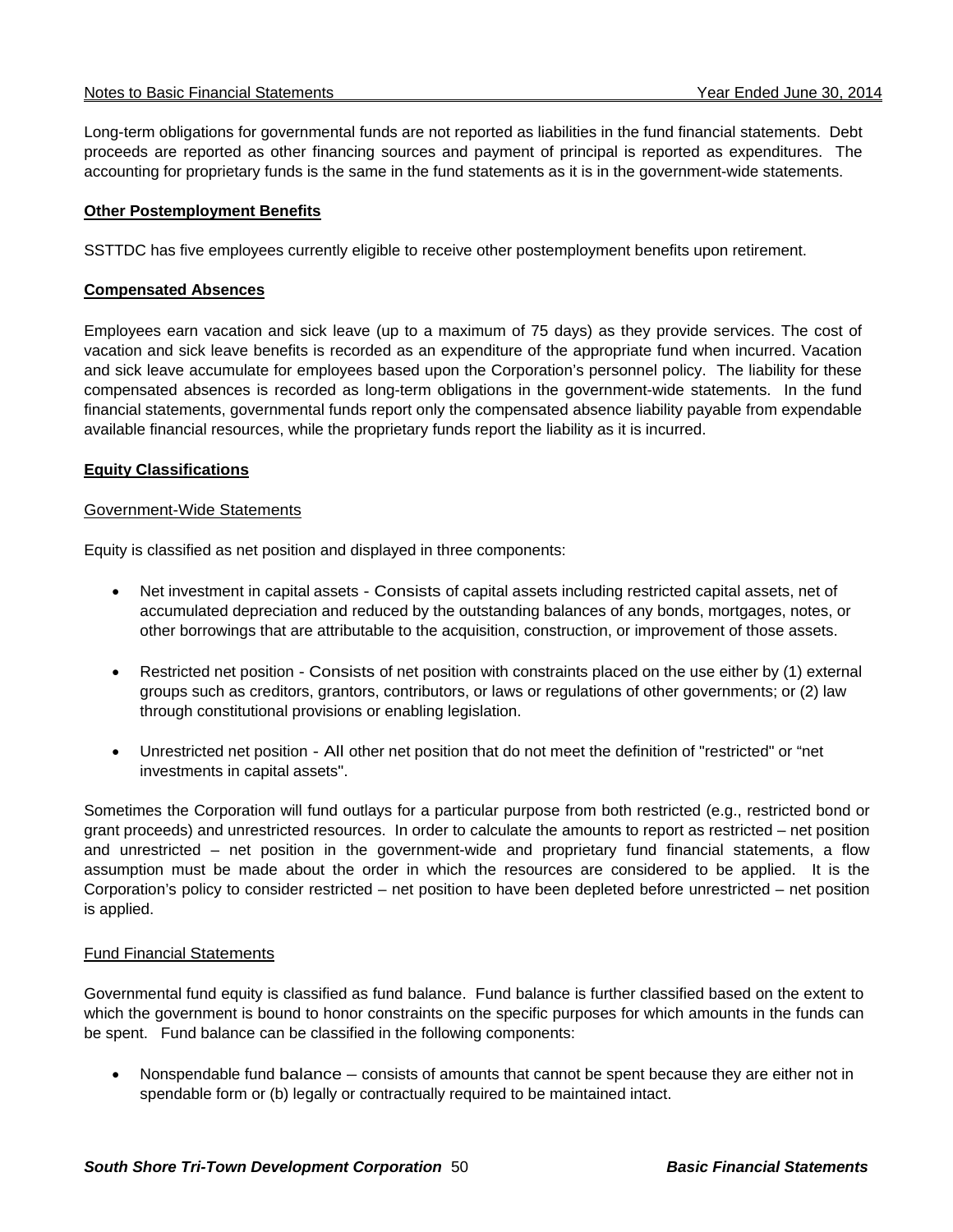- Restricted fund balance consists of amounts upon which constraints have been placed on their use either (a) externally imposed by creditors (such as through debt covenants), grantors, contributors, or laws or regulations of other governments; (b) imposed by law through constitutional provisions or enabling legislation.
- Committed fund balance consist of amounts which can only be used for specific purposes pursuant to constraints imposed by formal action of the Board of Directors.
- Assigned fund balance consist of amounts that are constrained by the Corporation's intent to be used for a specific purpose. Intent is expressed by either the governing body, or the officials directly responsible for departmental appropriations.
- Unassigned fund balance represents the residual classification for the general fund. It represents amounts that have not been assigned to other funds and has not been restricted, committed, or assigned to specific purposes within the general fund.

The Corporation's spending policy is to spend restricted fund balance first, followed by committed, assigned and unassigned fund balance. Most governmental funds were designated for one purpose at the time of their creation. Therefore, any expenditure made from the fund will be allocated to the applicable fund balance classifications in the order of the aforementioned spending policy. The general fund and certain other funds may have more than one purpose.

## **Use of Estimates**

The preparation of financial statements in conformity with accounting principles generally accepted in the United States of America requires management to make estimates and assumptions that affect the reported amounts of assets and liabilities and disclosure of contingent assets and liabilities at the date of the financial statements and the reported amounts of revenues and expenditures during the reporting period. Actual results will differ from those estimates.

## **Total Columns**

The total column presented on the government-wide financial statements represents consolidated financial information.

The total column presented on the fund financial statements is presented only to facilitate financial analysis. Data in this column is not the equivalent of consolidated financial information.

## **NOTE 2 – STEWARDSHIP, COMPLIANCE AND ACCOUNTABILITY**

## **Real Estate and Personal Property Taxes**

Approximately 1,107 acres of federal land has been conveyed to the Corporation, of which 882 acres is for economic development and subject to taxation. The remaining 225 acres is currently under the direction of SSTTDC. The Corporation assesses tax on the land that was conveyed to the Corporation.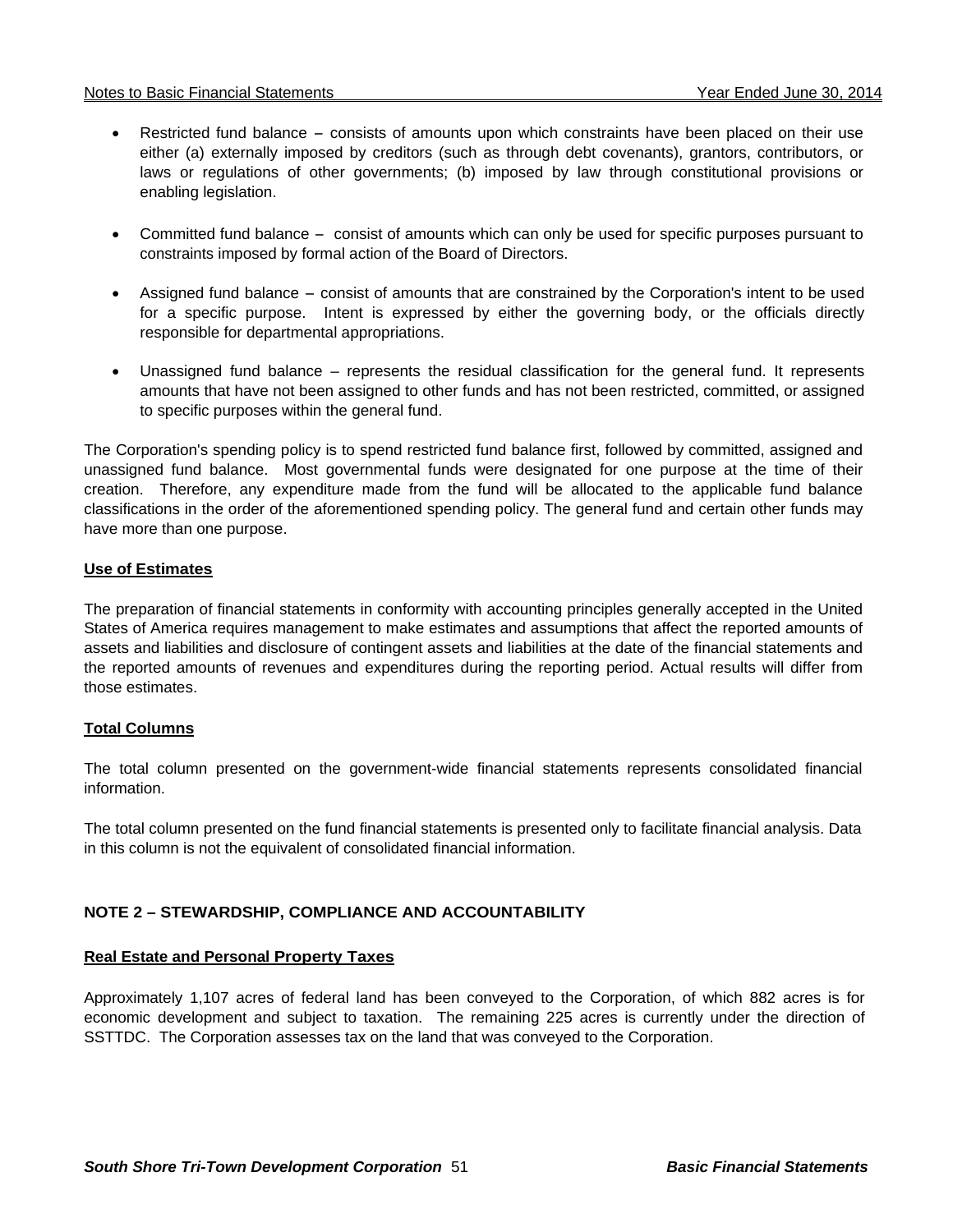## **Restricted Net Position**

The Corporation's enabling legislation, Chapter 301 of the Acts of 1998, as amended by Chapter 303 of the Acts of 2008 amending Chapter 301 of the Acts of 1998, authorizes the Corporation to assess, levy, charge, or otherwise mandate payment of resources (from external resource providers) and includes a legally enforceable requirement that those resources be used only for the specific purposes stipulated in the legislation. In addition, any grant revenues the Corporation receives that are legally restricted are reported as Restricted Net Position.

## **NOTE 3 – CASH AND INVESTMENTS**

Statute requires the SSTTDC to comply with Massachusetts General Laws, Chapter 44, Section 55, which places certain limitations on cash deposits and investments available to the SSTTDC. Authorized deposits include demand deposits, term deposits, and certificates of deposit in trust companies, national banks, savings banks, and certain other financial institutions. Deposits may not exceed certain levels without collateralization of the excess by the financial institution involved. The SSTTDC may also invest in securities issued by or unconditionally guaranteed by the U.S. Government or an agency thereof, and having a maturity from date of purchase of one year or less. The SSTTDC may also invest in repurchase agreements guaranteed by such government securities with maturity dates of not more than ninety days from date of purchase. The SSTTDC may invest in units of the Massachusetts Municipal Depository Trust (MMDT), an external investment pool managed by the Treasurer of the Commonwealth of Massachusetts. Cash deposits are reported at carrying amount, which reasonably approximates fair value. A cash and investment pool is maintained that is available for use by all funds. Each fund type's portion of this pool is displayed on the balance sheets as "cash and cash equivalents".

At June 30, 2014 bank deposits totaled \$6,616,240 and had a carrying amount (book value) of \$5,870,141. Of the bank balance \$1,000,000 was covered by Federal Depository Insurance and \$1,300,708 was covered by the Share Insurance Fund. The remaining bank balances of \$4,315,532 is government money market accounts held at various banks and are not covered by depository insurance. The difference between deposit amounts and carrying amounts generally represents outstanding checks and deposits in transit.

SSTTDC's only investments as of June 30, 2014 consisted of government money market accounts which have been classified as cash and cash equivalents. Management has incorporated deposit policies, designed to manage deposit risk, into its recently adopted Investment Policy.

Developer deposits received for entitlement fees paid in advance are reported as restricted cash of the Governmental Activities, Developer Deposit Fund.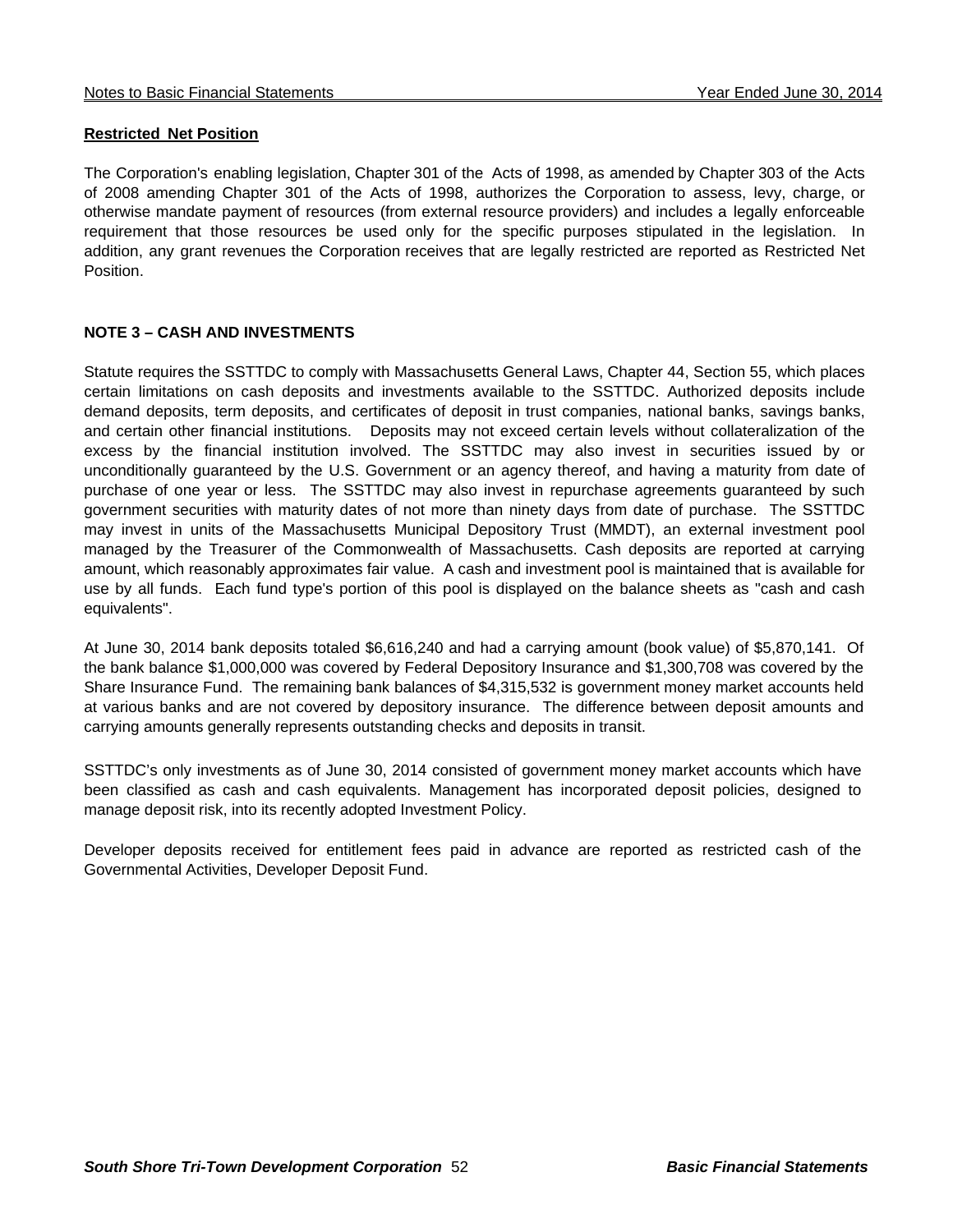## **NOTE 4 – CASH RESERVE DEPOSITS**

In connection with the issuance, on June 30, 2010, of \$30,000,000 of Special Obligation Bonds (Commonwealth Contract Assistance) by the Massachusetts Development Finance Agency, the Corporation executed an agreement with the Commonwealth of Massachusetts, acting by and through its Executive Office for Administration and Finance. The proceeds of the bonds will be disbursed by the Trustee to the Corporation to pay or reimburse the Corporation for a portion of the costs incurred in connection with financing a portion of the Parkway Project. The Corporation is not liable for repayment of the Bonds; however, pursuant to the agreement, the Corporation is obligated to make certain payments to the Commonwealth in the event that new state tax revenues generated by the redevelopment of the base do not meet certain projected amounts. In connection with the agreement, the Corporation was required to deposit up to \$500,000 in an interest-bearing, segregated bank account (cash reserves) held by the Commonwealth.

These obligations may be negated if certain milestones are met. The SSTTDC believes it has met these milestones and has requested the Commonwealth to release the SSTTDC from the obligation. See Note 13 for details regarding this contingent liability of the Corporation.

## **NOTE 5 – RECEIVABLES**

The Corporation reports the aggregate amount of receivables in the accompanying Statement of Net Position and Balance Sheet. In addition, governmental funds report, on the Balance Sheet, unearned revenue in connection with receivables for revenues that are not considered to be available to liquidate liabilities of the current period. Governmental funds also postpone revenue recognition in connection with resources that have been received, but not yet earned. Unearned revenues, if any, are also reported on the Statement of Net Position.

The Corporation includes the following receivables for individual major and nonmajor governmental funds in the aggregate, including applicable allowances for uncollectible amounts:

|              |              | Allowance      |      |            |
|--------------|--------------|----------------|------|------------|
|              | Gross        | tor            |      | <b>Net</b> |
|              | Amount       | Uncollectibles |      | Amount     |
| Receivables: |              |                |      |            |
|              | 631,142 \$   | ۰.             | - \$ | 631,142    |
|              | 375,686      |                |      | 375,686    |
|              | 2,065        |                |      | 2,065      |
|              |              |                |      |            |
| Total……      | 1,008,893 \$ | ۰.             | - \$ | 008,893,ا  |

At June 30, 2014, receivables for the water and sewer enterprise fund consist of the following:

|              |                 | Allowance             |                      |
|--------------|-----------------|-----------------------|----------------------|
|              | Gross<br>Amount | tor<br>Uncollectibles | <b>Net</b><br>Amount |
| Receivables: |                 |                       |                      |
|              | 126.118         | ٠                     | 126.118              |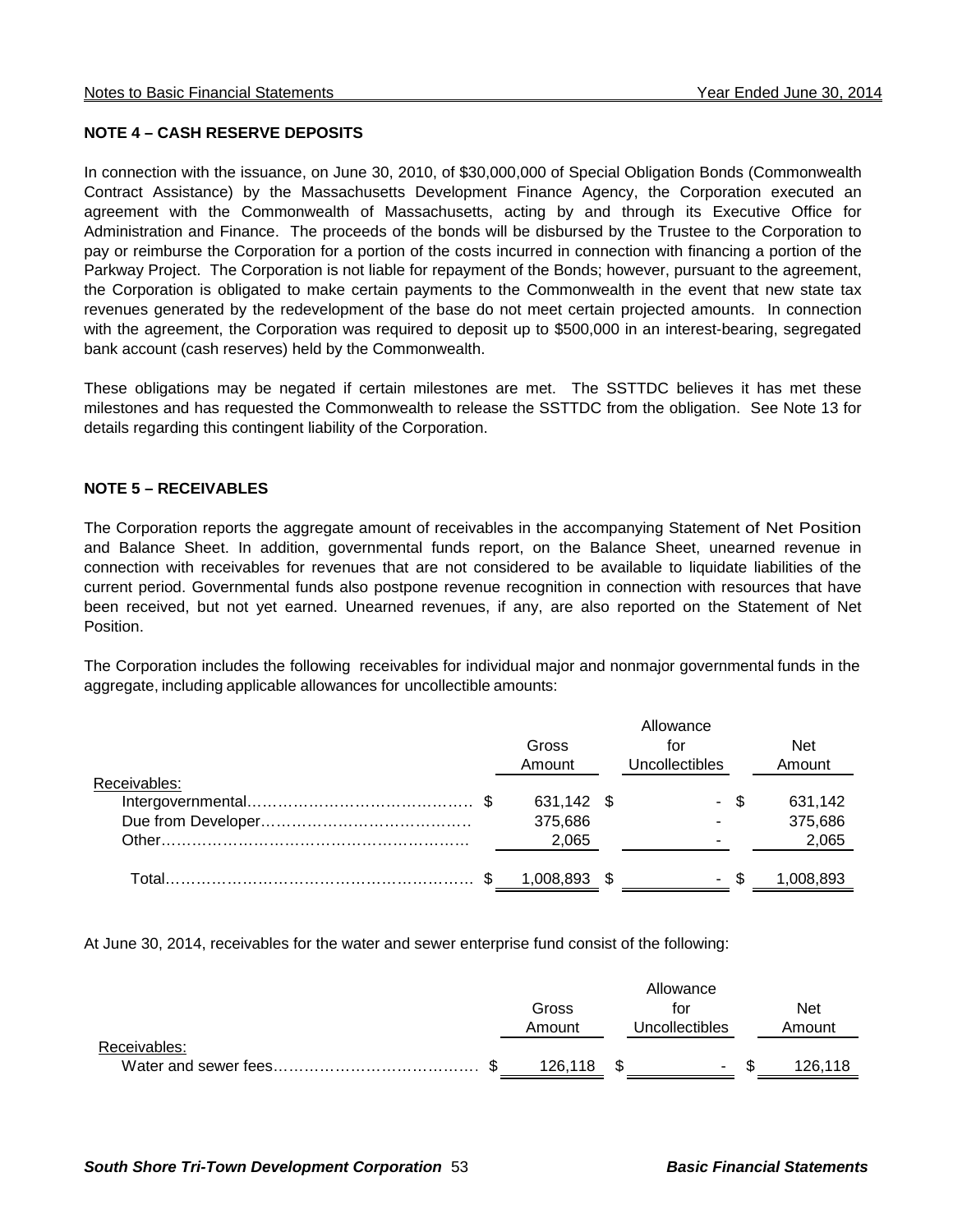Governmental funds report unavailable revenue in connection with receivables for revenue that are not considered to be available to liquidate liabilities of the current period. At June 30, 2014, the various components of *unavailable revenue* reported in the governmental funds were as follows:

|                  | General |
|------------------|---------|
|                  | Fund    |
| Receivable type: |         |
|                  | 375.686 |

## **NOTE 6 – CAPITAL ASSETS**

Capital assets activity for the year ending June 30, 2014, was as follows:

| <b>Governmental Activities:</b>                                | Beginning<br><b>Balance</b> | Increases     | Decreases                           |      | Ending<br><b>Balance</b> |
|----------------------------------------------------------------|-----------------------------|---------------|-------------------------------------|------|--------------------------|
| Capital assets not being depreciated:                          |                             |               |                                     |      |                          |
|                                                                | 225,300                     | \$            | \$                                  | - \$ | 225,300                  |
|                                                                | 16,778,135                  |               | (16,778,135)                        |      |                          |
|                                                                |                             |               | (16, 778, 135)                      |      | 225,300                  |
| Capital assets being depreciated:                              |                             |               |                                     |      |                          |
|                                                                | 34,213                      |               |                                     |      | 34,213                   |
|                                                                | 193,476                     |               |                                     |      | 193,476                  |
|                                                                | 24,570                      |               |                                     |      | 24.570                   |
| Multimodal Access Project - Infrastructure                     |                             | 7,860,952     |                                     |      | 7,860,952                |
| East West Parkway - Non-Participating Agreement                |                             | 992,640       |                                     |      | 992,640                  |
| Shea Drive/MGA - Series 2010A Infrastructure Bond              | 11,381,859                  |               |                                     |      | 11,381,859               |
| East West Parkway - Rockland to Trotter Road                   |                             | 29,819,019    |                                     |      | 29,819,019               |
|                                                                | 11,634,118                  | 38,672,611    | $\blacksquare$                      |      | 50,306,729               |
| Less accumulated depreciation for:                             |                             |               |                                     |      |                          |
|                                                                | (19, 724)                   | (3,384)       |                                     |      | (23, 108)                |
|                                                                | (172, 148)                  | (17, 458)     |                                     |      | (189, 606)               |
|                                                                | (14, 732)                   | (3,608)       |                                     |      | (18, 340)                |
|                                                                | (1,032,809)                 | (1,668,481)   |                                     |      | (2,701,290)              |
|                                                                | (1,239,413)                 | (1,692,931)   |                                     |      | (2,932,344)              |
|                                                                | 10,394,705                  | 36,979,680    | $\blacksquare$                      |      | 47,374,385               |
| Total governmental activities capital assets, net\$ 27,398,140 |                             | \$ 36,979,680 | $$$ $(16,778,135)$ $$$ $47,599,685$ |      |                          |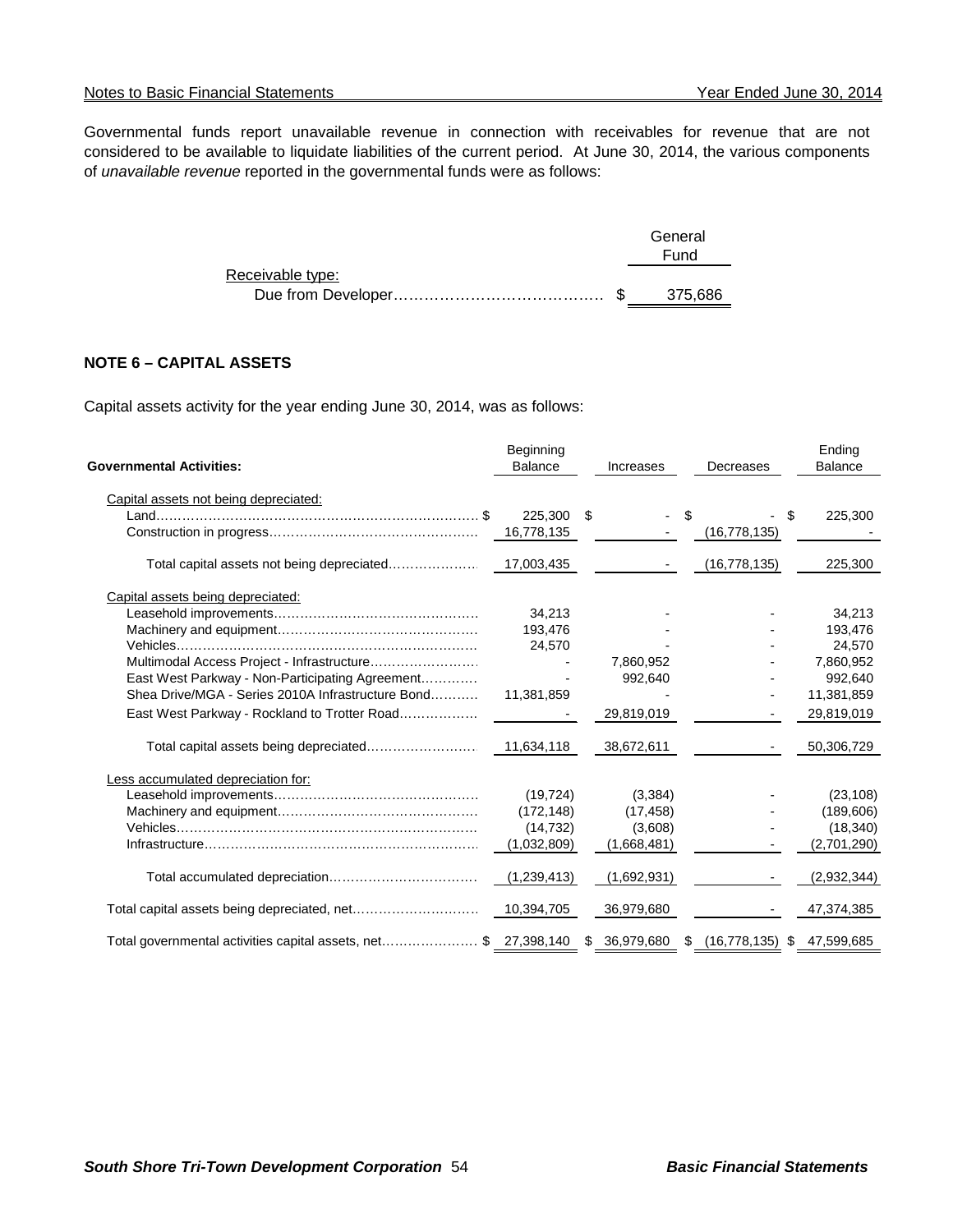#### Notes to Basic Financial Statements Year Ended June 30, 2014

| <b>Water and Sewer Activities:</b>            | Beginning<br>Balance | Increases |    | Decreases |      | Ending<br><b>Balance</b> |
|-----------------------------------------------|----------------------|-----------|----|-----------|------|--------------------------|
| Capital assets being depreciated:             | 29.594 \$            | - \$      |    |           | - \$ | 29,594                   |
| Less accumulated depreciation for:            | (1,324)              | (986)     |    |           |      | (2,310)                  |
| Total capital assets being depreciated, net\$ | 28,270               | (986)     | æ. |           | - \$ | 27,284                   |

Depreciation expense was charged to functions/programs of the primary government as follows:

| <b>Governmental Activities:</b>  | 1,692,931 |
|----------------------------------|-----------|
| <b>Business-Type Activities:</b> |           |

## **NOTE 7 – INTERFUND TRANSFERS**

Interfund transfers for the year ended June 30, 2014 consisted of the following:

|                               | Transfers In:   |  |
|-------------------------------|-----------------|--|
| Transfers Out:                | General<br>Fund |  |
| Water/Sewer Enterprise Fund\$ | $11,528$ (1)    |  |

(1) Represents budgeted transfer to reimburse the General Fund.

## **NOTE 8 – CONVEYANCE OF LAND AND PROPERTY FROM THE NAVY**

## December 15, 2012 Purchase and Assignment to LNR

On December 15, 2012 the Navy sold 558 acres of land to SSTTDC. The purchase price of the land consisted of a.) an initial payment of \$2 million at the closing, b.) a promissory note from SSTTDC to the Navy in the amount of \$10 million to be paid in ten annual equal principal installments plus interest based on the ten year Treasury Note rate as of the date of the sale, and c.) participation by the Navy in the Gross Real Estate Proceeds received by SSTTDC or the Developer – LNR for land sales or ground leases to any vertical developer through December 31, 2031. The participation rate for the Navy is 5.04% of such Gross Real Estate Proceeds based on the fair market value of the sales or leases.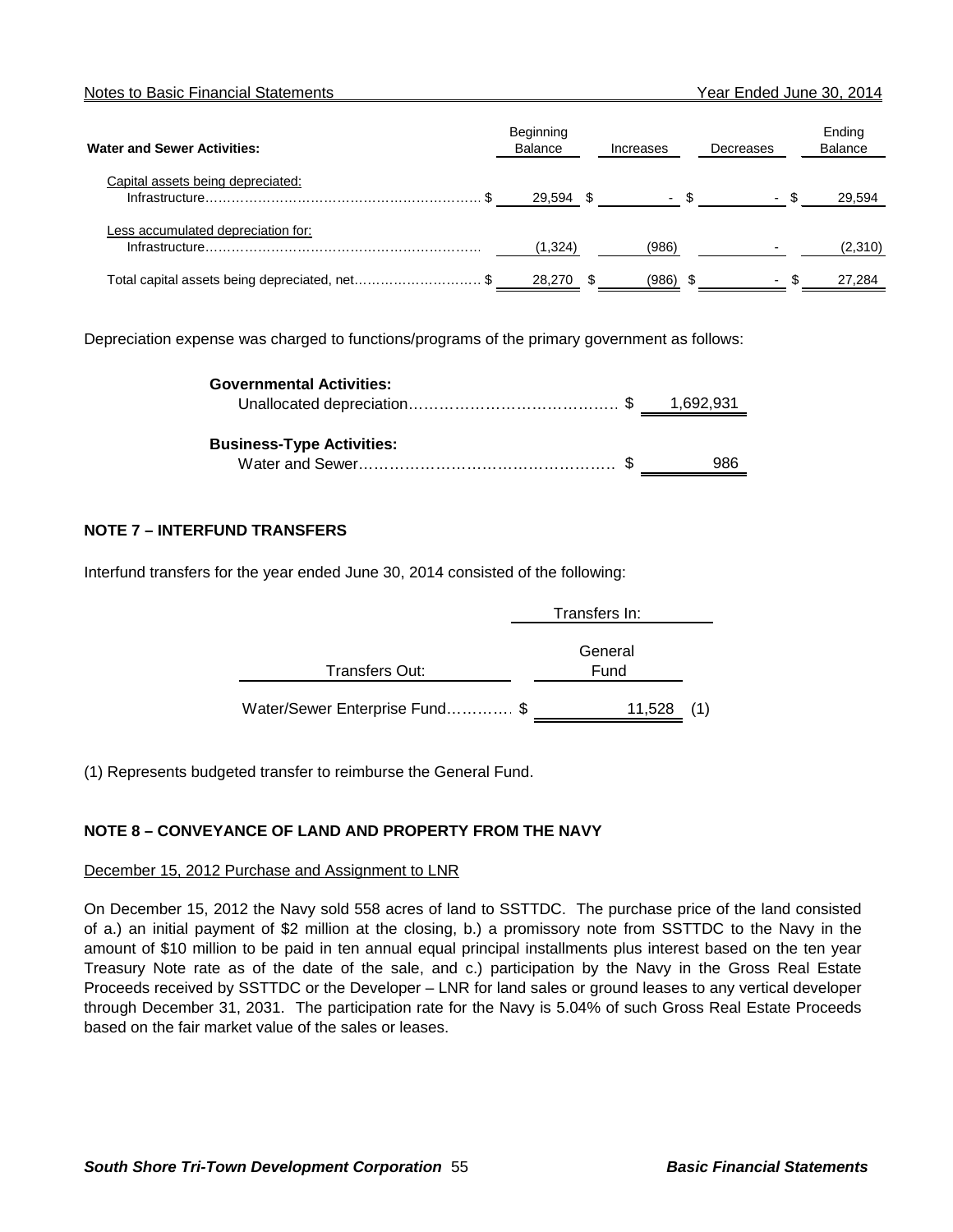#### Notes to Basic Financial Statements **Year Ended June 30, 2014** Notes to Basic Financial Statements

On the same day of the purchase SSTTDC conveyed the land purchased from the Navy to LNR. SSTTDC and LNR executed an EDC Transfer, Assignment and Pass-Through Agreement regarding this transaction. The agreement conveys the land and SSTTDC's responsibilities to LNR. LNR paid the \$2 million initial payment due at the closing and has assumed the \$10 million promissory note due to the Navy as well as all of the other responsibilities of the purchase price. To secure the LNR payments, LNR has agreed to a decreasing \$5 million letter of credit plus has consented to a mortgage on a 24 acre parcel of prime commercial land.

## May 15, 2003 Conveyance

On May 15, 2003, the United States of America, acting through the Secretary of the Navy (Navy) conveyed a total of 549 acres of the former South Weymouth Naval Air Station to the Corporation. Approximately 324 acres were transferred under an Economic Development Conveyance specifically for the purposes of commercial development by LNR. The remaining 225 acres were transferred under a Public Benefit Conveyance through the National Park Service under the authority of the Secretary of the Interior, to be used exclusively for a public park or public recreation under the direction of the Corporation. The government also transferred ownership of buildings, vehicles and equipment. Management estimated the market value of the property at the date of transfer to be \$23,105,352.

On June 23, 2006 SSTTDC transferred 324 acres of land to LNR in anticipation of the initial phases of development. The land, along with buildings, certain machinery and equipment, and capitalized construction in progress had a net book value at the time of transfer of approximately \$23,568,000 after deducting a mortgage due to LNR in the amount of \$11,717,000.

## **NOTE 9 – TEMPORARY BORROWING**

Under state law and by authorization of the Board of Directors, the Corporation is authorized to borrow on a temporary (short-term) basis to fund the following:

- Current operating costs prior to the collection of revenues through issuance of tax anticipation notes (TANs),
- Capital project costs incurred prior to obtaining permanent financing through issuance of bond anticipation notes (BANs),
- Federal and state aided capital projects and other program expenditures prior to receiving reimbursement through issuance of federal and state aid anticipation notes (FANs and SANs).

Temporary loans are general obligations of the Corporation and carry maturity dates that are limited by statute. Interest expenditures for temporary borrowings are accounted for in the General Fund. Temporary borrowings are recorded as liabilities in the Special Revenue Funds and the Capital Project Funds.

The Corporation did not have any short term debt activity for the year ended June 30, 2014.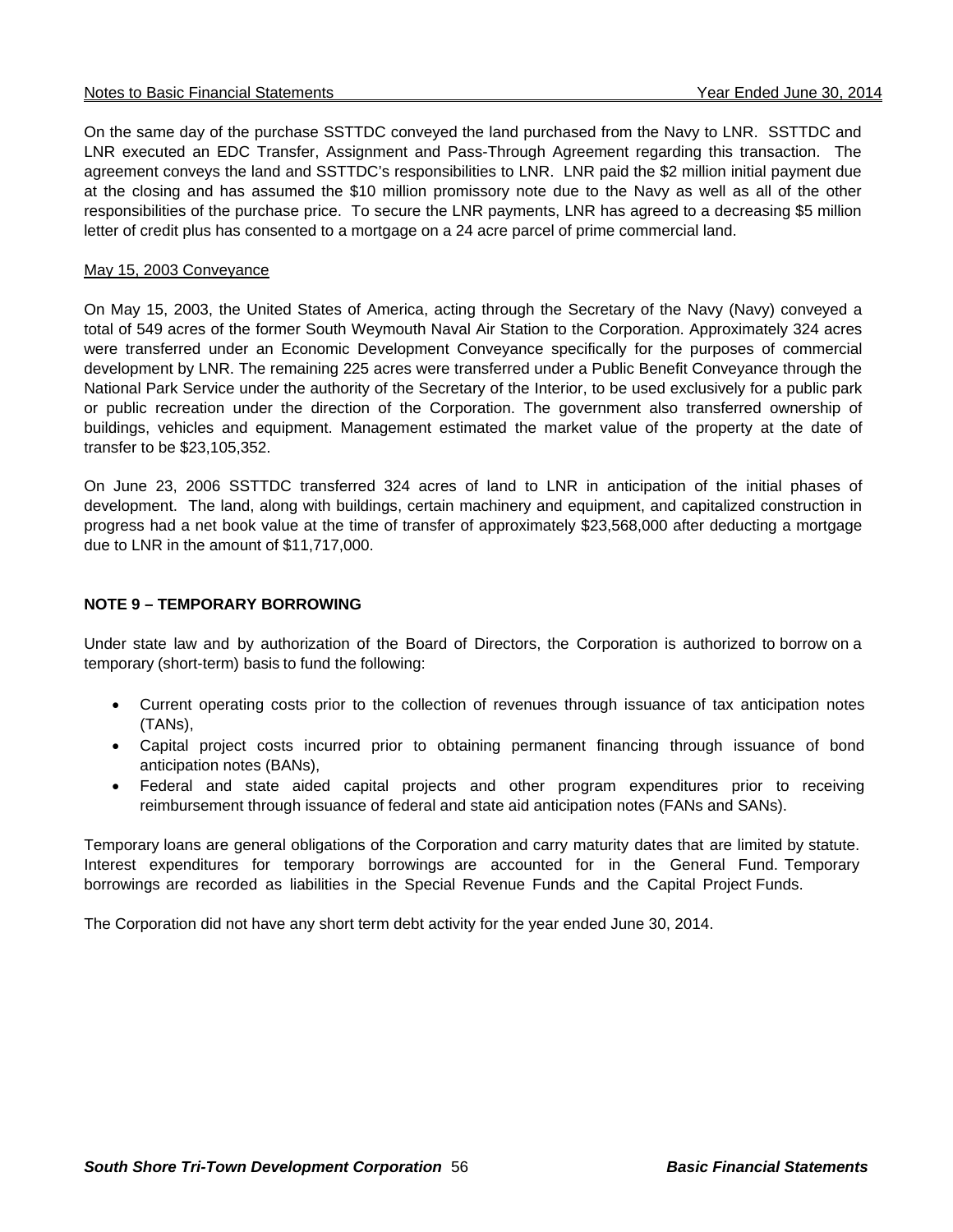## **NOTE 10 – LONG-TERM OBLIGATIONS**

The following is a summary of changes in long term obligations for the year ended June 30, 2014:

| Project                                     | Interest<br>Rate<br>(%) | Outstanding<br>at June 30,<br>2013 |  | Issued | Redeemed |  | Outstanding<br>at June 30,<br>2014 |
|---------------------------------------------|-------------------------|------------------------------------|--|--------|----------|--|------------------------------------|
| Infrastructure Development<br>Revenue Bonds | $5.5 - 7.75$ \$         | 12,550,000 \$                      |  | ۰.     |          |  | 12,550,000                         |

The following is a summary of changes in long-term obligations for the year ended June 30, 2014, including interest, are as follow:

| Year   | Principal        | Interest         |    | Total      |
|--------|------------------|------------------|----|------------|
|        |                  |                  |    |            |
| 2015   | \$               | \$<br>972,625    | \$ | 972,625    |
| $2016$ | 50,000           | 971,656          |    | 1,021,656  |
| 2017   | 100,000          | 966,813          |    | 1,066,813  |
| $2018$ | 150,000          | 958,093          |    | 1,108,093  |
| 2019   | 200,000          | 945,500          |    | 1,145,500  |
| $2020$ | 250,000          | 929,031          |    | 1,179,031  |
| 2021   | 250,000          | 909,656          |    | 1,159,656  |
| $2022$ | 250,000          | 890,281          |    | 1,140,281  |
| 2023   | 300,000          | 869,938          |    | 1,169,938  |
| $2024$ | 300,000          | 846,688          |    | 1,146,688  |
| 2025   | 350,000          | 822,469          |    | 1,172,469  |
| 2026   | 350,000          | 795,344          |    | 1,145,344  |
| 2027   | 400,000          | 767,250          |    | 1,167,250  |
| $2028$ | 425,000          | 736,250          |    | 1,161,250  |
| 2029   | 450,000          | 702,343          |    | 1,152,343  |
| 2030   | 500,000          | 666,500          |    | 1,166,500  |
| 2031   | 525,000          | 627,750          |    | 1,152,750  |
| $2032$ | 575,000          | 586,094          |    | 1,161,094  |
| 2033   | 625,000          | 540,562          |    | 1,165,562  |
| 2034   | 675,000          | 491,156          |    | 1,166,156  |
| 2035   | 725,000          | 437,875          |    | 1,162,875  |
| 2036   | 775,000          | 380,719          |    | 1,155,719  |
| 2037   | 825,000          | 319,688          |    | 1,144,688  |
| 2038   | 900,000          | 253,813          |    | 1,153,813  |
| 2039   | 975,000          | 183,094          |    | 1,158,094  |
| $2040$ | 1,075,000        | 105,593          |    | 1,180,593  |
| $2041$ | 550,000          | 21,312           |    | 571,312    |
|        |                  |                  |    |            |
| Totals | \$<br>12,550,000 | \$<br>17,698,093 | \$ | 30,248,093 |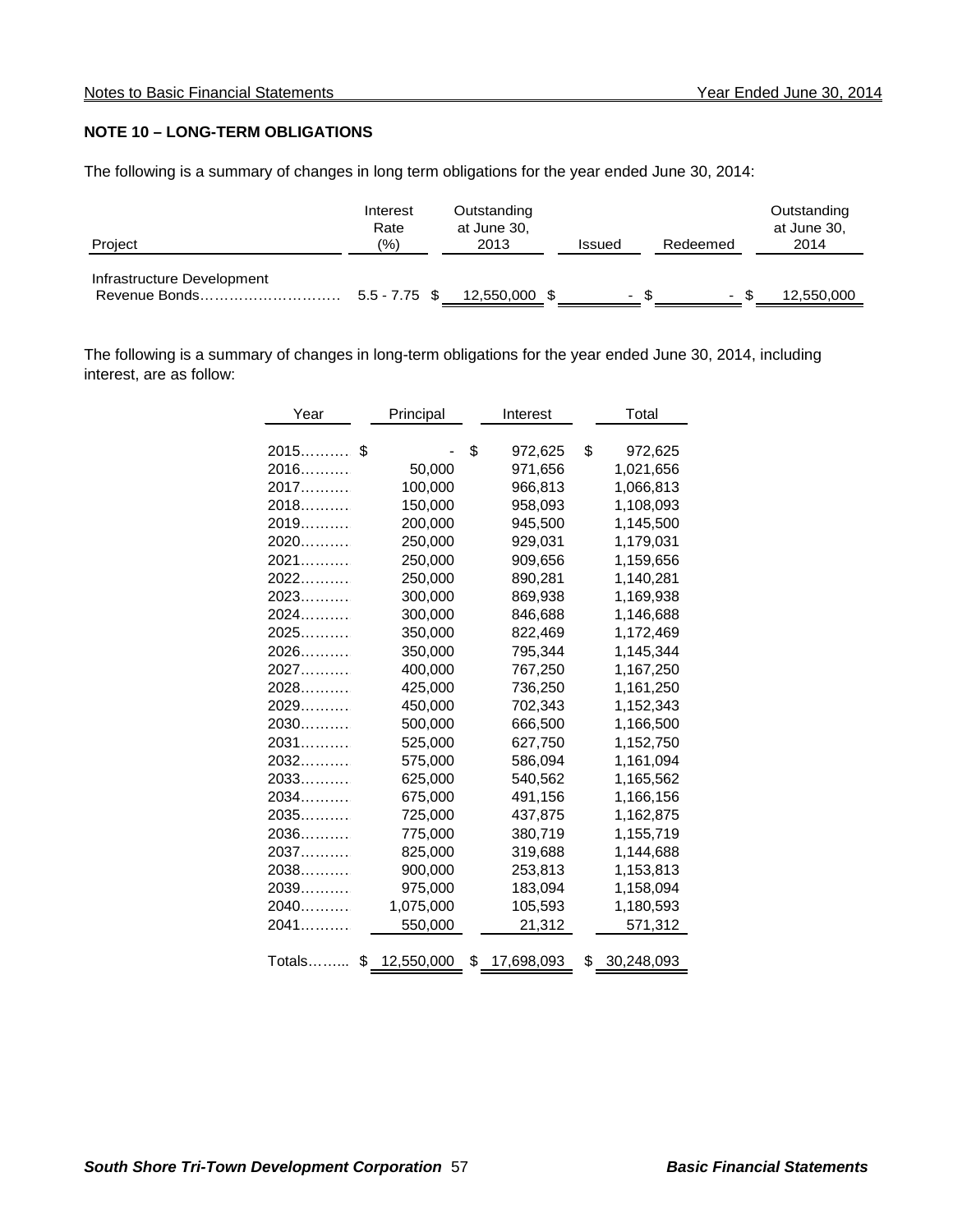The Corporation is subject to various debt limits by statute and may issue additional general obligation debt under the normal debt limit. At June 30, 2014, the Corporation had the following authorized and unissued debt.

Purpose Amount

Infrastructure bond………………………\$ 2,725,000

The Corporation is subject to a dual level general debt limit – the normal debt limit and the double debt limit. Such items are equal to 5% and 10%, respectively of the valuation of taxable property in the Corporation as last equalized by the Commonwealth's Department of Revenue. Debt may be authorized up to the normal debt limit without state approval. Authorizations under the double debt limit, however, require the approval of the Commonwealth. Additionally, there are many categories of general obligation debt that are exempt from the debt limit but are subject to other limitations.

## Changes in Long-term Liabilities

During the year ended June 30, 2014, the following changes occurred in long-term liabilities:

|                                  | Beginning<br><b>Balance</b> |             |               | Ending<br><b>Balance</b> | Due Within |
|----------------------------------|-----------------------------|-------------|---------------|--------------------------|------------|
|                                  | 2013                        | Additions   | Reductions    | 2014                     | One Year   |
| <b>Governmental Activities:</b>  |                             |             |               |                          |            |
| Compensated absences\$           | $33,081$ \$                 | $32,309$ \$ | $(27,568)$ \$ | 37,822 \$                | 32,076     |
| Other postemployment benefits    | 231,072                     | 34,557      |               | 265,629                  |            |
| Bonds payable                    | 12,550,000                  |             |               | 12,550,000               |            |
| Total governmental activities \$ | 12,814,153 \$               | 66,866 \$   |               | $(27,568)$ \$ 12,853,451 | 32,076     |
|                                  | Beginning                   |             |               | Ending                   |            |
|                                  | <b>Balance</b>              |             |               | <b>Balance</b>           | Due Within |
|                                  | 2013                        | Additions   | Reductions    | 2014                     | One Year   |
| <b>Business-Type Activities:</b> |                             |             |               |                          |            |
| Other postemployment benefits \$ | 20,093 \$                   | $3,005$ \$  |               | \$<br>23,098 \$          |            |

## *Lease Obligations*

## *A. Operating leases*

The Corporation may enter into operating leases to support governmental activities, some of which are noncancelable but otherwise are subject to annual appropriation. The annual minimum required lease payments for non-cancelable operating leases are immaterial as of June 30, 2014.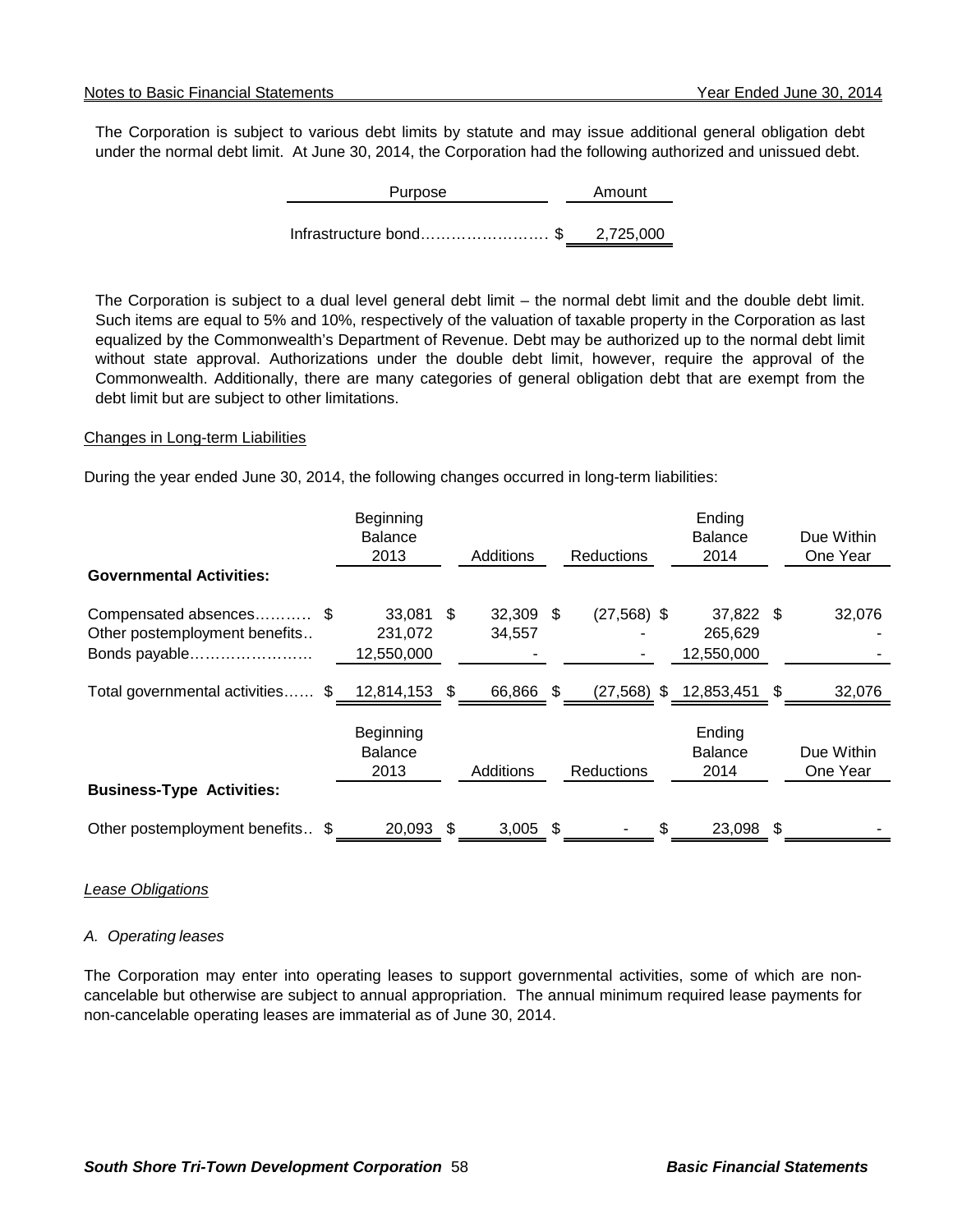#### Notes to Basic Financial Statements **Year Ended June 30, 2014** Notes to Basic Financial Statements

## *B. Capital leases*

In accordance with Massachusetts General Laws, the Corporation may enter into lease agreements for a period not exceed five years and subject to annual appropriation. The Corporation does not have any material capital lease obligations outstanding as of June 30, 2014.

## **NOTE 11 – GOVERMENTAL FUND BALANCE CLASSIFICATIONS**

The Corporation adopted GASB Statement No. 54, Fund Balance Reporting and Governmental Fund Type Definitions, as part of the year 2013 reporting. The intention of the GASB is to provide a more structured classification of fund balance and to improve the usefulness of fund balance reporting to the users of the Corporation's financial statements. The reporting standard establishes a hierarchy for fund balance classifications and the constraints imposed on the uses of those resources.

GASB 54 provides for two major types of fund balances, which are nonspendable and spendable. Nonspendable fund balances are balances that cannot be spent because they are not expected to be converted to cash or they are legally or contractually required to remain intact. Examples of this classification are prepaid items, inventories, and principal (corpus) of an endowment fund.

In addition to the nonspendable fund balance, GASB 54 has provided a hierarchy of spendable fund balances, based on a hierarchy of spending constraints.

- Restricted: fund balances that are constrained by external parties, constitutional provisions, or enabling legislation.
- Committed: fund balances that contain self-imposed constraints of the Corporation from its highest level of decision making authority.
- Assigned: fund balances that contain self-imposed constraints of the Corporation to be used for a particular purpose.
- Unassigned: fund balance of the general fund that is not constrained for any particular purpose.

Massachusetts General Law Ch.40 §5B allows for the establishment of Stabilization funds for one or more different purposes. The creation of a fund requires a two-thirds vote of the legislative body and must clearly define the purpose of the fund. Any change to the purpose of the fund along with any additions to or appropriations from the fund requires a two-thirds vote of the legislative body.

In accordance with Statement No. 54, the stabilization funds have been reported in the General Fund. At year end the balance of the General Stabilization Fund and the Other Postemployment Fund are \$324,154 and \$290,654, respectively, and are reported as unassigned fund balance within the General Fund.

The Corporation has classified its fund balances with the following hierarchy: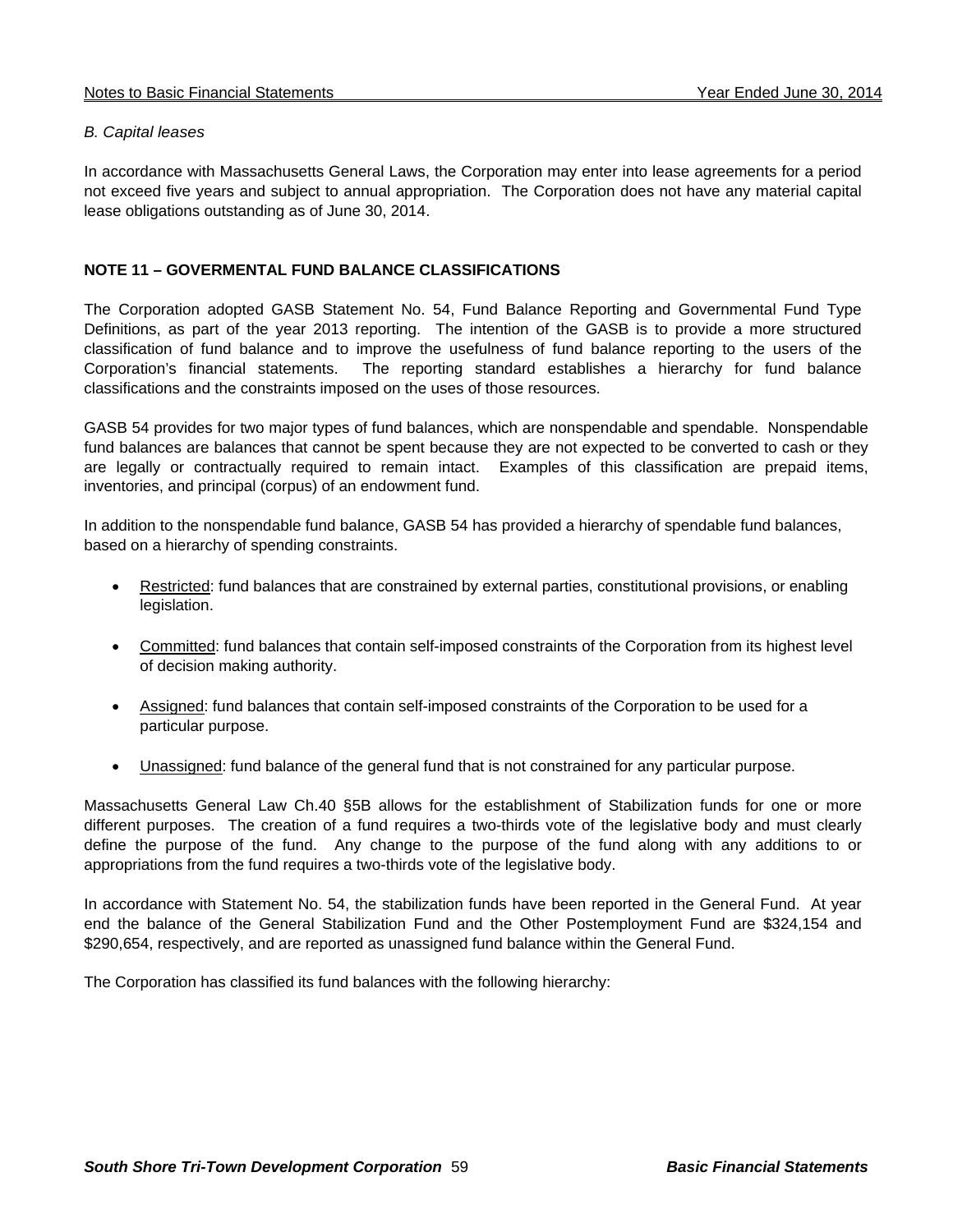|                                         | <b>Governmental Funds</b> |  |                                       |                                   |   |                                |  |  |
|-----------------------------------------|---------------------------|--|---------------------------------------|-----------------------------------|---|--------------------------------|--|--|
|                                         | General<br>Fund           |  | Infrastructure<br>Acquisition<br>Fund | Nonmajor<br>Governmental<br>Funds |   | Total<br>Governmental<br>Funds |  |  |
| <b>Fund Balances</b><br>Restricted for: |                           |  |                                       |                                   |   |                                |  |  |
| Infrastructure acquisition fund\$       | - \$                      |  | 454,502 \$                            |                                   | S | 454,502                        |  |  |
| Definitive subdivision                  |                           |  |                                       | 49,611                            |   | 49,611                         |  |  |
| Sale of town owned property             |                           |  |                                       | 19,117                            |   | 19,117                         |  |  |
|                                         |                           |  |                                       | 15,584                            |   | 15,584                         |  |  |
|                                         |                           |  |                                       | 1,182                             |   | 1,182                          |  |  |
| Development plan                        |                           |  |                                       | 2,377                             |   | 2,377                          |  |  |
| Insurance reimbursement                 |                           |  |                                       | 5,849                             |   | 5,849                          |  |  |
| Assigned for carryover encumbrances to: |                           |  |                                       |                                   |   |                                |  |  |
| Chief executive officer                 | 5,000                     |  |                                       |                                   |   | 5,000                          |  |  |
|                                         | 415                       |  |                                       |                                   |   | 415                            |  |  |
|                                         | 19,000                    |  |                                       |                                   |   | 19,000                         |  |  |
|                                         | 127                       |  |                                       |                                   |   | 127                            |  |  |
|                                         | 2,502,747                 |  |                                       |                                   |   | 2,502,747                      |  |  |
|                                         | 2,527,289 \$              |  | 454,502 \$                            | 93,720 \$                         |   | 3,075,511                      |  |  |

## **NOTE 12 – PENSION PLAN**

## **Plan Description**

The Corporation contributes for eligible employees to the Plymouth County Contributory Retirement System (System), a cost-sharing multiple-employer defined benefit pension plan administered by the Plymouth County Retirement Association. Substantially all employees are members of the System. The System provides retirement, disability and death benefits, and annual cost-of-living adjustments to plan members and beneficiaries. The Association is governed by the applicable provisions of Chapter 32 of the Massachusetts General Law (M.G.L.) and other applicable statutes. Oversight is provided by a five-member board. The Association issues a publicly available financial report that includes financial statements and required supplementary information. That report may be obtained by writing to Plymouth County Retirement Association, 10 Cordage Park Circle, Suite 234, Plymouth, MA 02360.

## **Funding Policy**

Plan members are required to contribute to the System at rates ranging from 5% to 11% of annual covered compensation. The Corporation is required to pay into the System its share of the system-wide actuarial determined contribution, which is apportioned among the employers based on active current payroll. The current year contribution is \$88,221, representing approximately 0.06% of the system-wide employer assessments. The contribution requirements of plan members and the Corporation are established and may be amended by M.G.L. The Corporation's contributions to the Association for the years ending June 30, 2014, 2013, and 2012 were \$88,221, \$86,709 and \$33,602, respectively, equal to the required contributions for each year.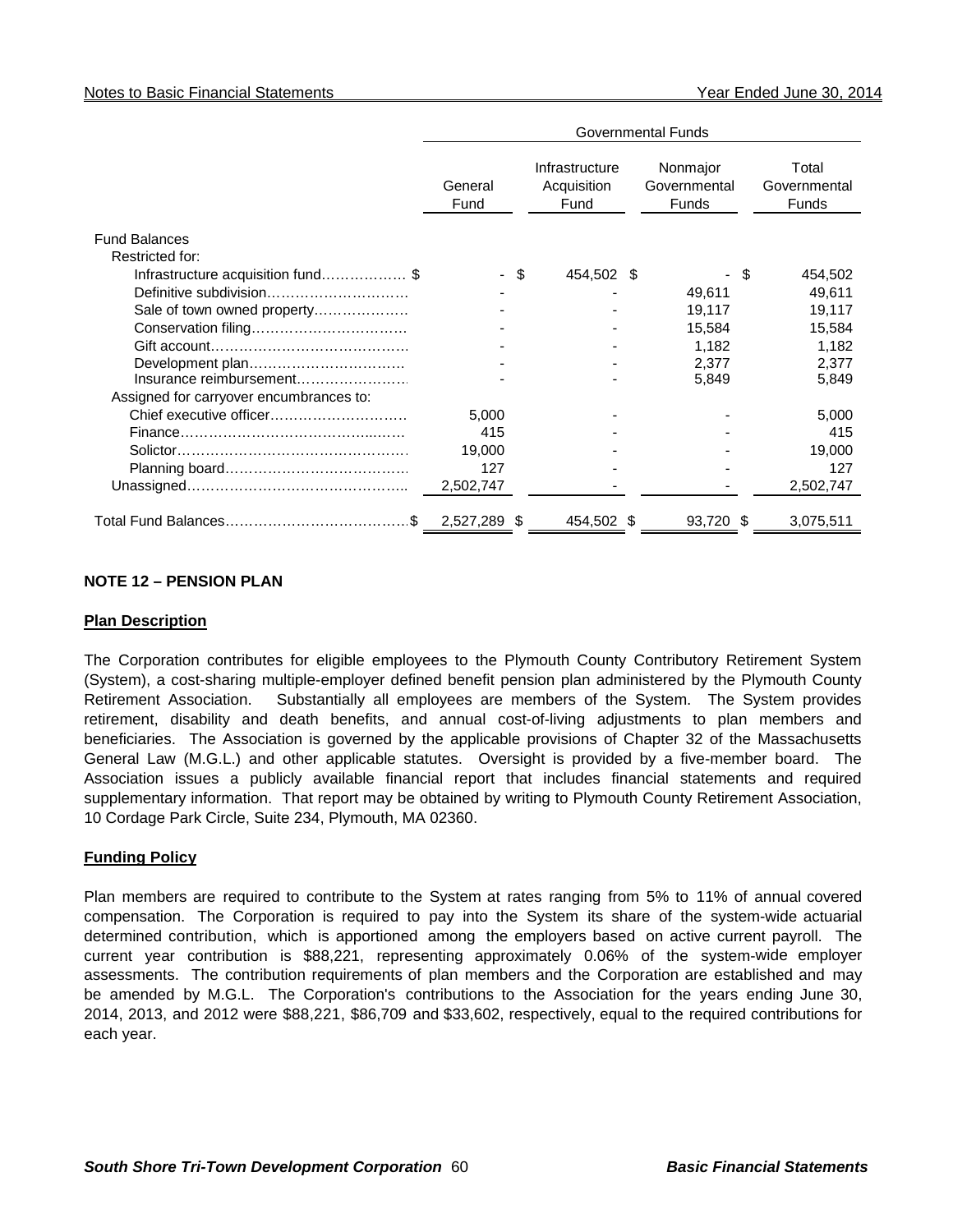## **NOTE 13 – POSTEMPLOYMENT BENEFITS OTHER THAN PENSIONS**

*Plan Description* – The Corporation administers a single-employer defined benefit healthcare plan ("the Retiree Health Plan"). The plan provides lifetime healthcare insurance for eligible retirees and their spouses through the Corporation's group health insurance plan, which covers both active and retired members. Chapter 32B of the MGL assigns authority to establish and amend benefit provisions of the plan. The Retiree Health Plan does not issue a publicly available financial report.

At April 30, 2014, the Plan's membership consisted of 5 current active members.

*Funding Policy* – Contribution requirements are negotiated between the corporation and plan members. The required contribution is based on a pay-as-you-go financing requirement. The Corporation contributes 75 percent of the cost of current-year premiums for eligible retired plan members and their spouses. Plan members receiving benefits contribute the remaining 25 percent of their premium costs.

*Annual OPEB Cost and Net OPEB Obligation* – The Corporation's annual other OPEB cost (expense) is calculated based on the annual required contribution of the employer (ARC). The Corporation has elected to calculate the ARC and related information using the alternative measurement method as permitted by GASB Statement #45. The ARC represents a level of funding that, if paid on an ongoing basis, is projected to cover the normal cost each year and amortize any unfunded actuarial liabilities (or funding excess) over a period not to exceed thirty years.

The components of the Corporation's annual OPEB cost for the year, the amount actually contributed to the plan, and changes in the Corporation's net OPEB obligation are summarized in the following table:

|                                                     | 38,892<br>10,047<br>(11, 377) |
|-----------------------------------------------------|-------------------------------|
|                                                     | 37,562                        |
|                                                     |                               |
|                                                     | 37.562                        |
| Net OPEB obligation--beginning of year, as restated | 251,165                       |
|                                                     | 288,727                       |

The Corporation's annual OPEB cost, the percentage of annual OPEB cost contributed to the plan, and the net OPEB obligation for fiscal year 2014 was as follows:

|           | Percentage of    |                         |  |            |  |  |  |
|-----------|------------------|-------------------------|--|------------|--|--|--|
| Year      | Annual           | <b>Annual OPEB</b>      |  | Net OPEB   |  |  |  |
| Ended     | <b>OPEB Cost</b> | <b>Cost Contributed</b> |  | Obligation |  |  |  |
|           |                  |                         |  |            |  |  |  |
| 6/30/2014 | 37,562           | 0%                      |  | 288,727    |  |  |  |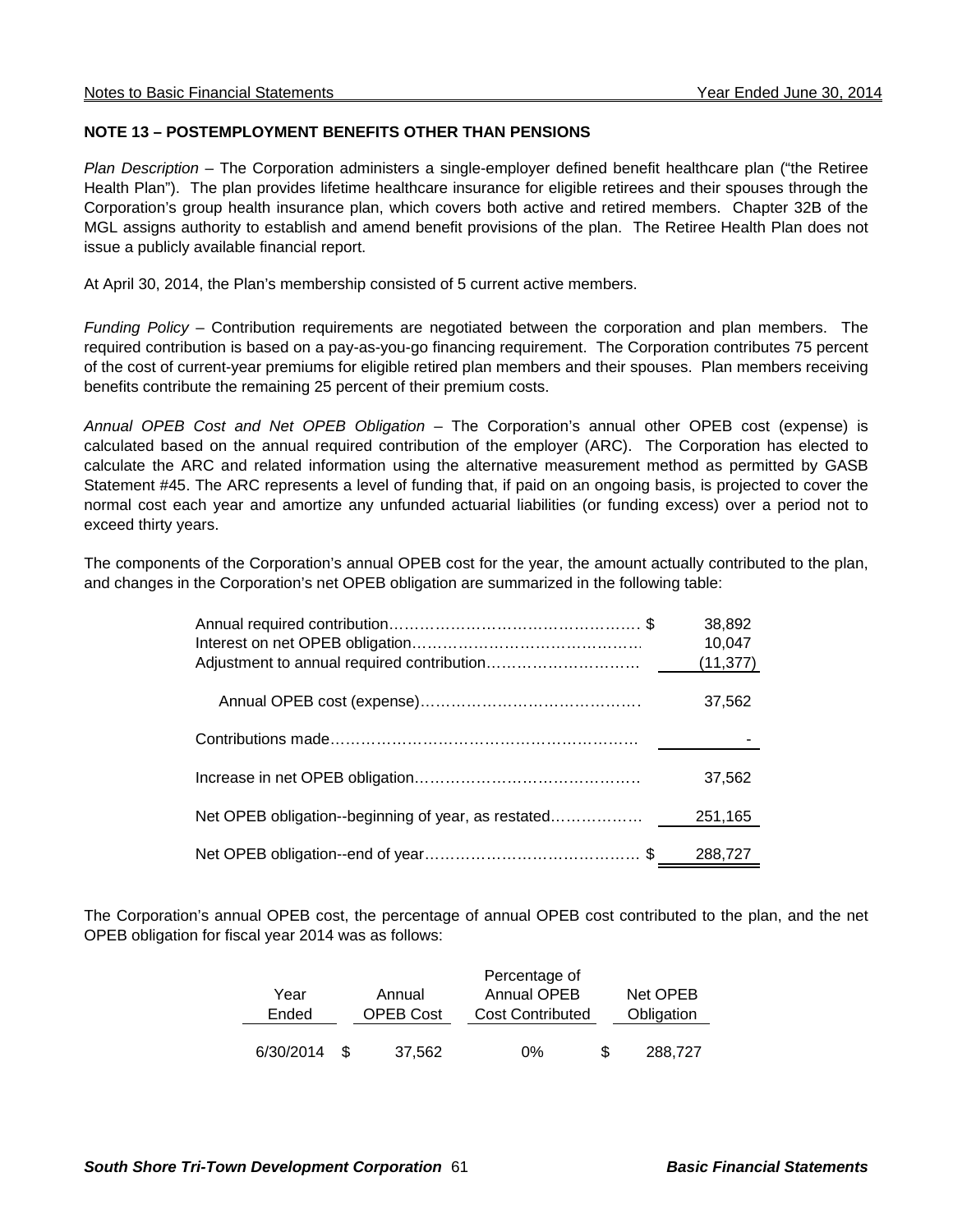#### Notes to Basic Financial Statements **Year Ended June 30, 2014** Notes to Basic Financial Statements

Actuarial valuations of an ongoing plan involve estimates of the value of reported amounts and assumptions about the probability of occurrence of events far into the future. Examples include assumptions about future employment, mortality, and the healthcare cost trend. Amounts determined regarding the funded status of the plan and the annual required contributions of the employer are subject to continual revision as actual results are compared with past expectations and new estimates are made about the future. The schedule of funding progress, presented as required supplementary information following the notes to the financial statements, presents multiyear trend information about whether the actuarial value of plan assets is increasing or decreasing over time relative to the actuarial accrued liabilities for benefits.

*Actuarial Methods and Assumptions* – Projections of benefits for financial reporting purposes are based on the substantive plan (the plan as understood by the employer and the plan members) and include the types of benefits provided at the time of each valuation and the historical pattern of sharing of benefit costs between the employer and plan members to that point. The actuarial methods and assumptions used include techniques that are designed to reduce the effects of short-term volatility in actuarial accrued liabilities and the actuarial value of assets, consistent with the long-term perspective of the calculations.

## **NOTE 14 – RISK MANAGEMENT**

The Corporation is exposed to various risks of loss related to torts, theft of, damage to, and destruction of assets; injuries to employees and natural disasters. The Corporation carries various types of commercial insurance to address these exposures.

## **NOTE 15 – COMMITMENTS AND CONTINGENCIES**

Various legal actions and claims are pending. Litigation is subject to many uncertainties, and the outcome of individual litigated matters is not always predictable. Although the amount of the liability, if any, at June 30, 2014, cannot be ascertained, management believes any resulting liability should not materially affect the financial position at June 30, 2014.

On October 31, 2013 the Commonwealth of Massachusetts certified for the year ended June 30, 2013 the New State Tax Revenue generated by the East/West Parkway project to be \$497,197 (Note 4). The total amount of debt service costs for the year was \$1,872,325, leaving a deficiency of \$1,375,128. In accordance with the Memorandum of Agreement the Corporation executed with the Commonwealth of Massachusetts, acting by and through its Executive Office for Administration and Finance, the corporation is required to pay the Commonwealth the deficiency. The due date for the deficiency payment has not been determined and the liability above plus \$233,167 from prior years has been provided for in these financial statements.

## **NOTE 16 – RESTATEMENT OF BEGINNING NET POSITION**

In 2013 and prior years, the OPEB liability related to governmental and business-type activities was not reported. During 2014, an OPEB liability was recorded for both the governmental and business-type activities. As a result, the beginning balances of net position for the governmental and business-type activities were reduced by \$231,072 and \$20,093, respectively.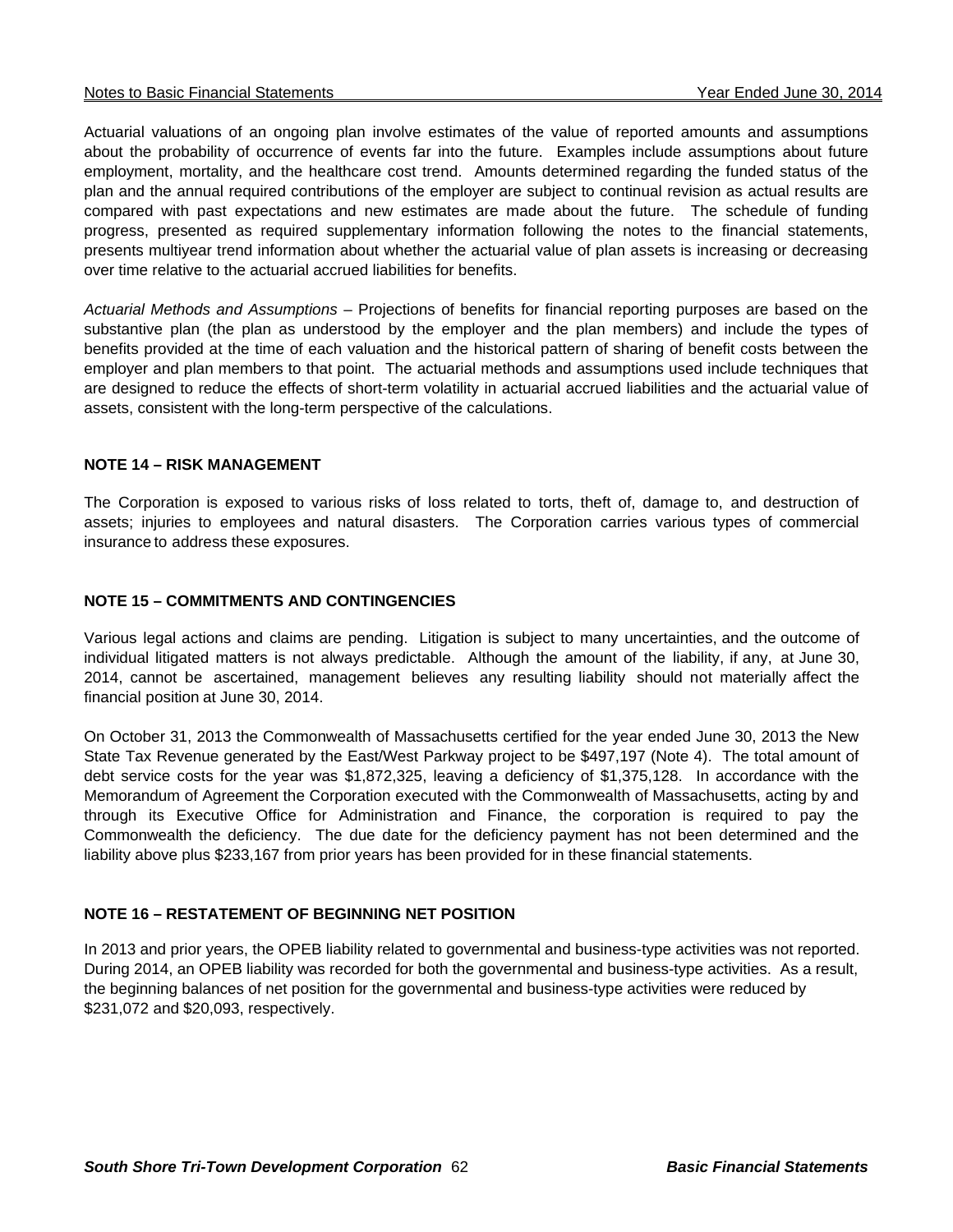## **NOTE 17 – IMPLEMENTATION OF NEW GASB PRONOUNCEMENTS**

During year 2014, the following GASB pronouncements were implemented:

- The GASB issued Statement #65, *Items Previously Reported as Assets and Liabilities*. The implementation of this pronouncement did not impact the basic financial statements.
- The GASB issued Statement #67, *Financial Reporting for Pension Plans, an amendment of GASB Statement No. 25*. The implementation of this pronouncement did not impact the basic financial statements.
- The GASB issued Statement #70, *Accounting and Financial Reporting for Nonexchange Financial Guarantees.* The implementation of this pronouncement did not impact the basic financial statements.

The following GASB pronouncements will be implemented in future years:

- The GASB issued Statement #68, *Accounting and Financial Reporting for Pensions, an amendment of GASB Statement No. 27*, which is required to be implemented in year 2015.
- The GASB issued Statement #69, *Government Combinations and Disposals of Government Operations*, which is required to be implemented in year 2015.
- The GASB issued Statement #71, *Pension Transition for Contribution Made Subsequent to the Measurement Date*, which is required to be implemented simultaneously with Statement #68 in fiscal year 2015.

Management is currently assessing the impact the implementation of these pronouncements will have on the basic financial statements.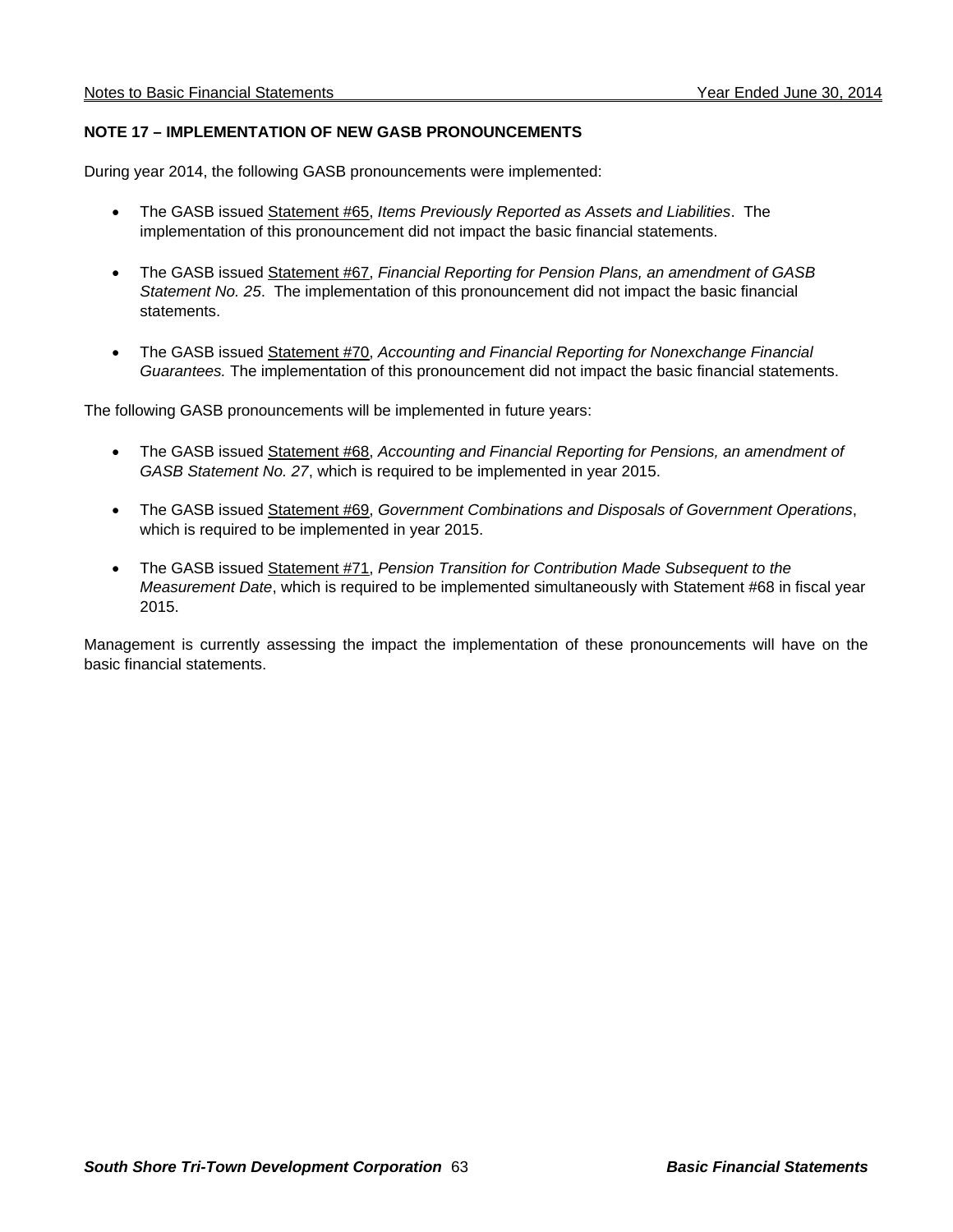*Required Supplementary Information*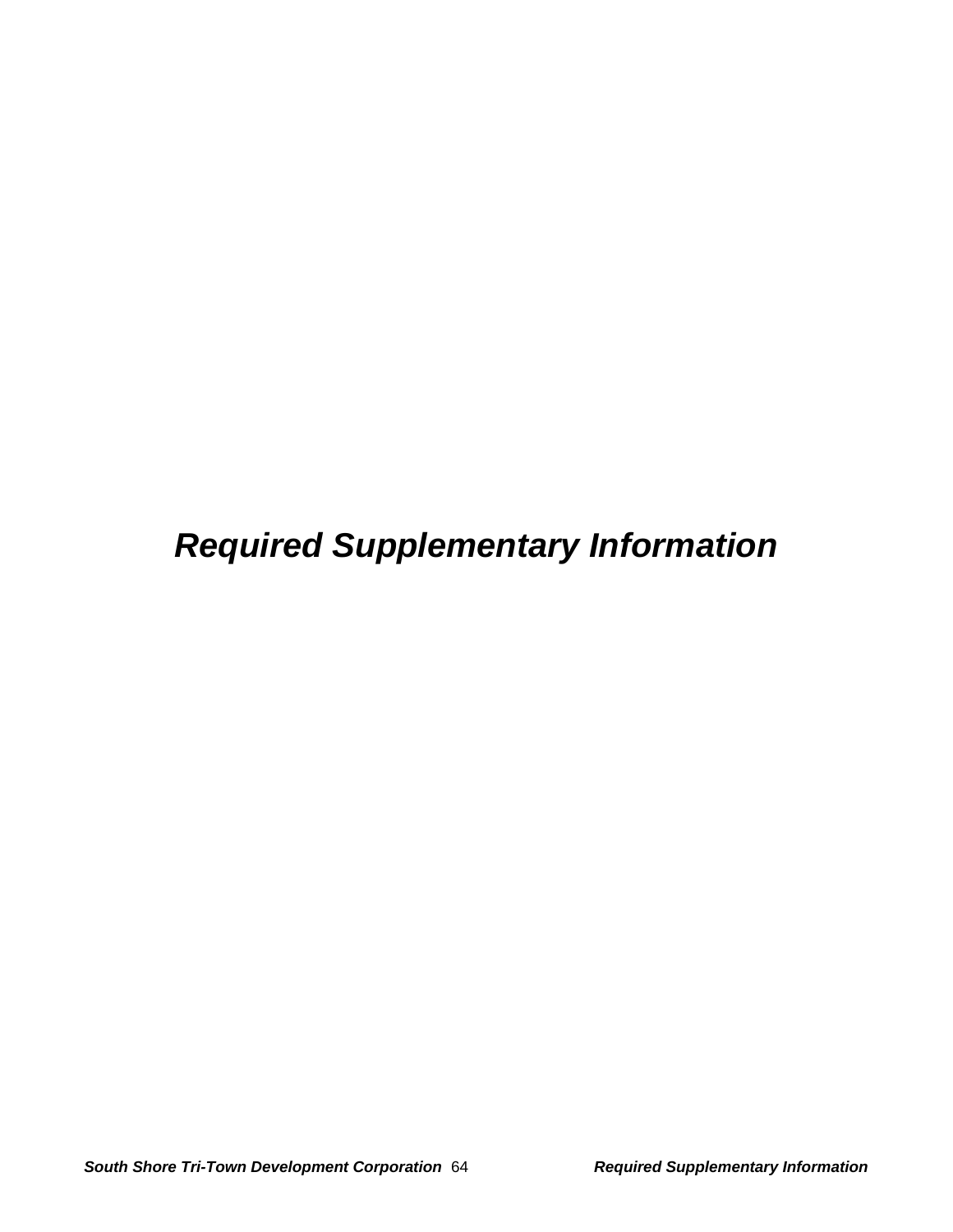# **General Fund Budgetary Comparison Schedule**

The General Fund is the general operating fund of the Corporation. It is used to account for the entire Corporation's financial resources, except those required to be accounted for in another fund.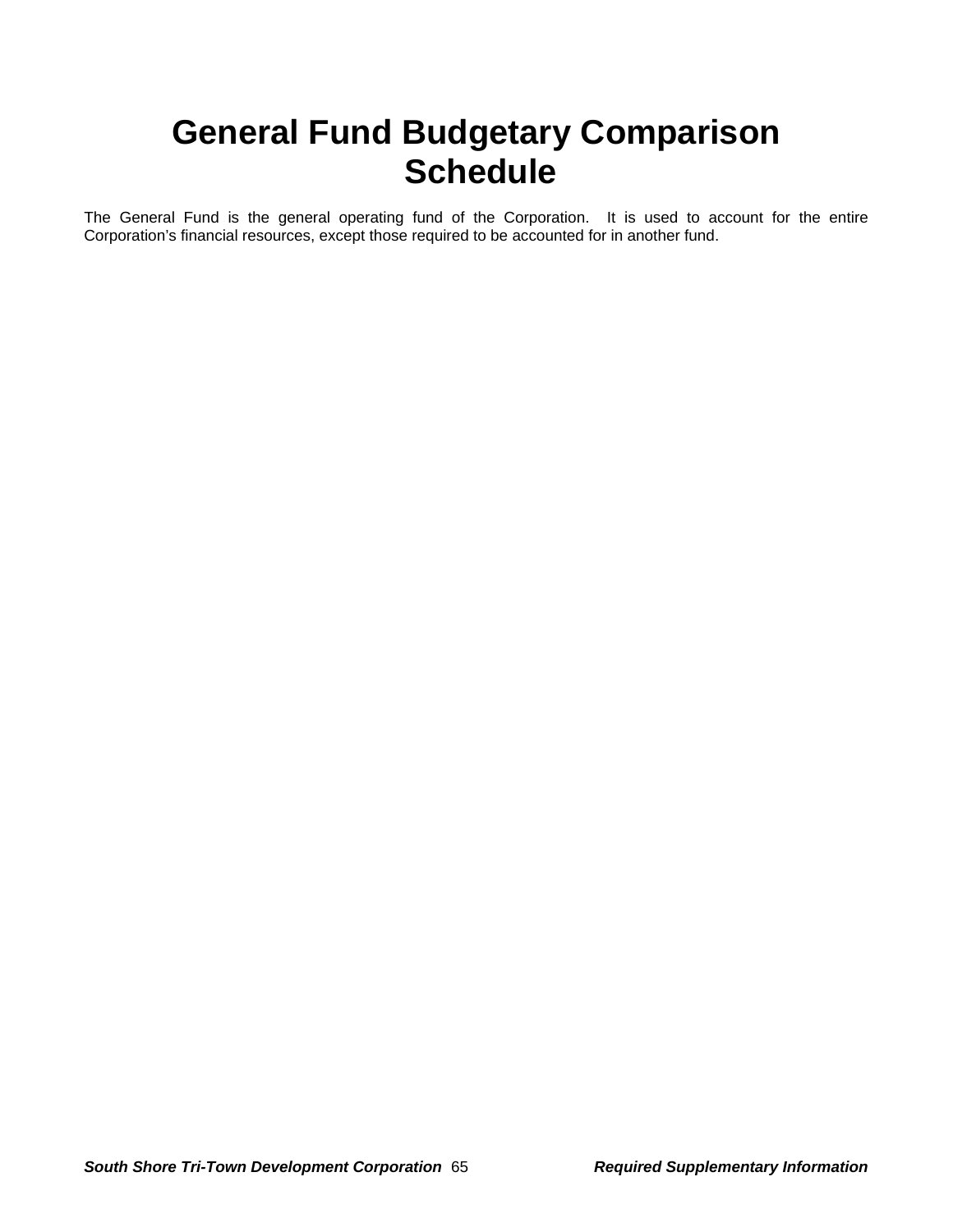General Fund

Year Ended June 30, 2014

|                                                           | Original        | Final           | Actual<br>Budgetary | Amounts<br>Carried Forward Variance with |                     |
|-----------------------------------------------------------|-----------------|-----------------|---------------------|------------------------------------------|---------------------|
|                                                           | <b>Budget</b>   | <b>Budget</b>   | Amounts             | To Next Year                             | <b>Final Budget</b> |
| <b>REVENUES</b>                                           |                 |                 |                     |                                          |                     |
|                                                           | 2,395,100<br>\$ | \$<br>2,734,181 | \$<br>2,796,928     | \$                                       | \$<br>62,747        |
|                                                           |                 |                 | 4,450               |                                          | 4,450               |
|                                                           |                 |                 | 51,667              |                                          | 51,667              |
|                                                           | 90.000          | 175,843         | 225,036             |                                          | 49,193              |
|                                                           | 495,000         | 263,000         | 393,105             |                                          | 130,105             |
|                                                           | 500,000         | 920,000         | 532,231             |                                          | (387,769)           |
|                                                           | 10,000          | 10,000          | 9,213               | ä,                                       |                     |
|                                                           |                 |                 |                     | $\ddot{\phantom{1}}$                     | (787)               |
|                                                           | 15,000          | 15,000          | 21,901              |                                          | 6,901               |
|                                                           | 3,505,100       | 4,118,024       | 4,034,531           |                                          | (83, 493)           |
| <b>EXPENDITURES</b>                                       |                 |                 |                     |                                          |                     |
| Board of Directors:                                       |                 |                 |                     |                                          |                     |
|                                                           | 31,250          | 31,250          | 30,866              |                                          | 384                 |
|                                                           | 30,766          | 45,766          | 41,155              |                                          | 4,611               |
| <b>Chief Executive Officer:</b>                           |                 |                 |                     |                                          |                     |
|                                                           | 204,610         | 204,610         | 204,599             |                                          | 11                  |
|                                                           | 150,700         | 230,089         | 215,591             | 5,000                                    | 9,498               |
|                                                           | 55,000          | 52,000          | 51,382              |                                          | 618                 |
|                                                           | 49,768          | 2,940           |                     |                                          | 2,940               |
| Finance:                                                  |                 |                 |                     |                                          |                     |
|                                                           | 264,140         | 271,890         | 271,873             |                                          | 17                  |
|                                                           | 110,450         | 200,831         | 138,194             | 415                                      | 62,222              |
|                                                           |                 |                 |                     |                                          |                     |
|                                                           | 84,171          | 179,171         | 164,501             | 19,000                                   | (4, 330)            |
| Planning Board:                                           | 17,000          | 17,447          | 12,499              |                                          | 4,948               |
|                                                           | 82,404          | 82.405          | 82,404              |                                          |                     |
|                                                           | 80,300          | 116,652         | 115.367             | 127                                      | 1,158               |
|                                                           | 205,000         | 206,425         | 200,596             | $\sim$                                   | 5,829               |
|                                                           |                 |                 |                     |                                          |                     |
|                                                           | 93,925          | 137,226         | 71,150              |                                          | 66,076              |
|                                                           | 500,000         | 400,000         | 330,215             |                                          | 69,785              |
|                                                           | 300,000         | 452,018         | 319,607             |                                          | 132,411             |
|                                                           |                 |                 |                     |                                          |                     |
|                                                           | 45,000          | 45,000          | 42,040              |                                          | 2,960               |
|                                                           | 20,000          | 20,000          | 245                 |                                          | 19,755              |
| Department of Public Works:                               |                 |                 |                     |                                          |                     |
|                                                           | 95,000          | 95,000          | 60,871              |                                          | 34,129              |
|                                                           | 130,693         | 206,340         | 186,694             | $\blacksquare$                           | 19,646              |
|                                                           | 1,000           | 1,250           | 694                 |                                          | 556                 |
|                                                           | 1,000,000       | 2,365,335       | 1,375,325           |                                          | 990,010             |
|                                                           | 1,000           | 1,000           |                     |                                          | 1,000               |
|                                                           | 5,000           | 5,542           | 62                  |                                          | 5,480               |
|                                                           | 31,200          | 31,200          |                     |                                          | 31,200              |
|                                                           | 972,625         | 972,625         | 972,625             |                                          |                     |
|                                                           | 4,561,002       | 6,374,012       | 4,888,555           | 24,542                                   | 1,460,915           |
| Excess (Deficiency) of Revenues over/(under) Expenditures | (1,055,902)     | (2, 255, 988)   | (854, 024)          | (24, 542)                                | 1,377,422           |
|                                                           |                 |                 |                     |                                          |                     |
| Other Financing Sources (uses):                           |                 |                 |                     |                                          |                     |
|                                                           |                 |                 | 481,146             |                                          | (481, 146)          |
|                                                           | (150, 264)      | (37, 562)       | (37, 562)           |                                          |                     |
|                                                           | (150, 264)      | (37, 562)       | 443,584             |                                          | (481, 146)          |
|                                                           |                 |                 |                     |                                          |                     |
|                                                           | (1,206,166)     | (2,293,550)     | (410, 440)          | (24, 542)                                | 896,276             |
|                                                           | 2,368,268       | 2,368,268       | 2,368,268           |                                          |                     |
|                                                           | 1,162,102       | \$<br>74,718    | 1,957,828           | (24, 542)                                | 896,276<br>\$       |
|                                                           |                 |                 |                     |                                          |                     |

See notes to required supplementary information.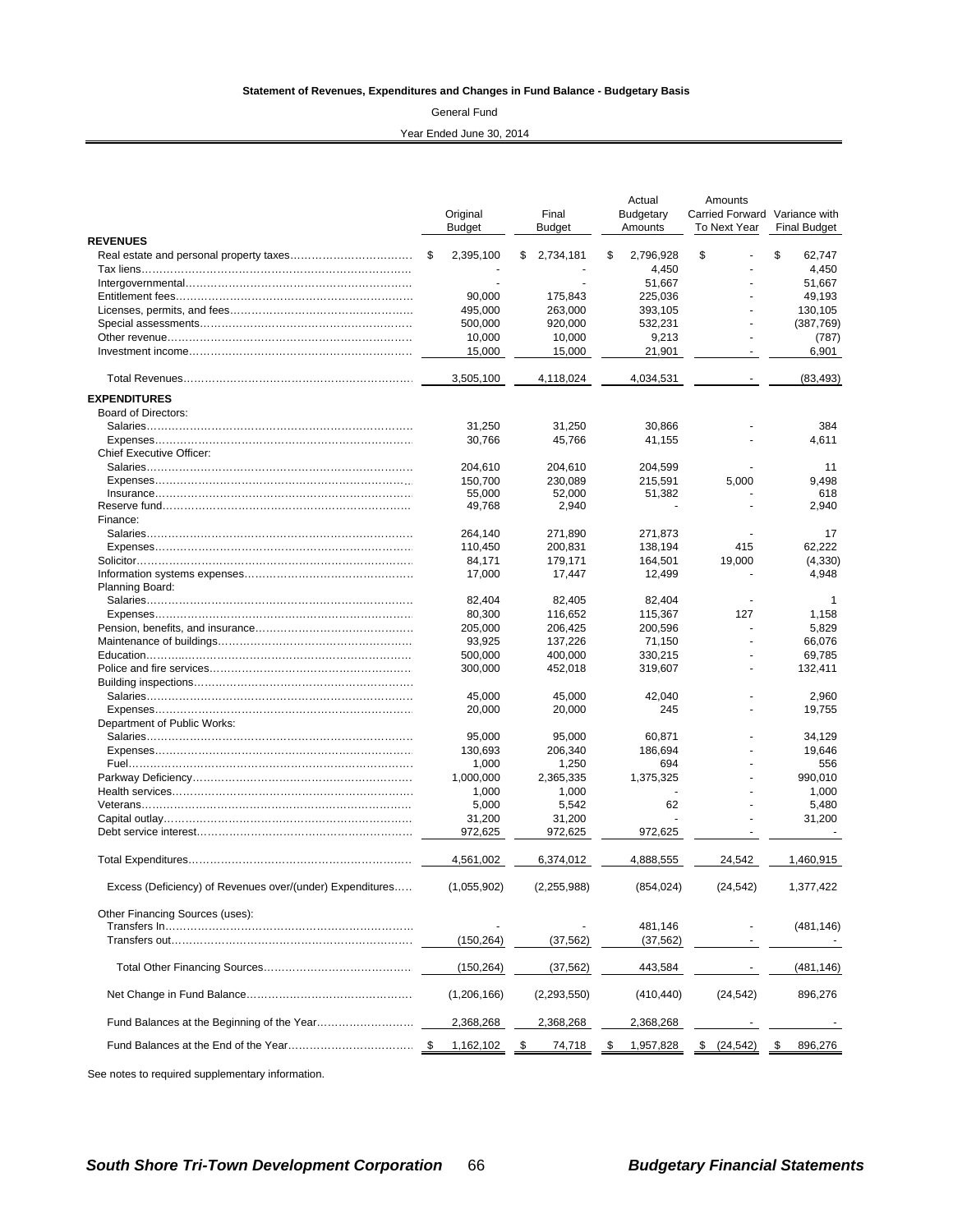# **Other Postemployment Benefits Plan Schedules**

The Schedule of Funding progress compares, over time, the actuarial accrued liability for benefits with the actuarial value of accumulated plan assets.

The Schedule of Employer Contributions presents multiyear trend information for required and actual contributions relating to the plan.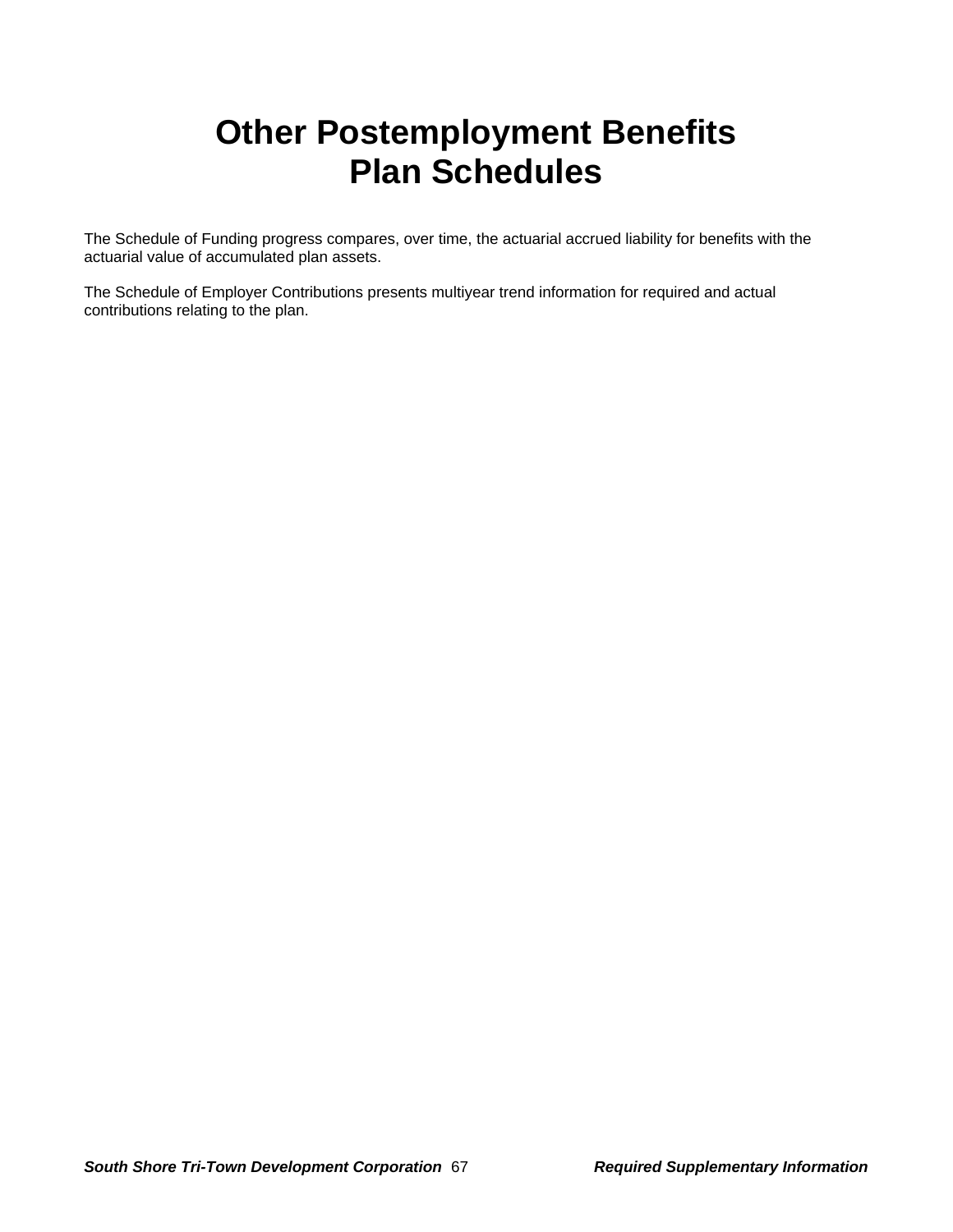#### SCHEDULE OF FUNDING PROGRESS AND EMPLOYER CONTRIBUTIONS **OTHER POSTEMPLOYMENT BENEFIT PLAN**

| Actuarial<br>Valuation<br>Date | Actuarial<br>Value of<br>Assets<br>(A) | Actuarial<br>Accrued<br>Liability (AAL)<br><b>Projected Unit Credit</b><br>(B) | Unfunded<br>AAL<br>(UAAL)<br>$(B-A)$ | Funded<br>Ratio<br>(A/B)                | Covered<br>Payroll<br>(C) | UAAL as a<br>Percentage<br>of Covered<br>Payroll<br>$((B-A)/C)$ |
|--------------------------------|----------------------------------------|--------------------------------------------------------------------------------|--------------------------------------|-----------------------------------------|---------------------------|-----------------------------------------------------------------|
| 4/30/2014                      | \$                                     | \$<br>352,769 \$                                                               | 352,769                              | $0\%$                                   | \$<br>447,751             | 78.8%                                                           |
|                                | Year<br>Ended                          | Annual<br>Required<br>Contribution (ARC)                                       | Actual<br>Contributions<br>Made      | Percentage of<br>the ARC<br>Contributed |                           |                                                                 |
|                                | 2014                                   | \$<br>38,892 \$                                                                |                                      | $0\%$                                   |                           |                                                                 |

See notes to required supplementary information.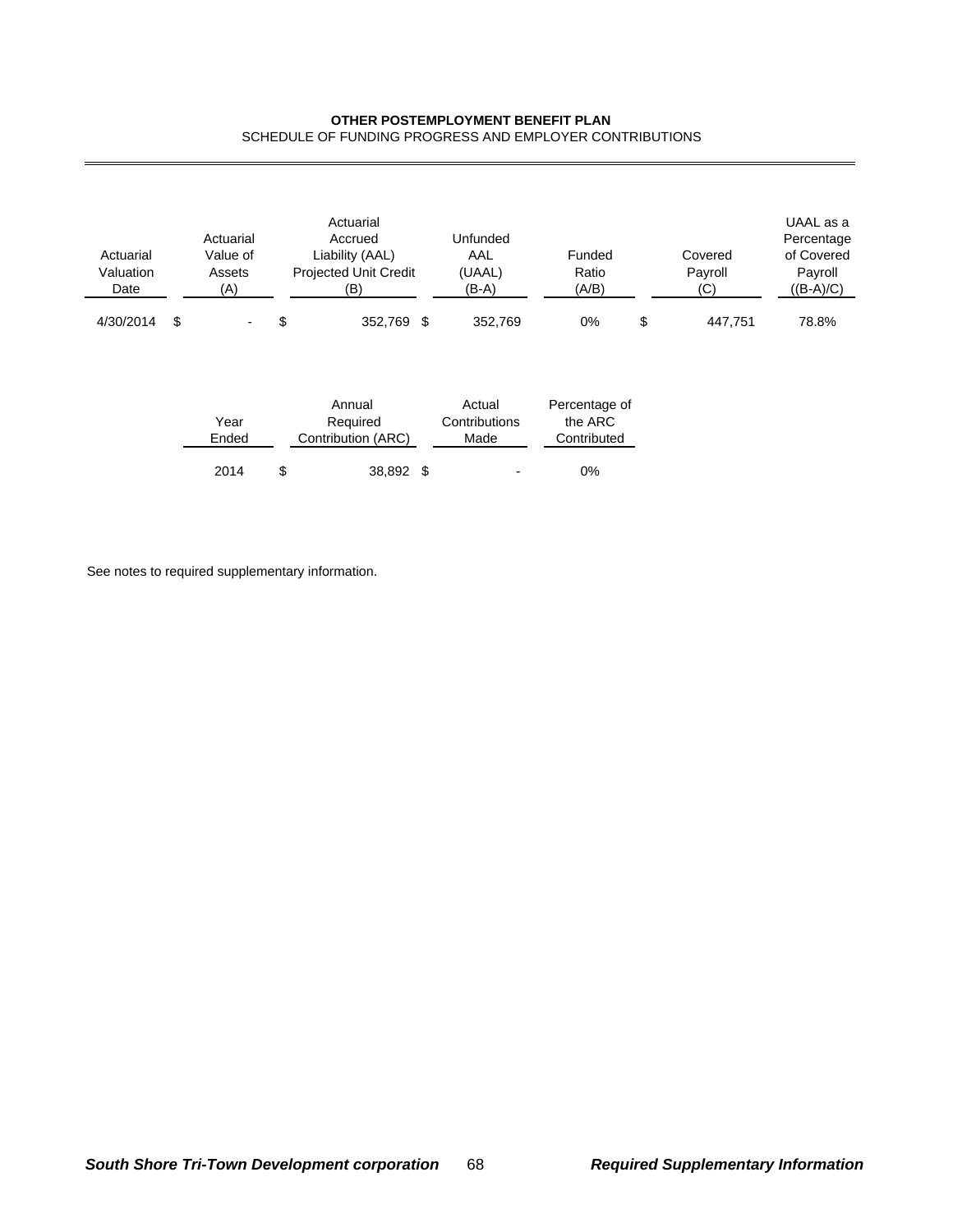## ACTUARIAL METHODS AND ASSUMPTIONS **OTHER POSTEMPLOYMENT BENEFIT PLAN**

# YEAR ENDED JUNE 30, 2014

Actuarial Methods:

|                        | April 30, 2014<br>Entry age actuarial cost method<br>30 year level funding<br>30 years as of June 30, 2014 |
|------------------------|------------------------------------------------------------------------------------------------------------|
| Actuarial Assumptions: |                                                                                                            |
|                        | 4.00%, pay-as-you-go scenario<br>2%, graded to 5% after year 4                                             |
| Plan Membership:       |                                                                                                            |
|                        |                                                                                                            |
|                        |                                                                                                            |

See notes to required supplementary information.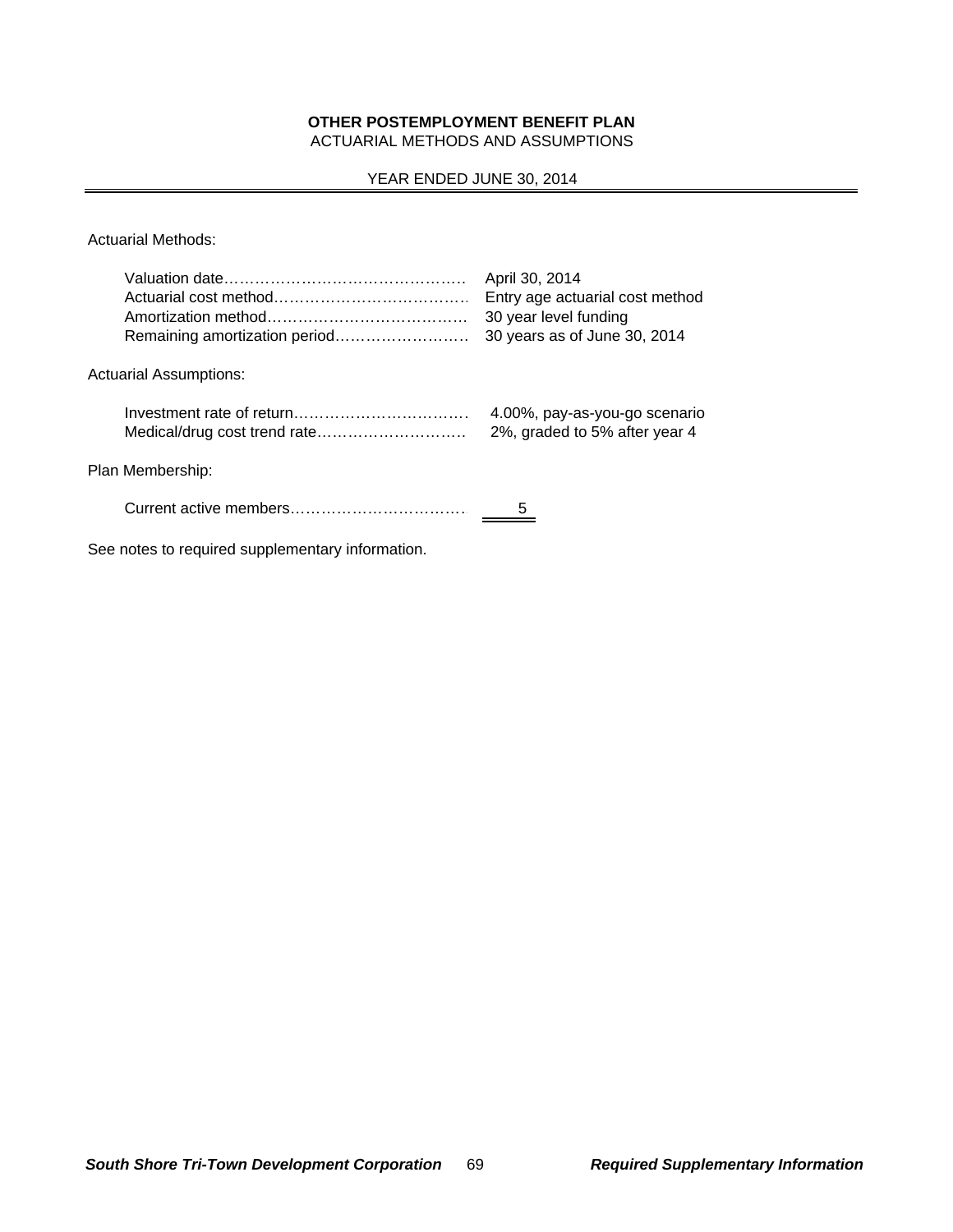## **NOTE A – STEWARDSHIP, COMPLIANCE AND ACCOUNTABILITY**

## A. Budgetary Information

The Corporation must establish its property tax rate each year so that the resulting property tax levy will comply with the limits required by Proposition 2 1/2 and also constitute that amount which will equal the sum of (a) the aggregate of all annual appropriations for expenditures and transfers; plus (b) provision for the prior year's deficits, if any, less (c) the aggregate of all non-property tax revenue and transfers projected to be received by the Corporation, including available surplus funds.

The budgets for all departments and operations of the Corporation are prepared under the direction of the Board of Directors. Original and supplemental appropriations are acted upon by vote of the Board of Directors. All general fund and enterprise fund functions are budgeted; the Corporation does not have legally adopted annual budgets for its special revenue funds. Budgets for various special revenue funds are utilized to account for specific grant programs and are established in accordance with the requirements of the Commonwealth or other grantor agencies.

## B. Budgetary - GAAP Reconciliation

Budgets are prepared on a basis other than accounting principles generally accepted in the United States of America (GAAP). The "actual" results column of the Statements of Revenues, Expenditures and Changes in Fund Balance - Budgetary Basis, are presented on a "budget basis" to provide a meaningful comparison with the budget. A reconciliation of the budgetary-basis to GAAP-basis results for the General Fund for the year ended June 30, 2014, is presented below:

| Net change in fund balance - budgetary basis\$             | (410,440) |
|------------------------------------------------------------|-----------|
| Perspective difference:                                    |           |
| Activity of the general stabilization fund recorded in the |           |
|                                                            | (465,876) |
| Activity of the OPEB stabilization fund                    |           |
|                                                            | 39,479    |
|                                                            |           |
| <b>Basis of accounting differences:</b>                    |           |
|                                                            | (21, 814) |
|                                                            | 40,622    |
|                                                            |           |
| Net change in fund balance - GAAP basis\$                  | (818,029) |
|                                                            |           |

## B. Excess of Expenditures over Appropriations

For the year ended June 30, 2014, expenditures exceeded appropriations for solicitor expenditures in the amount of \$4,330. This over-expenditure will be funded by available funds during 2015.